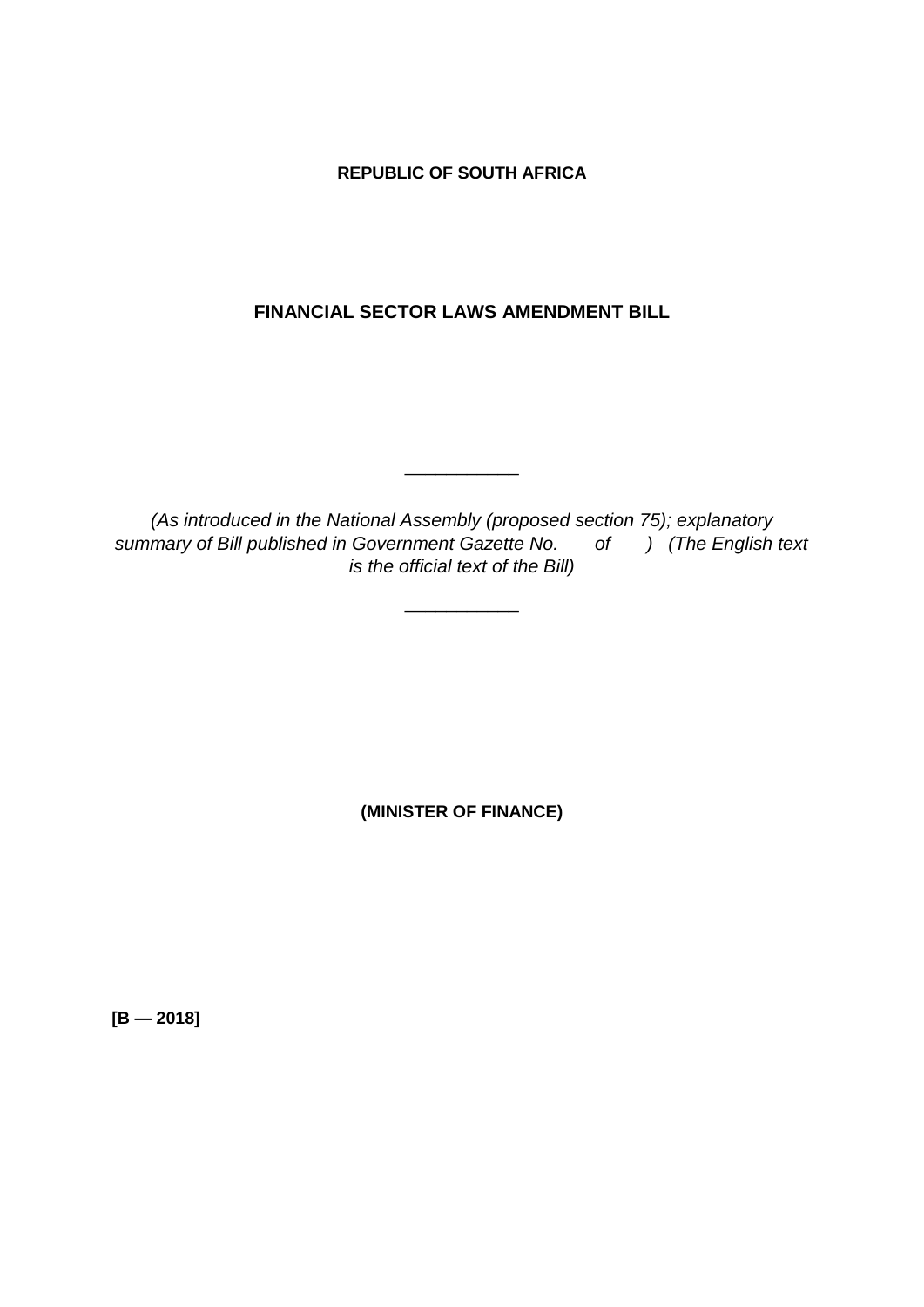#### **GENERAL EXPLANATORY NOTE:**

|  |  | Words in bold type in square brackets indicate omissions from<br>existing enactments.<br>Words underlined with a solid line indicate insertions in existing<br>enactments. |
|--|--|----------------------------------------------------------------------------------------------------------------------------------------------------------------------------|
|--|--|----------------------------------------------------------------------------------------------------------------------------------------------------------------------------|

#### **BILL**

#### **To amend—**

- **- the Insolvency Act, 1936, so as to exclude dispositions made in case of resolution from the application of certain provisions;**
- **- the South African Reserve Bank Act, 1989, so as to provide for the performance of resolution functions by the Reserve Bank;**
- **- the Banks Act, 1990, so as to exclude banks in resolution from the application of certain provisions; to provide for set-off against any amounts paid by the Corporation for Deposit Insurance; to repeal certain provisions;**
- **- the Mutual Banks Act, 1993, to provide for the issuing of guidance notes and directives by the Prudential Authority; to provide for an offence in case of non-compliance with a directive; to repeal certain provisions; to exclude a mutual bank in resolution from the application of certain provisions;**
- **- the Competition Act, 1998, so as to exclude transactions in relation to resolution from the application of certain provisions;**
- **- the Financial Institutions (Protection of Funds) Act, 2001, so as to exclude designated institutions in resolution from the application of certain provisions;**
- **- the Co-operative Banks Act, 2007, so as to repeal certain provisions;**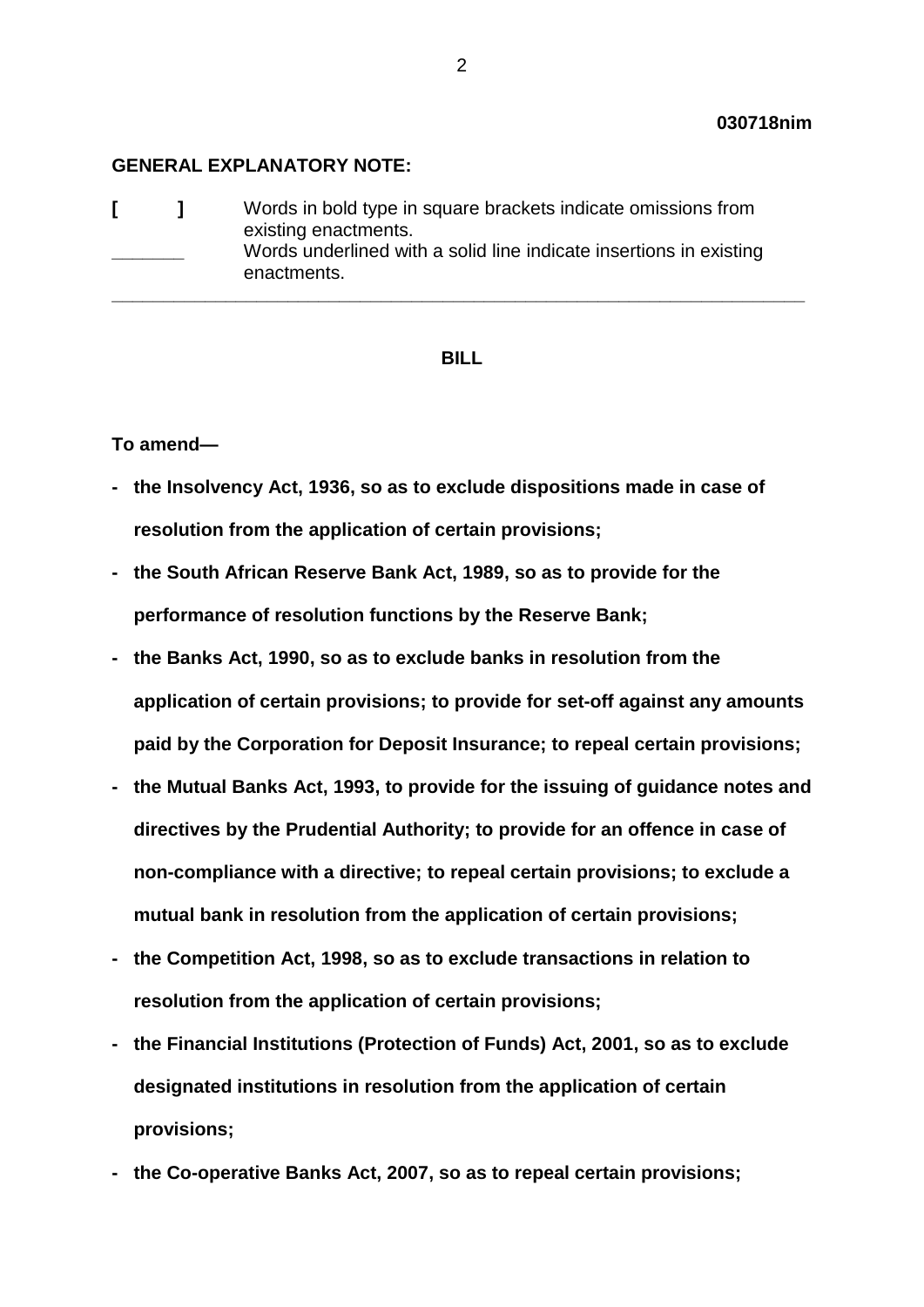- **- the Companies Act, 2008, so as to provide for the winding up of a company in resolution in certain circumstances; to exclude transactions, amalgamations or mergers or arrangements in relation to resolution from the application of certain provisions; to exclude an institution in resolution from the application of a Chapter;**
- **- the Financial Markets Act, 2012, so as to exclude designated institutions from the application of certain provisions; and to exclude designated institutions in resolution from the application of certain provisions;**
- **- the Financial Sector Regulation Act, 2017, so as to provide for the establishment of a framework for the resolution of banks and systemically important non-bank financial institutions to ensure that the impacts and potential impacts of a failure of a bank or systemically important financial institution on financial stability are managed appropriately; to designate the Reserve Bank as the resolution authority; to establish a deposit insurance scheme, including a Corporation for Deposit Insurance and a Deposit Insurance Fund; to provide for co-ordination, co-operation, collaboration and consultation between the Corporation for Deposit Insurance and other entities in relation to financial stability and the functions of these entities; to make provision for designated institutions in connection with resolution matters; to further provide for information required to assess a levy; to effect consequential and technical amendments to certain provisions; to accordingly amend the long title and the Arrangement of sections; and**
- **- the Insurance Act, 2017, so as to exclude certain insurers from the application of a Chapter;**

**and to provide for matters connected therewith.**

3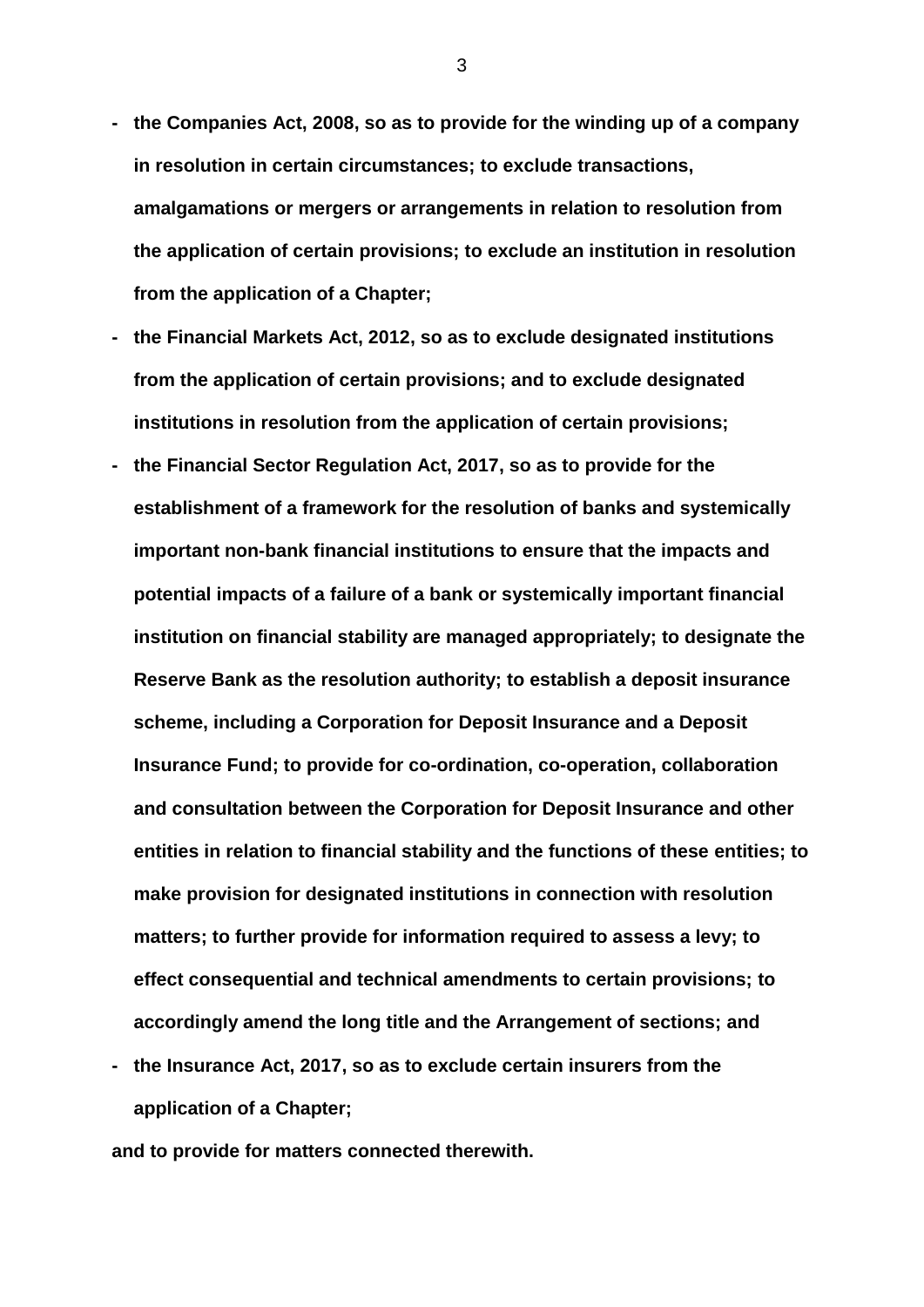**BE IT ENACTED** by the Parliament of the Republic of South Africa, as follows:—

## *Part 1*

## *Amendments to the Insolvency Act, 1936 (Act No. 24 of 1936)*

## **Amendment of section 32 of Act 24 of 1936, as amended by section 5 of Act 122 of 1993**

**1.** Section 32 of the Insolvency Act, 1936, is hereby amended by the addition of the following subsection:

 $''(4)$  Sections 27, 28, 29, 30, 31 and 32 do not apply to any disposition made by the Reserve Bank in exercising its resolution functions in terms of the Financial Sector Regulation Act, 2017 (Act No. 9 of 2017), and the trustee shall not have any right in terms of this section in respect of those dispositions.''.

## **Insertion of section 98AA in Act 24 of 1936**

**2.** The Insolvency Act, 1936, is hereby amended by the insertion after section 98A of the following section:

## ''**Cost of resolution of designated institutions**

**98AA.** After the resolution of a designated institution as defined in the Financial Sector Regulation Act, 2017 (Act No. 9 of 2017), any balance of the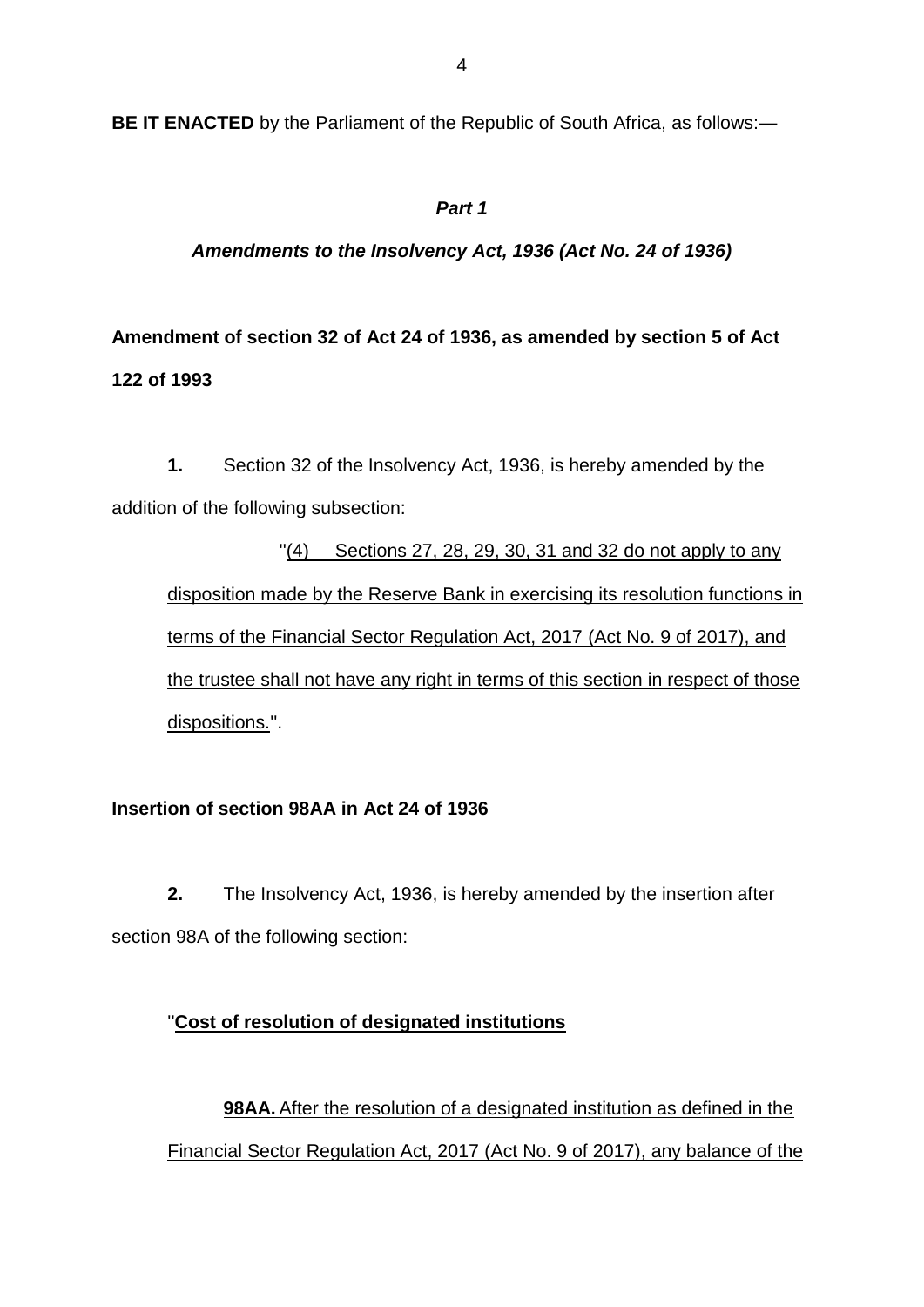free residue shall be applied in defraying costs reasonably and properly incurred by the South African Reserve Bank in performing the resolution functions in relation to the designated institution.''.

### **Insertion of section 102A in Act 24 of 1936**

**3.** The Insolvency Act, 1936, is hereby amended by the insertion after section 102 of the following section:

### ''**Preference in terms of covered deposits**

**102A.** (1) Thereafter any balance of the free residue shall be applied in the payment of any claims proved against the estate in question which were covered as a covered deposit with interest thereon calculated as provided in section 103(2).

(2) For the purposes of this section, 'covered deposit' has the meaning ascribed to it in section 1 of the Financial Sector Regulation Act, 2017 (Act No. 9 of 2017).''.

**Amendment of section 103 of Act 24 of 1936, as amended by section 15 of Act 101 of 1983**

**4.** Section 103 of the Insolvency Act, 1936, is hereby amended by the substitution in subsection (1) for the words preceding paragraph *(a)* of the following words: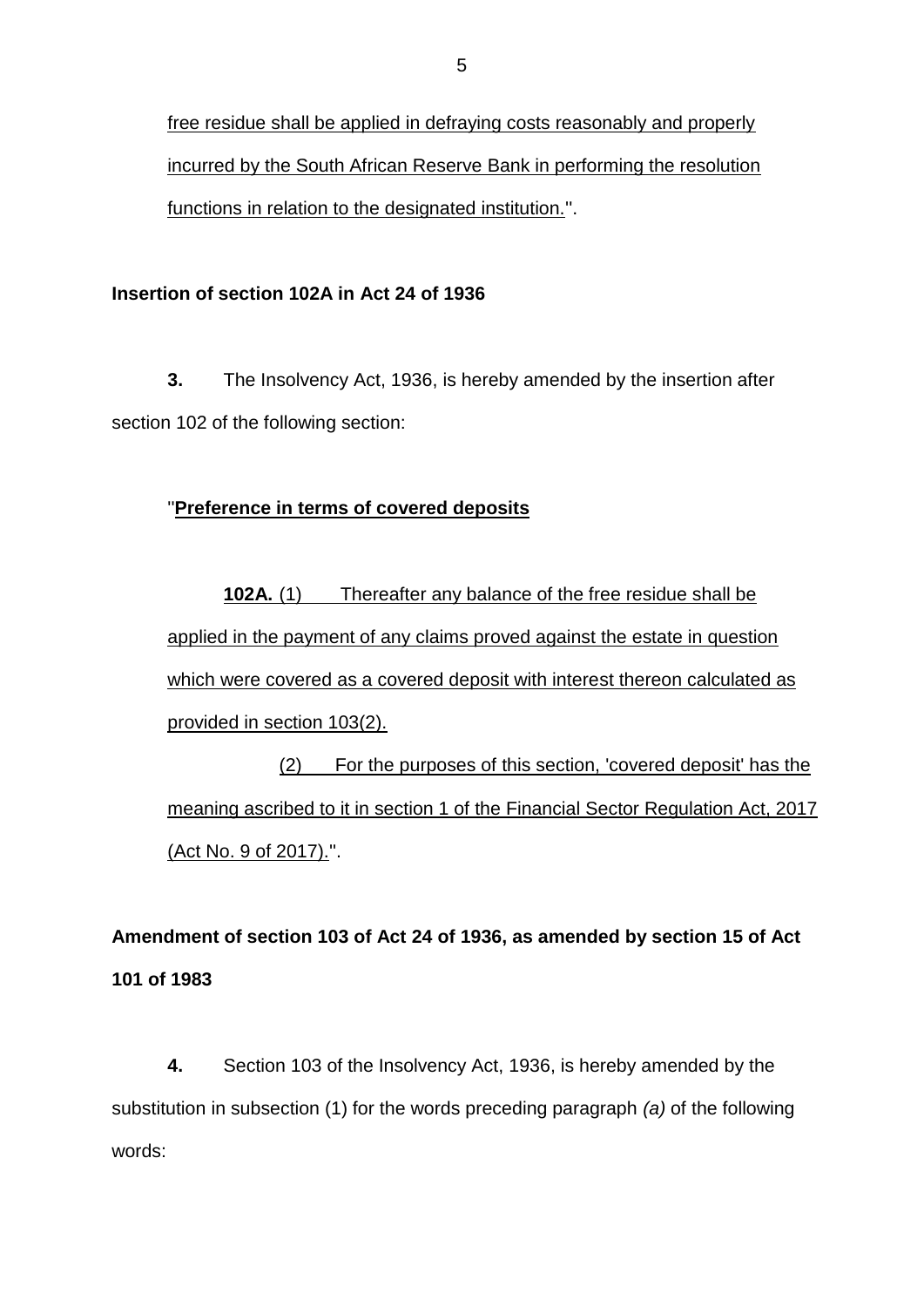''Any balance of the free residue after making provision for the expenditure mentioned in sections **[***ninety-six* **to** *one hundred and two***]** 96 to 103B inclusive, shall be applied—''.

#### **Insertion of section 103A in Act 24 of 1936**

**5.** The Insolvency Act, 1936, is hereby amended by the insertion after section 103 of the following section:

#### ''**Flac instruments**

**103A.** Thereafter any balance of the free residue shall be applied in the payment of any claims proved against the estate in question arising in connection with flac instruments as defined in the Financial Sector Regulation Act, 2017 (Act No. 9 of 2017).''.

### **Insertion of section 103B in Act 24 of 1936**

**6.** The Insolvency Act, 1936, is hereby amended by the insertion after section 103A of the following section:

#### ''**Regulatory capital**

**103B.** (1) Thereafter any balance of the free residue shall be applied in the payment of any claims proved against the estate in question arising in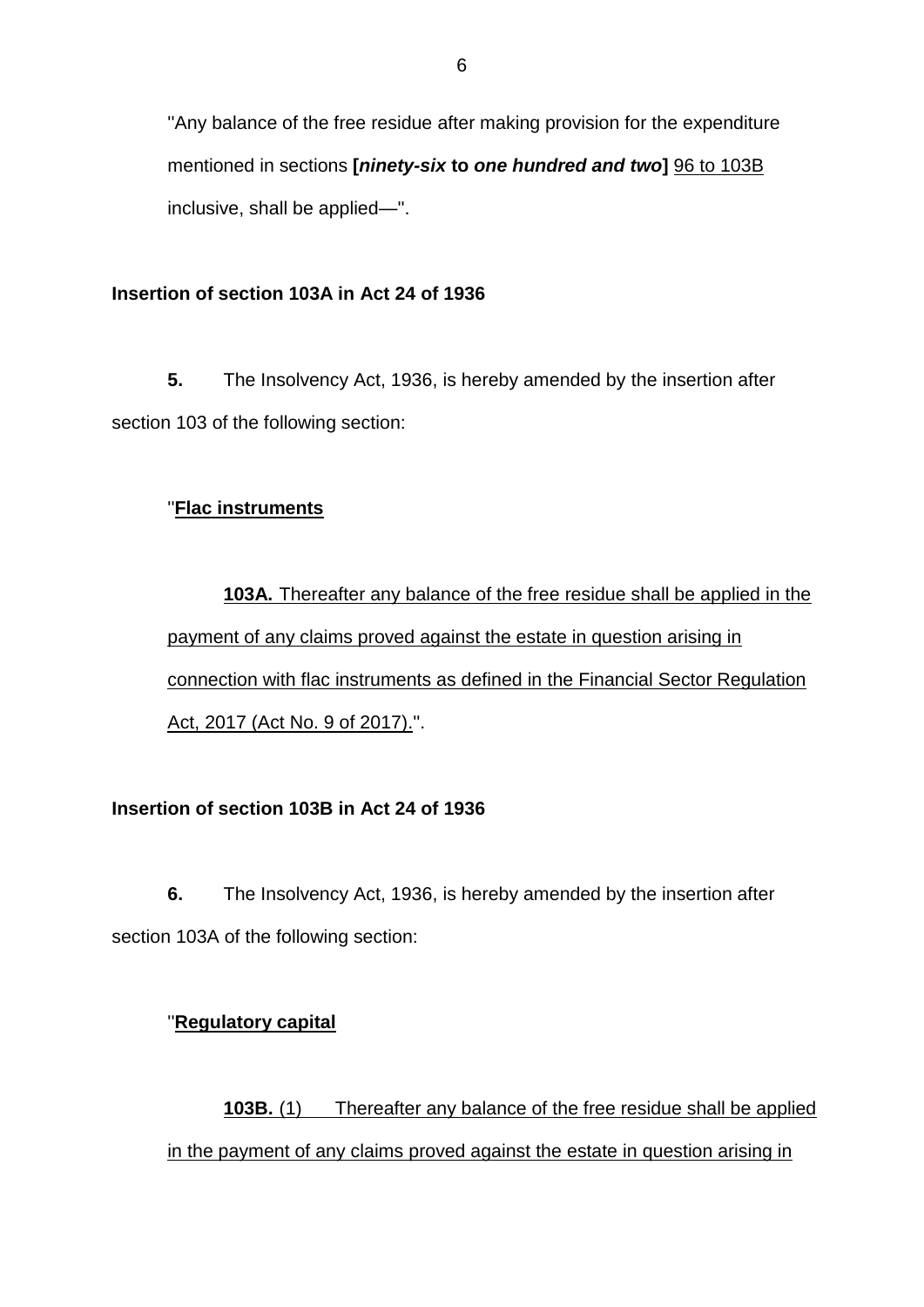connection with the amounts designated as regulatory capital in terms of a financial sector law.

(2) As between themselves, the claims referred to in subsection (1) shall rank as prescribed in a financial sector law or, if there is no such financial sector law, they shall rank *pari passu* and abate in equal proportion, if necessary.''.

## **Amendment of Arrangement of sections of Act 24 of 1936**

**7.** The Arrangement of sections of the Insolvency Act, 1936, is hereby amended by the insertion after the item relating to—

*(a)* section 98A of the following item:

''98AA. Cost of resolution of designated institutions'';

*(b)* section 102 of the following item:

"102A.Preference in terms of covered deposits"; and

*(c)* section 103 of the following items:

''103A. Flac instruments

103B. Regulatory capital''.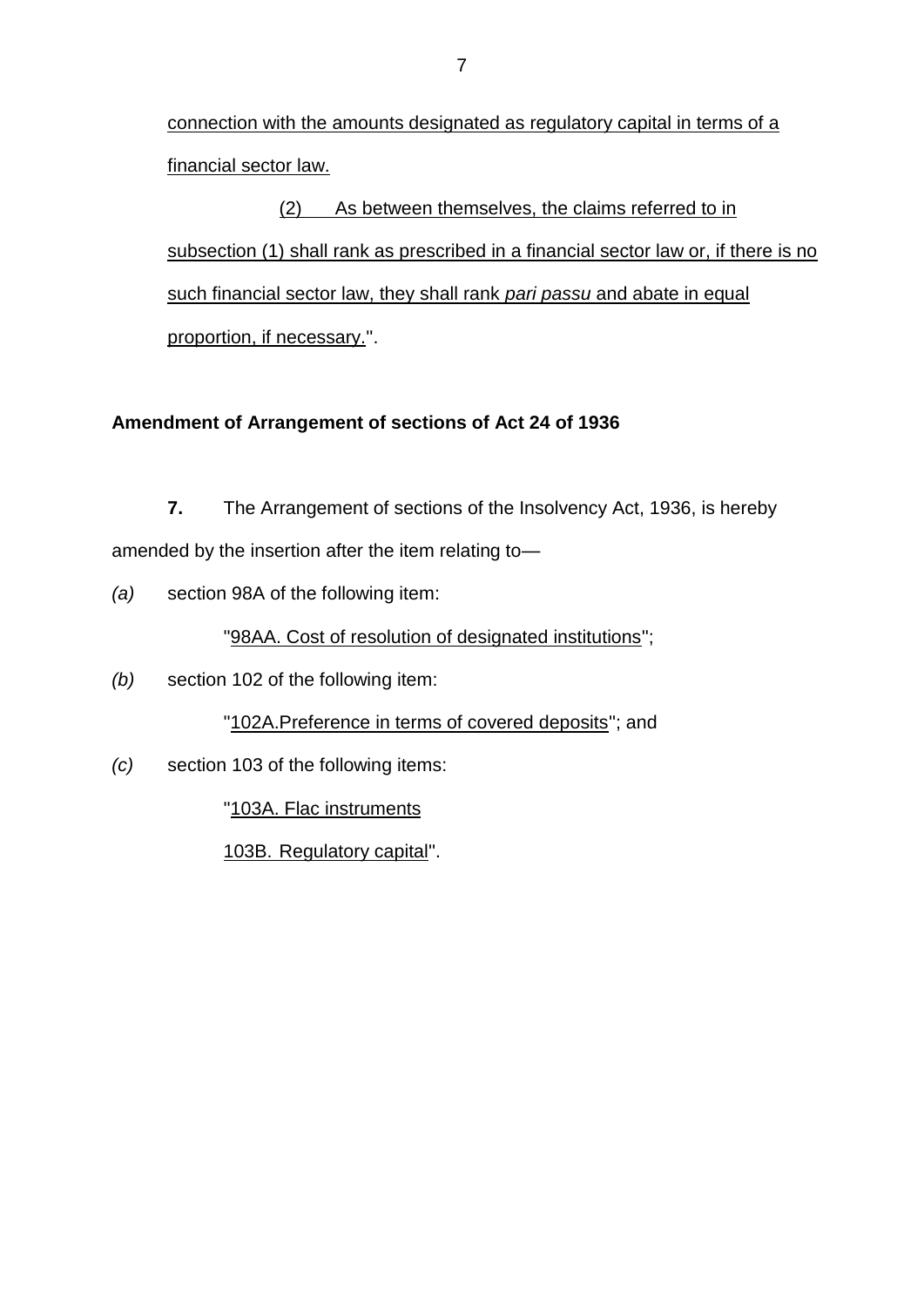#### *Amendments to the South African Reserve Bank Act, 1989 (Act No. 90 of 1989)*

**Amendment of section 10 of Act 90 of 1989, as amended by section 3 of Act 10 of 1993, section 5 of Act 2 of 1996, section 2 of Act 39 of 1997 and section 290 of Act 9 of 2017, read with Schedule 4 to that Act**

**8.** Section 10 of the South African Reserve Bank Act, 1989, is hereby amended by the substitution in subsection (1) for paragraph *(d)* of the following paragraph:

- ''*(d)* form a company or acquire shares in a **[limited]** company formed and registered in accordance with the provisions of the Companies Act, **[1973,]** 2008—
	- (i) for the purposes of the performance of its resolution functions in terms of the Financial Sector Regulation Act, 2017 (Act No. 9 of 2017); or
	- (ii) if the Board is of the opinion that any such acquisition will be conducive to the attainment of any of the objects of this Act;''.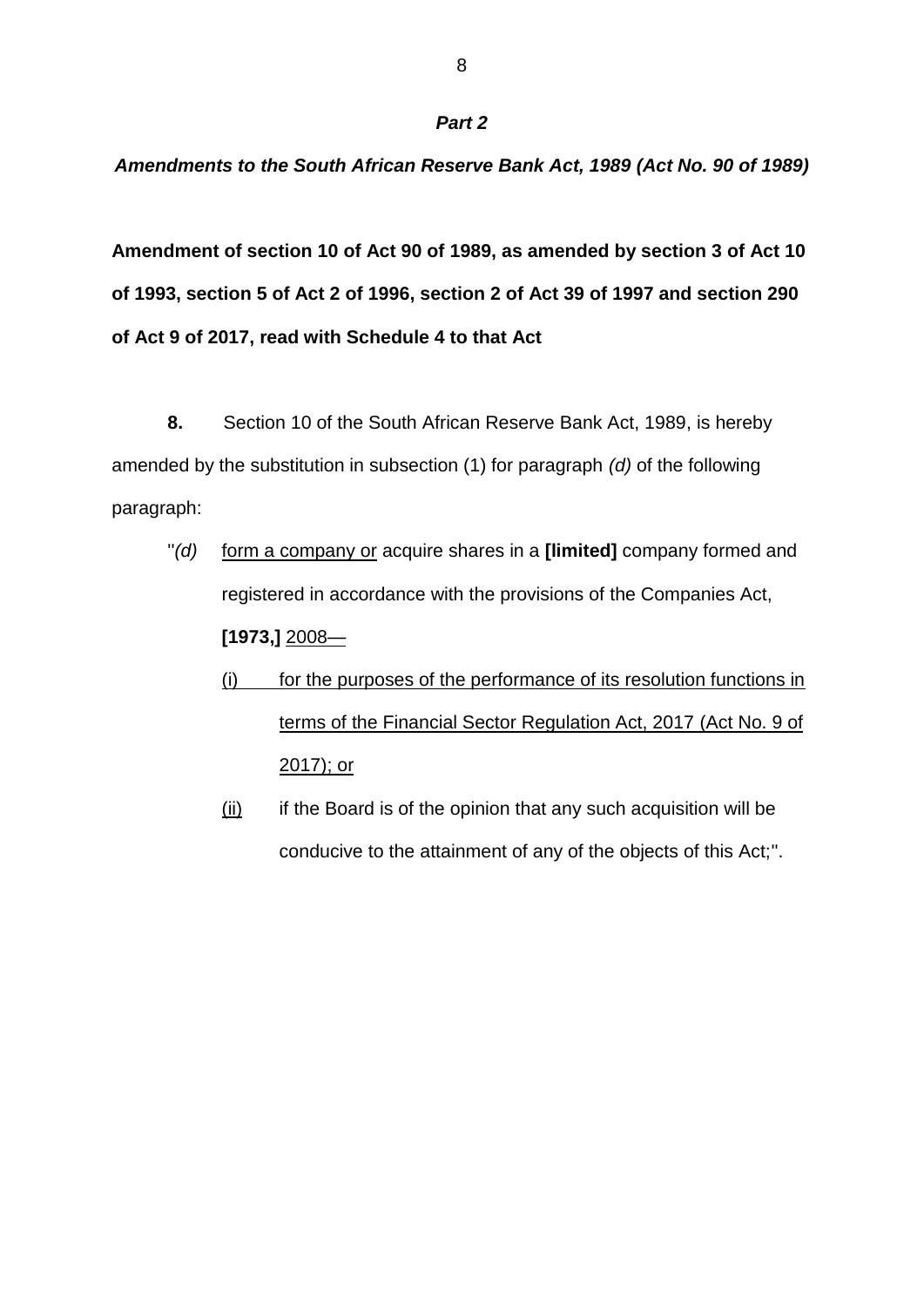#### *Amendments to the Banks Act, 1990 (Act No. 94 of 1990)*

**Amendment of section 51 of Act 94 of 1990, as amended by section 11 of Act 9 of 1993, section 34 of Act 19 of 2003, section 22 of Act 22 of 2013 and section 1 of Act 3 of 2015**

**9.** Section 51 of the Banks Act, 1990, is hereby amended by the repeal in subsection (1) of paragraph *(c)*.

**Amendment of section 54 of Act 94 of 1990, as amended by section 6 of Act 42 of 1992, section 12 of Act 9 of 1993, section 36 of Act 26 of 1994, section 5 of Act 55 of 1996, section 36 of Act 19 of 2003, section 13 of Act 20 of 2007, section 90 of Act 17 of 2009, section 24 of Act 22 of 2013 and section 25 of Act 9 of 1993**

**10.** Section 54 of the Banks Act, 1990, is hereby amended by the insertion before subsection (1) of the following subsection:

"(1A) This section does not apply to a bank in resolution.".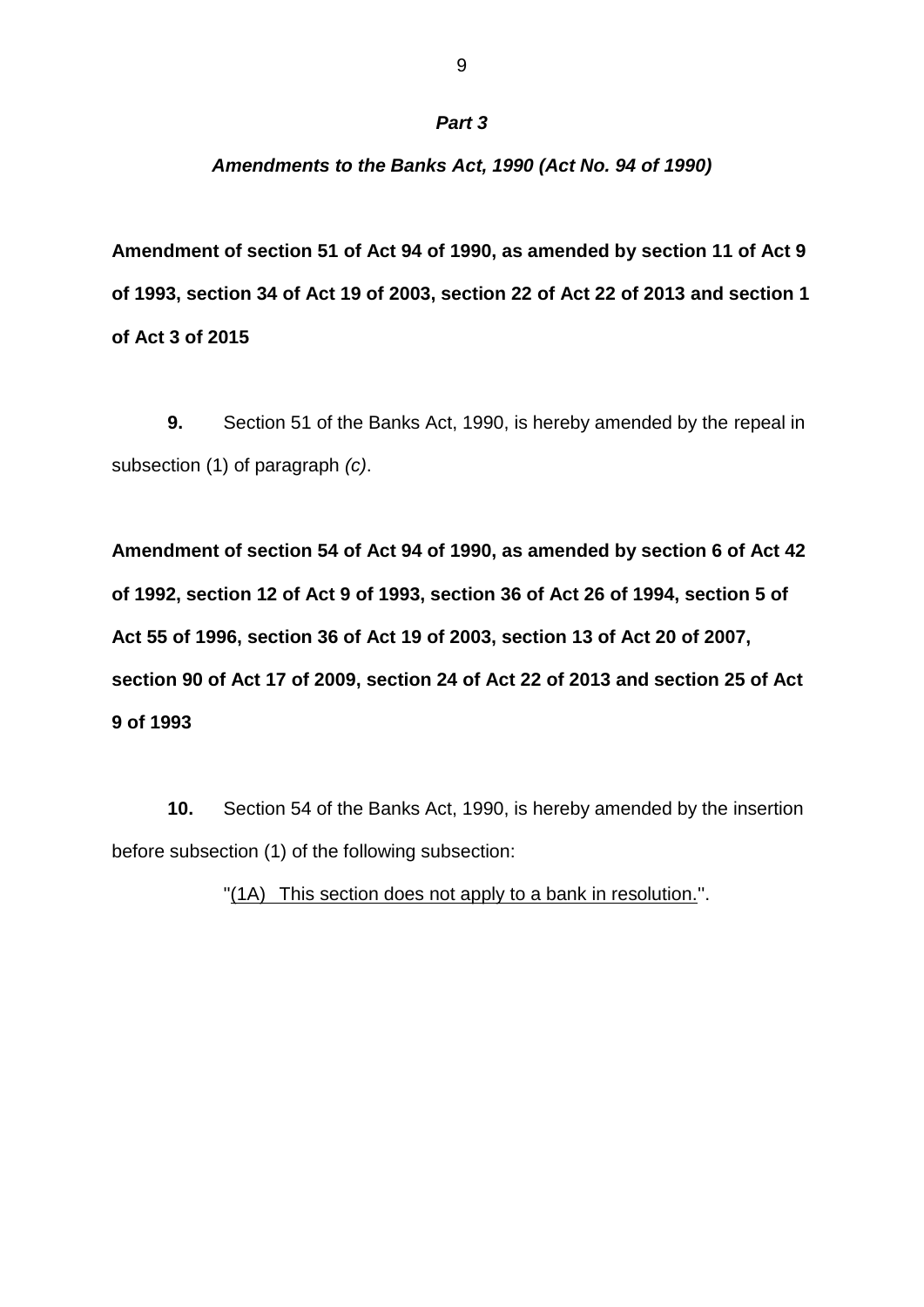**Amendment of section 60 of Act 94 of 1990, as substituted by section 1 of Act 81 of 1991 and amended by section 39 of Act 26 of 1994, section 40 of Act 19 of 2003, section 15 of Act 20 of 2007 and section 29 of Act 22 of 2013**

**11.** Section 60 of the Banks Act, 1990, is hereby amended by the substitution in subsection (1B)*(b)* for subparagraph (ii) of the following subparagraph:

 $'$ (ii) thereafter to set off against any amount—

# *(aa)* paid by the Corporation for Deposit Insurance established in terms of section 166AD of the Financial Sector Regulation Act, 2017 (Act No. 9 of 2017), to or in respect of depositors of the bank;

*(bb)* paid to depositors by **[the Authority, a deposit insurance scheme,]** a financial sector regulator or any governmental body**[,]** as part or full compensation for the losses suffered by depositors as a result of the bank being unable to repay their deposits; and''.

#### **Repeal of sections 68, 69 and 69A of Act 94 of 1990**

**12.** (1) The Banks Act, 1990, is hereby amended by the repeal of sections 68, 69 and 69A.

(2) Despite the amendments to the Banks Act, 1990, contained in subsection (1), an investigation by a commissioner in terms of section 69A of the Banks Act that is pending and not concluded immediately before the date on which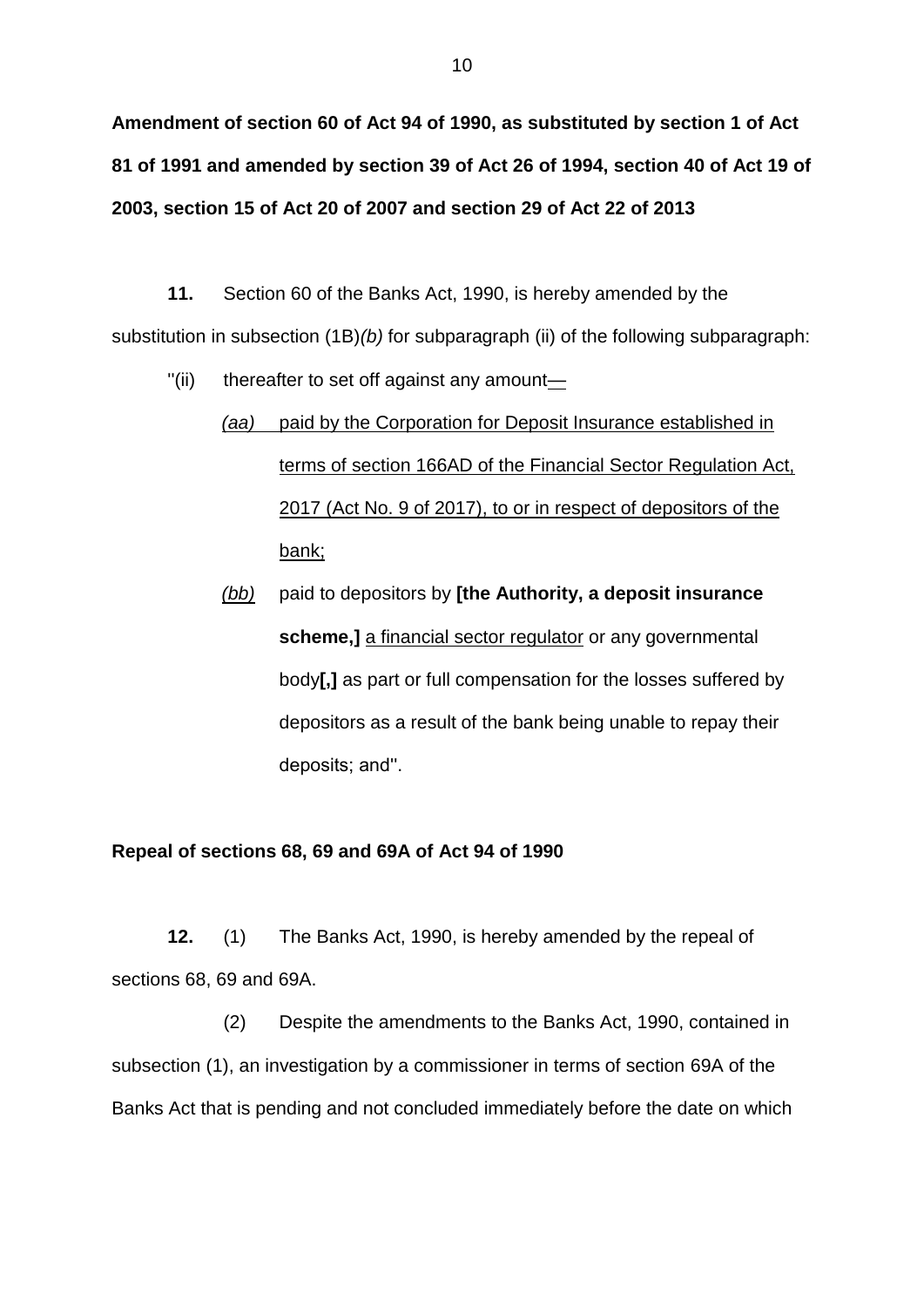subsection (1) comes into effect must be continued, concluded and reported on by the commissioner in terms of that section as if it had not been repealed.

## **Amendment of section 89A of Act 94 of 1990, as inserted by section 3 of Act 3 of 2015**

**13.** The Banks Act, 1990, is hereby amended by the substitution for section 89A of the following section:

#### ''**Fair administrative action**

**89A.** Any administrative action taken in terms of this Act**[, including any administrative action taken by a curator appointed in terms of section 69,]** is subject to the Promotion of Administrative Justice Act, 2000 (Act No. 3 of 2000).''.

**Amendment of section 91 of Act 94 of 1990, as amended by section 23 of Act 9 of 1993, section 56 of Act 26 of 1994, section 16 of Act 36 of 2000, section 65 of Act 19 of 2003, section 32 of Act 20 of 2007, section 47 of Act 22 of 2013 and section 290 of Act 9 of 2017, read with Schedule 4 to that Act**

**14.** Section 91 of the Banks Act, 1990, is hereby amended by the substitution in subsection (4) for paragraph *(b)* of the following paragraph:

''*(b)* section 17(6), 21, 22(3) or (8), 32(4)*(a)*, **[69A(14),]** 78(2), 82(3), 83(3)*(a)*, 84(1A), 84(8) or subsection (1), (2) or (3) of this section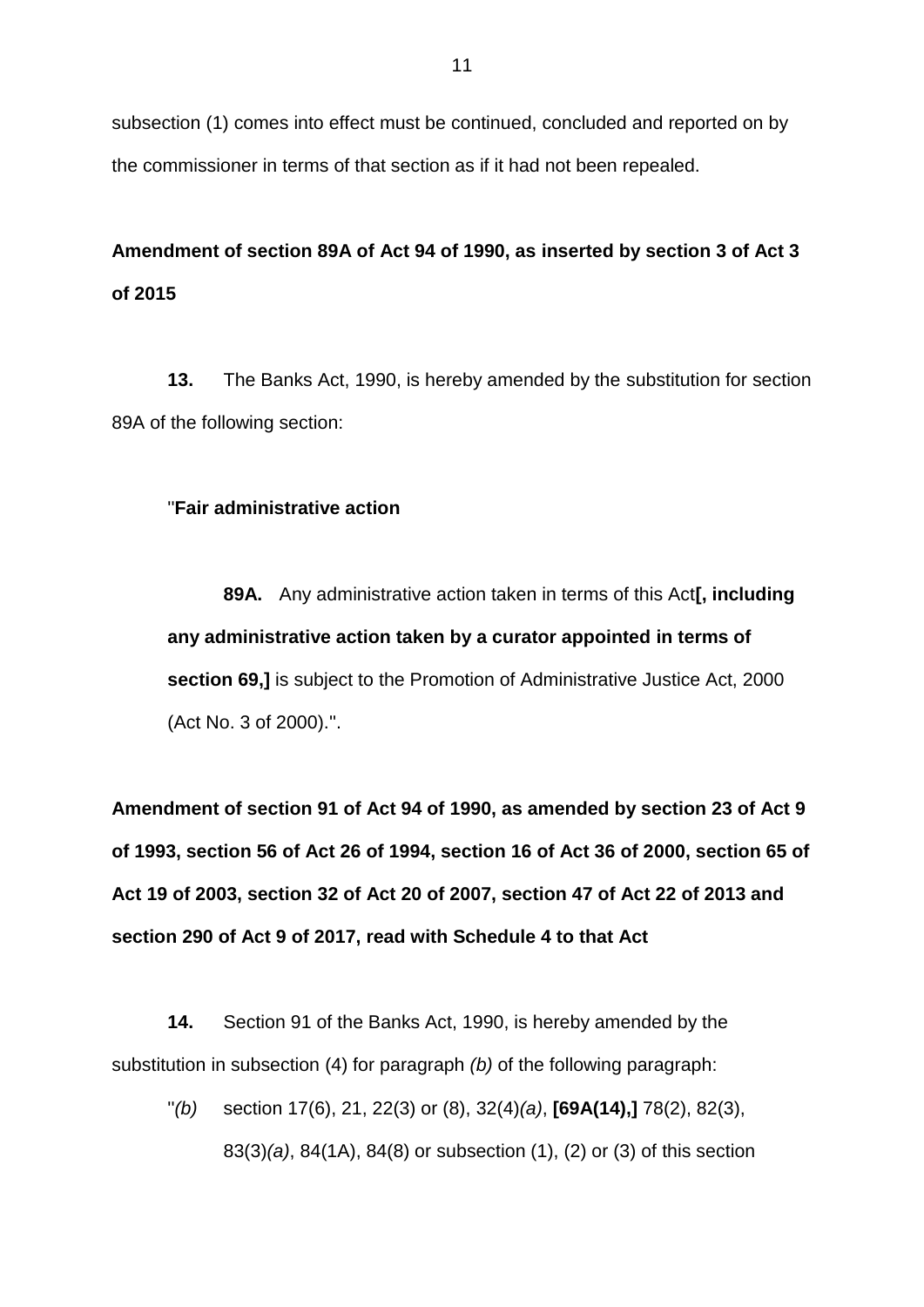(excluding the offence in terms of subsection (1)*(b)*, referred to in paragraph *(a)*), shall be liable to a fine or to imprisonment for a period not exceeding five years or to both a fine and such imprisonment.''.

#### *Part 4*

#### *Amendments to the Mutual Banks Act, 1993 (Act No. 124 of 1993)*

## **Amendment of section 4 of Act 124 of 1993, as amended by section 2 of Act 54 of 1999 and section 290 of Act 9 of 2017, read with Schedule 4 to that Act**

- **15.** Section 4 of the Mutual Banks Act, 1993, is hereby amended—
- *(a)* by the substitution for the heading of the following heading:

## ''**Powers of inspection of, guidance notes, directives and guidelines by, [Registrar] Authority**'';

*(b)* by the substitution for subsections (3) and (4) of the following subsections:

''(3) Neither the provisions of this section nor any other provision of this Act shall be construed as prohibiting the **[Registrar]** Authority from holding discussions, from time to time, with the chief executive officer of any mutual bank, or with any executive officer or employee, designated by such chief executive officer, of—

- *(a)* that mutual bank; or
- *(b)* any associate of that mutual bank,

with a view to achieving effective supervision by the **[Registrar]** Authority, on an individual or a consolidated basis, of that mutual bank or of that mutual bank and any of its associates.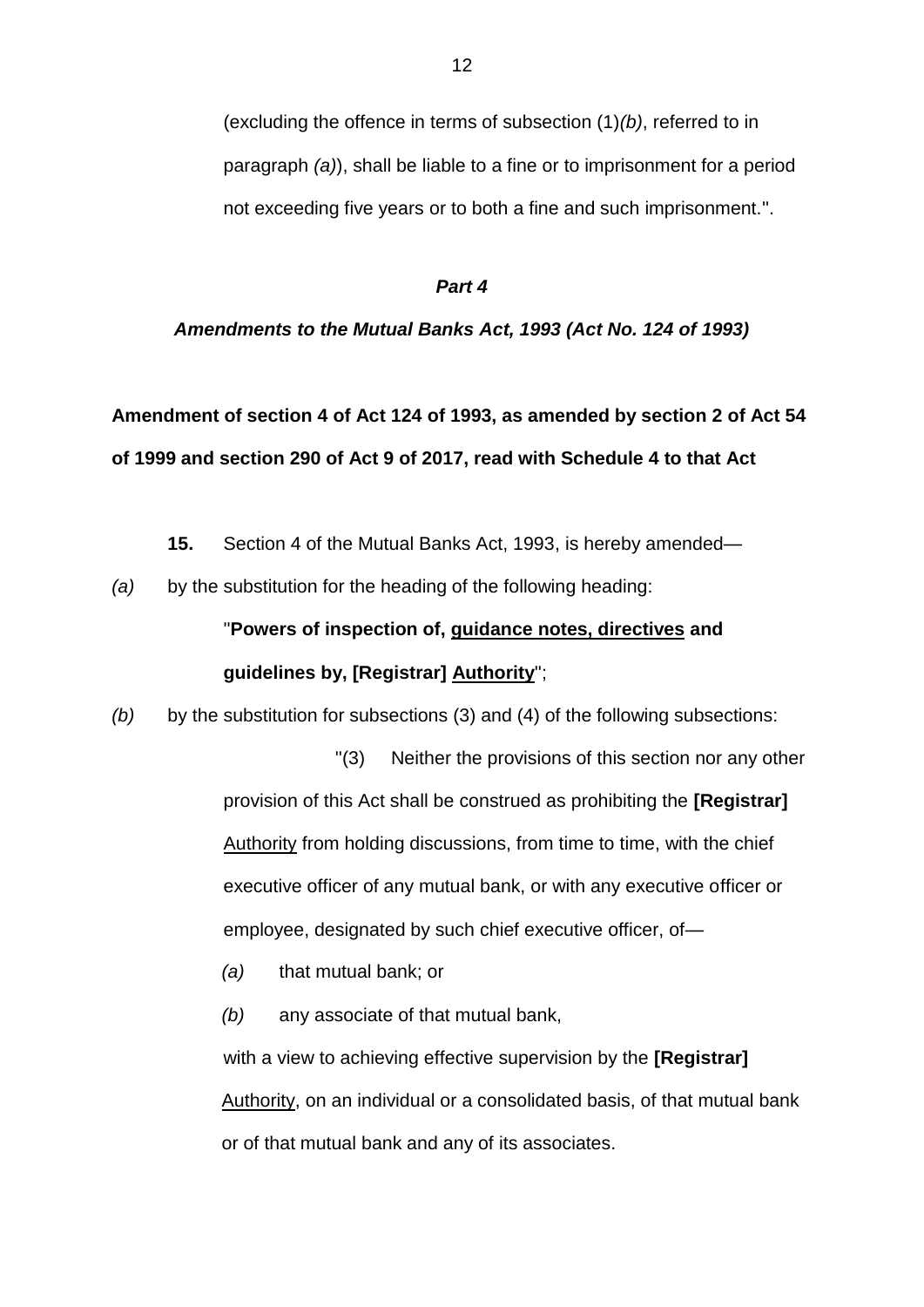(4) The **[Registrar]** Authority may from time to time by means of a circular furnish mutual banks with guidelines regarding the application and interpretation of the provisions of this Act.'';

*(c)* by the addition of the following subsections:

''(5) The Authority may from time to time by means of a guidance note furnish mutual banks and auditors of mutual banks with information in respect of market practices or market or industry developments within or outside the Republic.

(6) The Authority may from time to time, in writing, after consultation with the relevant mutual bank or auditor of the mutual bank issue a directive to such a mutual bank or auditor of a mutual bank, either individually or collectively, regarding the application of the Act and may include the issuing of a non-financial sanction or a directive requiring a mutual bank or an auditor of a mutual bank, either individually or collectively, within the period specified in the directive, to—

- *(a)* cease or refrain from engaging in any act, omission or course of conduct or to perform such acts necessary to remedy the situation;
- *(b)* perform such acts necessary to comply with the directive or to effect the changes required to give effect to the directive; or
- *(c)* provide the Authority with such information and documents relating to the matter specified in the directive.
	- (7) The directive contemplated in subsection (6)

may-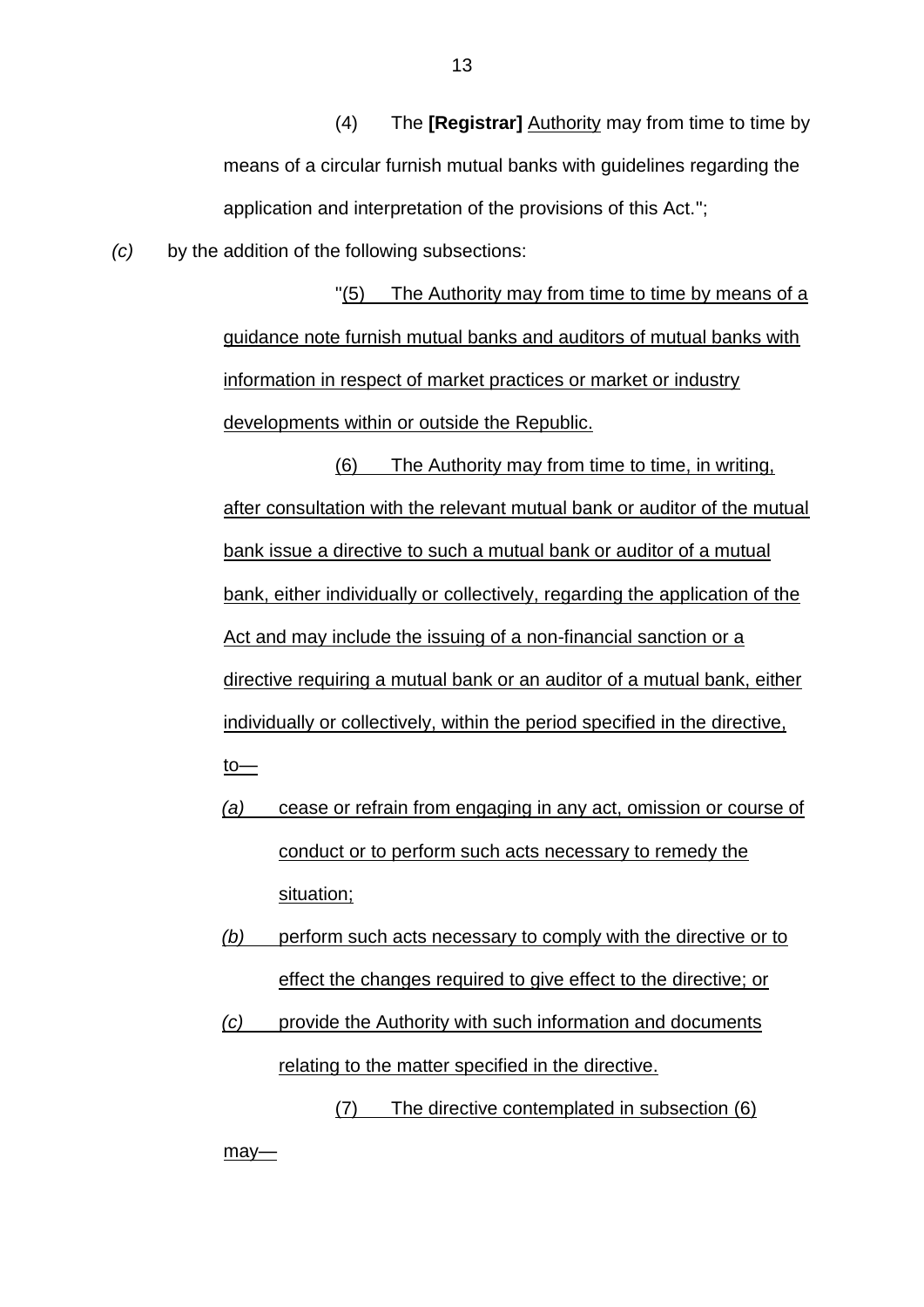- *(a)* be cancelled in writing by the Authority, after consultation with the mutual bank or auditor of a mutual bank that is subject to the directive; and
- *(b)* not be issued by the Authority with retroactive effect.

(8) Any mutual bank or auditor of a mutual bank that neglects, refuses or fails to comply with a directive issued under this section shall be guilty of an offence.".

## **Amendment of section 29 of Act 124 of 1993, as amended by section 20 of Act 54 of 1999**

**16.** Section 29 of the Mutual Banks Act, 1993, is hereby amended by the repeal in subsection (4) of paragraph *(b)*.

### **Repeal of sections 73, 74, 75, 76 and 77 of Act 124 of 1993**

**17.** The Mutual Banks Act, 1993, is hereby amended by the repeal of sections 73, 74, 75, 76 and 77.

#### **Substitution of section 80 of Act 124 of 1993**

**18.** The following section is hereby substituted for section 80 of the Mutual Banks Act, 1993: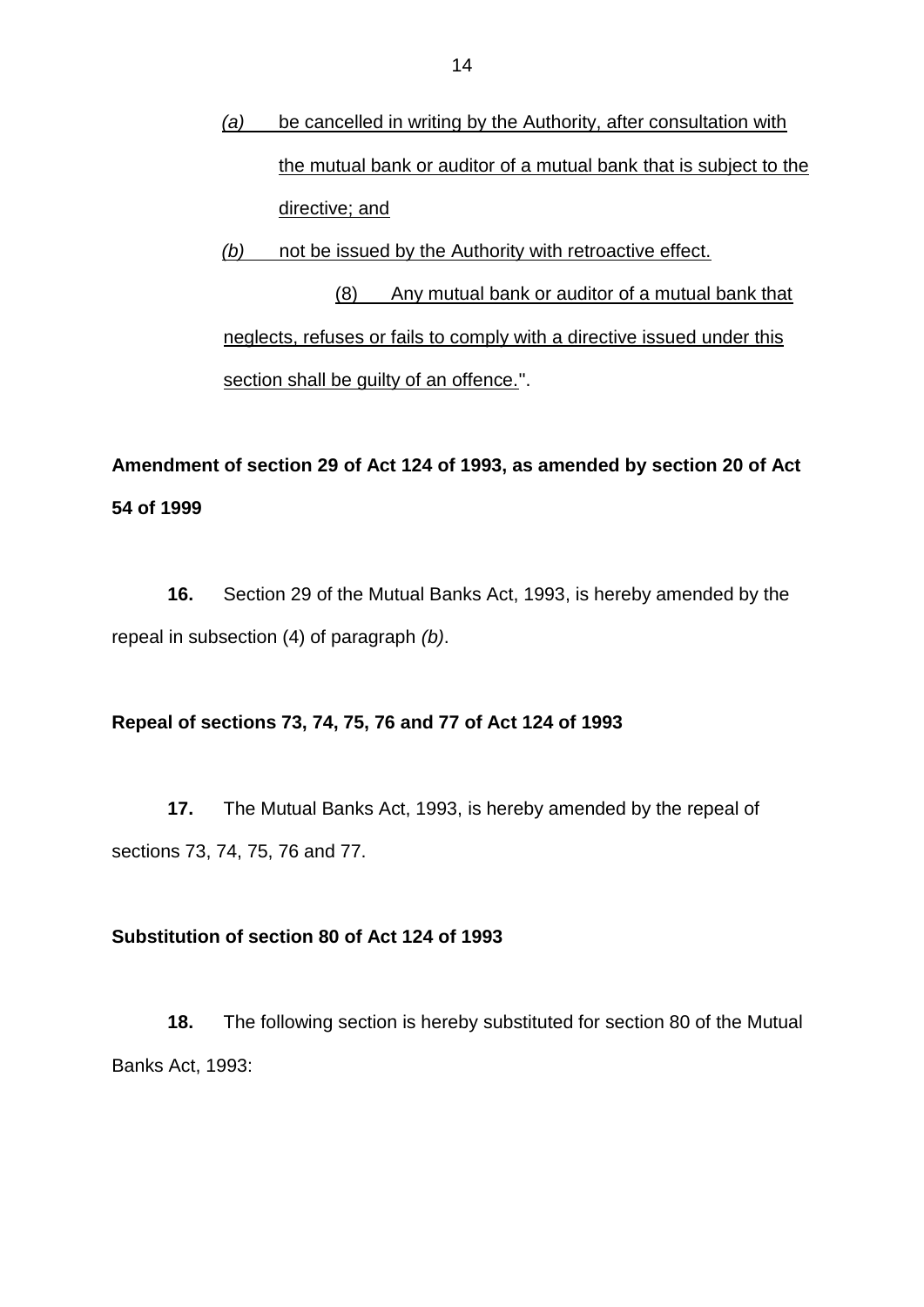''**Sections 71, 72, and 78 do not apply to mutual banks in resolution**

**80.** Sections 71, 72, and 78 do not apply to a mutual bank in respect of which a determination, in terms of section 166J of the Financial Sector Regulation Act, 2017 (Act No. 9 of 2017), is in force.".

### **Repeal of section 81 of Act 124 of 1993**

**19.** The Mutual Banks Act, 1993, is hereby amended by the repeal of section 81.

## **Amendment of section 92 of Act 124 of 1993, as amended by section 290 of Act 9 of 2017, read with Schedule 4 of that Act**

**20.** Section 92 of the Mutual Banks Act, 1993, is hereby amended by the substitution in subsection (1) for paragraph *(b)* of the following paragraph:

''*(b)* contravenes or fails to comply with a provision of section 4(6), 20(7), 31, 40(2), 44(8), 48(2), 50(1) or (3), 51, 53, 54(2), 55(1), 56(1), 58(1), 59(1) or (3) or 60; or''.

## **Amendment of Arrangement of sections of Act 124 of 1993**

**21.** The Arrangement of sections of the Mutual Banks Act, 1993, is hereby amended by the substitution for the item relating to section 80 of the following item:

"80. Sections 71, 72 and 78 do not apply to mutual banks in resolution".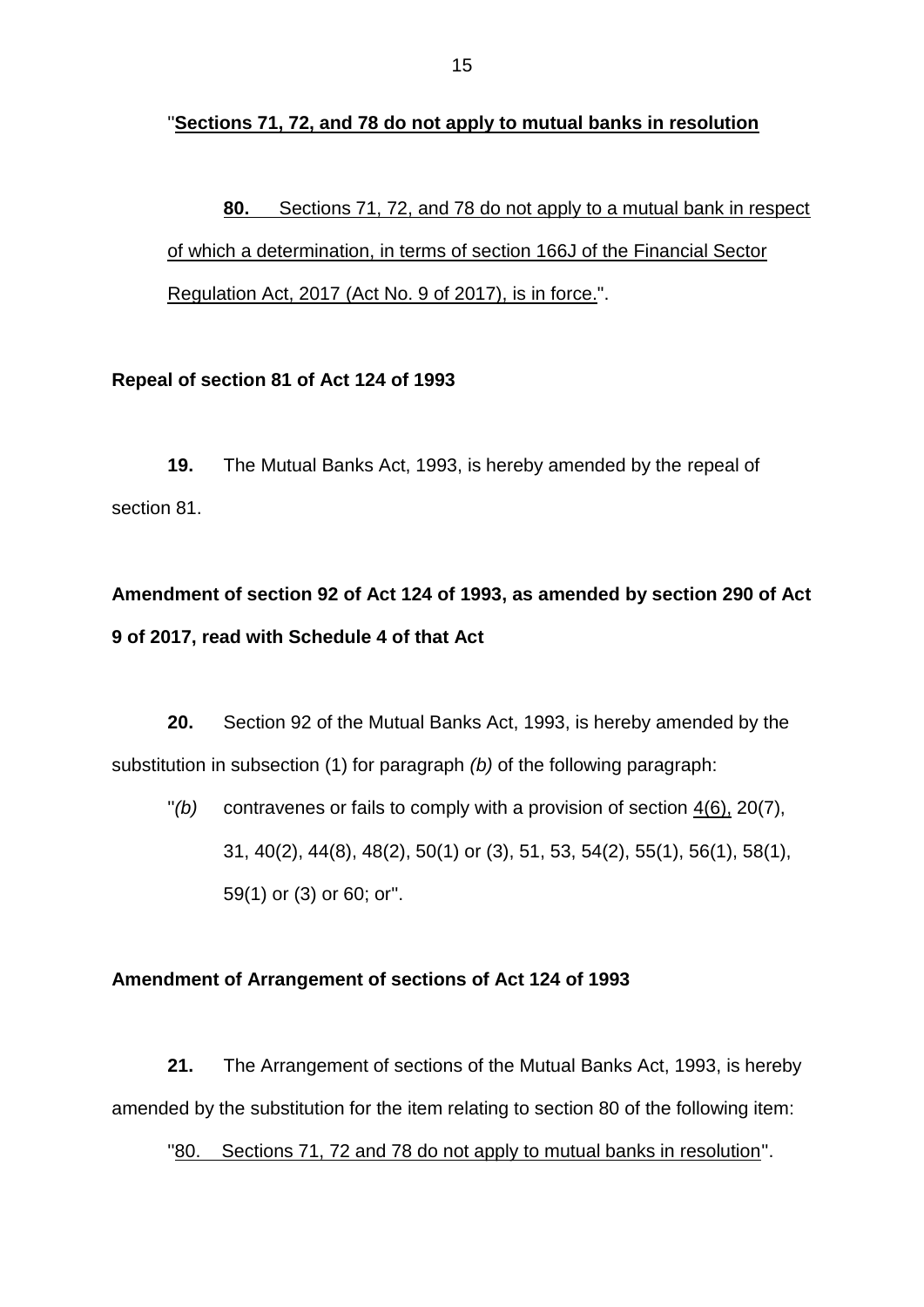## *Amendment to the Competition Act, 1998 (Act No. 89 of 1998)*

**Amendment of section 18 of Act 89 of 1998, as substituted by section 6 of Act 39 of 2000 and amended by section 90 of Act 40 of 2007 and section 111 of Act 19 of 2012**

**22.** Section 18 of the Competition Act, 1998, is hereby amended by the addition of the following subsection:

''(4) In addition to subsections (2) and (3), if the Governor of the Reserve Bank, or a person authorised by the Governor to do so, has determined in writing that this section applies to a transaction in terms of section 166S of the Financial Sector Regulation Act, 2017 (Act No. 9 of  $2017$ )—

- *(a)* the Competition Commission may not make a decision in terms of section 13(5)*(b)* or 14(1)*(b)* in relation to the transaction;
- *(b)* the Competition Tribunal may not make an order in terms of section 16(2) in relation to the transaction; and
- *(c)* sections 13(6) and 14(2) do not apply in relation to the transaction.''.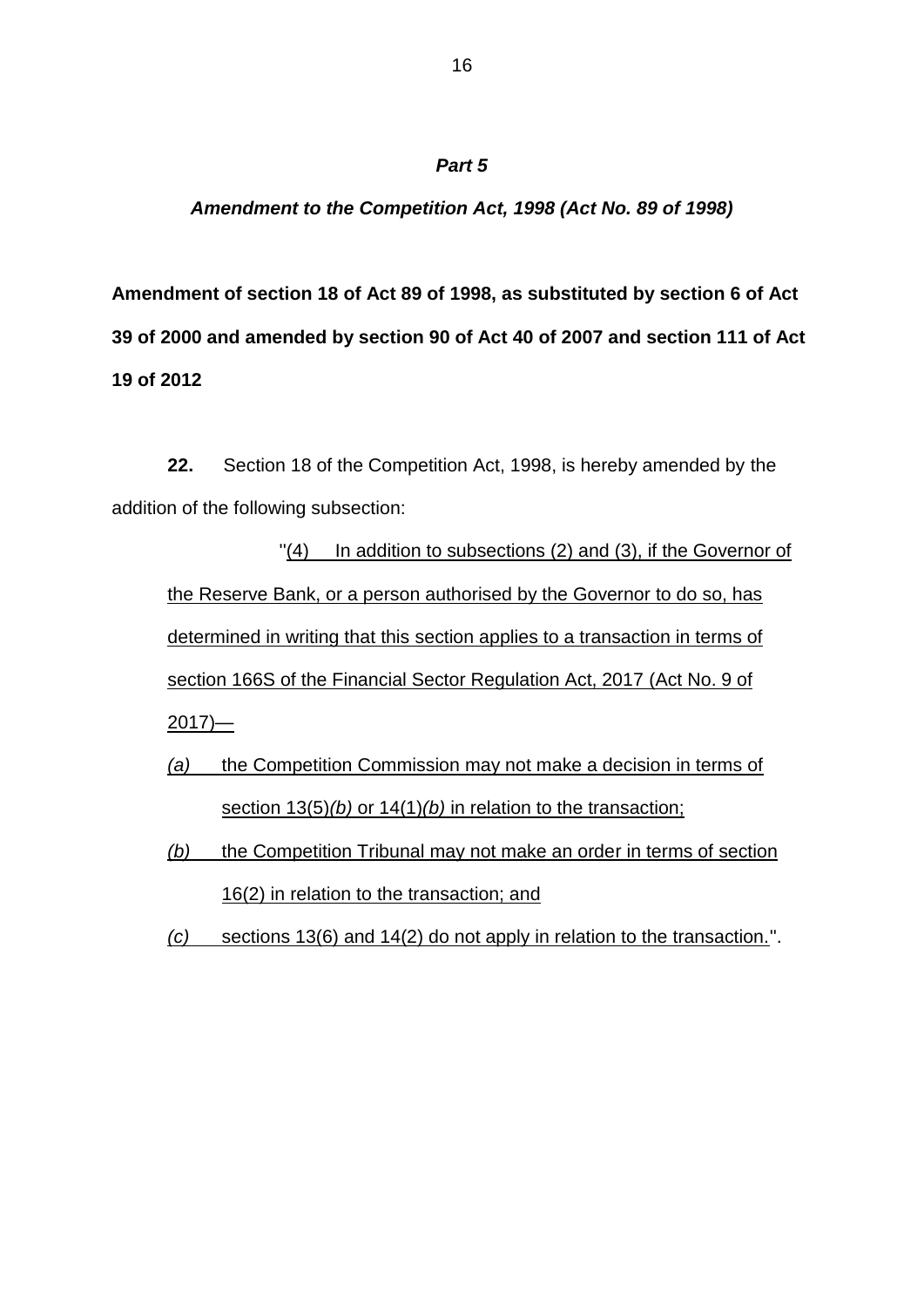## *Amendment to the Financial Institutions (Protection of Funds) Act, 2001 (Act No. 28 of 2001)*

### **Insertion of section 8A in Act 28 of 2001**

**23.** The Financial Institutions (Protection of Funds) Act, 2001, is hereby amended by the insertion of the following section:

## ''**Sections 5 and 6 do not apply to designated institutions in resolution**

**8A.** Sections 5 and 6 do not apply to an institution of which a determination, in terms of section 166J of the Financial Sector Regulation Act, 2017, is in force.''.

## **Amendment of Arrangement of sections of Act 28 of 2001**

**24.** The arrangement of sections of the Financial Institutions (Protection of Funds) Act, 2001, is hereby amended by the insertion of the following item:

''8A. Sections 5 and 6 do not apply to designated institutions in resolution''.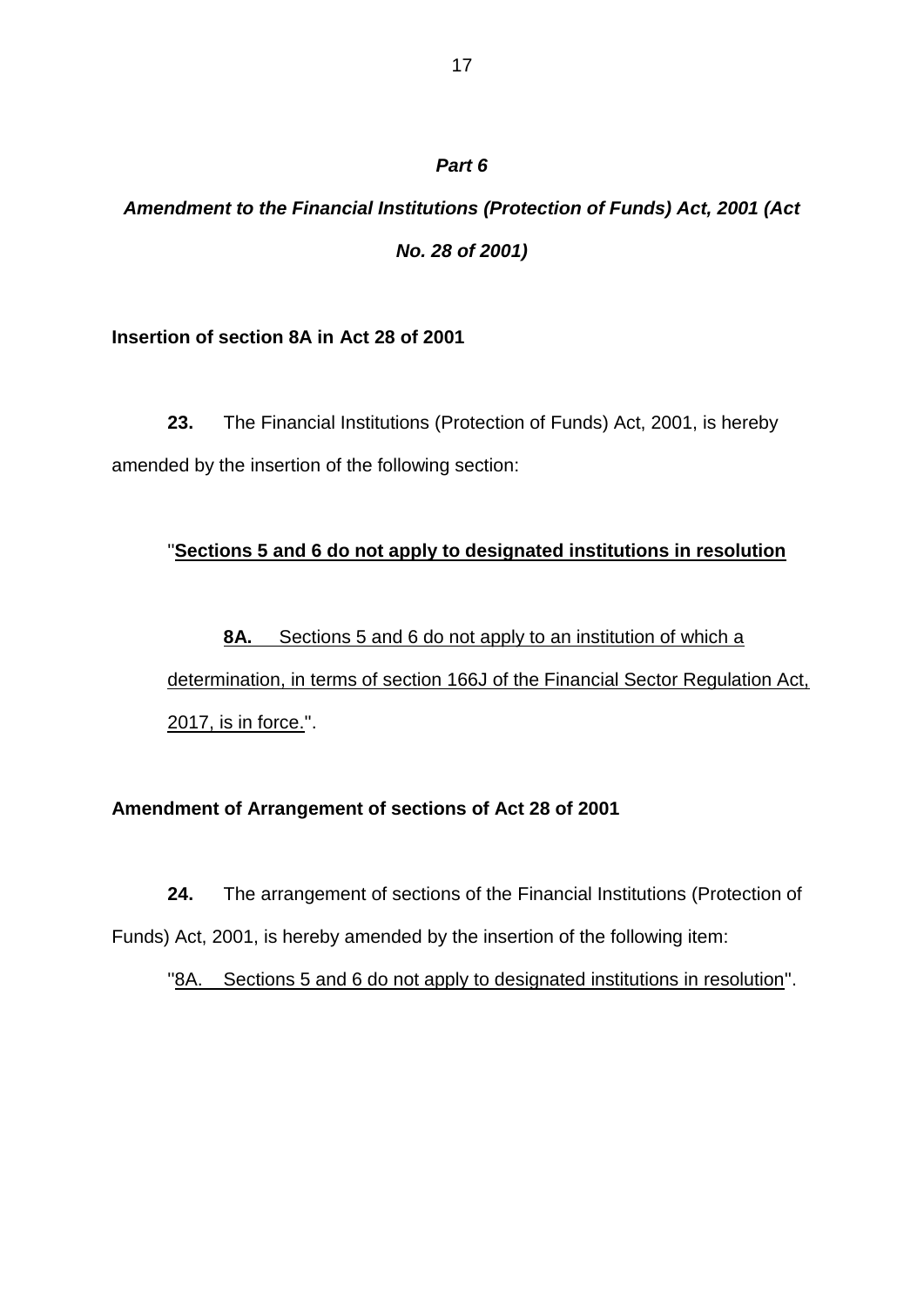#### *Amendments to the Co-operative Banks Act, 2007 (Act No. 40 of 2007)*

## **Amendment of section 1 of Act 40 of 2007, as amended by section 240 of Act 45 of 2013 and section 290 of Act 9 of 2017, read with Schedule 4 of that Act**

**25.** Section 1 of the Co-operative Banks Act, 2007, is hereby amended by the substitution in subsection (1) for the definition of 'Fund' of the following definition:

> '' **'Fund'** means the Deposit Insurance Fund established in terms of section 166BC of the Financial Sector Regulation Act;''.

**Amendment of section 55 of Act 40 of 2007, as amended by section 251 of Act 45 of 2013 and section 290 of Act 9 of 2017, read with Schedule 4 of that Act** 

**26.** Section 55 of the Co-operative Banks Act, 2007, is hereby amended by the repeal in subsection (1) of paragraph *(g)*.

#### **Repeal of sections 24, 25, 26 and 30 of Act 40 of 2007**

**27.** The Co-operative Banks Act, 2007, is hereby amended by the repeal of sections 24, 25, 26 and 30.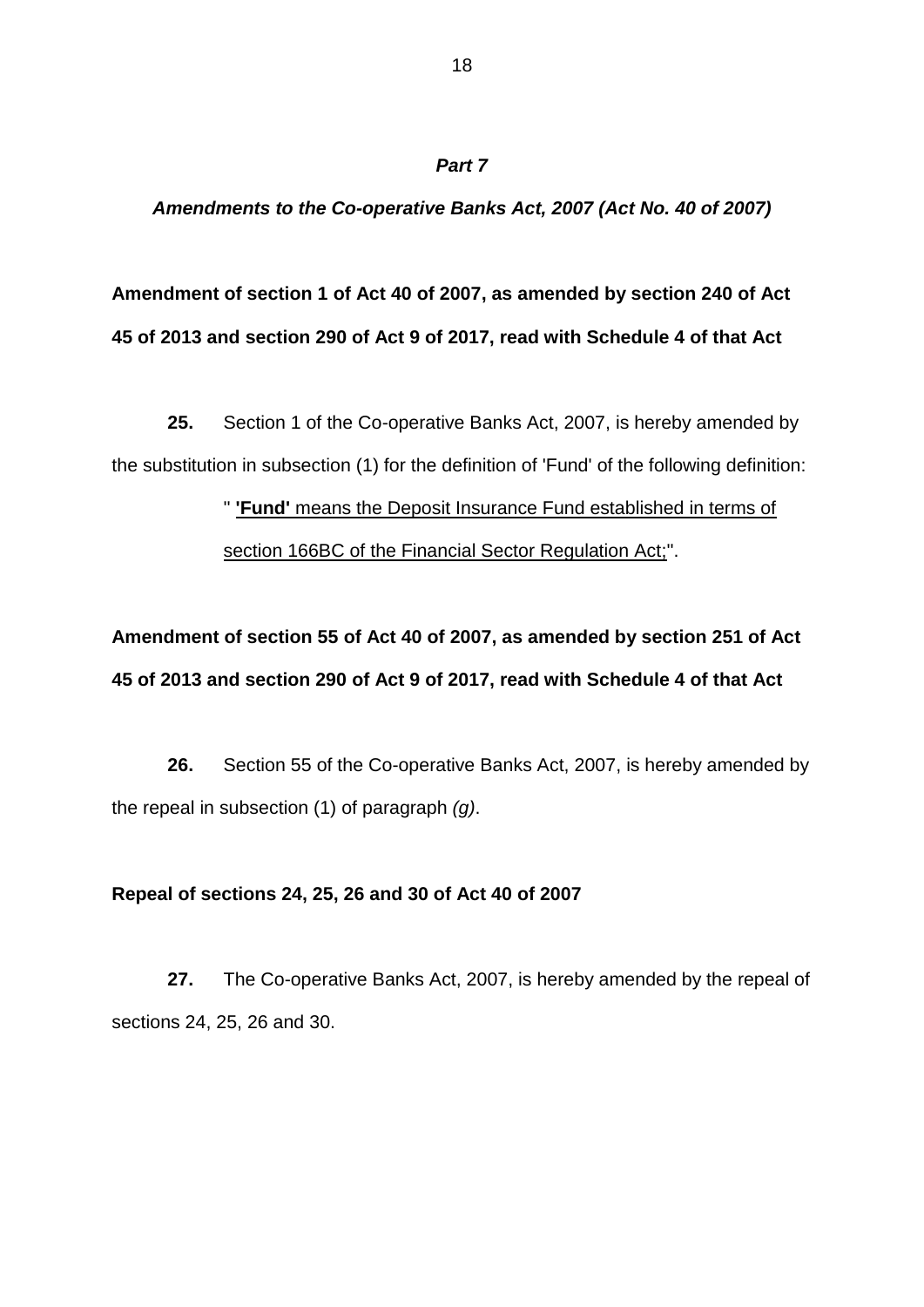#### **Amendment of section 80 of Act 40 of 2007**

**28.** Section 80 of the Co-operative Banks Act, 2007, is hereby amended by the substitution for paragraph *(b)* of the following paragraph:

''*(b)* contravene or fail to comply with section 3(2), 10, 21(1) or 23 **[or 25(4)]**;''.

#### *Part 8*

#### *Amendments to the Companies Act, 2008 (Act No. 71 of 2008)*

#### **Amendment of section 81 of Act 71 of 2008**

**29.** Section 81 of the Companies Act, 2008, is hereby amended—

- *(a)* by the deletion in subsection (1) of the word ''or'' at the end of paragraph *(e)*;
- *(b)* by the substitution in subsection (1) for the full stop at the end of paragraph *(f)* of the expression ''; or''; and
- *(c)* by the addition in subsection (1) of the following paragraph:

"(g) in the case of a designated institution as defined in the Financial Sector Regulation Act, 2017 (Act No. 9 of 2017), the Reserve Bank has applied to the court for an order to wind up the company on the grounds that the company has been placed in resolution in terms of that Act and there are no reasonable prospects that the company will cease to be in resolution.''.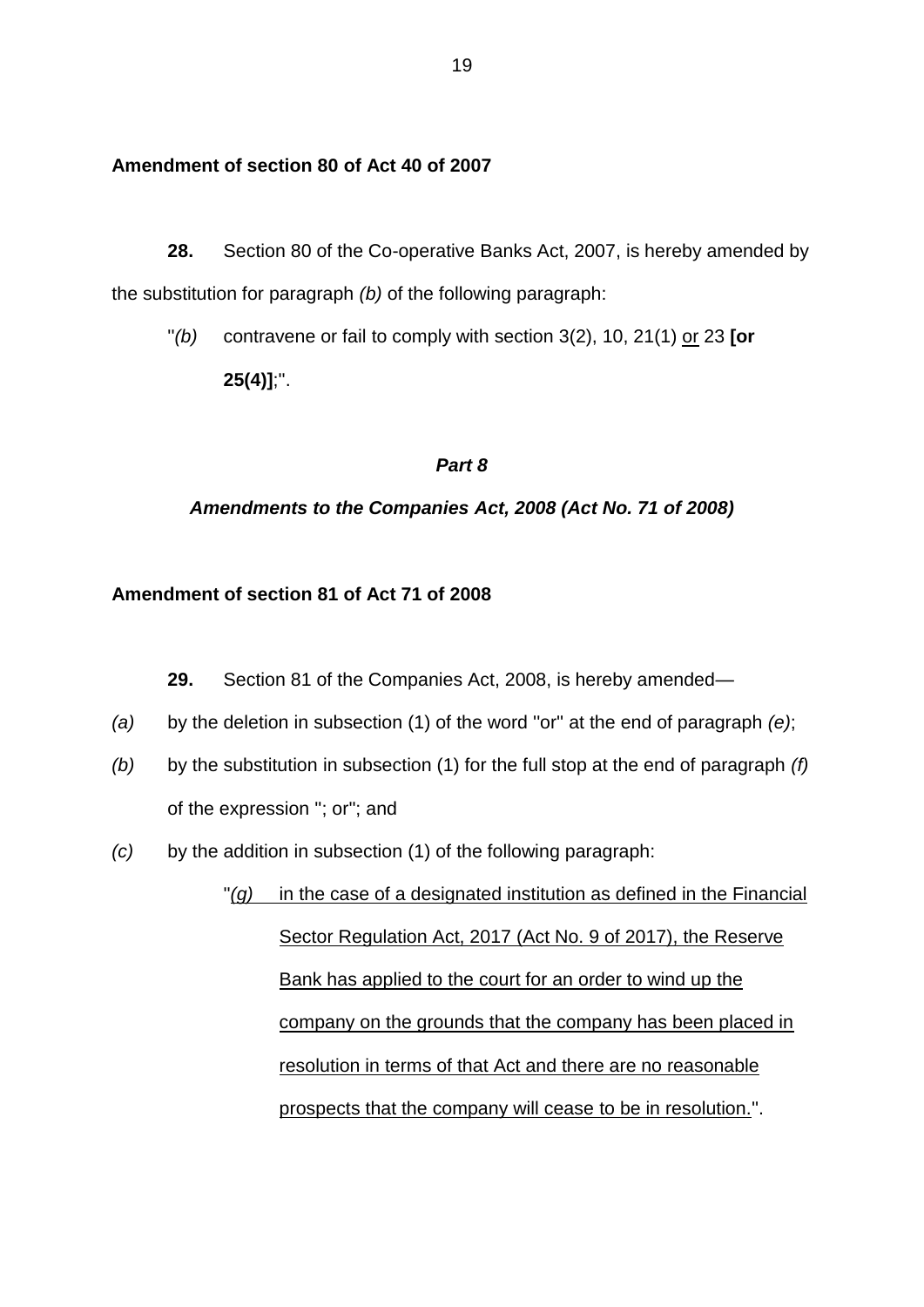## **Amendment of section 112 of Act 71 of 2008, as amended by section 69 of Act 3 of 2011**

**30.** Section 112 of the Companies Act, 2008, is hereby amended by the insertion in subsection (1) after paragraph *(a)* of the following paragraph:

## "*(aA)* to which section 166S of the Financial Sector Regulation Act, 2017 (Act No. 9 of 2017), applies;''.

#### **Amendment of section 113 of Act 71 of 2008**

**31.** Section 113 of the Companies Act, 2008, is hereby amended by the insertion before subsection (1) of the following subsection:

''(1A) This section does not apply to an amalgamation or merger to which section 166S of the Financial Sector Regulation Act, 2017 (Act No. 9 of 2017), applies.''.

**Amendment of section 114 of Act 71 of 2008, as amended by section 70 of Act 3 of 2011**

**32.** Section 114 of the Companies Act, 2008, is hereby amended by the substitution in subsection (1) for the words preceding paragraph *(a)* of the following words:

''Unless **[it]** the company is in liquidation, **[or]** in the course of business rescue proceedings in terms of Chapter 6 or the arrangement is one to which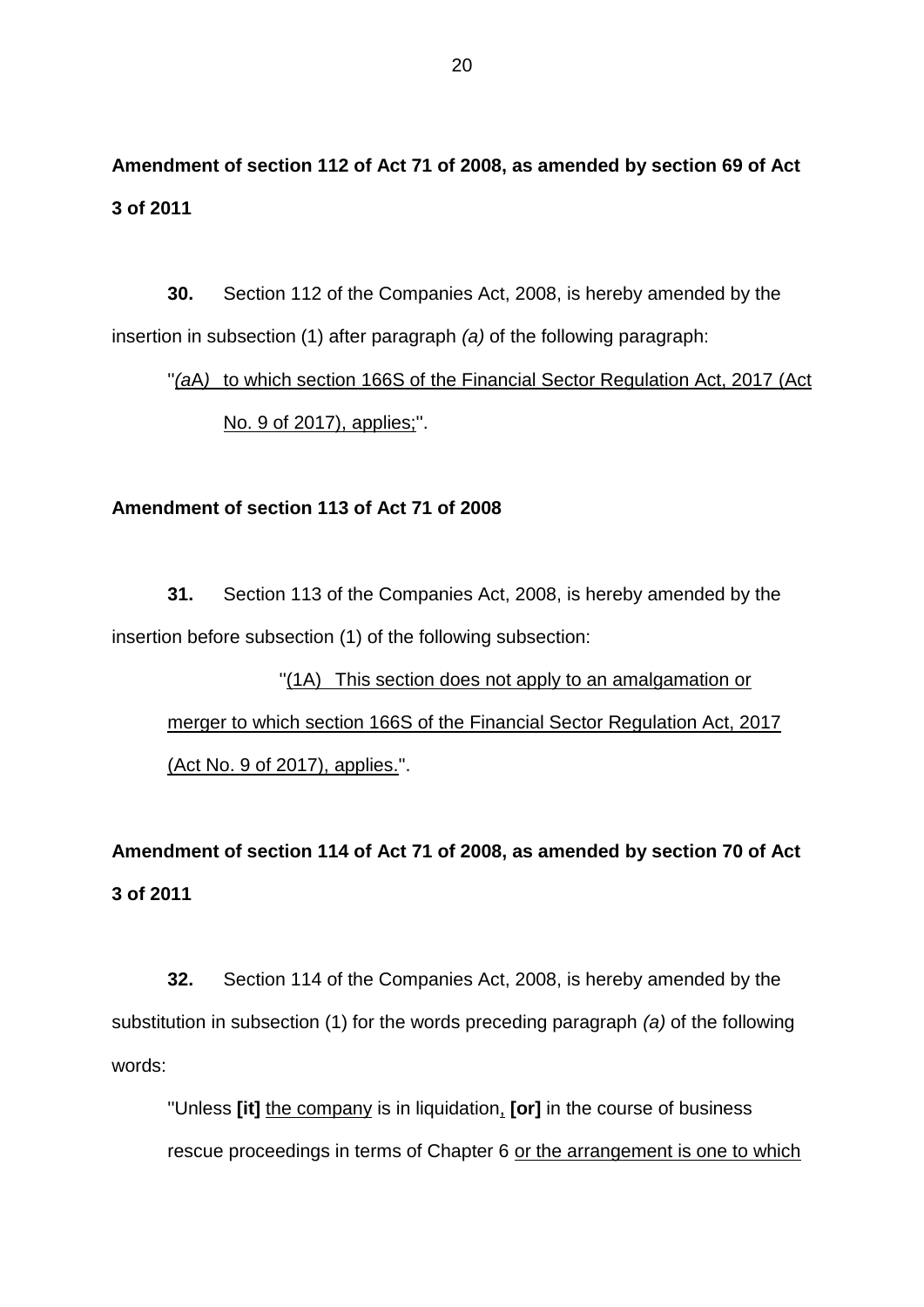section 166S of the Financial Sector Regulation Act, 2017 (Act No. 9 of 2017), applies, the board of a company may propose and, subject to subsection (4) and approval in terms of this Part, implement any arrangement between the company and holders of any class of its securities by way of, among other things—''.

**Amendment of section 128 of Act 71 of 2008, as amended by section 81 of Act 3 of 2011**

**33.** Section 128 of the Companies Act, 2008, is hereby amended by the addition of the following subsection:

"(4) This Chapter does not apply to an institution in respect of which a determination, in terms of section 166J of the Financial Sector Regulation Act, 2017 (Act No. 9 of 2017), is in force.''.

#### *Part 9*

*Amendments to the Financial Markets Act, 2012 (Act No. 19 of 2012)*

**Amendment of section 3 of Act 19 of 2012, as amended by section 290 of Act 9 of 2017, read with Schedule 4 to that Act**

**34.** Section 3 of the Financial Markets Act, 2012, is hereby amended by the substitution for subsection (1) of the following subsection:

''(1) Sections 100 to 103 do not apply in relation to the South African Reserve Bank, or a **[bank]** designated institution.''.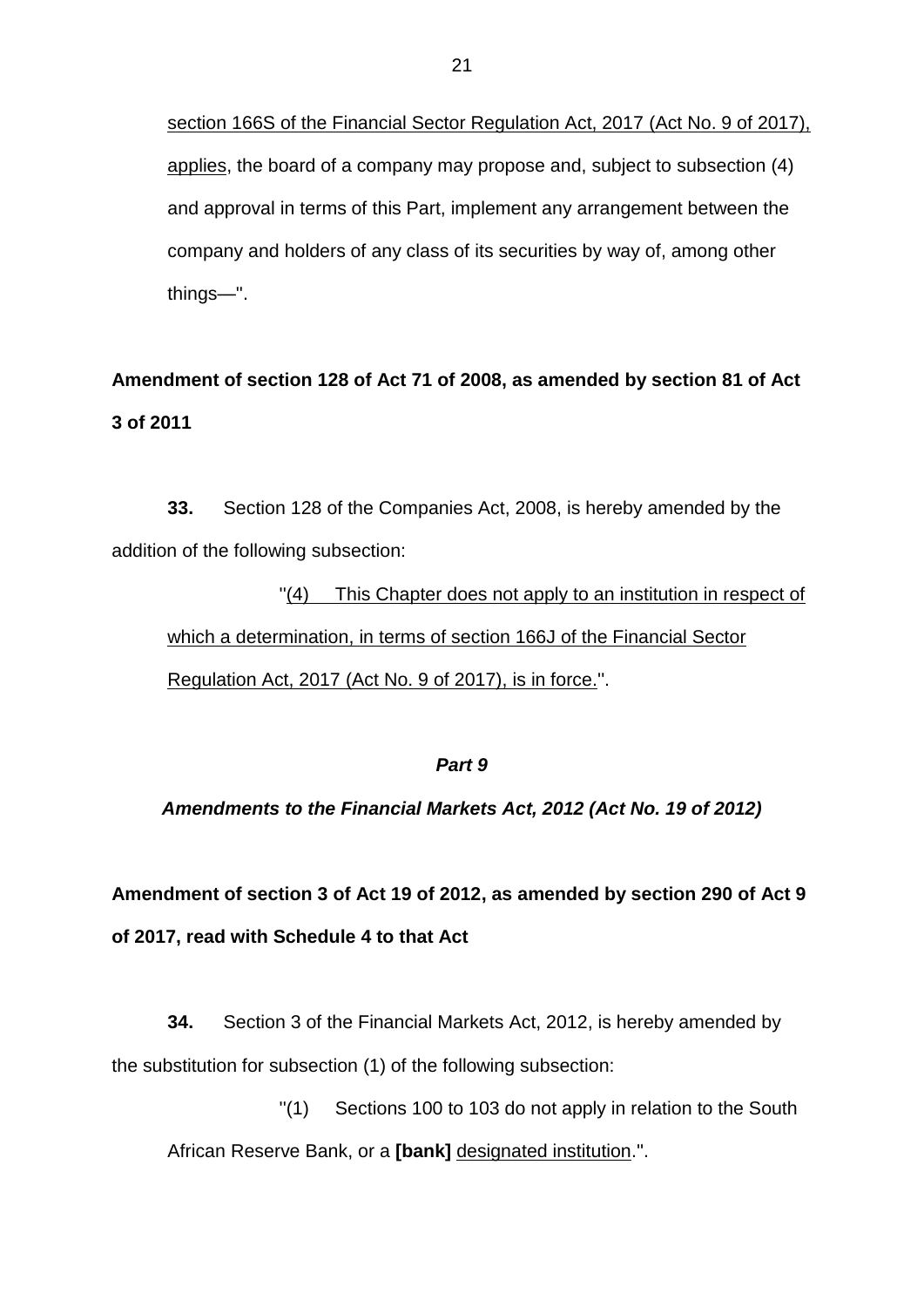**Amendment of section 60 of Act 19 of 2012, as amended by section 290 of Act 9 of 2017, read with Schedule 4 to that Act**

**35.** Section 60 of the Financial Markets Act, 2012, is hereby amended by the addition of the following subsection:

''(5) If the market infrastructure is a designated institution in resolution, the Authority must give notice to the Reserve Bank before taking any action in terms of this section.''.

**Amendment of section 64 of Act 19 of 2012, as amended by section 290 of Act 9 of 2017, read with Schedule 4 to that Act**

**36.** Section 64 of the Financial Markets Act, 2012, is hereby amended by the addition of the following subsection:

''(7) This section does not apply to a designated institution in resolution.''.

### *Part 10*

*Amendments to the Financial Sector Regulation Act, 2017 (Act No. 9 of 2017)*

### **Amendment of long title of Act 9 of 2017**

**37.** The Financial Sector Regulation Act, 2017, is hereby amended by the substitution for the long title of the following long title: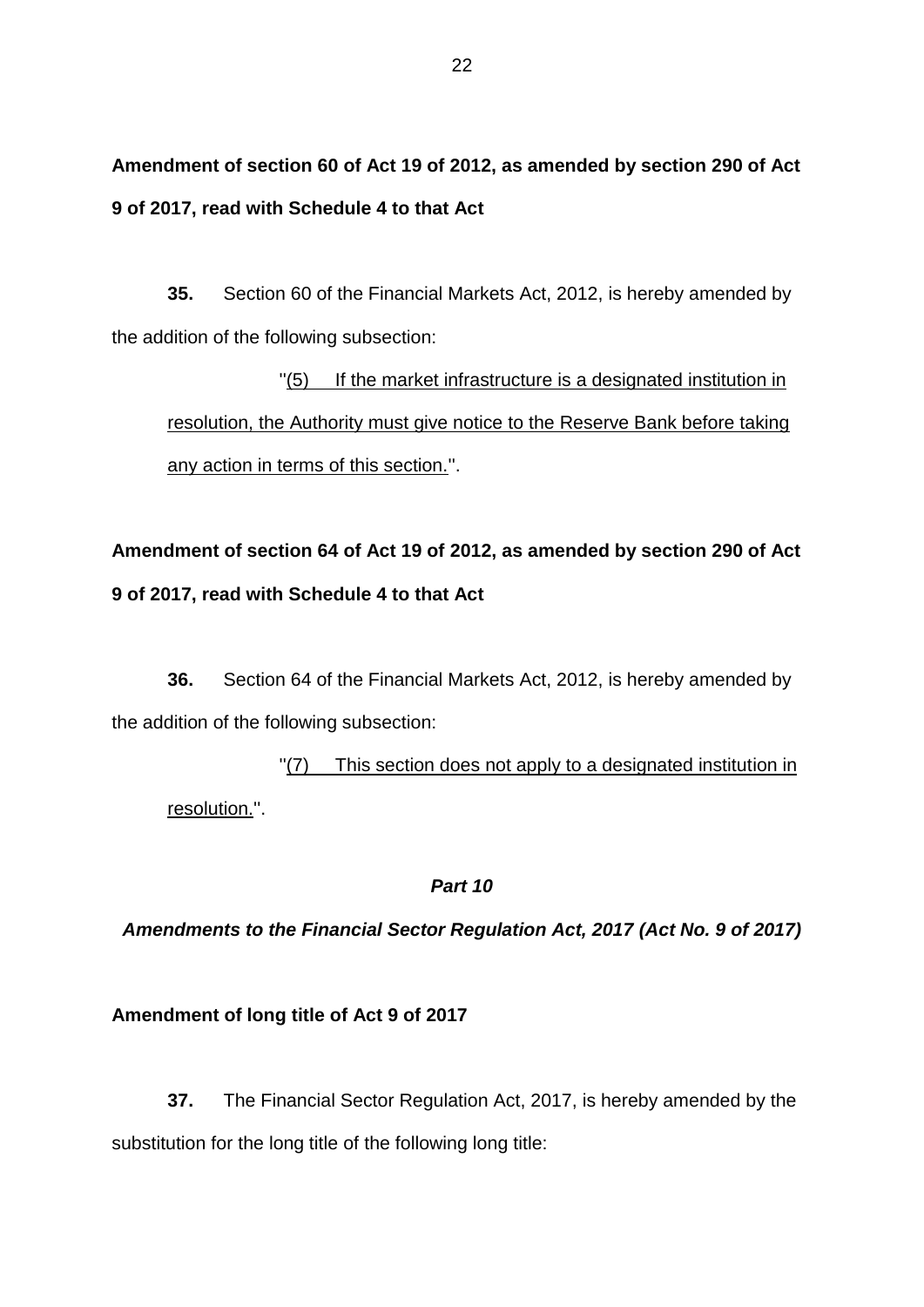''**To establish a system of financial regulation by establishing the Prudential Authority and the Financial Sector Conduct Authority, and conferring powers on these entities; to preserve and enhance financial stability in the Republic by conferring powers on the Reserve Bank; to establish the Financial Stability Oversight Committee; to provide for the establishment of a framework for the resolution of banks and systemically important non-bank financial institutions to ensure that the impacts and potential impacts of a failure of a bank or systemically important financial institution on financial stability are managed appropriately; to designate the Reserve Bank as the resolution authority; to establish a deposit insurance scheme, including a Corporation for Deposit Insurance; to regulate and supervise financial product providers and financial services providers; to improve market conduct in order to protect financial customers; to provide for coordination, co-operation, collaboration and consultation among the Reserve Bank, the Prudential Authority, the Financial Sector Conduct Authority, the Corporation for Deposit Insurance, the National Credit Regulator, the Financial Intelligence Centre and other organs of state in relation to financial stability and the functions of these entities; to establish the Financial System Council of Regulators and the Financial Sector Inter-Ministerial Council; to provide for making regulatory instruments, including prudential standards, conduct standards and joint standards; to make provision for the licensing of financial institutions; to make comprehensive provision for powers to gather** 

23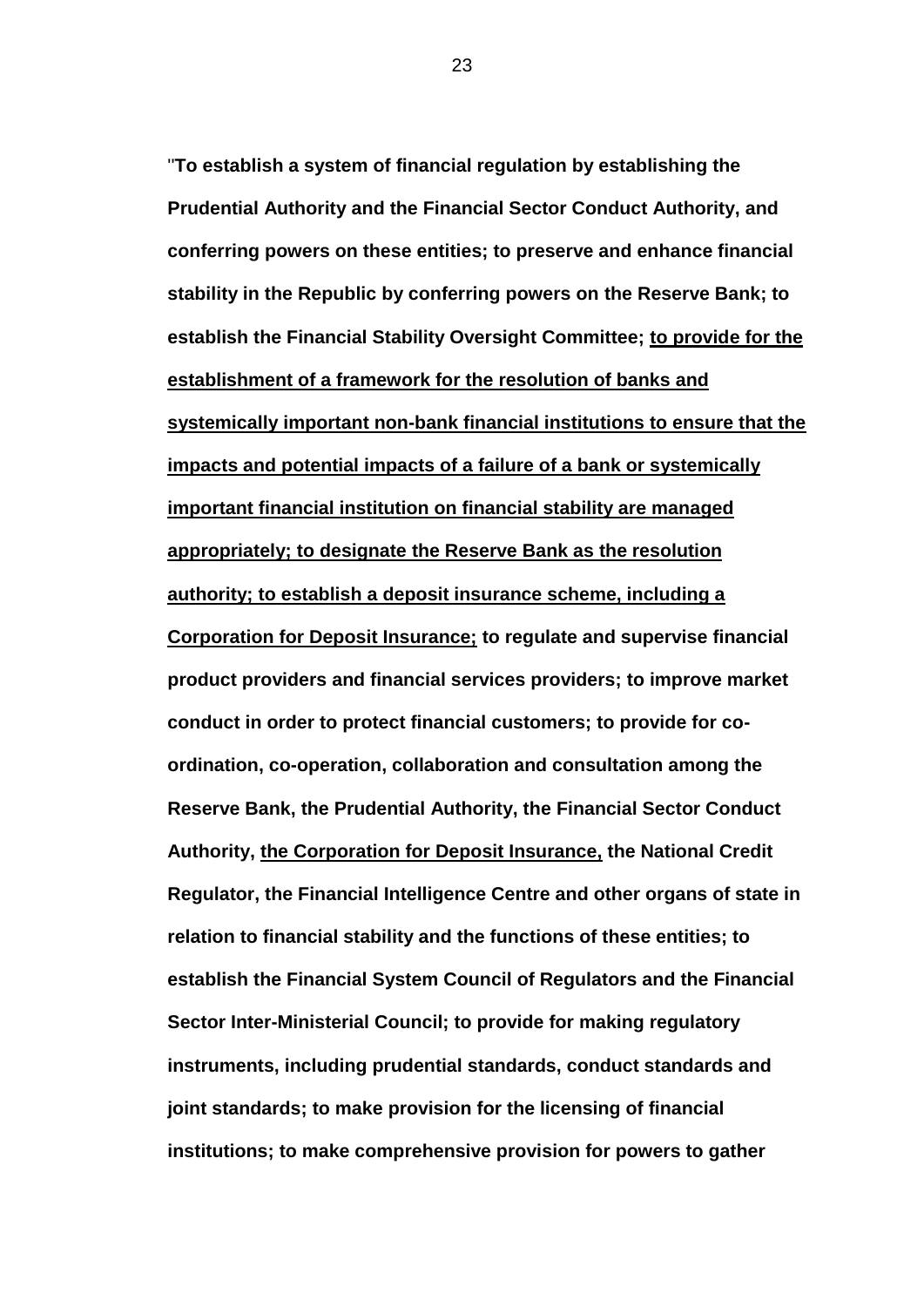**information and to conduct supervisory on-site inspections and investigations; to make provision in relation to significant owners of financial institutions and the supervision of financial conglomerates in relation to eligible financial institutions that are part of financial conglomerates; to make provision for designated institutions in connection with resolution matters; to provide for powers to enforce financial sector laws, including by the imposition of administrative penalties; to provide for the protection and promotion of rights in the financial sector as set out in the Constitution; to establish the Ombud Council and confer powers on it in relation to ombud schemes; to provide for coverage of financial product and financial service providers by appropriate ombud schemes; to establish the Financial Services Tribunal as an independent tribunal and to confer on it powers to reconsider decisions by financial sector regulators, the Ombud Council and certain market infrastructures; to establish the Financial Sector Information Register and make provision for its operation; to provide for information sharing arrangements; to create offences; to provide for regulation-making powers of the Minister; to amend and repeal certain financial sector laws; to make transitional and savings provisions; and to provide for matters connected therewith.**''.

**Amendment of section 1 of Act 9 of 2017**

**38.** Section 1 of the Financial Sector Regulation Act, 2017, is hereby amended—

24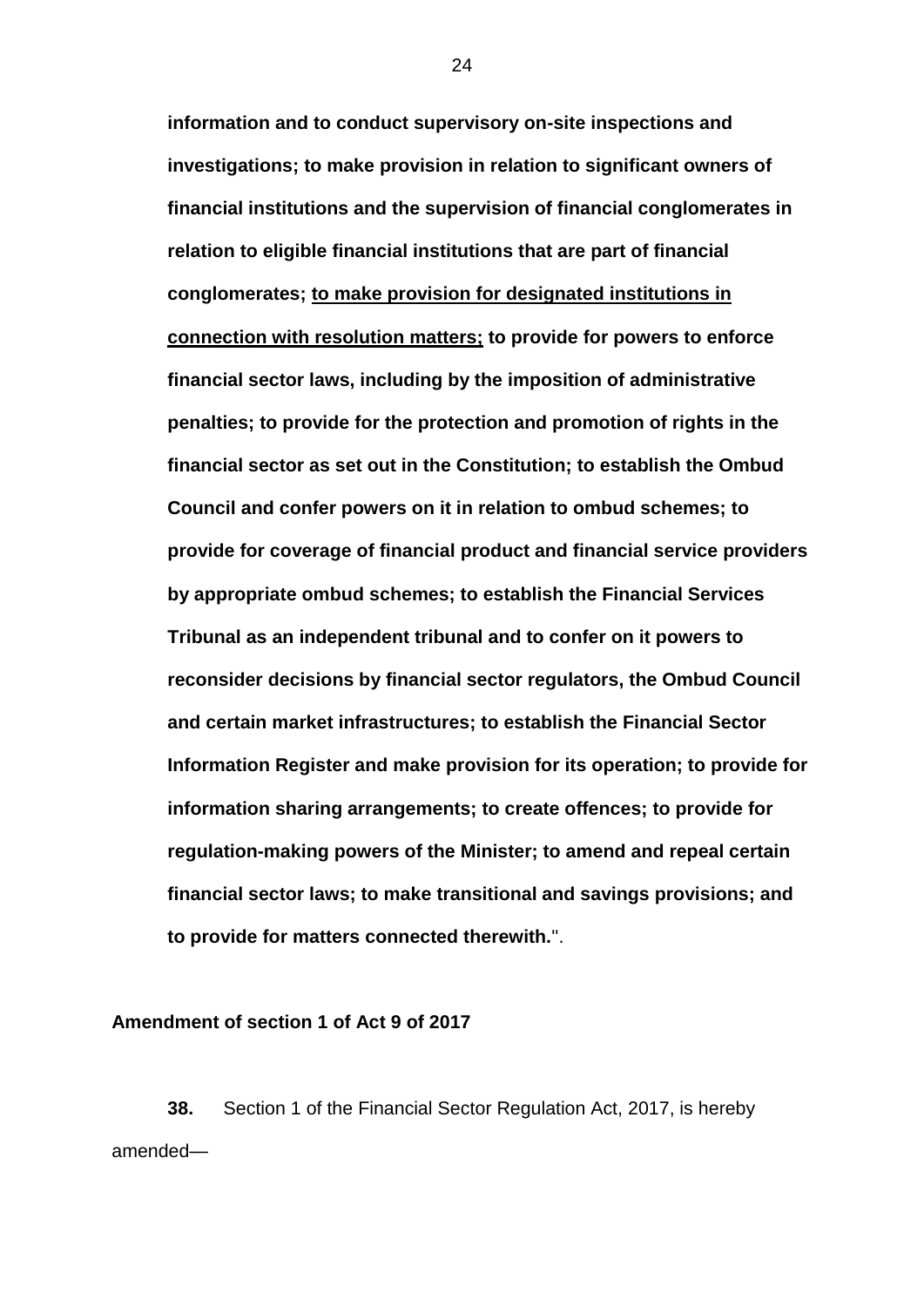*(a)* by the insertion in subsection (1) of the following definitions in their respective alphabetical order:

> '' **'agreement'** includes an arrangement or an understanding, whether in writing or not;

**'bank'** means each of the following:

- *(a)* a bank as defined in the Banks Act;
- *(b)* a mutual bank as defined in the Mutual Banks Act, 1993 (Act No. 124 of 1993); or
- *(c)* a co-operative bank as defined in the Co-operative Banks Act, 2007 (Act No. 40 of 2007);

**'Board'** means the Board of the Corporation referred to in

section 166AH;

**'bridge company'** means a company incorporated in terms of

section 166F;

**'Corporation'** means the Corporation for Deposit Insurance

established by section 166AD;

**'covered deposit'** means the portion of a qualifying deposit covered by

the Deposit Insurance Fund provided for in section 166AA;

**'creditor hierarchy'** means the order in which a liquidator must, in

terms of the Insolvency Act, apply property to satisfy claims of

creditors;

**'critical function'**, in relation to a designated institution, means a function that is—

*(a)* essential to, or that contributes substantially to, financial stability and is performed by the designated institution; and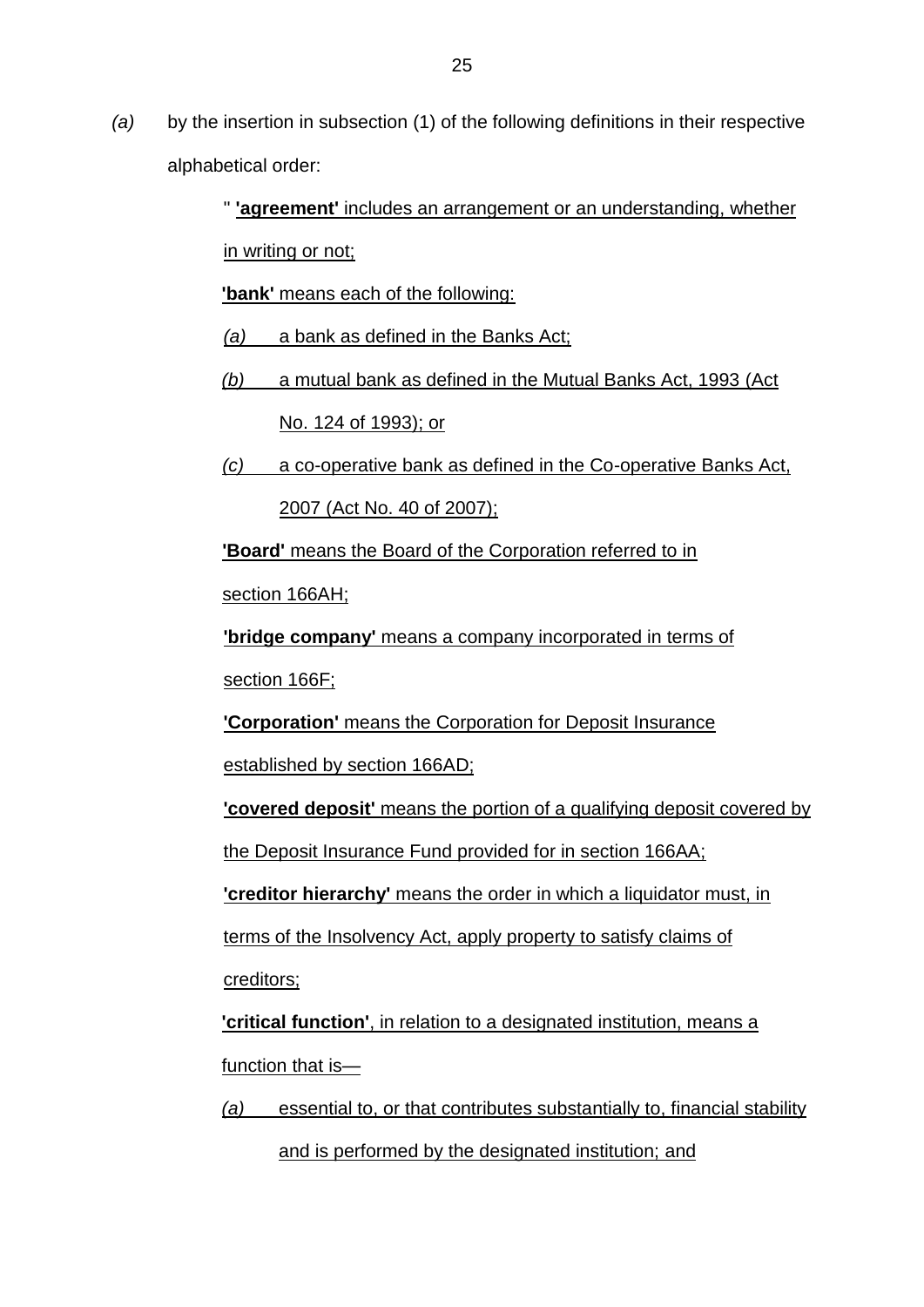*(b)* provided to, and essential to the continued operation of, the designated institution;

**'deposit'** has the meaning assigned to it in section 1(1) of the Banks Act;

**'deposit insurance levy'** means a levy of that name that may be

imposed by legislation, in accordance with section 166BB;

**'deposit insurance premium'** means a premium imposed by

legislation, in accordance with section 166BF;

**'depositor'** means a person that holds a deposit as defined in section 1 of the Banks Act;

**'designated institution'** means a designated institution as defined in section 29A;

**'designated institution in resolution'** means a designated institution in respect of which a determination in terms of section 166J(2) is in force;

**'director'** means a director of the Corporation;

**'flac instrument'** means a financial instrument issued by a designated institution, being an instrument that—

- *(a)* complies with the requirements prescribed by a prudential standard for a flac instrument; and
- *(b)* is of a kind that is not counted for the purpose of determining whether the designated institution satisfies the applicable requirements of—
	- (i) Chapter VI of the Banks Act;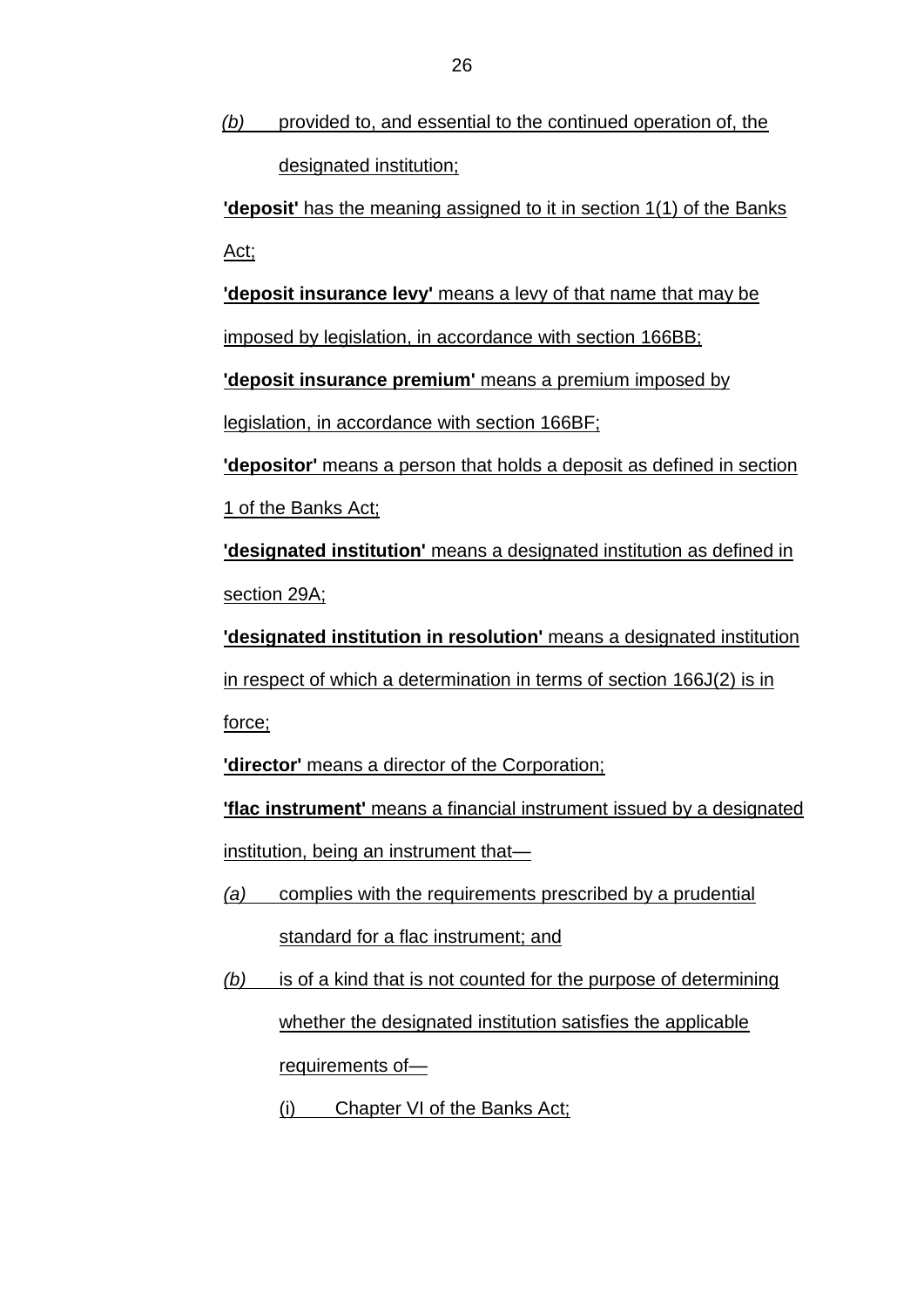- (ii) Chapter V of the Mutual Banks Act, 1993 (Act No. 124 of 1993);
- (iii) Chapter III of the Co-operative Banks Act, 2007 (Act No. 40 of 2007); or
- (iv) Chapter 6 of the Insurance Act, 2017 (Act No. 18 of 2017),

or prudential standards made for the purposes of any of those provisions;

**'Fund'** means the Deposit Insurance Fund established by

section 166BC;

**'Insolvency Act'** means the Insolvency Act, 1936 (Act No. 24 of 1936);

**'Managing Director'** means the Managing Director of the Corporation

appointed in terms of section 166AK(1), and includes a person acting

as the Managing Director;

**'orderly resolution of a designated institution'** means the

management of the affairs of the designated institution as provided in

Chapter 12A in a way that—

*(a)* maintains financial stability; and

*(b)* in the case of a bank, protects the interests of depositors,

including by ensuring that the critical functions performed by the

designated institution continue to be performed;

**'payment system operator'** means an operator of a payment system and includes—

*(a)* a designated settlement system operator as defined in section 1 of the National Payment System Act; and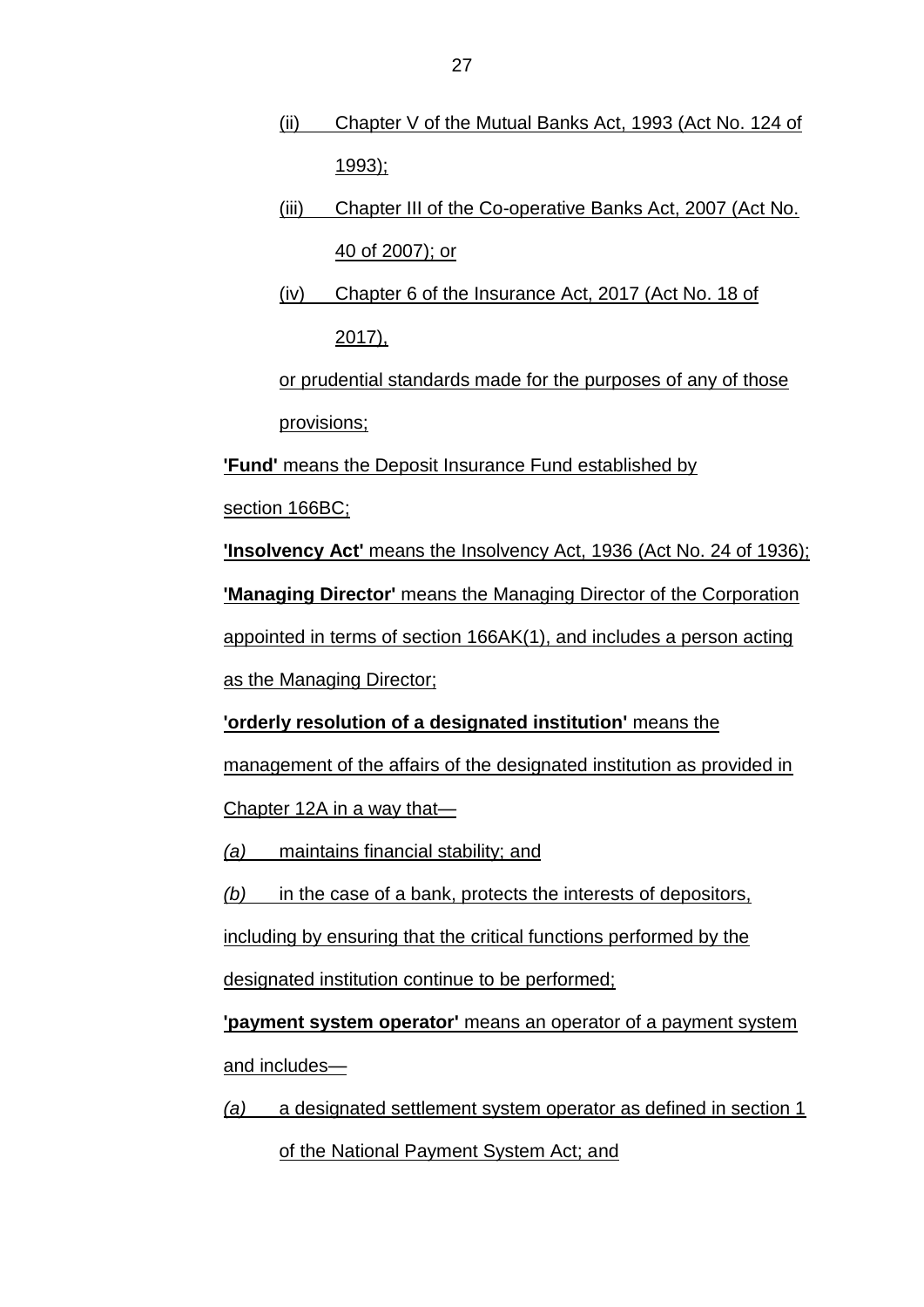*(b)* a PCH system operator as defined in section 1 of the National Payment System Act;

**'payment system participant'** includes—

- *(a)* a settlement system participant as defined in section 1 of the National Payment System Act;
- *(b)* a Reserve Bank settlement system participant as defined in section 1 of the National Payment System Act; and
- *(c)* a clearing system participant as defined in section 1 of the National Payment System Act;

**'placing a designated institution in resolution'** refers to making a determination in terms of section 166J(2) in relation to the designated institution;

**'qualifying deposit'** means a deposit with a bank, other than—

- *(a)* a deposit evidenced by a bearer deposit instrument; or
- *(b)* a deposit where the depositor holds the deposit in any of the capacity of—
	- (i) a financial institution;
	- (ii) the national government, a provincial government, a local government or an organ of state;
	- (iii) an entity listed in Schedule 2 of the Public Finance Management Act;
	- (iv) the Corporation for Public Deposits established by section 2 of the Corporation for Public Deposits Act, 1984 (Act No. 46 of 1984); or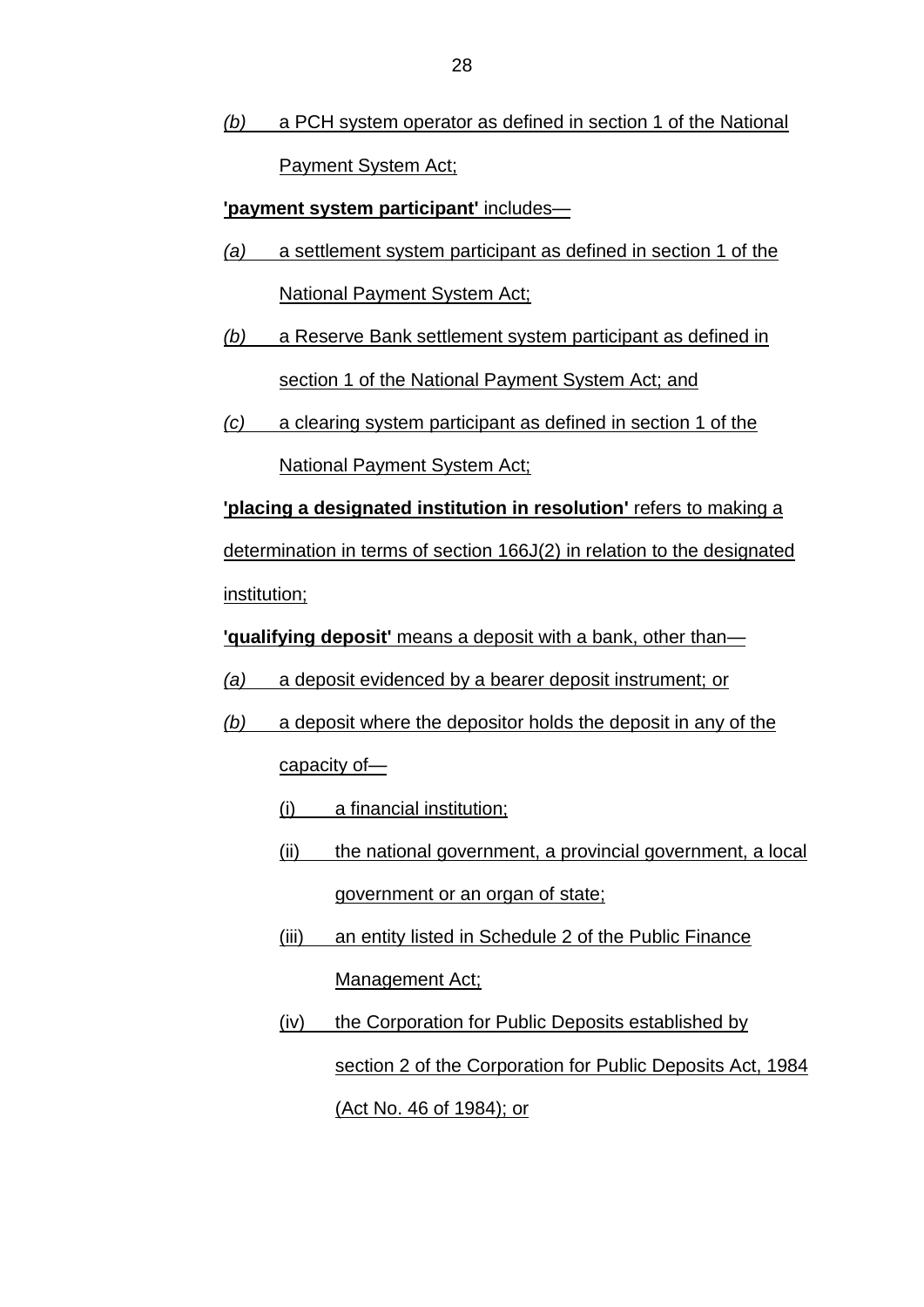(v) the Public Investment Corporation established by section 2 of the Public Investment Corporation Act, 2004, (Act No. 23 of 2004);

**'resolution'**, of a designated institution, means the management of the

affairs of the designated institution as provided for in Chapter 12A;

**'resolution action'** means action in terms of section 166S;

**'resolution function'** means a function or a power—

*(a)* conferred on the Reserve Bank for the purpose of; or

*(b)* performed by the Reserve Bank in connection with,

the resolution of a designated institution (including a function or power

conferred or performed for the purpose of reducing the risk that a

designated institution may need to be placed in resolution);

**'resolution practitioner''**, for a designated institution, means a person appointed in terms of section 166O;

**'share'** means a share as defined in section 1 of the Companies Act;

**'systemically important payment system'** means a payment system designated in terms of section 29B;'';

*(b)* by the addition to the definition of ''financial sector body'' in subsection (1) of the following paragraphs:

> "(g) the Reserve Bank, in relation to its resolution functions; and *(h)* the Corporation;'';

*(c)* by the insertion in subsection (1) after paragraph *(b)* of the definition of ''supervised entity'' of the following paragraph:

> ''*(b*A*)* a designated institution that is not otherwise a licensed financial institution; and''.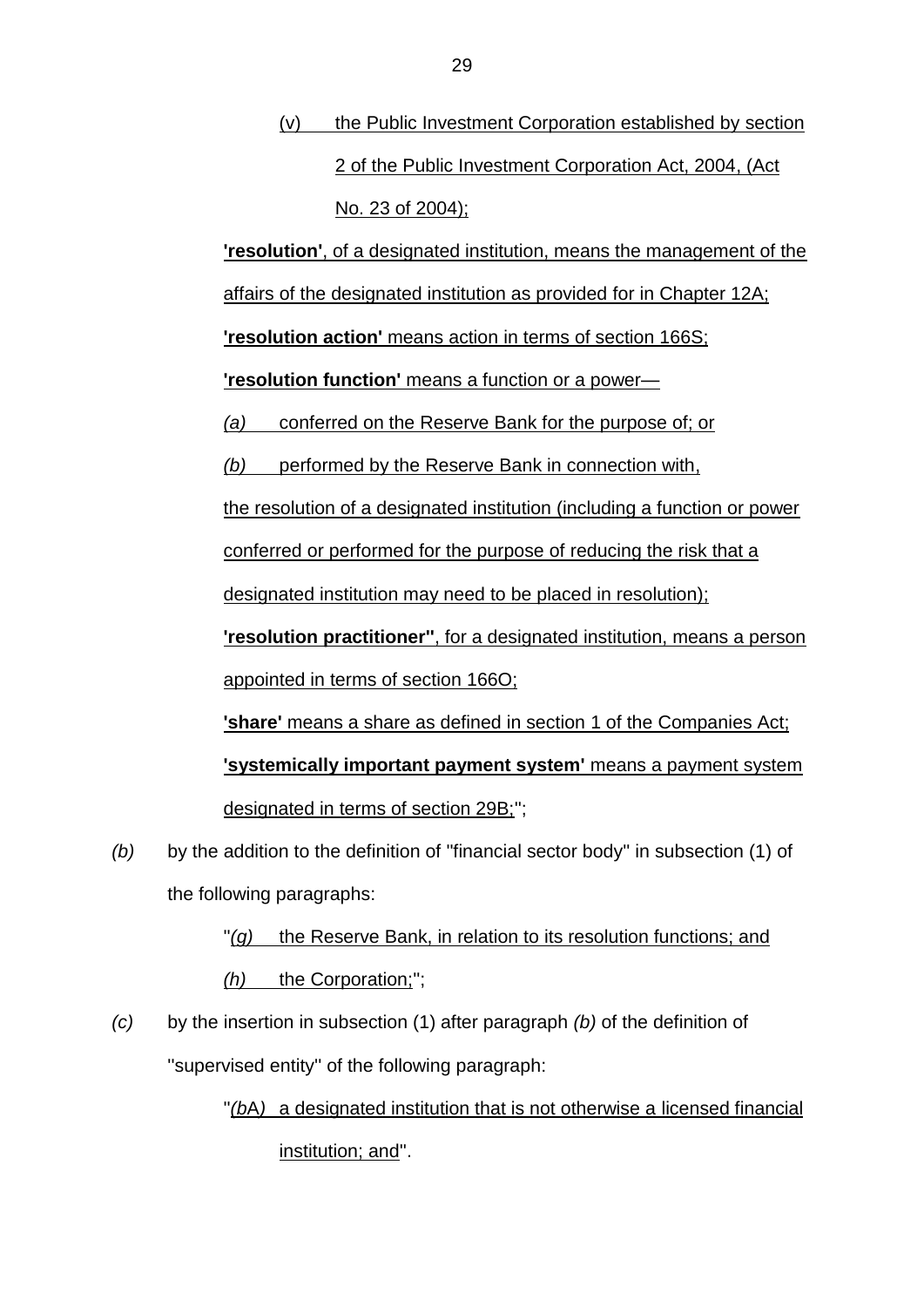## **Amendment of section 7 of Act 9 of 2017**

**39.** Section 7 of the Financial Sector Regulation Act, 2017, is hereby amended by the addition to subsection (1) of the following paragraph:

"(i) the orderly resolution of designated institutions in resolution and, in connection with that, protection of depositors in banks through a deposit insurance scheme and containing the cost to the Republic of the steps taken.''.

### **Substitution of section 9 of Act 9 of 2017**

**40.** The following section is hereby substituted for section 9 of the Financial Sector Regulation Act, 2017:

### ''**Inconsistencies between Act and other [financial sector] laws**

**9.** (1) In the event of any inconsistency between a provision of this Act, other than a Regulation or a regulatory instrument made under this Act, and a provision of another Act that-

- *(a)* is a financial sector law; or
- *(b)* deals with the failure or insolvency of a company or the appointment of a statutory manager, curator or similar person to a designated institution,

the provision of this Act prevails.

30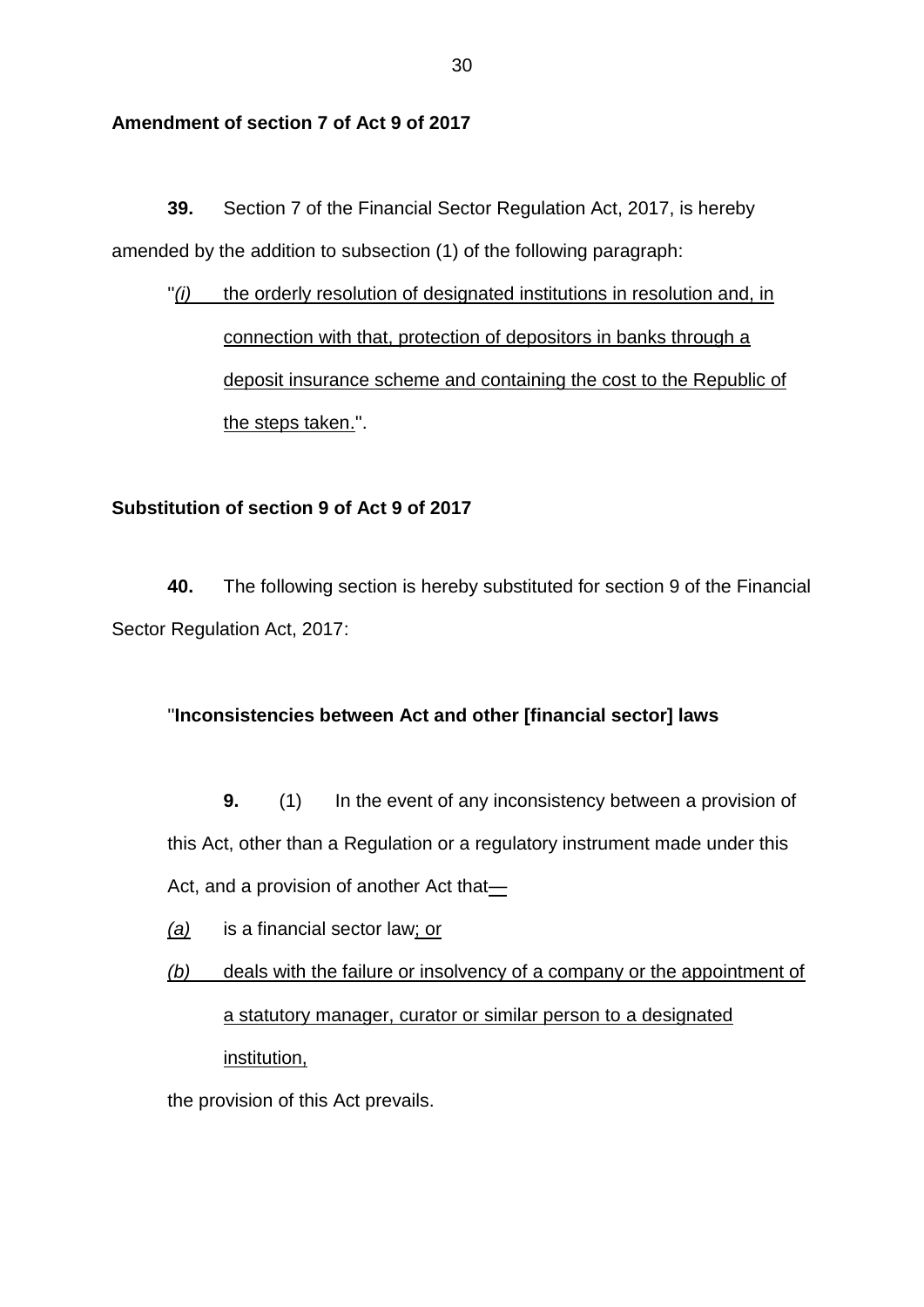(2) In the event of any inconsistency between a provision of a Regulation or a regulatory instrument made in terms of this Act and a provision of a Regulation or a regulatory instrument made—

*(a)* in terms of a specific financial sector law; or

*(b)* in terms of another law that deals with the failure or insolvency of a company or the appointment of a statutory manager, curator or similar person to a designated institution,

the provision of the Regulation or regulatory instrument made in terms of this Act prevails.''.

#### **Amendment of section 26 of Act 9 of 2017**

**41.** Section 26 of the Financial Sector Regulation Act, 2017, is hereby

amended by the substitution for subsection (1) of the following subsection:

- ''(1) The financial sector regulators must—
- *(a)* co-operate and collaborate with the Reserve Bank, including in relation to its resolution functions, and with each other, to maintain, protect and enhance financial stability;
- *(b)* provide such assistance and information to the Reserve Bank, including in relation to its resolution functions, and the Financial Stability Oversight Committee, to maintain or restore financial stability as the Reserve Bank or the Financial Stability Oversight Committee may reasonably request;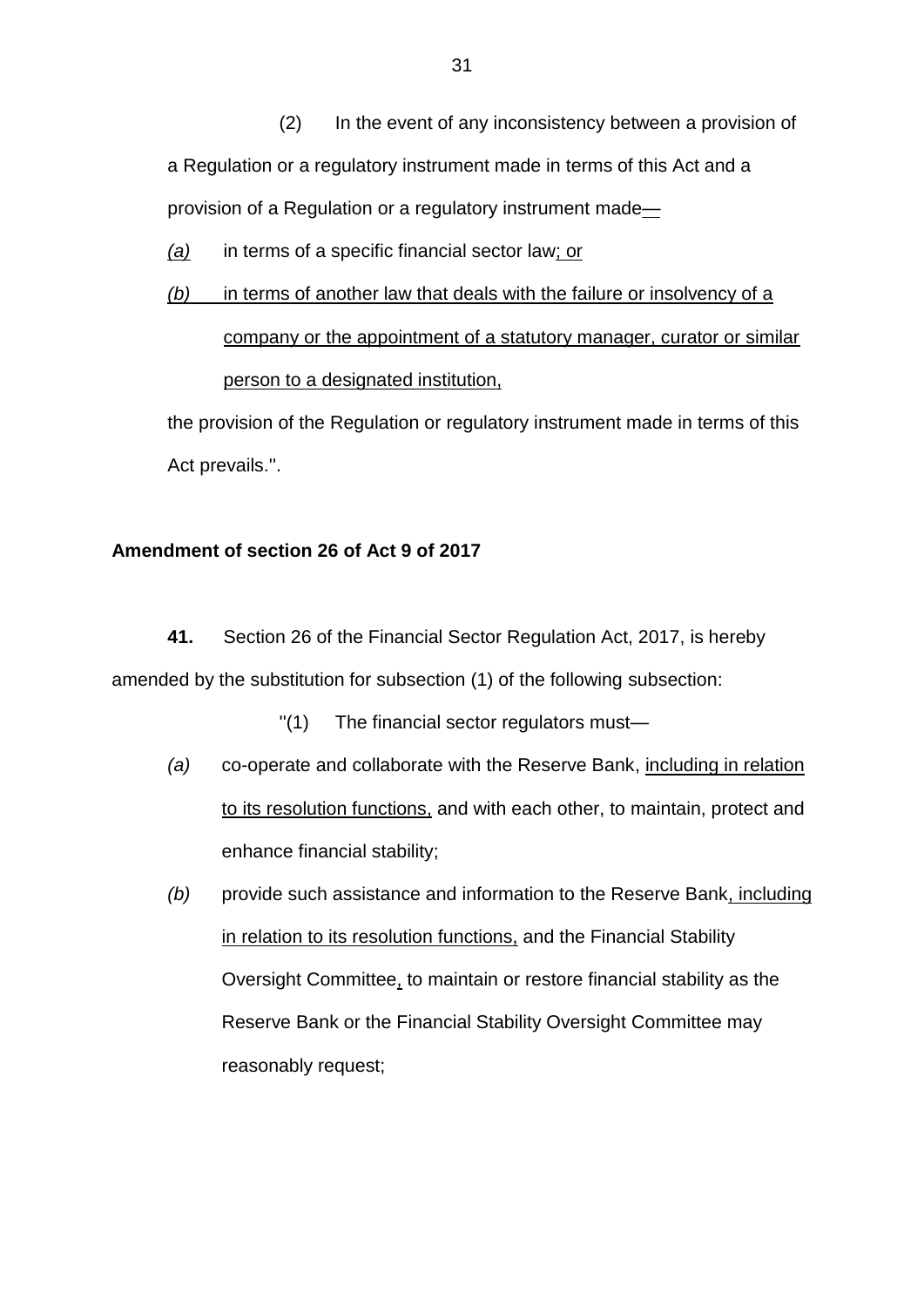- *(b*A*)* provide such assistance and information to the Reserve Bank in relation to designated institutions and its resolution functions as the Reserve Bank may reasonably request;
- *(c)* promptly report to the Reserve Bank any matter of which the financial sector regulator becomes aware that poses or may pose a risk to financial stability; and
- *(d)* gather information from, or about, financial institutions and designated institutions that concerns financial stability or affects or may affect the performance of the Reserve Bank's resolution functions.''.

## **Amendment of section 27 of Act 9 of 2017**

- **42.** Section 27 of the Financial Sector Regulation Act, 2017, is hereby amended—
- *(a)* by the substitution for the heading of the following heading:

### ''**Memoranda of understanding [relating to financial stability]**'';

*(b)* by the insertion after subsection (1) of the following subsection:

''(1A) Not later than six months after this subsection takes effect, the financial sector regulators and the Reserve Bank must amend the memoranda of understanding to include provision with respect to how they will co-operate and collaborate with, and provide assistance to, each other and otherwise perform their roles and comply with their duties relating to designated institutions.''; and

*(c)* by the insertion after subsection (3) of the following subsection: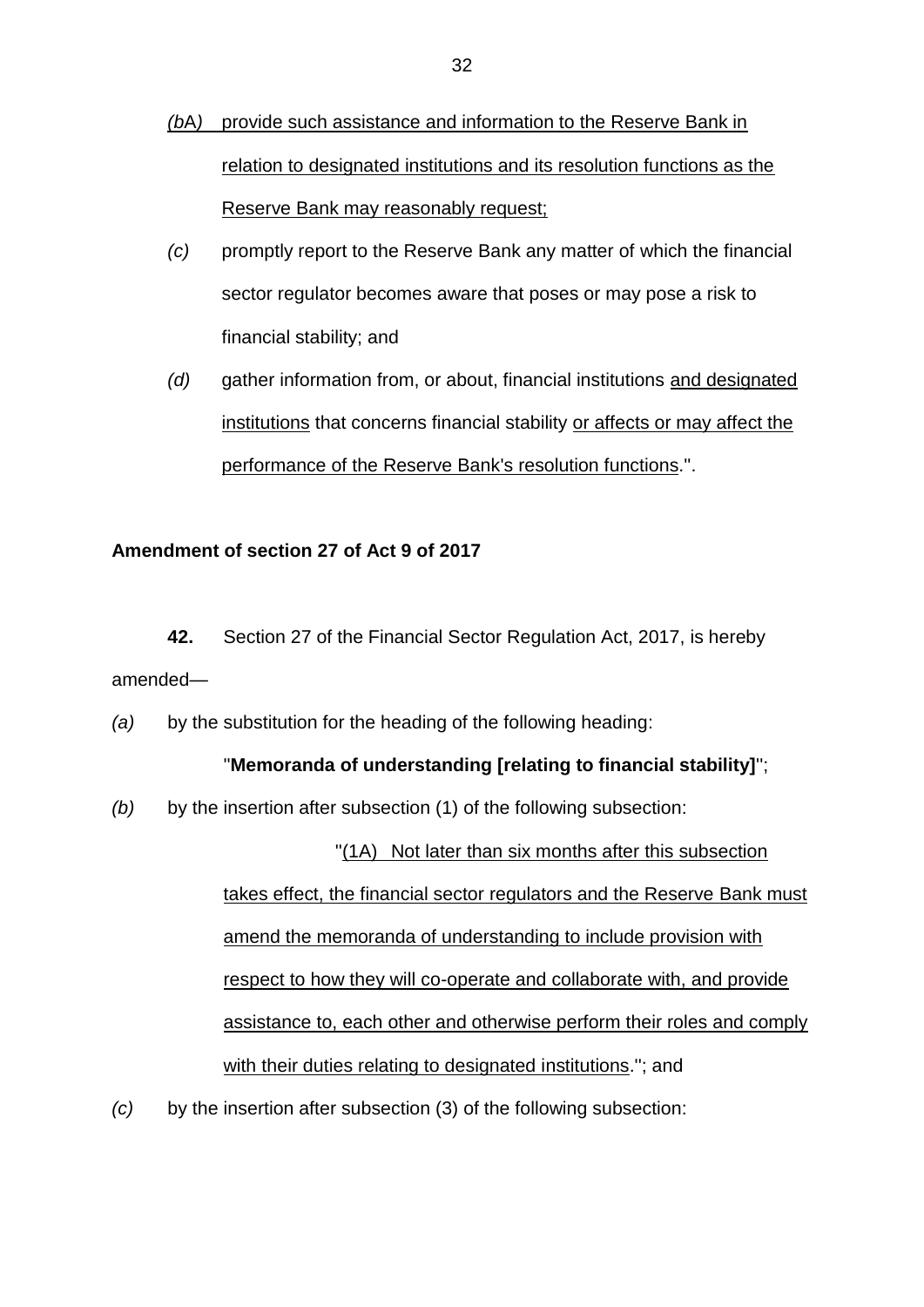''(3A) The Reserve Bank may enter into memoranda of understanding with either or both—

- *(a)* the Corporation; and
- *(b)* a body in a foreign country that has functions corresponding to the resolution functions of the Reserve Bank,

with respect to how they will co-operate and collaborate with, and provide assistance to, each other in connection with their functions in relation to a resolution in terms of this Act or the law of the foreign country.''.

## **Substitution of section 28 of Act 9 of 2017**

**43.** The following section is hereby substituted for section 28 of the Financial Sector Regulation Act, 2017:

## ''**Roles of other organs of state in relation to financial stability and resolution**

- **28.** An organ of state, other than a financial sector regulator, must—
- *(a)* in performing its functions, have regard to the implications of its activities on financial stability and the Reserve Bank's resolution functions; **[and]**
- *(b)* provide such assistance and information to the Reserve Bank and the Financial Stability Oversight Committee so as to maintain and restore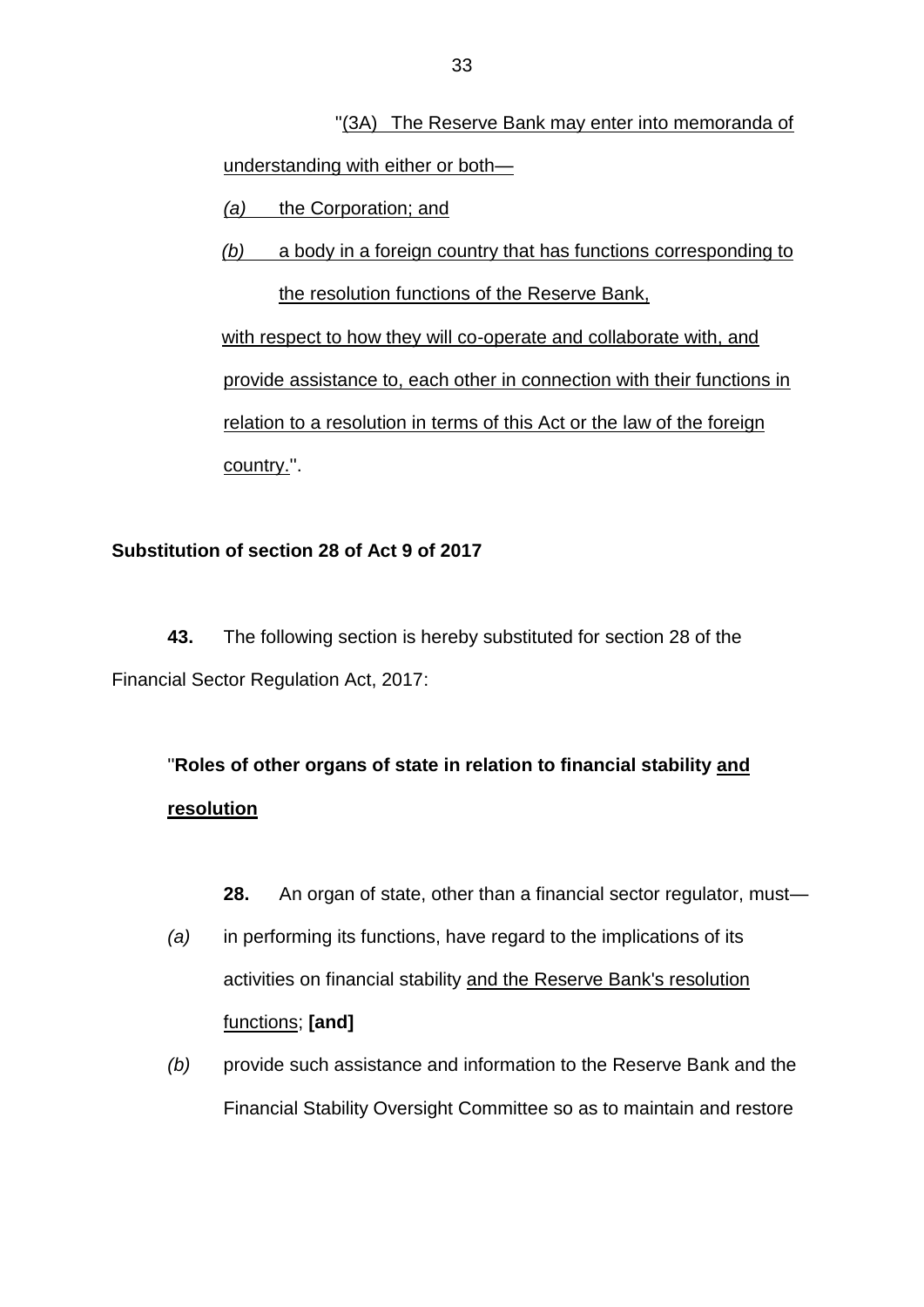financial stability as the Bank or the Committee may reasonably request**[.]**; and

*(c)* provide such assistance and information to the Reserve Bank in relation to designated institutions and its resolution functions as the Reserve Bank may reasonably request.''.

## **Substitution of heading to Part 6 of Chapter 2 of Act 9 of 2017**

**44.** The following heading is hereby substituted for the heading to Part 6 of Chapter 2 of the Financial Sector Regulation Act, 2017:

## ''*Part 6*

*Systemically important financial institutions and payment systems*''.

## **Insertion of sections 29A and 29B in Act 9 of 2017**

**45.** The following sections are hereby inserted in the Financial Sector Regulation Act, 2017, after section 29:

## ''**Designated institutions**

**29A.** (1) In this Act, 'designated institution' means each of the following:

*(a)* A bank;

*(b)* a systemically important financial institution;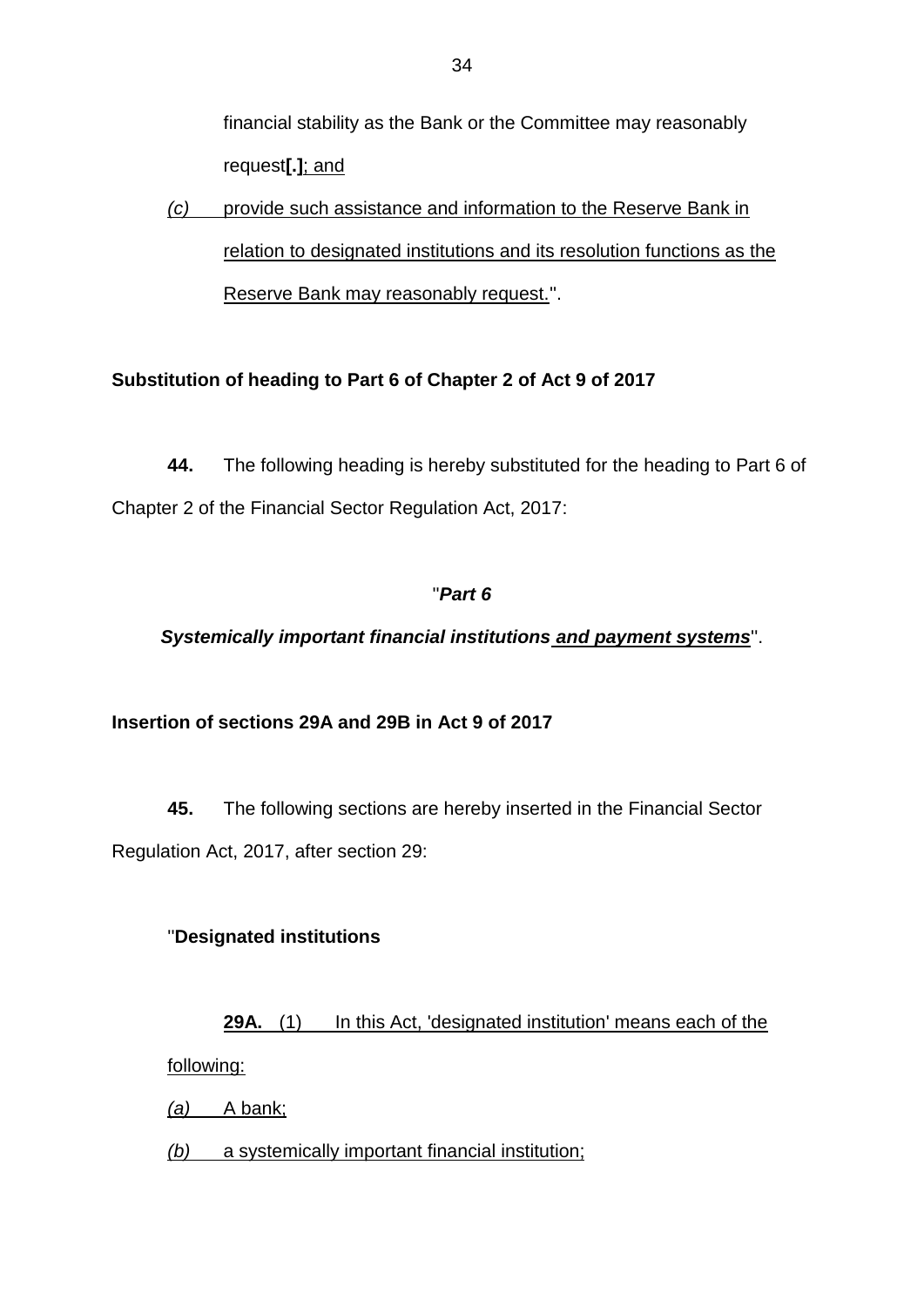- *(c)* the payment system operator and participants of a systemically important payment system;
- *(d)* a company that is a holding company of a bank, a systemically important financial institution, or a payment system operator of a systemically important payment system; and
- *(e)* subject to any determination in terms of subsection (2), if a bank or a systemically important financial institution is a member of a financial conglomerate in terms of section 160, each of the other members of the financial conglomerate.

(2) The Governor may, by written notice to a person or body that is a designated institution because of subsection (1)*(e)*, determine that the person or body is not a designated institution.

### **Designation of systemically important payment systems**

**29B.** (1) *(a)* The Governor may, by written notice to the payment system operator of a payment system, designate the payment system as a systemically important payment system.

*(b)* The power of the Governor in terms of paragraph *(a)* may not be delegated.

(2) Before designating a payment system in terms of subsection (1) as a systemically important payment system, the Governor must—

*(a)* give the Financial Stability Oversight Committee notice of the proposed designation and a statement of the reasons why the designation is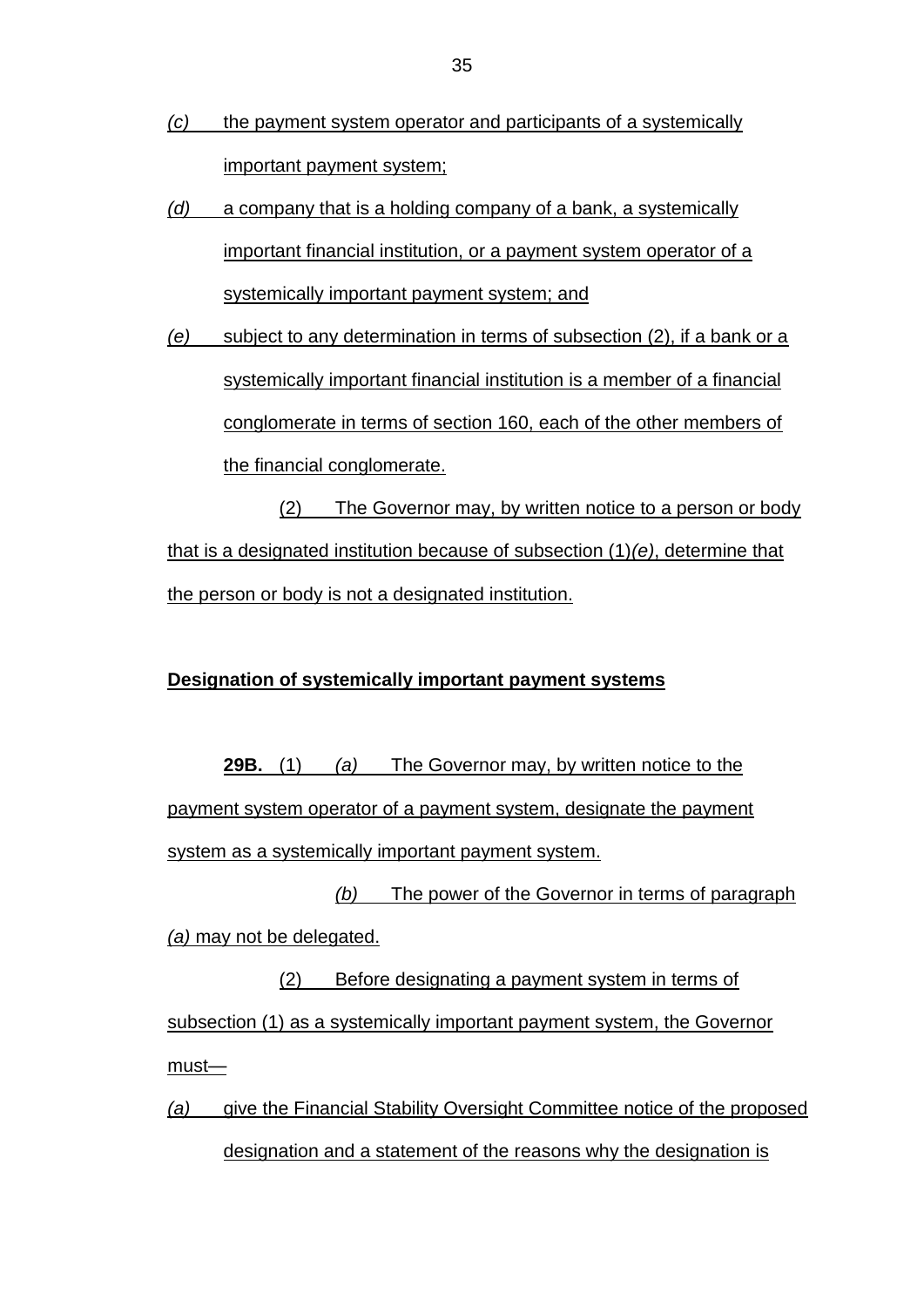proposed, and invite the Committee to provide advice on the proposal within a specified reasonable period; and

*(b)* if, after considering the Financial Stability Oversight Committee's advice, the Governor proposes to designate the payment system in terms of subsection (1), invite the payment system operator of the payment system to make submissions on the matter, and give it a reasonable period to do so.

(3) In deciding whether to designate a payment system in terms of subsection (1), the Governor must take into account at least the following:

- *(a)* The size and complexity of the payment system;
- *(b)* the interconnectedness of the payment system with the financial system;
- *(c)* whether there are readily available substitutes for the payment services that the payment system provides;
- *(d)* recommendations of the Financial Stability Oversight Committee;

*(e)* submissions made by or for the payment system operator; and

*(f)* any other matters that may be prescribed by Regulation.''.

### **Amendment of section 30 of Act 9 of 2017**

**46.** Section 30 of the Financial Sector Regulation Act, 2017, is hereby amended—

*(a)* by the substitution for the heading of the following heading: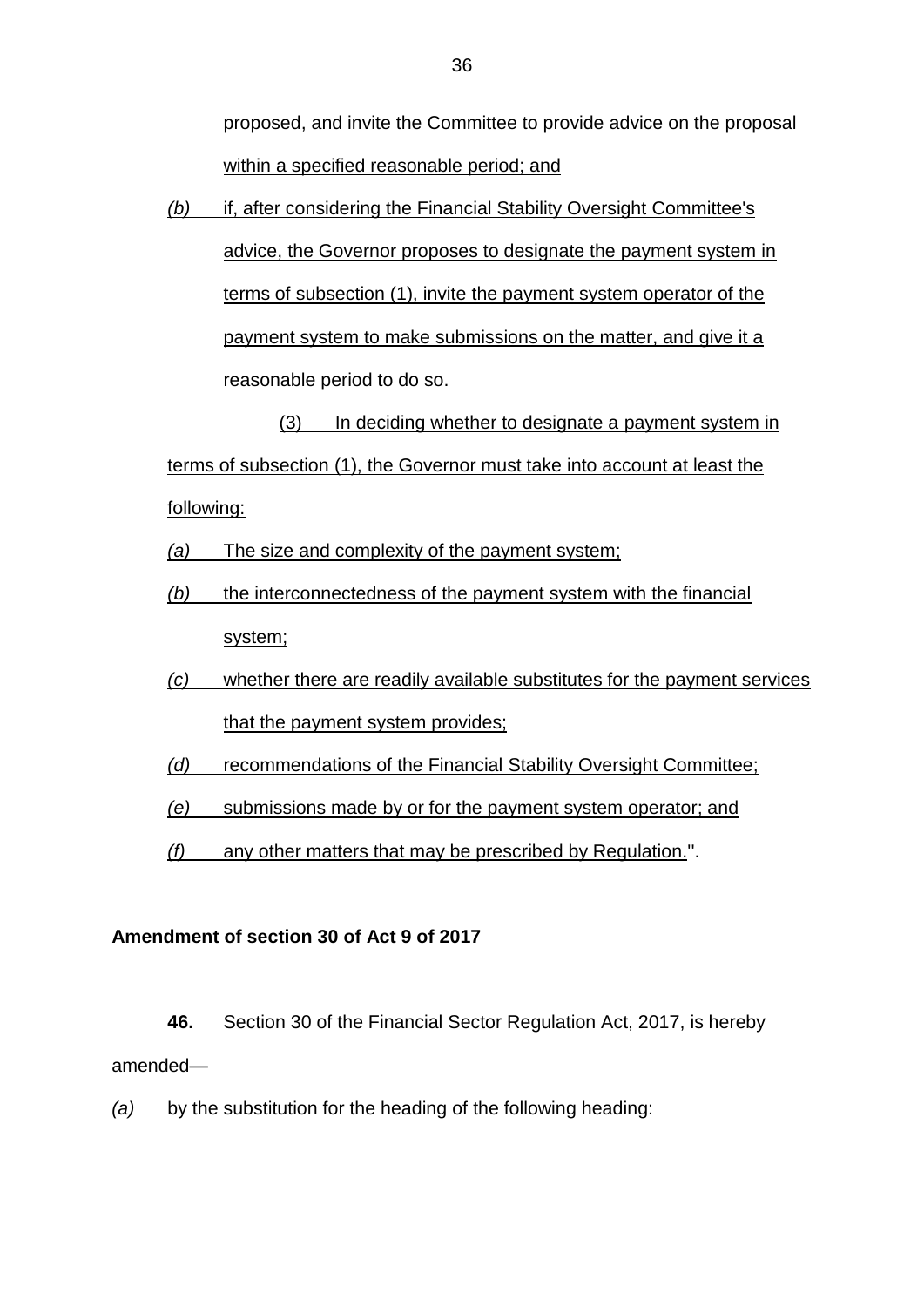## ''**Prudential standards and regulator's directives in respect of [systemically important financial] designated institutions**'';

*(b)* by the substitution for subsection (1) of the following subsection:

''(1) To mitigate the risks that systemic events may occur, the Reserve Bank may, after consulting the Prudential Authority, **[direct]** give a directive to the Prudential Authority requiring it to impose, either through prudential standards or regulator's directives, requirements applicable to one or more specific systemically important financial institutions or to such institutions generally in relation to any of the following matters:

- *(a)* Solvency measures and capital requirements, which may include requirements in relation to counter-cyclical capital buffers;
- *(b)* leverage ratios;
- *(c)* liquidity;
- *(d)* organisational structures;
- *(e)* risk management arrangements, including guarantee arrangements;
- *(f)* sectoral and geographical exposures;
- *(g)* required statistical returns; and
- **[***(h)* **recovery and resolution planning; and]**
- *(i)* any other matter in respect of which a prudential standard or regulator's directive may be made that is prescribed by Regulations made for this section on the recommendation of the Governor.'';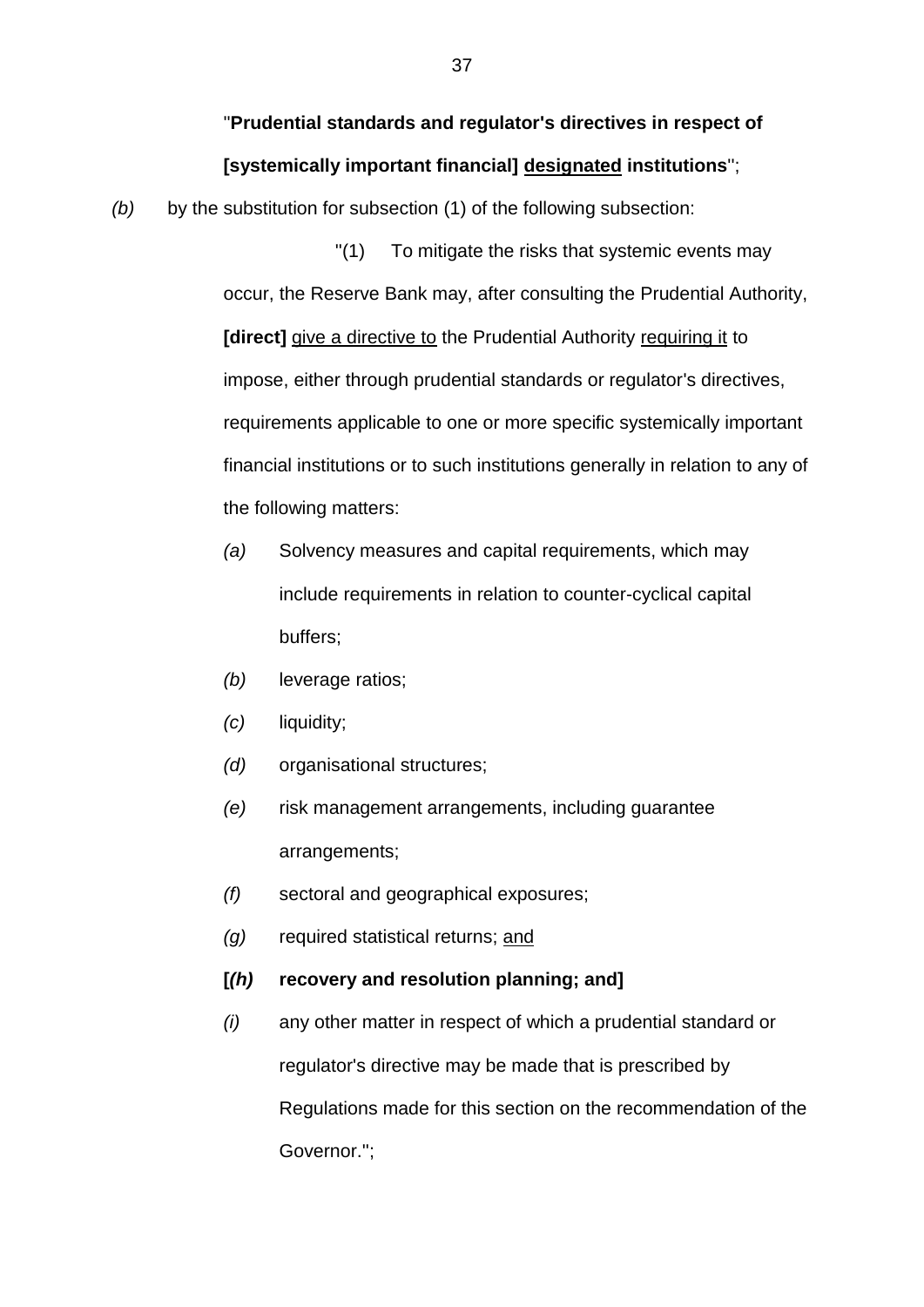*(c)* by the insertion after subsection (1) of the following subsections:

''(1A) To mitigate the risk that a designated institution may need to be placed in resolution, the Reserve Bank may, after consulting the Prudential Authority, give either or both of the following directives to the Prudential Authority:

*(a)* A directive to make one or more prudential standards that do

any of the following—

(i) specify the characteristics of flac instruments;

- (ii) prescribe requirements for the conduct of valuations for the purposes of section 166Q; or
- (iii) prescribe requirements for record keeping, data management and reporting to the Reserve Bank or the Prudential Authority; and
- *(b)* a directive to issue a regulator's directive to a specified designated institution requiring the designated institution to hold flac instruments to at least the value specified in the Reserve Bank's directive.

(1B) Without limiting the matters that the Reserve Bank must consider in relation to subsection (1A)*(b)* in a particular case, it must consider the-

- *(a)* capital that the designated institution is required to hold in terms of a financial sector law;
- *(b)* assets and liabilities of the designated institution;
- *(c)* difficulties that the Reserve Bank may face in performing its resolution functions in relation to the designated institution if the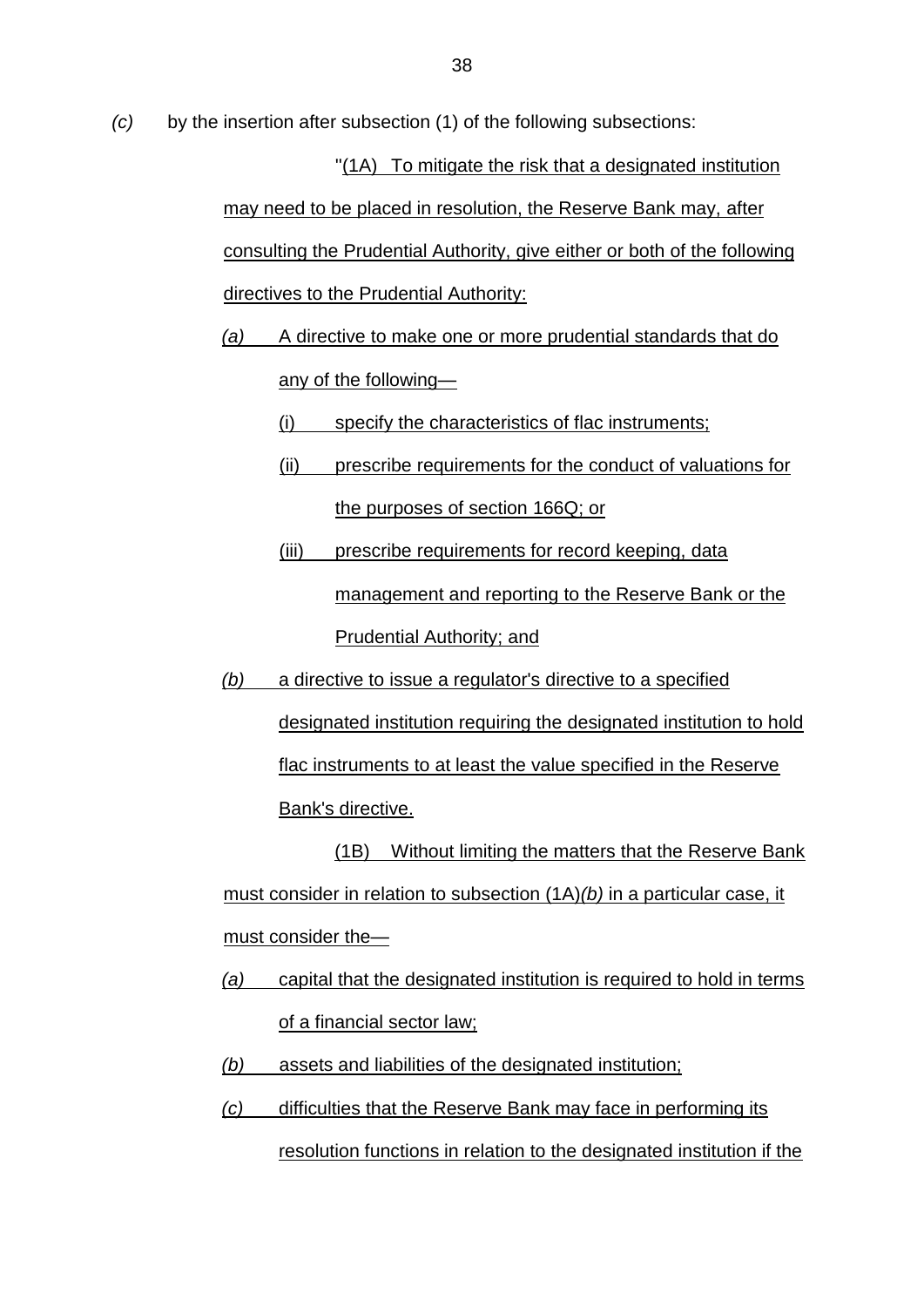designated institution does not hold flac instruments to the at least the value proposed; and

## *(d)* impact on the viability of the designated institution of holding flac

instruments to at least the value proposed,

and it may also consider international best practice.''; and

*(d)* by the substitution for subsection (2) of the following subsection:

"(2) The Prudential Authority must, and has power to,

comply with a directive in terms of subsection (1) or (1A).''.

## **Repeal of section 31 of Act 9 of 2017**

**47.** Section 31 of the Financial Sector Regulation Act, 2017, is hereby repealed.

## **Substitution of section 91 of Act 9 of 2017**

**48.** The following section is hereby substituted for section 91 of the Financial Sector Regulation Act, 2017:

''**Applicability of Promotion of Administrative Justice Act [to administrative action by financial sector regulators]**

**91. [The]** Subject to this Act and to the specific financial sector laws, the Promotion of Administrative Justice Act applies to any administrative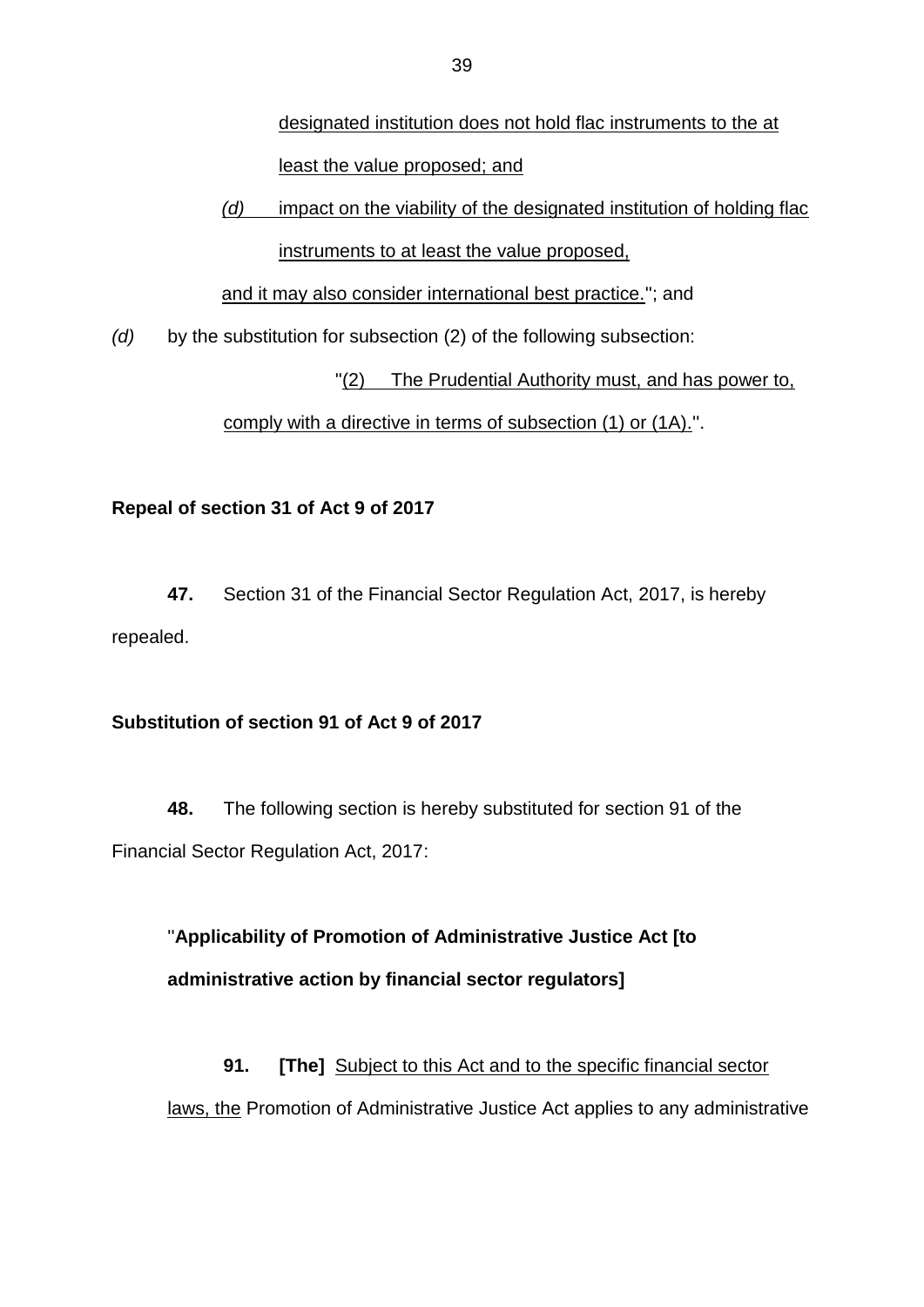action taken by the Reserve Bank, a financial sector regulator or the Corporation in terms of this Act or a specific financial sector law.''.

#### **Amendment of section 105 of Act 9 of 2017**

**49.** Section 105 of the Financial Sector Regulation Act, 2017, is hereby amended by the substitution in subsection (3) for paragraph *(b)* of the following paragraph:

''*(b)* matters on which a regulatory instrument may be made by the Prudential Authority in terms of this Act or a specific financial sector law;''.

#### **Amendment of section 109 of Act 9 of 2017**

**50.** Section 109 of the Financial Sector Regulation Act, 2017, is hereby amended by the substitution for subsection (2) of the following subsection:

''(2) A financial sector regulator may not make a standard aimed at assisting in maintaining financial stability, including a standard related to designated institutions in resolution, without the concurrence of the Reserve Bank.''.

#### **Amendment of section 129 of Act 9 of 2017**

**51.** Section 129 of the Financial Sector Regulation Act, 2017, is hereby amended by the substitution for subsection (1) of the following subsection: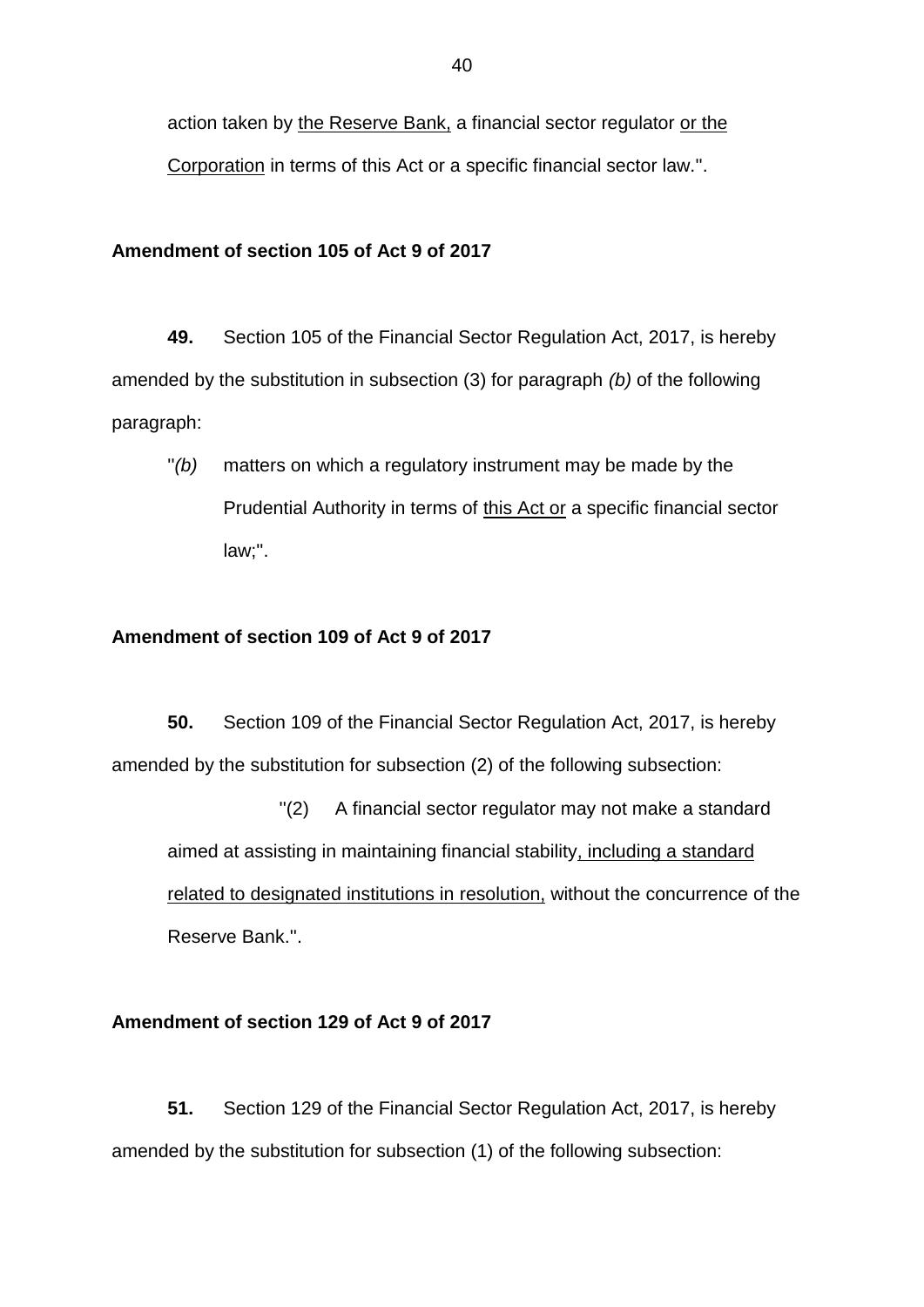- ''(1) This Chapter applies to—
- *(a)* information gathering, supervisory on-site inspections and investigations by the Prudential Authority or the Financial Sector Conduct Authority; and
- *(b)* investigations in relation to a designated institution in resolution by an investigator appointed in terms of section 134(1A).''.

#### **Amendment of section 134 of Act 9 of 2017**

**52.** Section 134 of the Financial Sector Regulation Act, 2017, is hereby amended—

*(a)* by the insertion after subsection (1) of the following subsection:

''(1A) The Reserve Bank may, in writing, appoint a person as an investigator to conduct an investigation into the business,

trade, dealings, affairs or assets and liabilities—

*(a)* of a designated institution in resolution; and

*(b)* if the appointment so provides, of one or more companies in the group of companies of which the designated institution is part, before the designated institution was placed in resolution, and may appoint any person to assist the investigator in carrying out the investigation.''; and

*(b)* by the substitution for subsection (3) of the following subsection:

''(3) *(a)* The financial sector regulator must issue an investigator appointed in terms of subsection (1) with a certificate of appointment**[, which]**.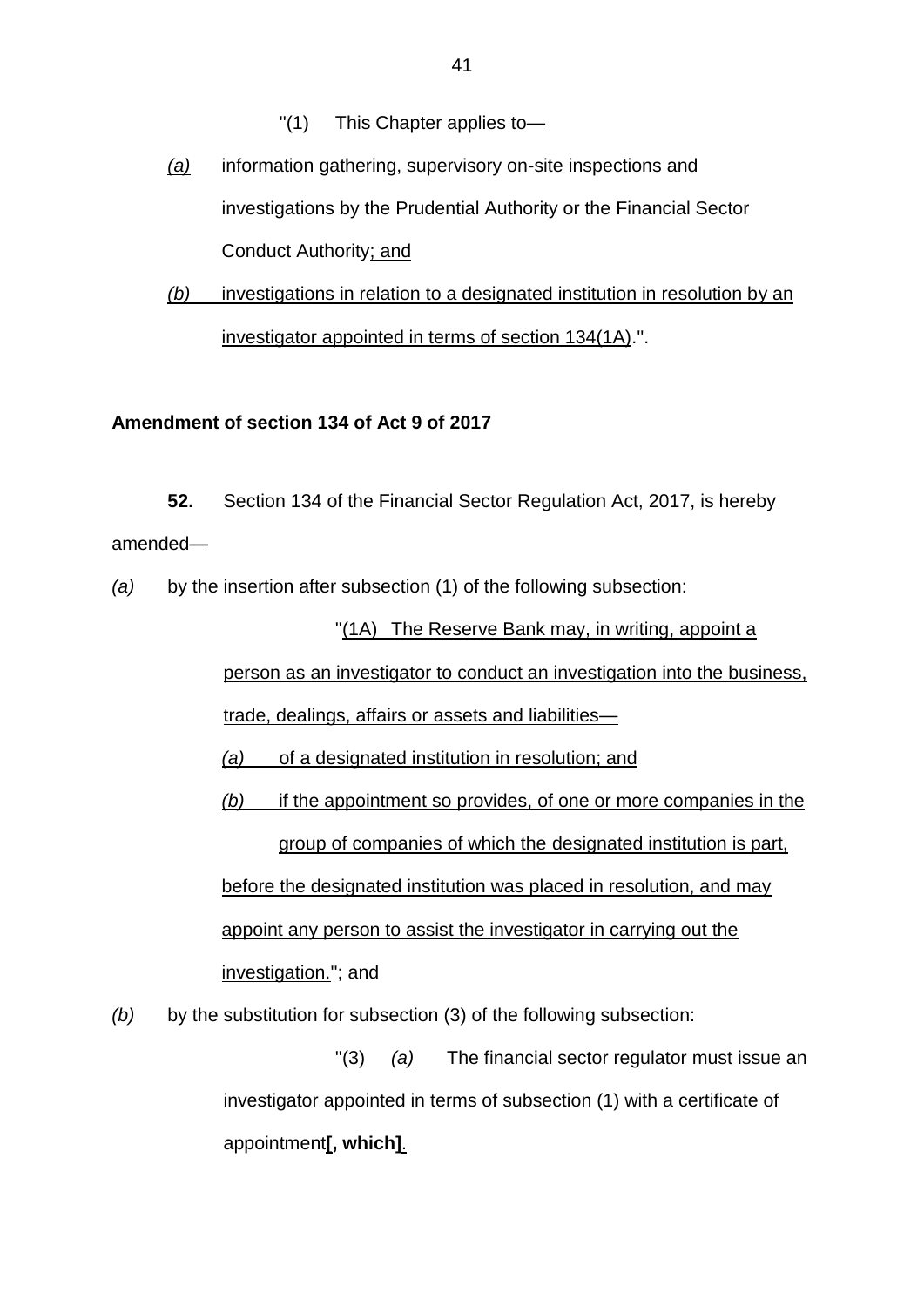### *(b)* The Reserve Bank must issue an

investigator appointed in terms of subsection (1A) with a certificate of appointment.

*(c)* **[must be in the possession of the investigator when]** When an investigator exercises any power or performs any duty in terms of this Act, **[and such]** the investigator  $must$ 

(i) be in possession of a certificate of appointment; and

 $(i)$  produce the certificate of appointment at the request of any person in respect of whom such power is being exercised.''.

### **Insertion of section 135A in Act 9 of 2017**

**53.** The Financial Sector Regulation Act, 2017, is hereby amended by the insertion after section 135 of the following section:

## ''**Investigations into designated institutions in resolution**

**135A.** The investigator appointed to conduct an investigation in relation to a designated institution in resolution must conduct the investigation in accordance with this Chapter and, within the period specified by the Reserve Bank in the appointment, report to the Reserve Bank whether, in the investigator's opinion—

- *(a)* the designated institution should—
	- (i) be wound up;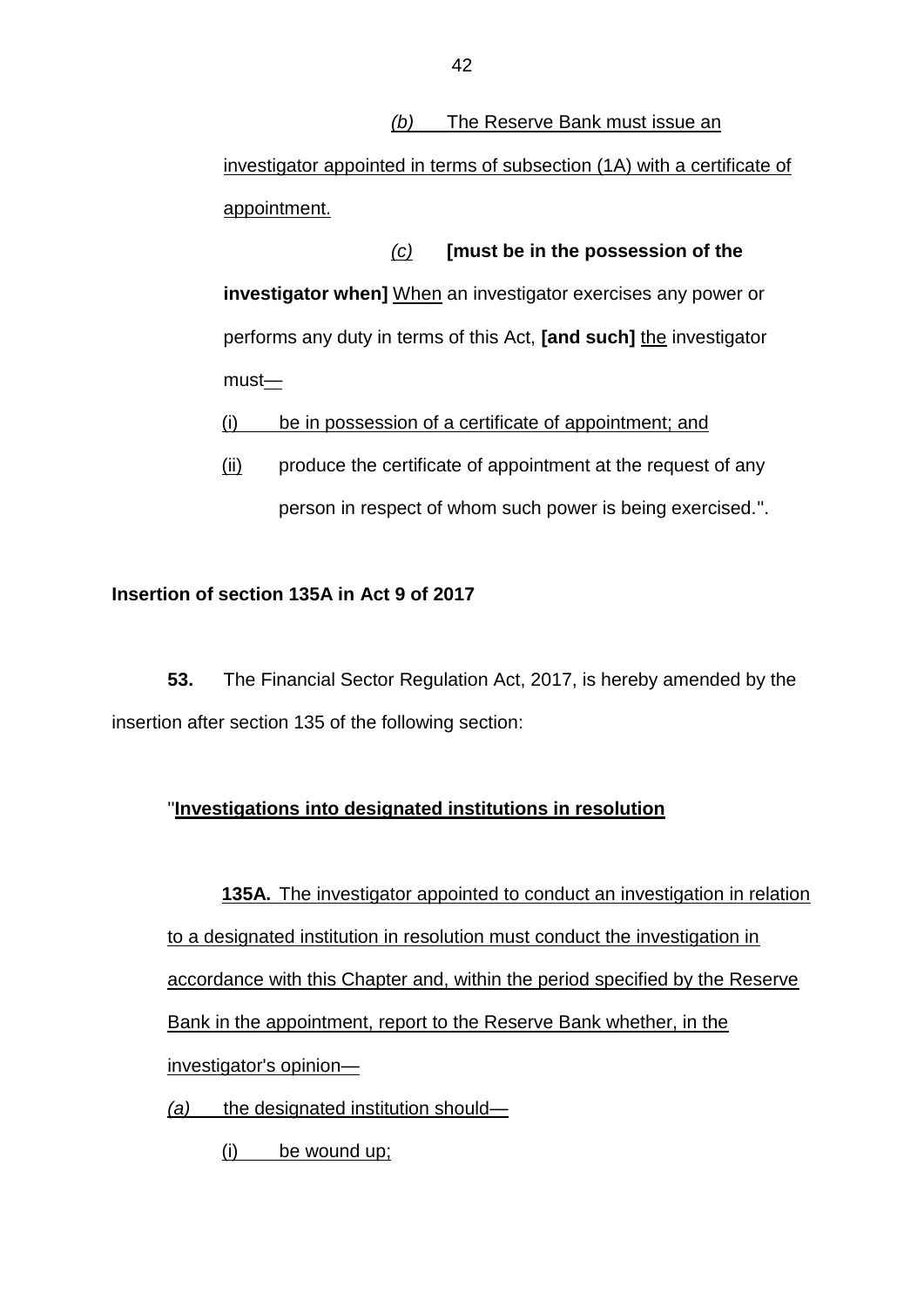(ii) remain in resolution for a specified period or until a specified event occurs; or

(iii) cease to be in resolution;

- *(b)* any business of the designated institution was, before it was placed in resolution, carried on negligently, recklessly or fraudulently; and
- *(c)* proceedings, including criminal proceedings, should be instituted against any person in connection with the conduct of the business of the designated institution before it was placed in resolution.''.

## **Insertion of Chapter 12A in Act 9 of 2017**

**54.** The Financial Sector Regulation Act, 2017, is hereby amended by the insertion after Chapter 12 of the following Chapter:

## ''**CHAPTER 12A**

## **RESOLUTION OF DESIGNATED INSTITUTIONS**

## *Part 1*

*General provisions with respect to designated institutions*

## **Exercise of Reserve Bank's powers**

**166A.** (1) The Reserve Bank is the resolution authority, and has the resolution functions conferred on it by this Act.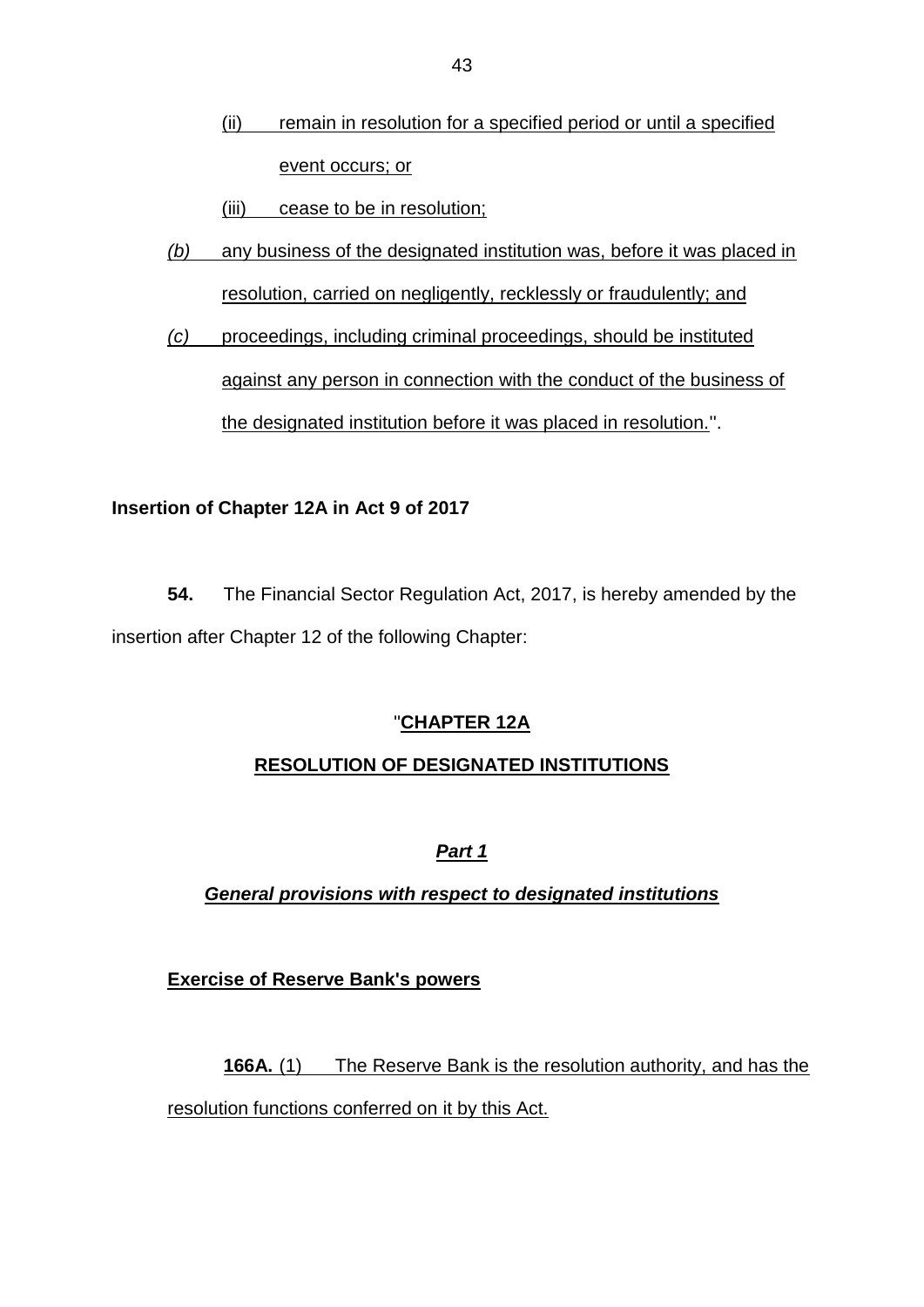(2) The resolution functions of the Reserve Bank are performed by the Governor.

#### **Reserve Bank's resolution objectives**

**166B.** The objective of the Reserve Bank in performing its resolution functions is to assist in maintaining financial stability and protecting the interests of depositors of banks through the orderly resolution of designated institutions that are in resolution.

#### **Reserve Bank's resolution functions**

**166C.** (1) In order to achieve its objective set out in section 166B, the Reserve Bank must perform its resolution functions in relation to a designated institution, and ensure that the affairs of a designated institution in resolution are managed so as to maintain, as far as practicable, financial stability.

(2) To the extent that is practicable to do so consistently with subsection (1), the Reserve Bank must, in performing its resolution functions in relation to a designated institution, including managing the affairs of a designated institution in resolution—

*(a)* have regard to, and seek to minimise any adverse impact on, the interests of shareholders and creditors of other members in the group of companies of which the designated institution forms part; and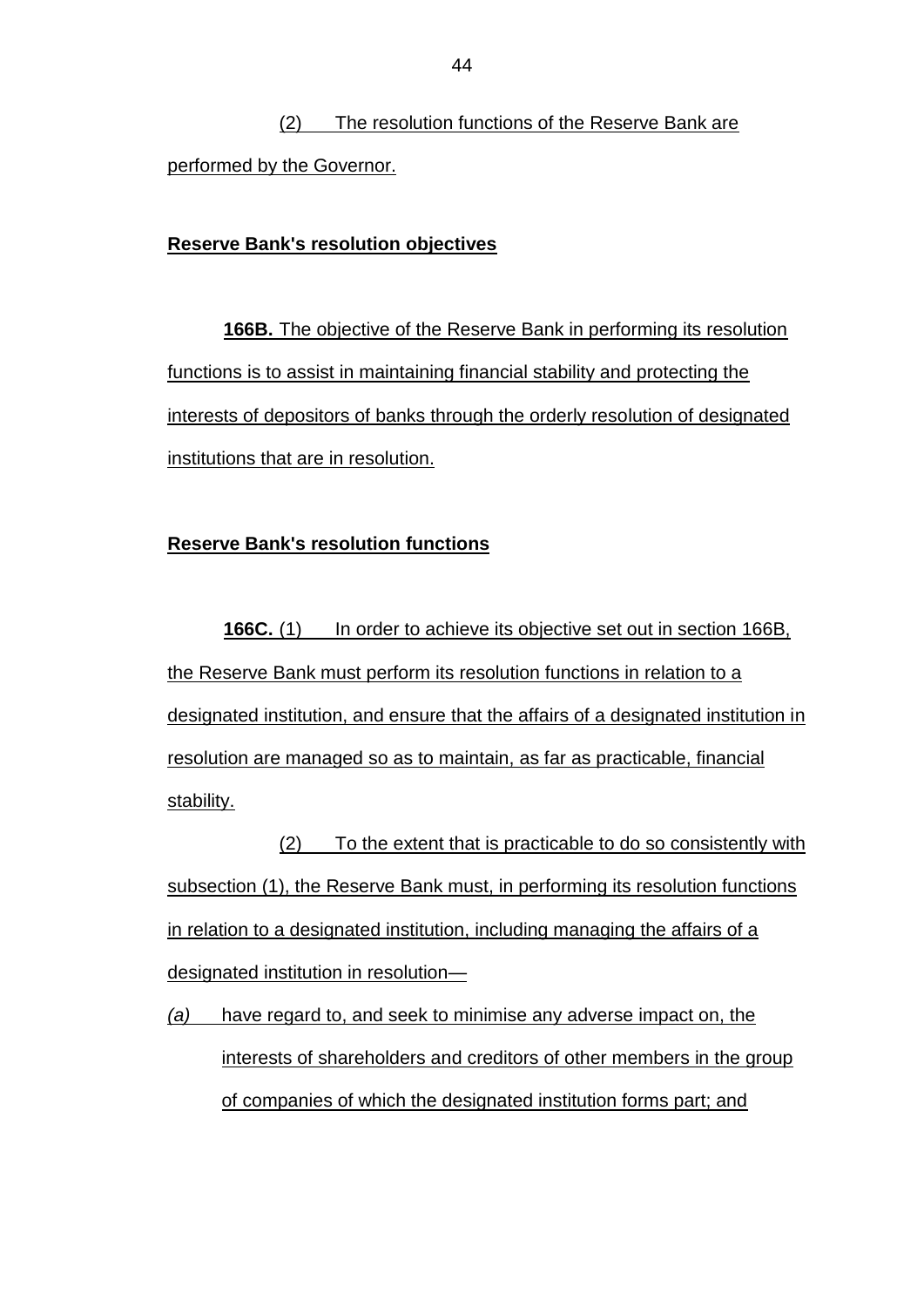*(b)* comply with, and ensure that the designated institution in resolution complies with applicable labour laws.

(3) The Reserve Bank may, in relation to the resolution of a designated institution, consider the possible impact that its action may have on the financial stability of a foreign jurisdiction where the designated institution is registered.

#### **Winding up and similar steps in respect of designated institutions**

**166D.** (1) Despite any other law, none of the following steps may be taken in relation to a designated institution without the concurrence of the Reserve Bank:

- *(a)* Suspending, varying, amending or cancelling a licence issued to that designated institution;
- *(b)* adopting a special resolution to wind up the designated institution voluntarily;
- *(c)* applying to a court for an order that the designated institution be wound up;
- *(d)* appointing an administrator, trustee, liquidator, provisional liquidator or curator for or of the designated institution;
- *(f)* Adopting a resolution to begin business rescue proceedings and place the designated institution under supervision;
- *(g)* applying to a court for an order in terms of section 131 of the Companies Act to place the designated institution under supervision and commencing business rescue proceedings;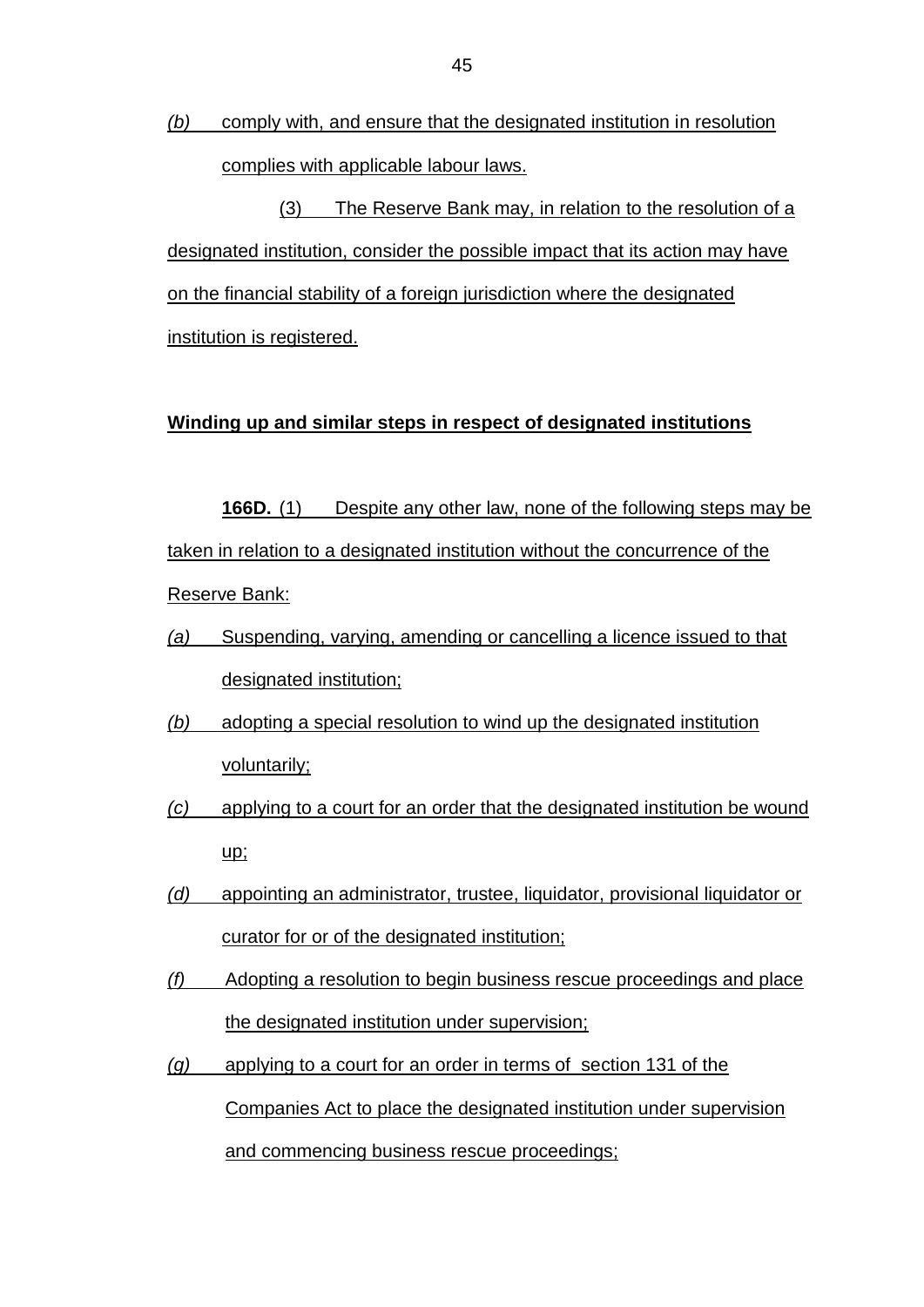- *(h)* adopting a business rescue plan for the designated institution;
- *(i)* any step corresponding to or having the same or a similar effect to a step mentioned in paragraph *(g)* or *(h)*;
- *(j)* entering into an agreement for amalgamation or merger of the designated institution with a company; and
- *(k)* the designated institution entering into a compromise arrangement with creditors of the designated institution.

(2) A step referred to in subsection (1) that is taken without the Reserve Bank's concurrence is void.

## **Resolution planning**

**166E.** The Reserve Bank must, on the basis of risk analyses conducted in consultation with the financial sector regulators, take adequate and appropriate steps to plan for the potential need for the orderly resolution of designated institutions.

## **Bridge companies**

**166F.** (1) *(a)* The Reserve Bank may, for the purposes of exercising and performing its resolution functions, incorporate a company in accordance with the Companies Act.

*(b)* The company must, upon incorporation, be wholly owned by the Reserve Bank.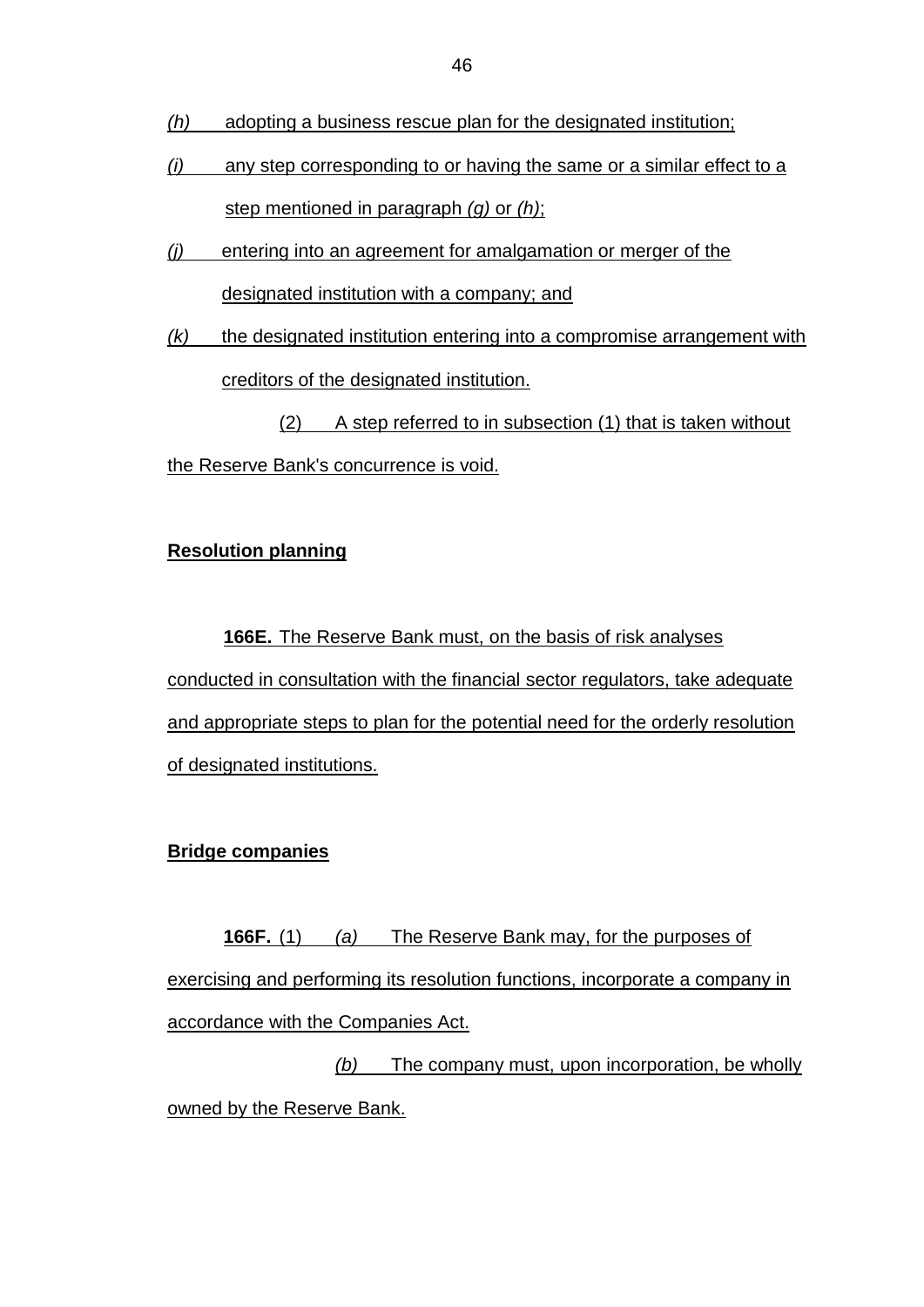(2) The Reserve Bank may, for the purposes of facilitating the orderly resolution of a designated institution in resolution, transfer some or all of the shares that it holds in a bridge company to any person.

(3) *(a)* If a bridge company is being used in connection with the resolution of a designated institution in resolution, the Reserve Bank must formulate a plan for the bridge company to meet all requirements in terms of applicable financial sector laws.

*(b)* The plan must be formulated in consultation with the responsible authorities for the relevant financial sector laws.

(4) A bridge company of which the Reserve Bank is the sole shareholder, and an officer or employee of such a bridge company, are exempt from requirements in terms of a financial sector law until the bridge company applies for a licence in terms of the financial sector law.

#### **Act of, and evidence of, insolvency**

**166G.** (1) An action taken by the Reserve Bank, or by a designated institution in terms of this Act is not an act of insolvency and is not admissible as evidence of the insolvency of a designated institution or member of a group of companies of which a designated institution is part.

(2) An action taken by the Reserve Bank in the exercise or performance of the Reserve Bank's resolution functions, and an action that the Reserve Bank causes a designated institution in resolution to take—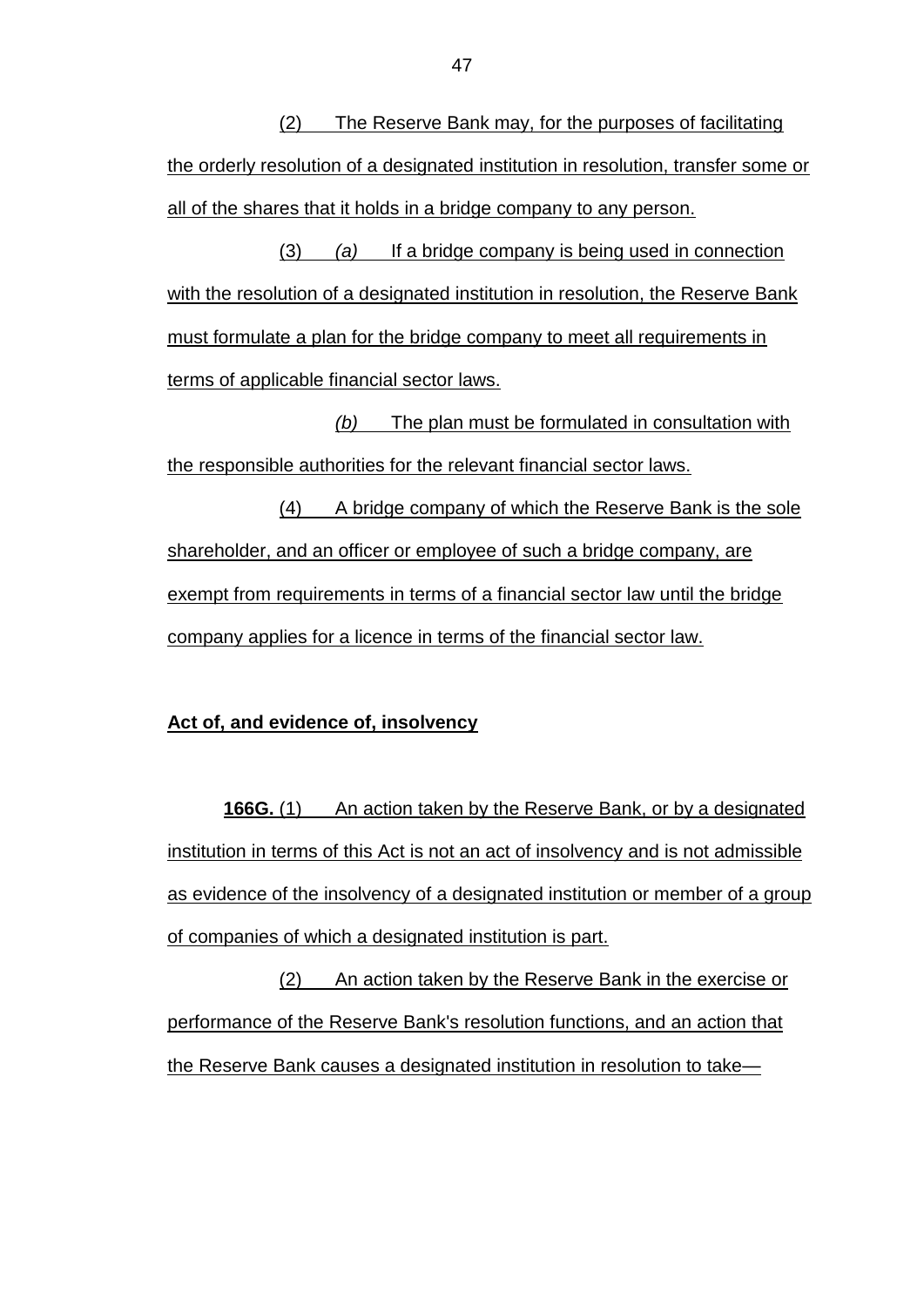- *(a)* is not invalid merely because of the operation of the Companies Act or any other Act specified in Regulations made for purposes of this section; and
- *(b)* is not a breach of a duty that the Reserve Bank may owe to the designated institution, or that the Reserve Bank or the designated institution may owe to the shareholders or creditors of the designated institution, including an obligation in terms of an agreement.

#### **Liquidation**

**166H.** (1) Despite any other provision of this Act, the Companies Act or the Insolvency Act—

- *(a)* the Reserve Bank may apply to a competent court in terms of the Companies Act for the winding-up of a designated institution on the grounds that the institution has been placed in resolution and there are no reasonable prospects that the institution will cease to be in resolution; and
- *(b)* no person other than a person recommended by the Reserve Bank may be appointed as provisional liquidator or liquidator of a designated institution.

(2) The Reserve Bank may appoint a person who, in the opinion of the Reserve Bank, has suitable experience and expertise to advise the provisional liquidator or liquidator of a designated institution, whether or not the designated institution was in resolution upon the appointment of the liquidator or provisional liquidator.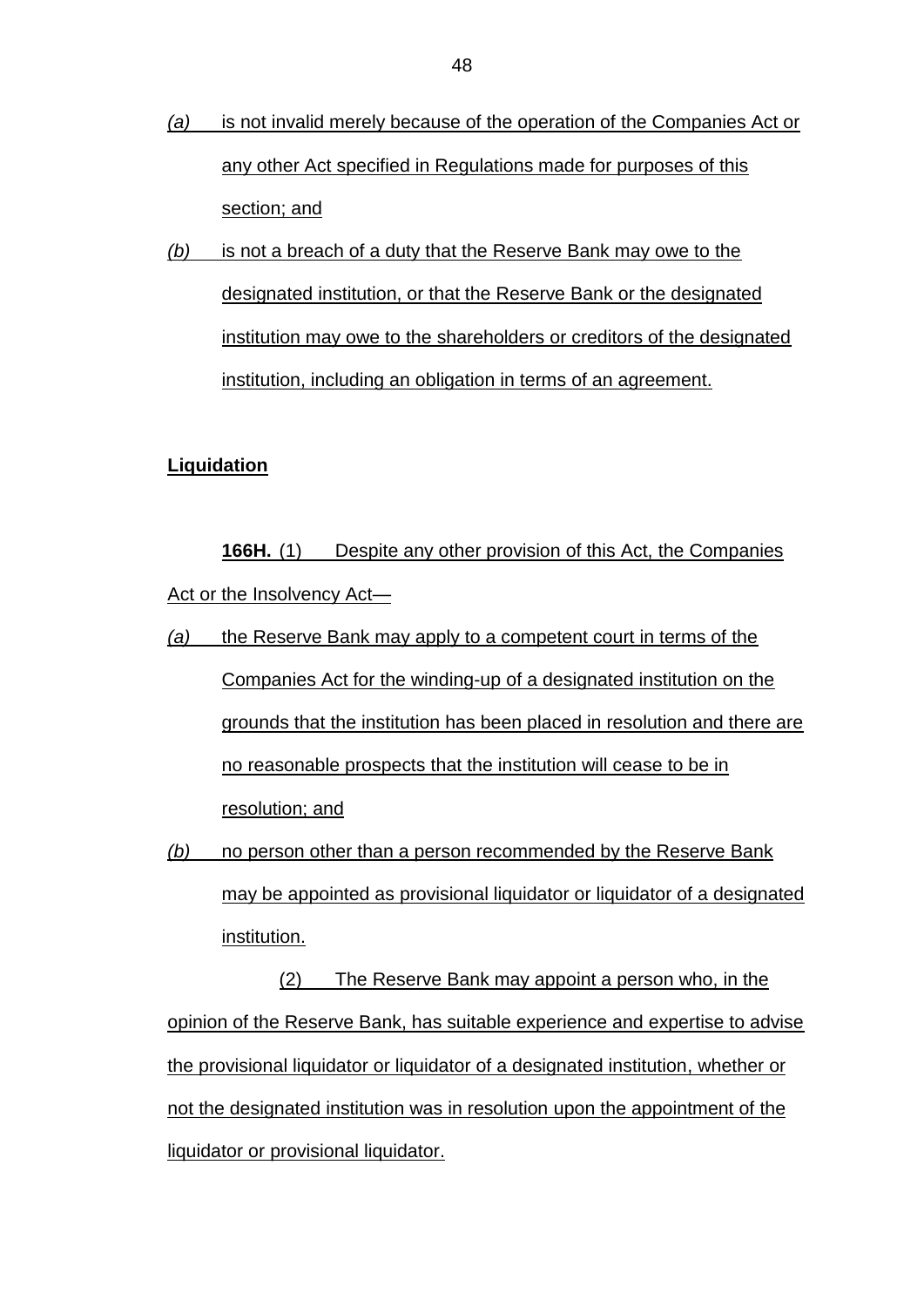(3) The provisional liquidator or liquidator must consult the person or persons appointed in terms of subsection (2), and must have regard to his or her advice in performing his or functions as provisional liquidator or liquidator.

(4) Despite any other law, the suspension, cancellation or termination of a licence of a designated institution, while it is being wound up on an application by the Reserve Bank, does not affect—

- *(a)* any order or appointment made, direction issued or any other thing done in terms of this section or the Insolvency Act in respect of such designated institution; or
- *(b)* any power to be exercised, duty to be executed or right to be enforced in respect of such designated institution by the Reserve Bank, the Master of the High Court or the provisional liquidator or liquidator in term of this section or the Insolvency Act.

(5) The suspension or revocation of a licence of a designated institution under a financial sector law, whether or not the designated institution is in resolution or is being wound up, does not affect—

- (i) the obligations and liabilities the designated institution has in connection with the licence, or
- (ii) the powers of the Reserve Bank or a financial sector regulator under a financial sector law in relation to the designated institution.

## **Delegation of Reserve Bank's resolution functions**

**166I.** (1) The Reserve Bank may, in writing—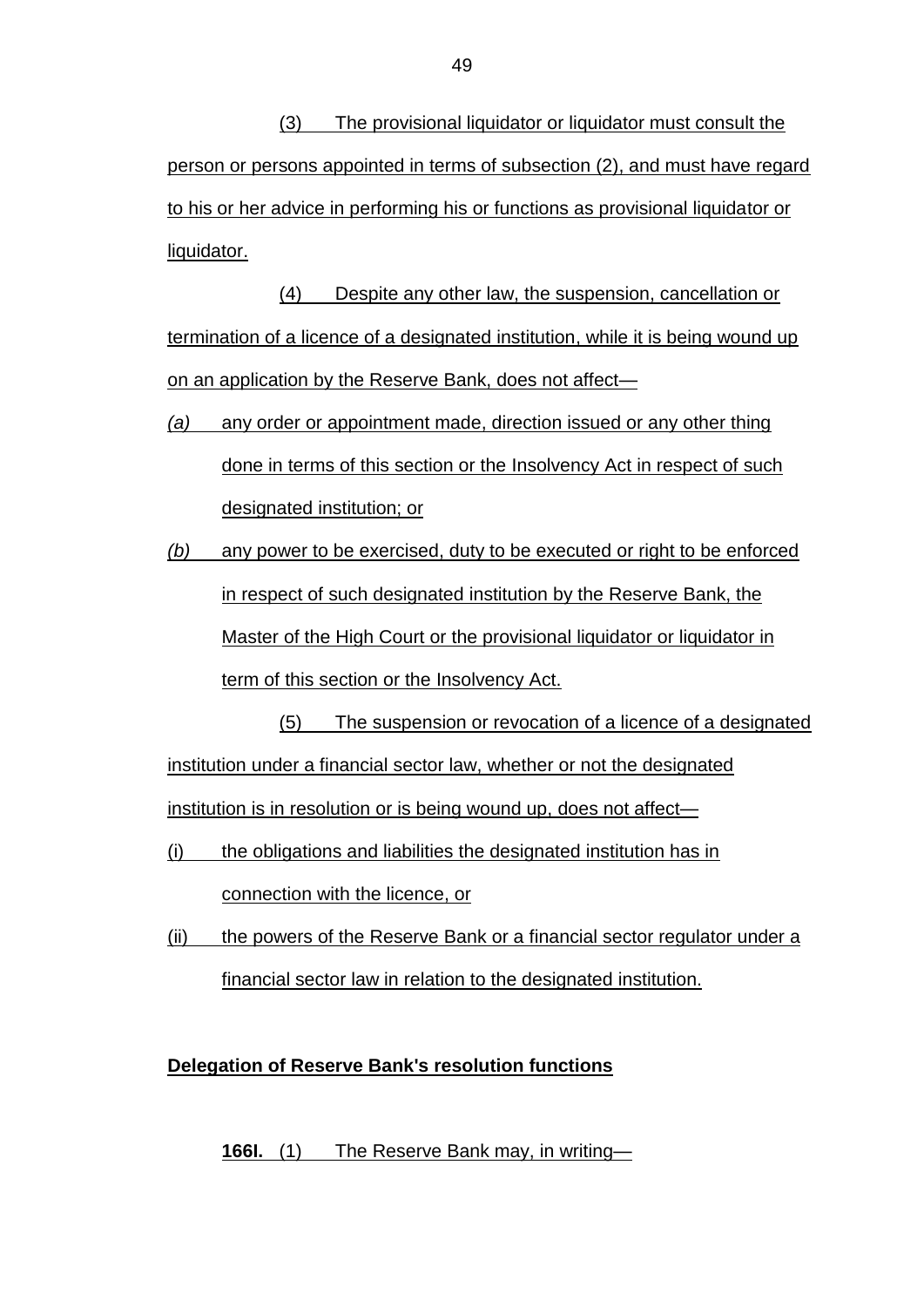- *(a)* delegate any of the Reserve Bank's resolution functions; and
- *(b)* at any time amend a delegation in terms of paragraph *(a)*.

(2) Subject to subsection (4), a delegation in terms of this

section may be made to—

- *(a)* a Deputy Governor;
- *(b)* a staff member of the Reserve Bank;
- *(c)* the resolution practitioner appointed for a designated institution;
- *(d)* a financial sector regulator; or
- *(e)* the Corporation.
	- (3) This section does not permit the Reserve Bank to

delegate—

- *(a)* a power in terms of section 166J; or
- *(b)* the power to delegate contained in this section.
	- (4) A delegation in terms of subsection (2)*(c)* is to be limited

to resolution functions.

- (5) A delegation in terms of this section—
- *(a)* is subject to the limitations and conditions specified in the delegation;
- *(b)* does not divest the Reserve Bank of responsibility in respect of the delegated power or duty; and
- *(c)* may be revoked in writing at any time.

(6) Anything done by a delegate in terms of the delegation must be regarded as having been done by the Reserve Bank.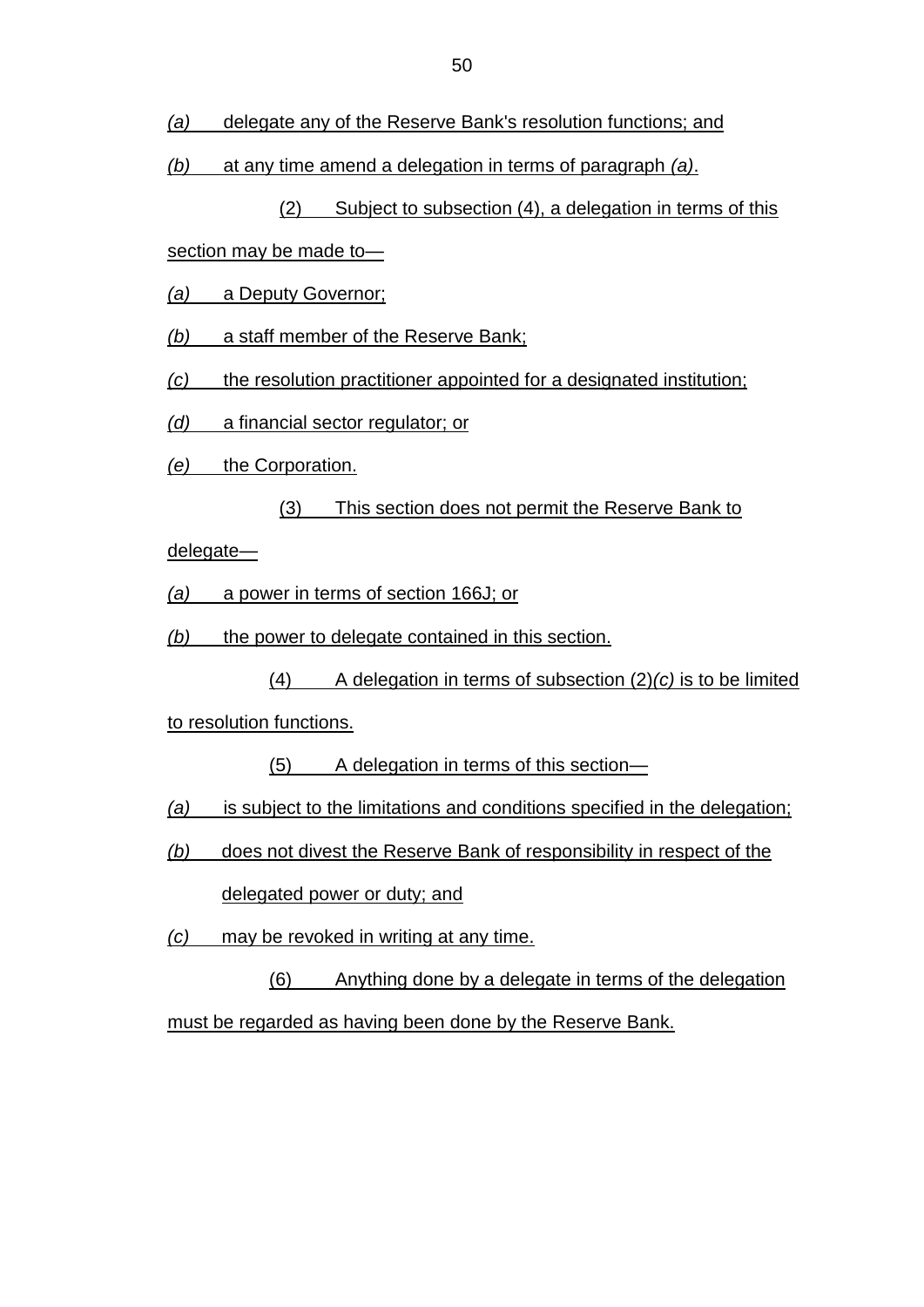### *Part 2*

## *Placing designated institutions in resolution*

#### **Determination by Minister to place designated institution in resolution**

**166J.** (1) If in the opinion of the Reserve Bank—

- *(a)* a designated institution is or will likely be unable to meet its obligations (whether or not the designated institution is insolvent); and
- *(b)* it is necessary to ensure the orderly resolution of the designated institution to—
	- (i) maintain financial stability; or
	- (ii) in the case of a bank or a member of a group of companies of which a bank is a member, to protect depositors of the bank,

the Reserve Bank may recommend to the Minister that the designated

institution be placed in resolution.

(2) The Minister may, after considering a recommendation in terms of subsection (1) and if he or she considers that—

- *(a)* the designated institution is or will probably be unable to meet its obligations, whether or not the designated institution is insolvent; and
- *(b)* it is necessary to ensure the orderly resolution of the designated institution to—
	- (i) maintain financial stability; or
	- (ii) in the case of a bank or a member of a group of companies of which a bank is a member, to protect depositors of the bank,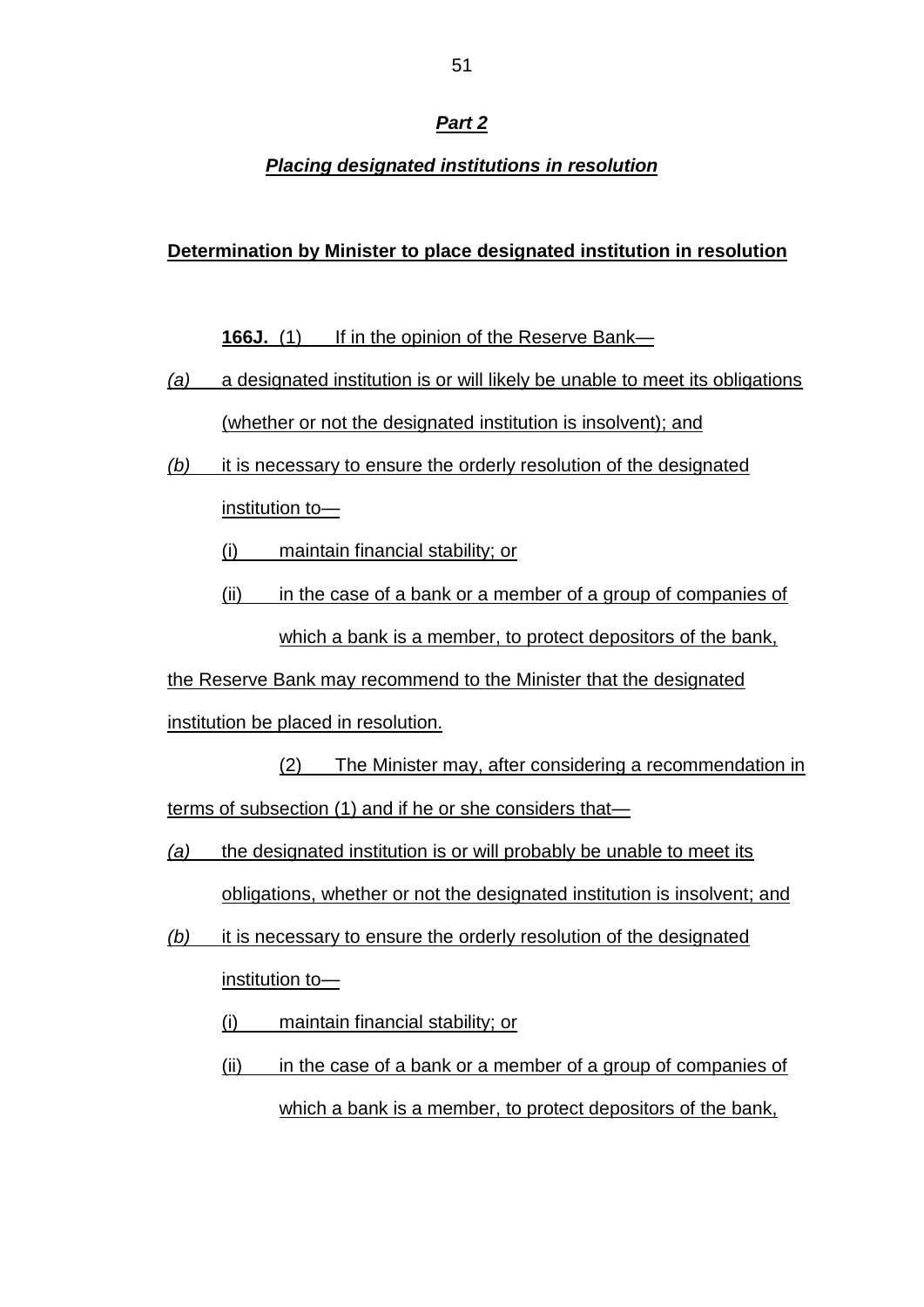make a written determination, addressed to the Governor, placing the designated institution in resolution.

(3) In subsections (1) and (2), 'obligation' includes an obligation in terms of a prudential standard.

(4) The Reserve Bank must notify the Managing Director or the chairperson of the board of directors of the designated institution of the determination.

(5) The Reserve Bank must publish each determination made in terms of this section.

(6) Failure to comply with subsection (4) or (5) does not invalidate a recommendation or a determination in terms of this section.

### **When a designated institution ceases to be in resolution**

**166K.** (1) If—

*(a)* a designated institution is in resolution; and

- *(b)* the Reserve Bank considers that it is no longer necessary that the designated institution remain in resolution to—
	- (i) maintain financial stability; or

(ii) in the case of a bank or a member of a group of companies of which a bank is a member, to protect depositors of the bank, the Reserve Bank must recommend to the Minister that the Minister revoke the determination in terms of section 166J(2) by which the designated institution was placed in resolution.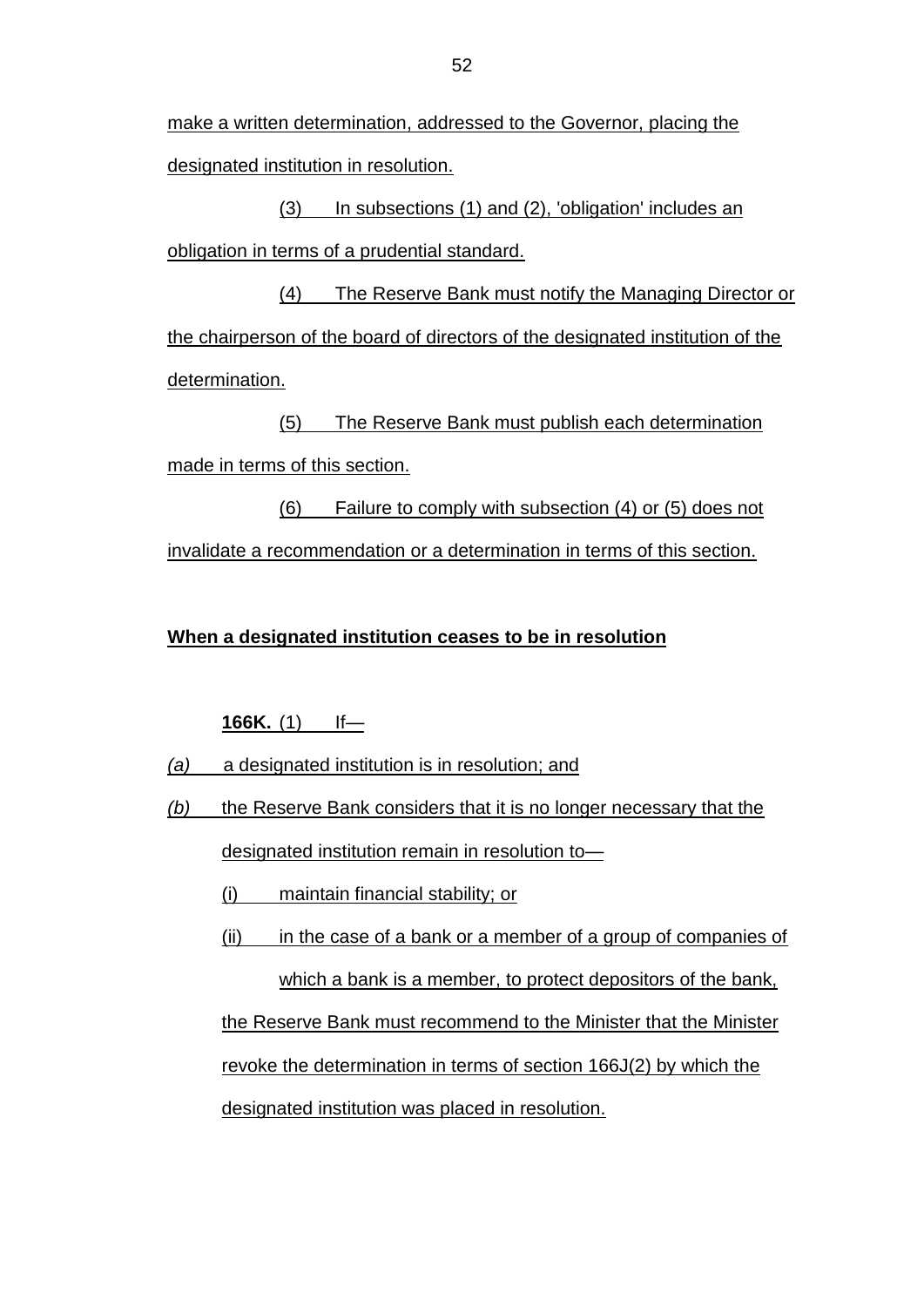(2) The Minister may, after considering a recommendation in terms of subsection (1), revoke the determination.

(3) The Reserve Bank must publish each revocation in terms of this section but failure to do so does not invalidate the revocation.

(4) A designated institution also ceases to be in resolution when a liquidator (and not a provisional liquidator) is appointed for the designated institution, unless the court orders otherwise.

## **Placing a designated institution in resolution not a termination or acceleration event**

**166L.** (1) A provision of an agreement is of no effect to the extent that the provision would, on the basis that a designated institution has been or is proposed to be placed in resolution, or on the basis of a resolution action or proposed resolution action in relation to a designated institution—

*(a)* confer a right, or impose an obligation, on a person; or

*(b)* accelerate or otherwise vary an obligation of a person,

whether or not the person is a party to the agreement.

(2) Subsection (1) does not apply in relation to an obligation to give notice to a person.

## **Reserve Bank to manage and control affairs of designated institution**

**166M.** (1) While a designated institution is in resolution, the Reserve Bank has the power and authority to manage and control the affairs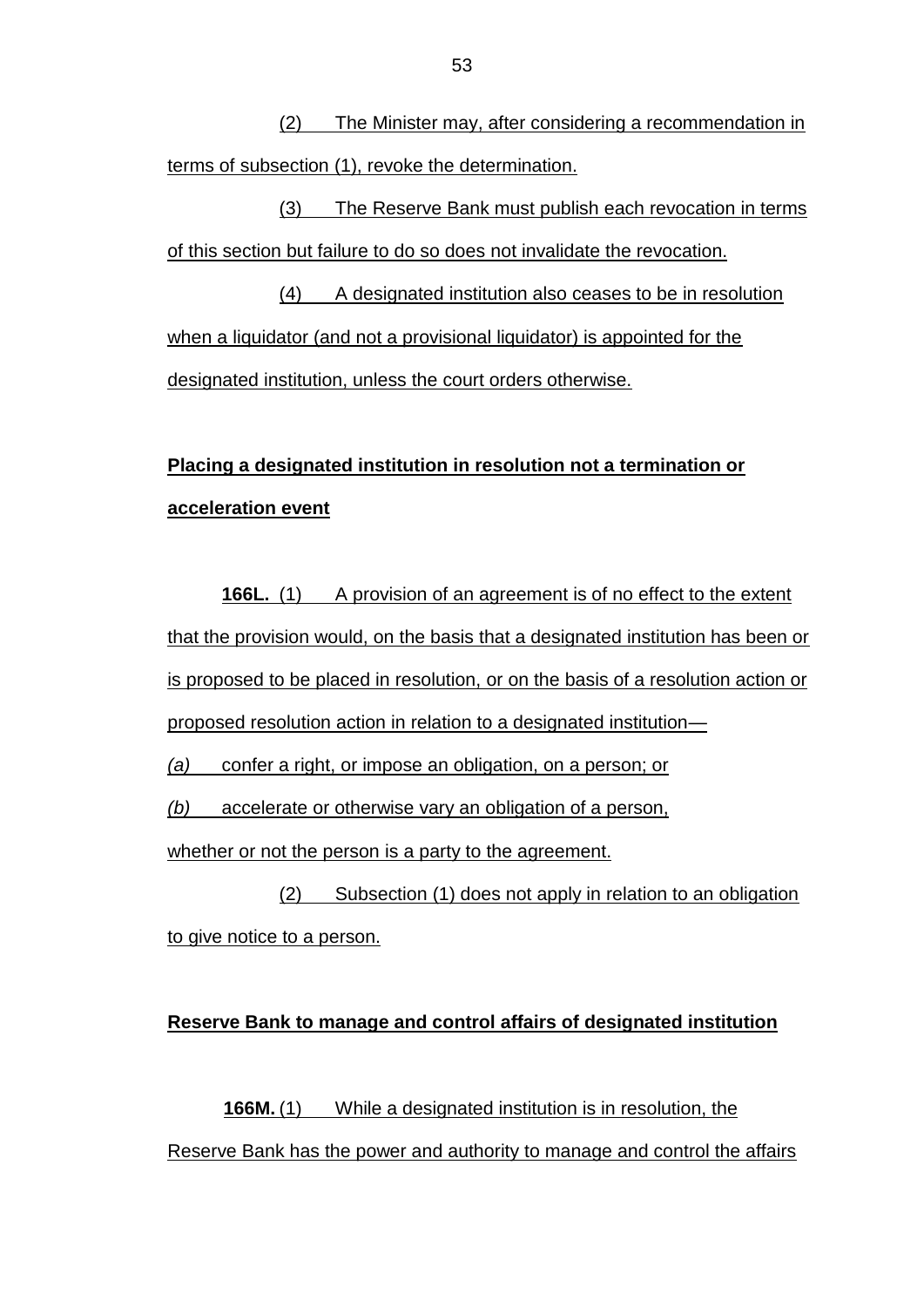of the designated institution, and to exercise any of the powers of the governing body and the shareholders or a class of shareholders of the designated institution, including powers, to the exclusion of the governing body and officers, and the shareholders, of the designated institution.

(2) Without limiting subsection (1), the powers of the designated institution, the governing body and the shareholders of the designated institution referred to in that subsection include the following powers—

- *(a)* to convene meetings of creditors of the designated institution to consult with them in relation to the exercise and proposed exercise of those powers and the powers of the Reserve Bank in terms of this Act;
- *(b)* to negotiate with a creditor of the designated institution with a view to the final settlement of the claims of the creditor against the designated institution; and
- *(c)* to propose and enter into arrangements or compromises between the designated institution and all its creditors, or all the creditors of a class of the designated institution's creditors, in terms of section 155 of the Companies Act.

#### **Reserve Bank not holding company**

**166N.** The Reserve Bank is not, merely because of this Chapter, a holding company of a designated institution in resolution.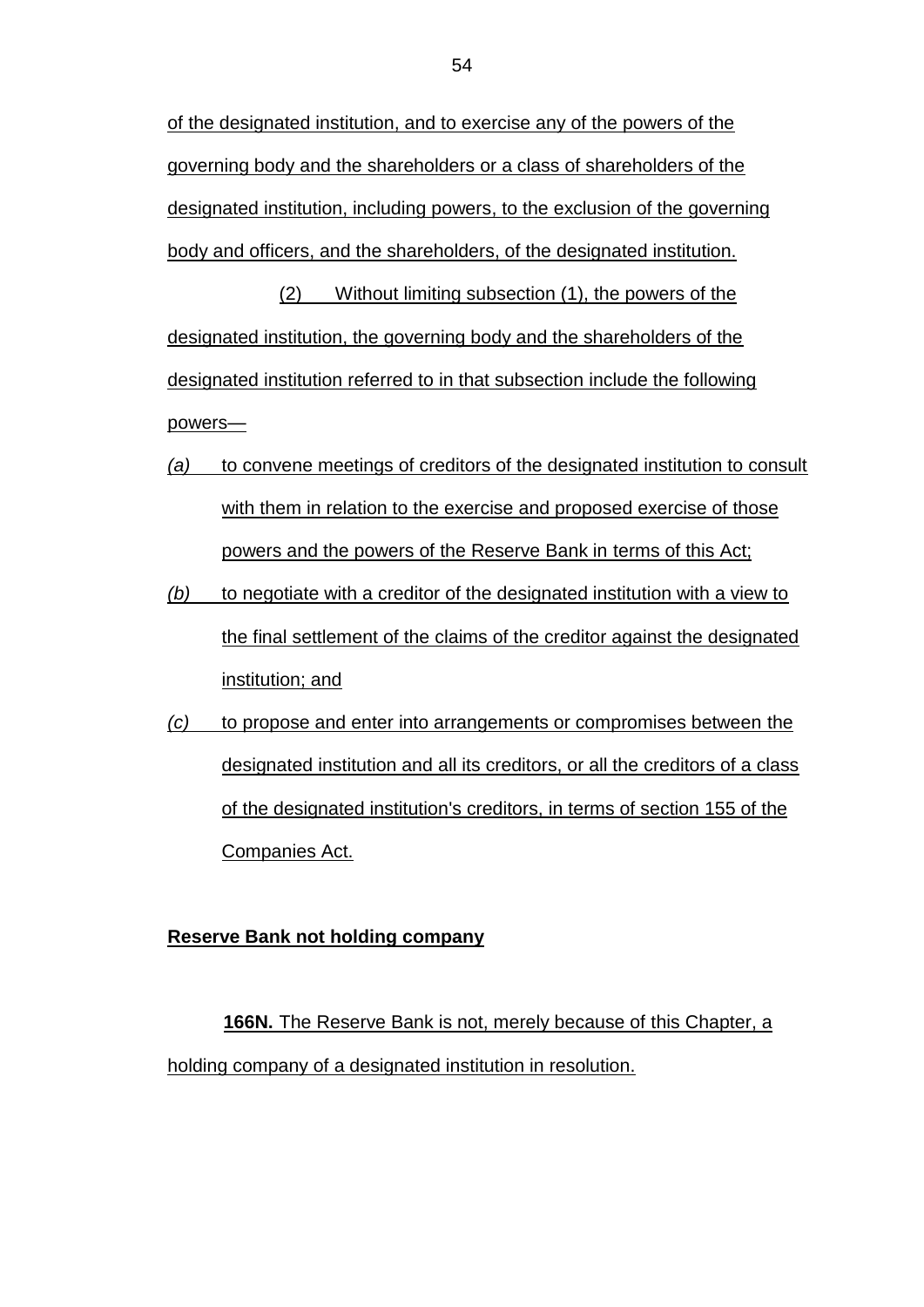#### **Resolution practitioners**

**166O.** (1) The Reserve Bank must, subject to subsection (2), as soon as practicable after a designated institution is placed in resolution, appoint, in writing, a person to be the resolution practitioner for the designated institution while it is in resolution, with specified powers and functions delegated to the person in terms of section 166I.

(2) A person need not be appointed in terms of subsection (1) if the Reserve Bank considers that, in the circumstances, it is not necessary to do so to achieve the orderly resolution of the designated institution.

(3) The Reserve Bank may at any time, in writing, terminate the appointment of the resolution practitioner for a designated institution in resolution.

(4) The resolution practitioner appointed for a designated institution in resolution must—

*(a)* comply with any instruction from the Reserve Bank in relation to the designated institution;

*(b)* give the Reserve Bank, at least monthly, a report on his or her activities in relation to the designated institution; and

*(c)* comply with the other terms of his or her appointment.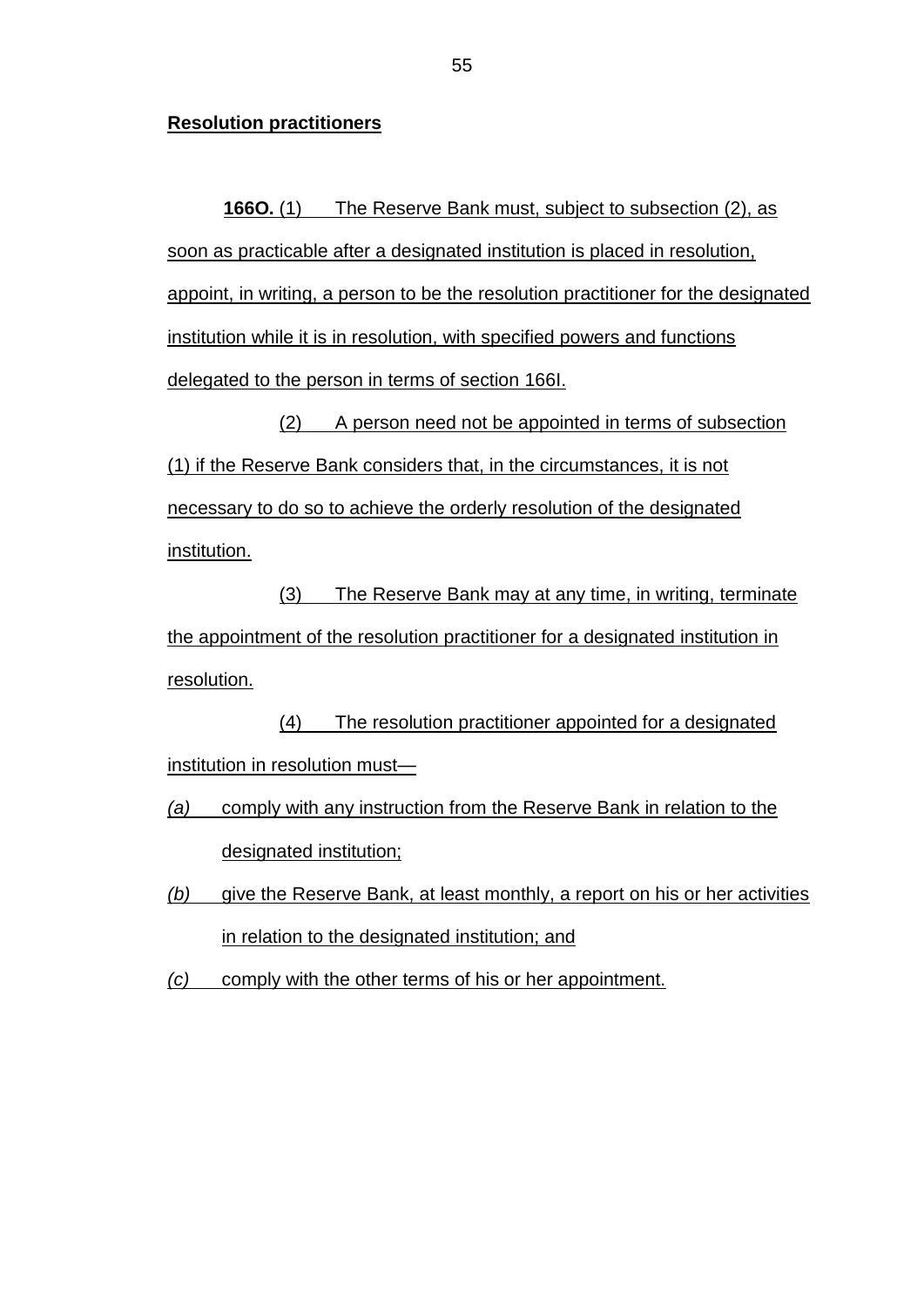#### **Transfers of shares in designated institutions in resolution**

**166P.** (1) A share of a designated institution in resolution may not be traded without the approval of the Reserve Bank.

(2) Subsection (1) does not prevent a transfer of a share—

*(a)* on the death of the shareholder;

*(b)* to comply with an order of a court; or

*(c)* in circumstances specified in a prudential standard.

(3) A purported transfer contrary to subsection (1) is of no effect.

#### *Part 3*

#### *Resolution measures*

#### **Valuation**

**166Q.** (1) *(a)* Before the Reserve Bank takes a resolution action in relation to a designated institution in resolution, or a designated institution in resolution takes such action, the Reserve Bank must obtain a valuation of the assets or liabilities involved.

*(b)* The valuation must state the amount that, in the valuator's opinion, would be realised from the asset, or the amount that, in the valuator's opinion, would be the amount payable on the liability, in a winding up of the designated institution.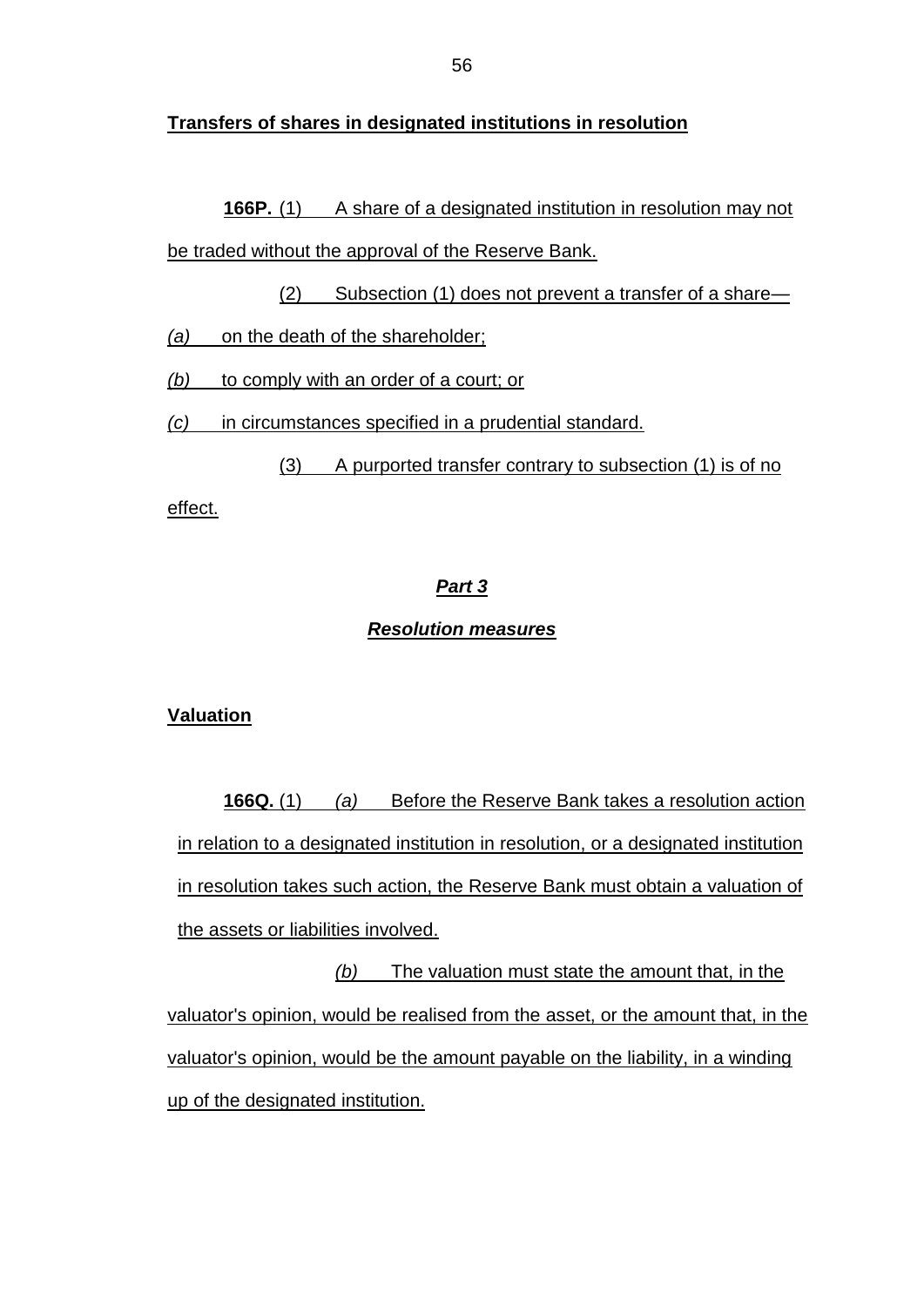*(c)* The purpose of the valuation is to inform the Reserve Bank in relation to the resolution action.

(2) As soon as practicable after a designated institution ceases to be in resolution, the Reserve Bank must obtain a valuation of the assets and liabilities that were dealt with in resolution action.

(3) The Reserve Bank, in engaging a valuation for the purpose of this section, must specify the assumptions the valuator is to make in conducting the valuation.

(4) A valuation in terms of this section must be carried out— *(a)* by a valuator that meets the requirements prescribed in; and

*(b)* otherwise in accordance with requirements prescribed in,

a prudential standard made for this section.

(5) The Reserve Bank must make valuations obtained in terms of this section available to the creditors and shareholders of the designated institution.

#### **Powers**

**166R.** (1) If the Reserve Bank determines that it is necessary to do so for the orderly resolution of a designated institution in resolution, the Reserve Bank may do any of the following:

*(a)* Subject to subsection (3), by notice to the other parties to an agreement to which the designated institution is a party, being an agreement that came into effect before the designated institution was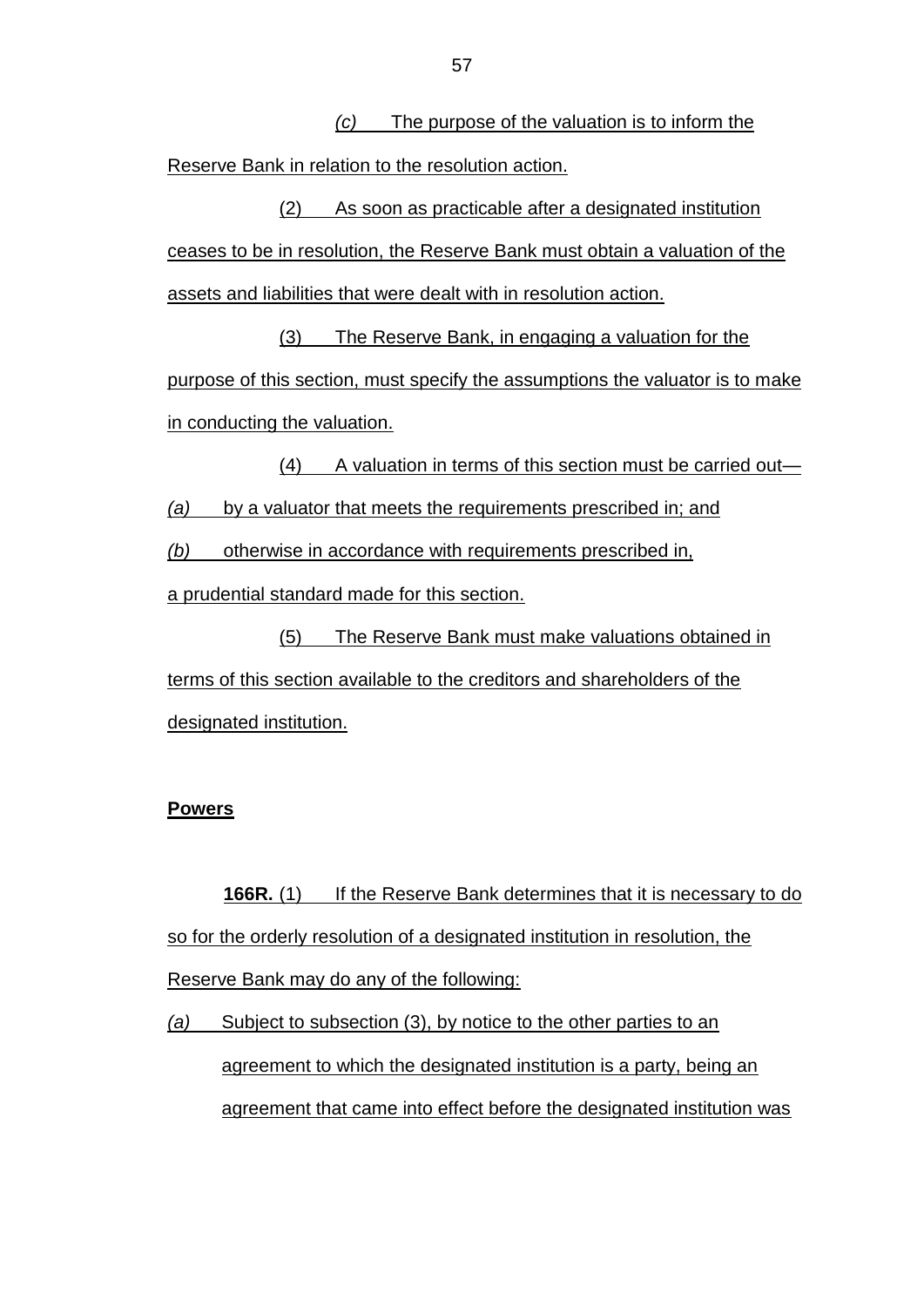put in resolution, cancel the agreement with effect from the date stated in the notice, which date must be after the date of the notice;

- *(b)* subject to subsection (4), by written notice to the parties and lodging notice to that effect with the court or arbitrator, suspend specified legal proceedings or arbitration proceedings to which the designated institution is a party;
- *(c)* despite subsection (3), and subject to subsection (4), by written notice to the parties, suspend the institution of any claim for damages in respect of loss sustained by a person resulting from a cancellation of an agreement in terms paragraph *(a)*;
- *(d)* subject to subsection (4), by written notice to the parties to an agreement to which a designated institution is a party, suspend an obligation of a party to the agreement; or
- *(e)* subject to subsection (5), by notice published in the Register, prohibit the commencement of specified legal proceedings or arbitration proceedings against the designated institution.

(2) The Reserve Bank may exercise the power in terms of subsection (1)*(a)* only—

- *(a)* if the agreement prefers one creditor of the designated institution over another creditor of the same class;
- *(b)* if the agreement is unreasonably onerous on the designated institution;
- *(c)* if the agreement is a lease of movable or immovable property entered into before the designated institution was placed in resolution; or
- *(d)* to the extent that the agreement is a guarantee issued by the designated institution before the designated institution was placed in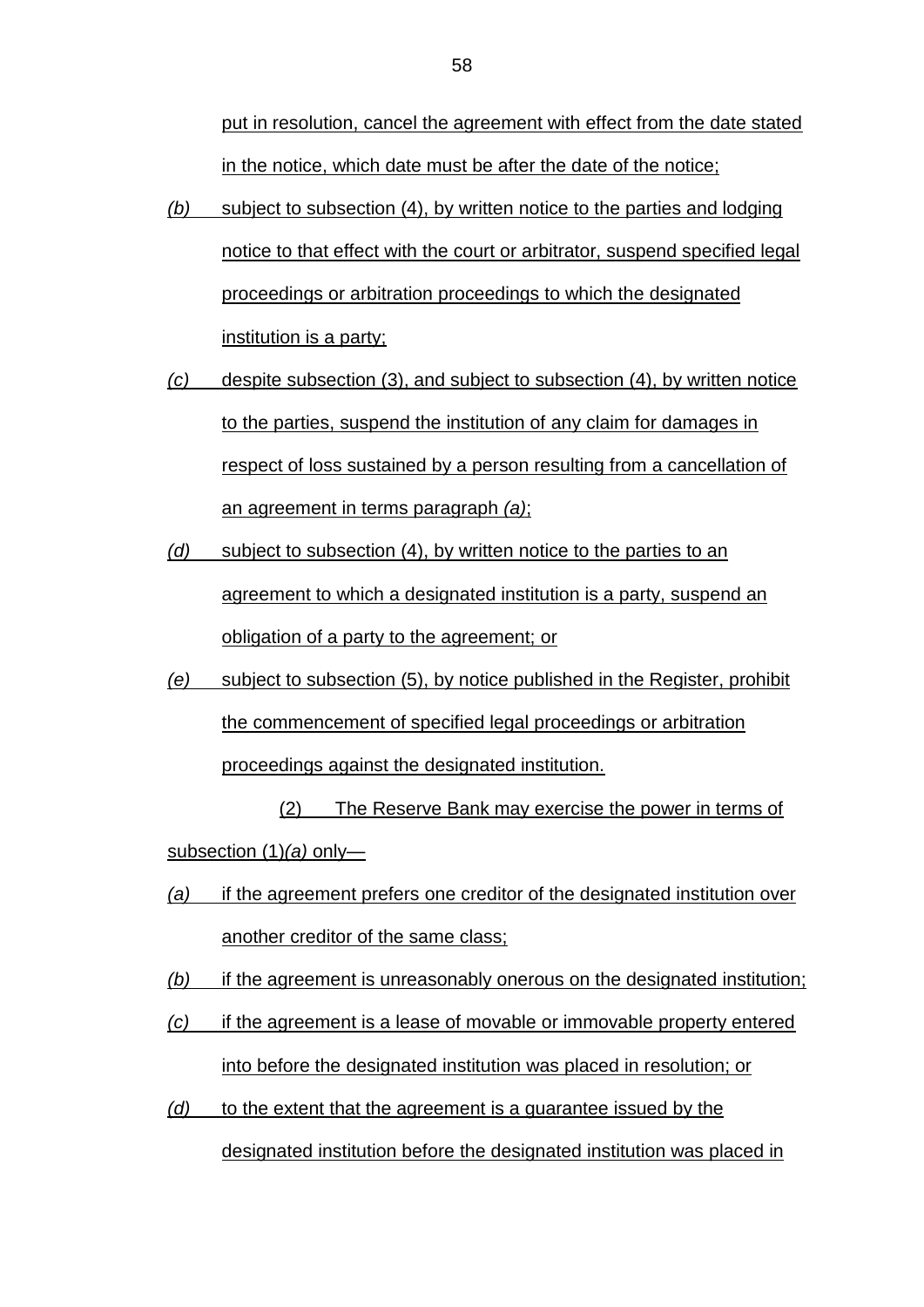resolution, excluding a guarantee that the designated institution is required to make good within 30 days after the designated institution was placed in resolution.

(3) Cancellation of an agreement in terms of subsection (1)*(a)* does not affect the rights of the parties to the agreement, which rights were accrued before the date the cancellation takes effect.

(4) A notice in terms of subsection (1)*(b)*, *(c)* or *(d)* must specify the period of the suspension, which must be a reasonable period.

(5) A notice in terms of subsection (1)*(e)* must specify the period of the prohibition, which must be a reasonable period.

(6) A notice in terms of subsection (1)*(b)*, *(c)*, *(d)* or *(e)* further suspends the operation of any time barring terms, whether in an agreement or a law, and includes the suspension of the running of prescription in terms of the Prescription Act, 1969 (Act No. 68 of 1969), for the specified period.

#### **Resolution action (including restructuring and bail in)**

**166S.** (1) If the Reserve Bank determines that it is necessary for the orderly resolution of a designated institution in resolution that the designated institution enter into a particular transaction, the designated institution may enter into the transaction, and may do so despite any law or agreement that would otherwise restrict or prevent it from doing so, including a law or agreement that requires consent or approval by a specified person.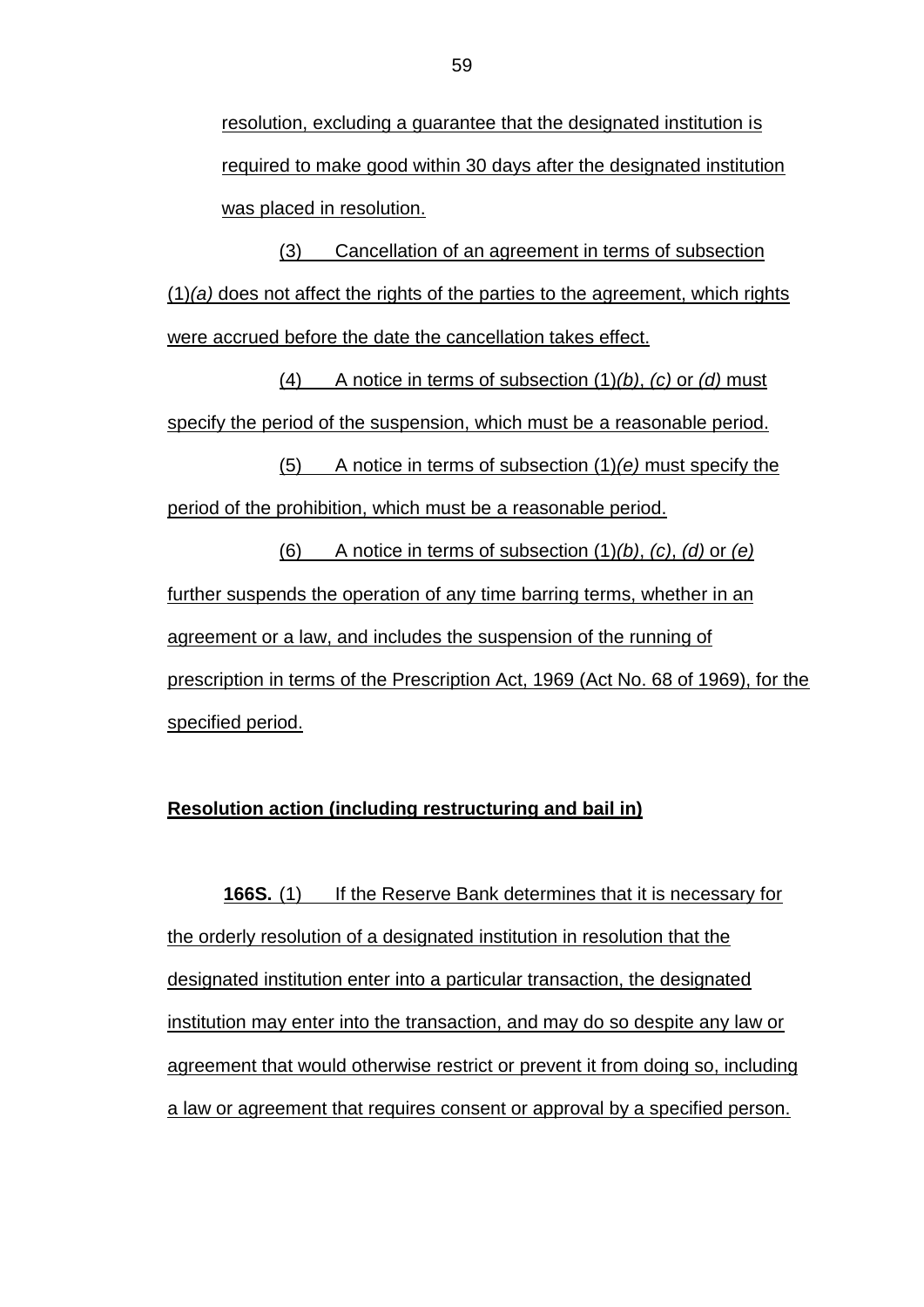(2) For this section, 'transaction' includes each of the following:

- *(a)* Transferring, creating an interest in or dealing in any other way with assets and liabilities of the designated institution; and
- *(b)* an amalgamation, merger or arrangement of a kind referred to in Chapter 5 of the Companies Act that involves, as one of the parties, the designated institution.

(3) In making a determination in terms of subsection (1), the Reserve Bank must consult the Prudential Authority.

(4) When the transaction comes into effect—

- *(a)* the assets and liabilities of the parties that are transferred in terms of the transaction vest in, and become binding upon, the parties in accordance with the terms of the transaction;
- *(b)* a party to the transaction in whom an asset vests, or whom a liability binds under the transaction, has the same rights and is subject to the same obligations as those that the transferor may have had or to which it or by which it may have been bound immediately before the transfer; and
- *(c)* in the case of an amalgamation—
	- (i) all agreements, appointments, transactions and documents entered into, made, drawn up or executed with, by or in favour of any of the amalgamating or merging parties and in force immediately before the transaction came into effect remain of full force and effect and must be construed for all purposes as if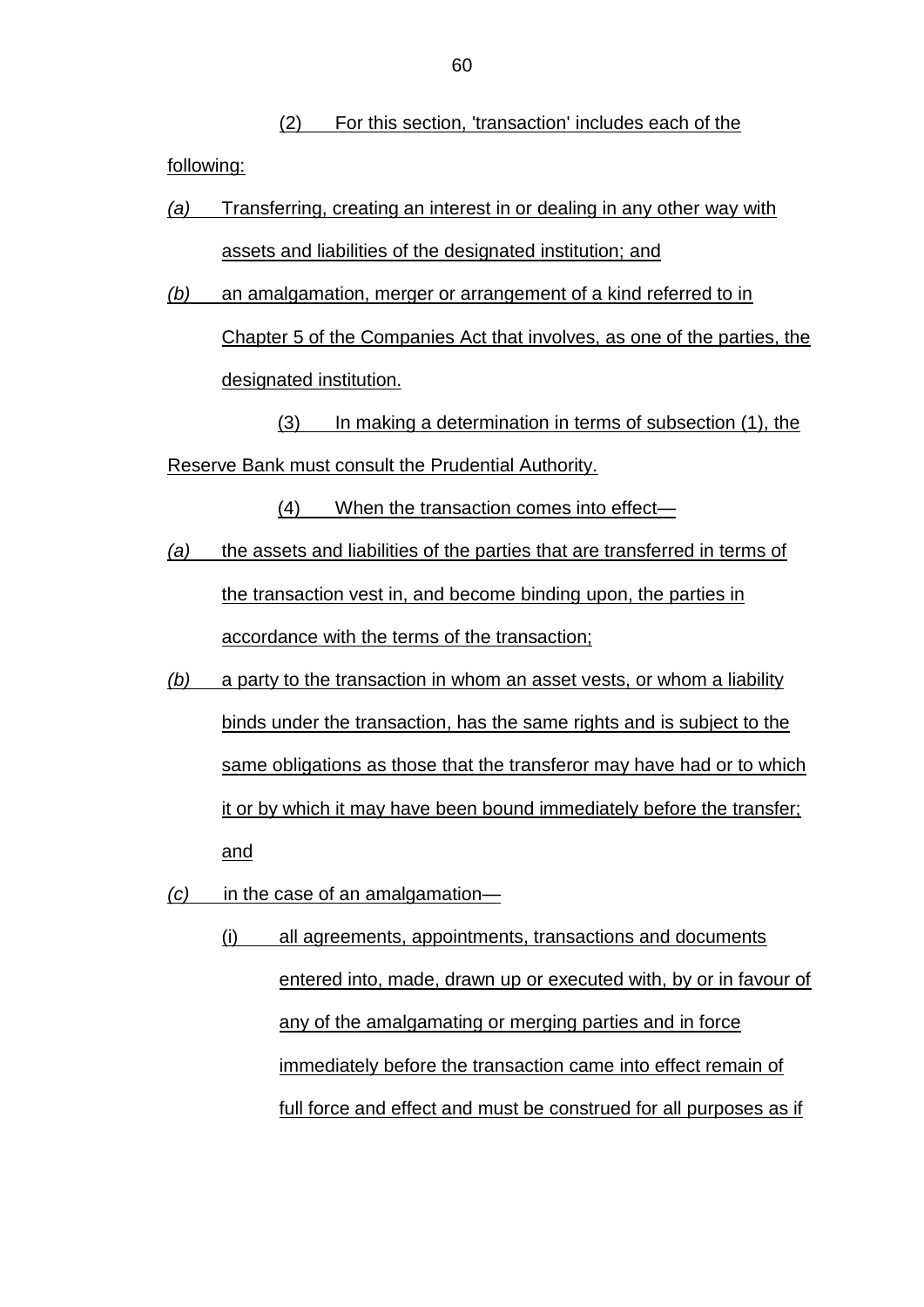they had been entered into, made, drawn up or executed with, by or in favour of the amalgamated entity; and

(ii) any bond, pledge, guarantee or instrument to secure future advances, facilities or services by any of the amalgamating parties remain of full force and effect and must be construed for all purposes as a bond, pledge, guarantee or instrument given to or in favour of the amalgamated entity as security for future advances, facilities or services by that entity.

(5) Subsection (4)*(c)*(i) does not apply to agreements, appointments, transactions and documents that, by virtue of the terms and conditions of the transaction, are not to be retained in force after the amalgamation.

(6) Despite any law or agreement (including the designated institution's memorandum of incorporation), a designated institution in resolution may, if the Reserve Bank determines that it is necessary to do so for the orderly resolution of the designated institution, do either or both the following:

*(a)* Cancel a share of the designated institution that is valued, in terms of section 166Q(1), at zero value (in liquidation); or

*(b)* issue new shares of the designated institution, on terms approved by the Reserve Bank.

(7) If the Reserve Bank determines that it is necessary to do so for the orderly resolution of a designated institution in resolution, the Reserve Bank may, by written order, do any of the following in relation to an agreement to which the designated institution is a party: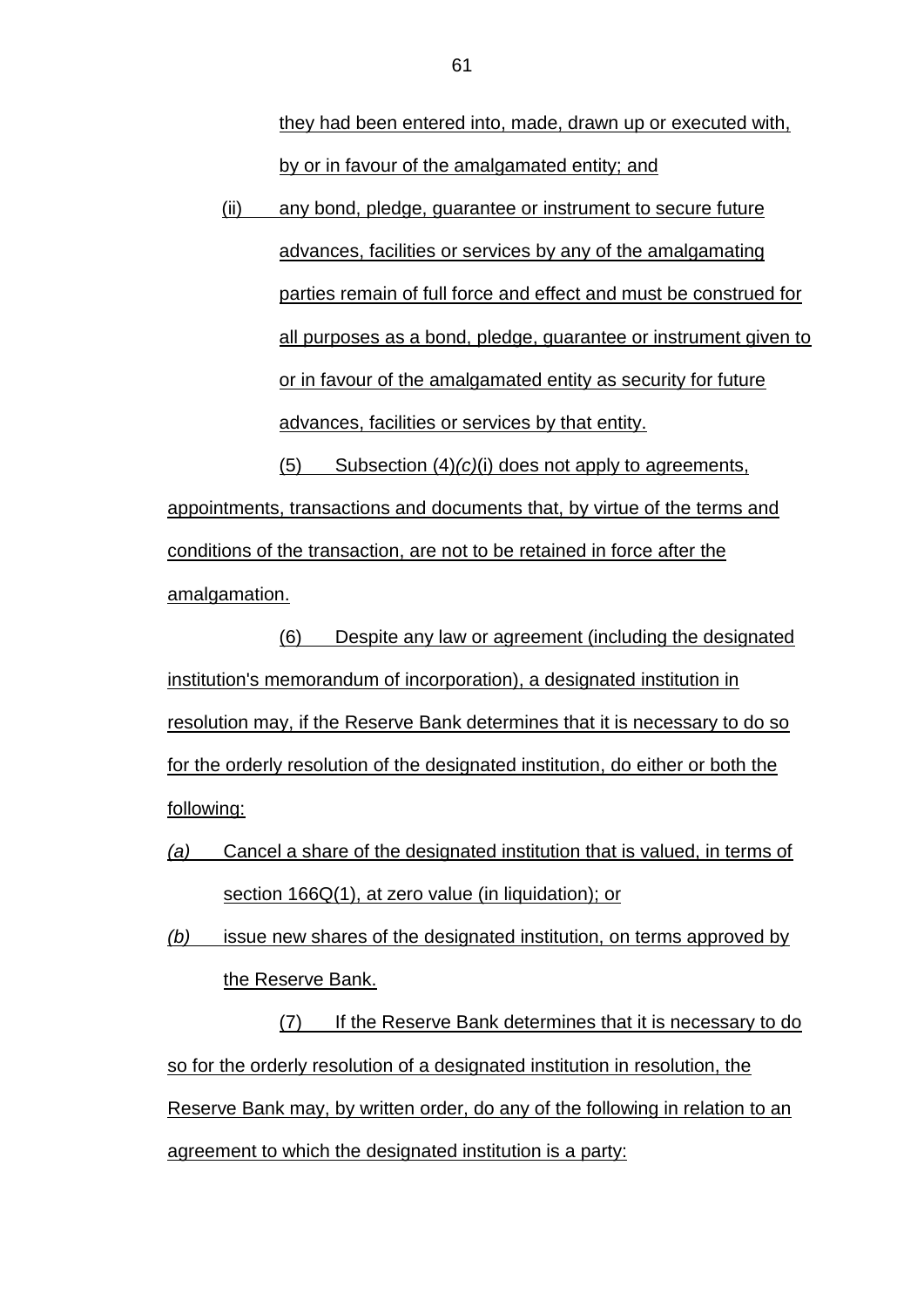- *(a)* By notice to a party to the agreement to which an amount is or may become payable by the designated institution, in terms of the agreement or arrangement, reduce the amount that is or may become payable, subject to sections 166Q and V; or
- *(b)* by written notice to all the other parties to the agreement, cancel the agreement.

(8) Subject to subsection (7)*(a)*, cancellation of an agreement in terms of subsection (7)*(b)* does not affect the rights of the parties to the agreement, which rights were accrued before the date the cancellation takes effect.

(9) Subsection (7) does not apply to the following:

- *(a)* An unsettled exchange traded transaction, including a transaction on a licenced exchange;
- *(b)* a derivative instrument as defined in section 1 of the Financial Markets Act;
- *(c)* a deposit where the deposit holder is the Corporation for Public Deposits established by section 2 of the Corporation for Public Deposits Act, 1984 (Act No. 46 of 1984);
- *(d)* an unsecured transaction between two or more settlement system participants as defined in section 1 of the National Payment System Act, made for the purposes of that Act.

(10) An action in terms of this section does not by itself give rise to any right by a party to, or a person who holds an interest in, an agreement referred to in subsection (7).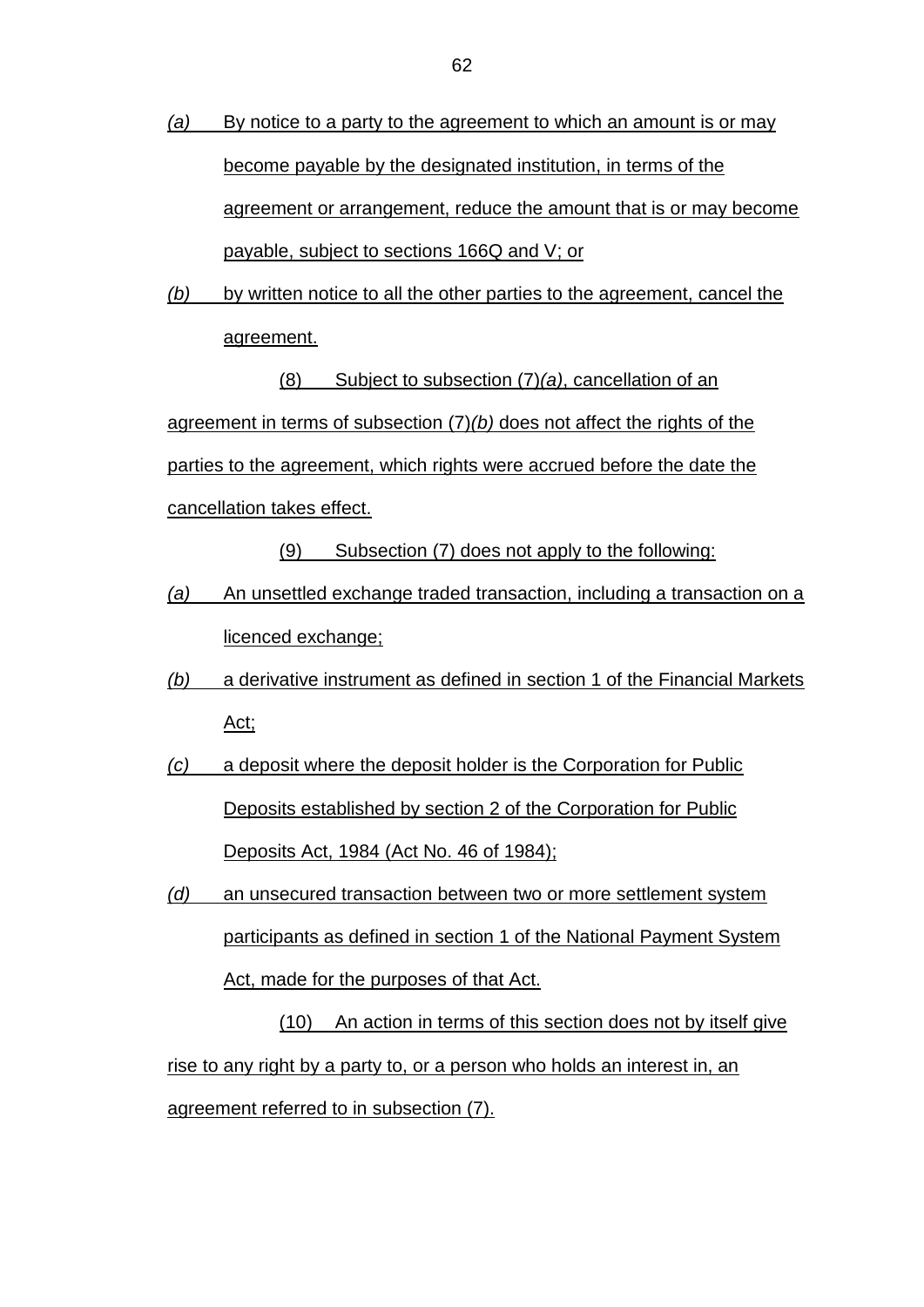#### **Outcome of resolution actions**

**166T.** The Reserve Bank may exercise and perform its resolution powers in terms of this Part, and its associated powers, in relation to a liability of a designated institution in resolution in a way that results in the liability being substituted with a shareholding in the designated institution or in a bridge company.

#### **Creditor hierarchy and** *pari passu*

**166U.** (1) The Reserve Bank must not take a resolution action, and must ensure that a designated institution in resolution does not take a resolution action, if it appears to the Reserve Bank that the result of the action would be that the value of a claim of a creditor of the designated institution would be reduced.

(2) Subsection (1) does not apply—

*(a)* to the claims of shareholders; or

*(b)* if the claims of creditors and shareholders of the designated institution that rank lower in the creditor hierarchy have been reduced to zero.

(3) Failure to comply with subsection (1) does not invalidate the action taken.

(4) *(a)* In taking resolution action in relation to a designated institution in resolution, the Reserve Bank must treat claims of creditors and shareholders of the designated institution that would have the same ranking in insolvency *in pari passu*.

63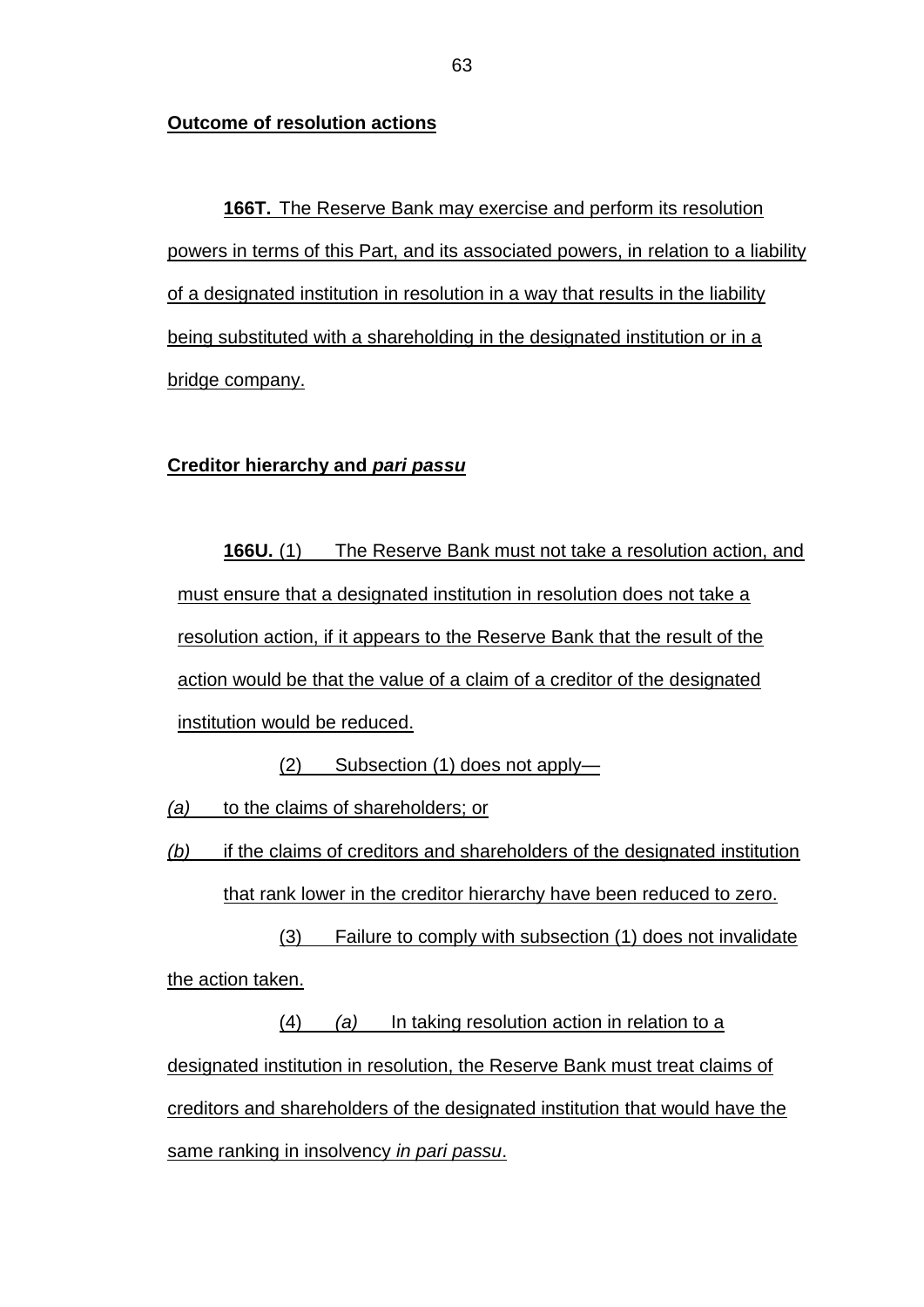*(b)* The Reserve Bank must ensure that, when a designated institution in resolution takes resolution action, claims of creditors and shareholders of the designated institution that would have the same ranking in insolvency are treated *in pari passu*.

*(c)* Paragraphs *(a)* and *(b)* do not apply if the Reserve Bank determines that it is necessary to treat the claims differently to effect the orderly resolution of the designated institution.

#### **'No creditor worse off' rule**

**166V.** (1) The Reserve Bank must not take resolution action in relation to a designated institution in resolution that would result in a creditor or shareholder of the designated institution receiving less than the creditor or shareholder would have received if the designated institution had been wound up.

(2) The value of assets to which the creditor or shareholder becomes entitled in relation to the action must be taken into account in applying subsection (1).

(3) Failure to comply with subsection (1) does not invalidate an acquisition of property by a *bona fide* purchaser for value who is not aware of the failure to comply (but may give rise to a right to compensation in the creditor or shareholder).

(4) As soon as practicable after the Reserve Bank receives a valuation in terms of section 166Q(2) in respect of a designated institution in resolution, the Reserve Bank must—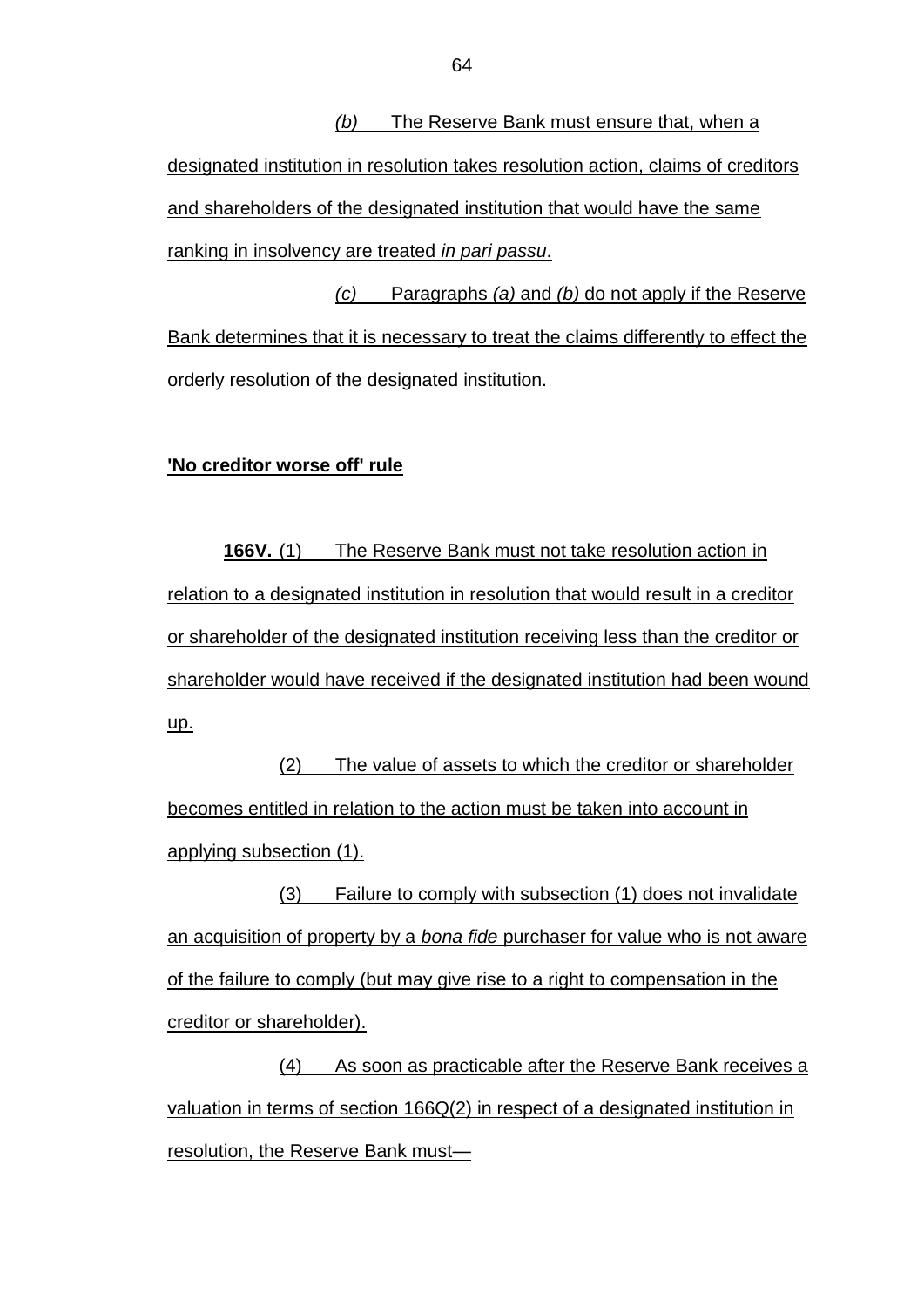- *(a)* consider, having regard to the valuation, whether a creditor or shareholder of the designated institution received, in respect of resolution action, less than it would have received if the designated institution had been wound up; and
- *(b)* if it considers that such a creditor or shareholder received less than it would have received if the designated institution had been wound up, determine the amount of the shortfall.

(5) If the Reserve Bank makes a determination in terms of subsection (4)*(b)*, the creditor or shareholder is entitled to recover from the designated institution the amount of the shortfall.

(6) Subsection (5) does not limit any claim that the creditor or shareholder may have for any additional amount.

#### **Registration of transactions**

**166W.** (1) A person in charge of a register that records—

*(a)* title to property belonging to, or a bond or other right in favour of, or any appointment of or by any person; or

*(b)* a share, stock, debenture or other marketable security,

must, on presentation by the Reserve Bank or a person authorised by it of a

certificate as to a transfer effected by a transaction in terms of this Part, and

the relevant documents of title, record the transfer effected by the transaction.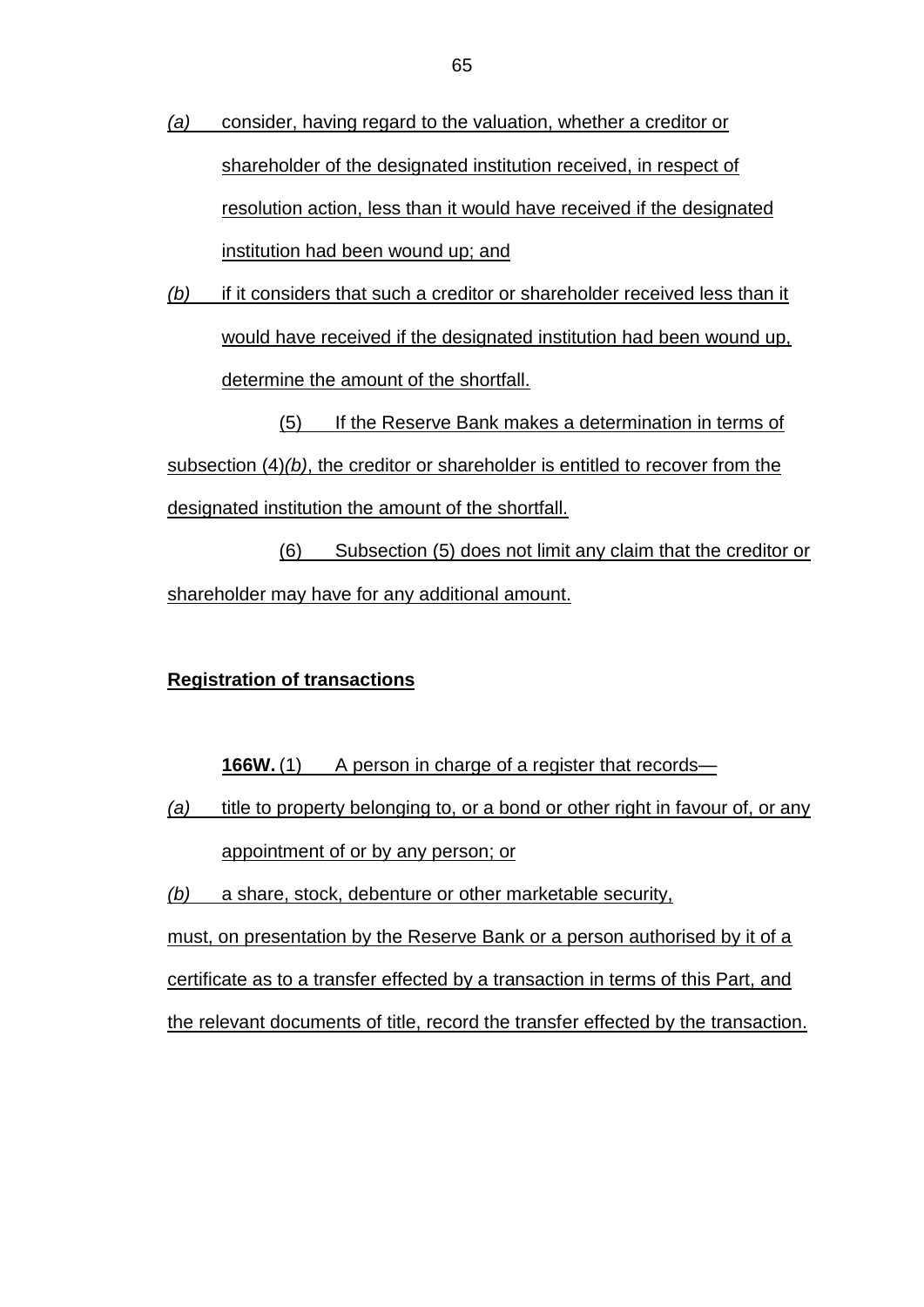### **Costs of resolution**

**166X.** The Reserve Bank may recover from a designated institution in resolution, or from a designated institution after it ceases to be in resolution, amounts that the Reserve Bank reasonably and properly incurs in exercising and performing its resolution functions in relation to the designated institution while in resolution.

## *Part 4*

## *Protections*

**Administrative process for actions taken by the Reserve Bank in terms of this Chapter**

**166Y.** (1) This section applies in relation to the following actions taken by the Reserve Bank:

*(a)* An action in terms of section 166J(1); and

*(b)* an action in relation to a designated institution in resolution,

being an action that adversely affects the rights of any person (a 'person

concerned') and that has a direct, external legal effect.

(2) The Reserve Bank must, subject to subsection (3), before taking an action to which this section applies—

*(a)* publish notice of the action with a statement that—

(i) states the reasons for the proposed action; and

(ii) includes information relevant to the matter; and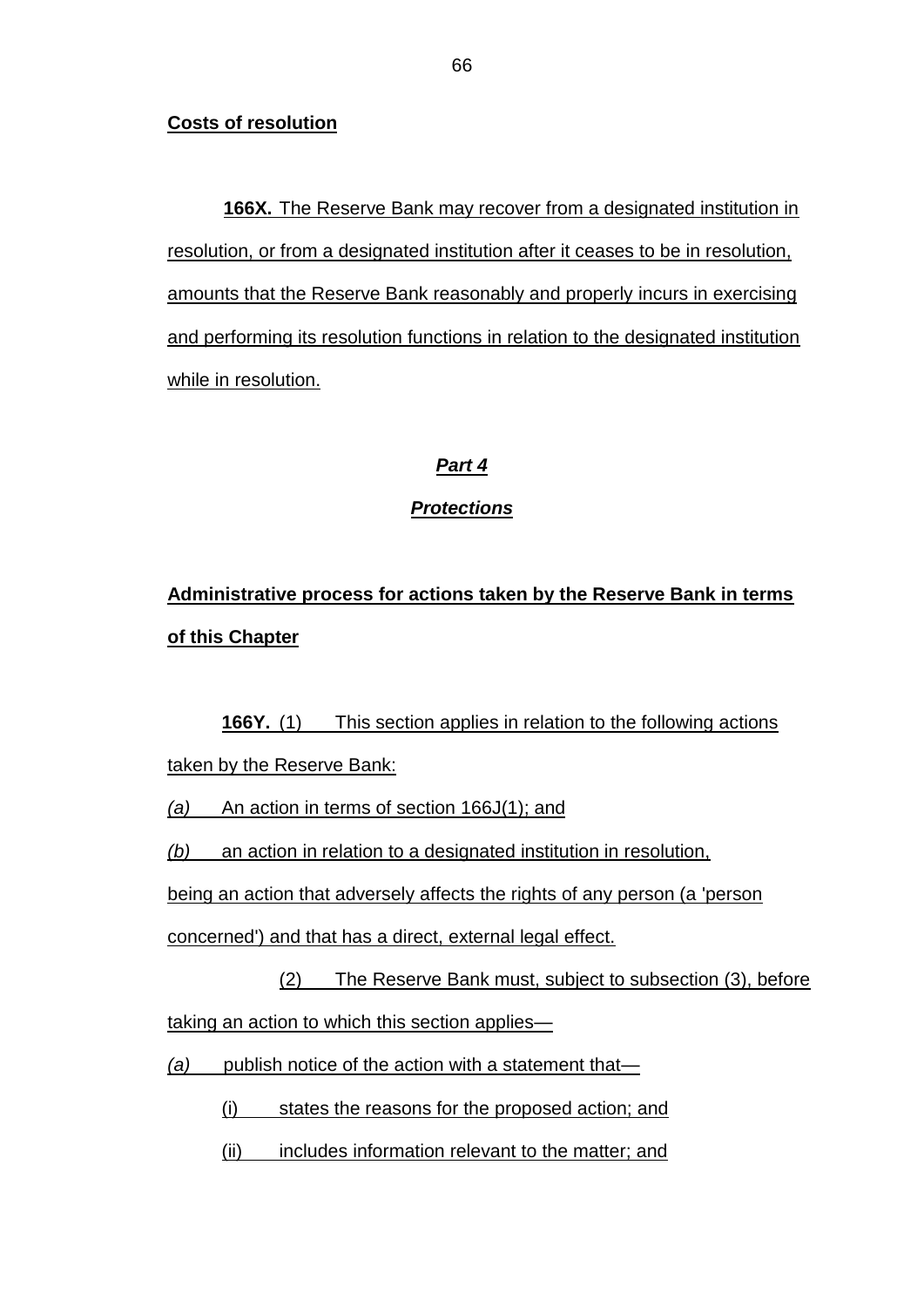*(b)* invite any person concerned to make representations to the Reserve Bank on the matter within a reasonable period specified in the notice, which period need not exceed 14 days.

(3) In deciding whether to take the action, the Reserve Bank must take into account all submissions received by the end of the period specified in terms of subsection (2)*(b)*.

(4) If the Reserve Bank determines that compliance with subsections (1) and (2) in respect of a proposed action is likely to affect financial stability adversely, or defeat the object of the proposed action, the Reserve Bank may take the action without complying with those subsections.

(5) *(a)* If the Reserve Bank takes an action to which this section applies without complying with subsection (1) or (2), it must publish a statement of the reasons why the subsections were not complied with.

*(b)* Any person concerned may make submissions to the Reserve Bank within one month after publication of the statement. *(c)* The Reserve Bank must consider the submissions and, as soon as practicable, publish a further notice stating what action, if any, the Reserve Bank proposes to take on the matter, including whether the Reserve Bank proposes to rescind or revoke the action or to provide concerned persons with restitution.

(6) The Reserve Bank must not rescind or revoke an action taken in terms of section 166J or 166K.

(7) In respect of an action to which this section applies, the procedure specified in this section applies instead of the procedure prescribed by sections 3 and 4 of the Promotion of Administrative Justice Act.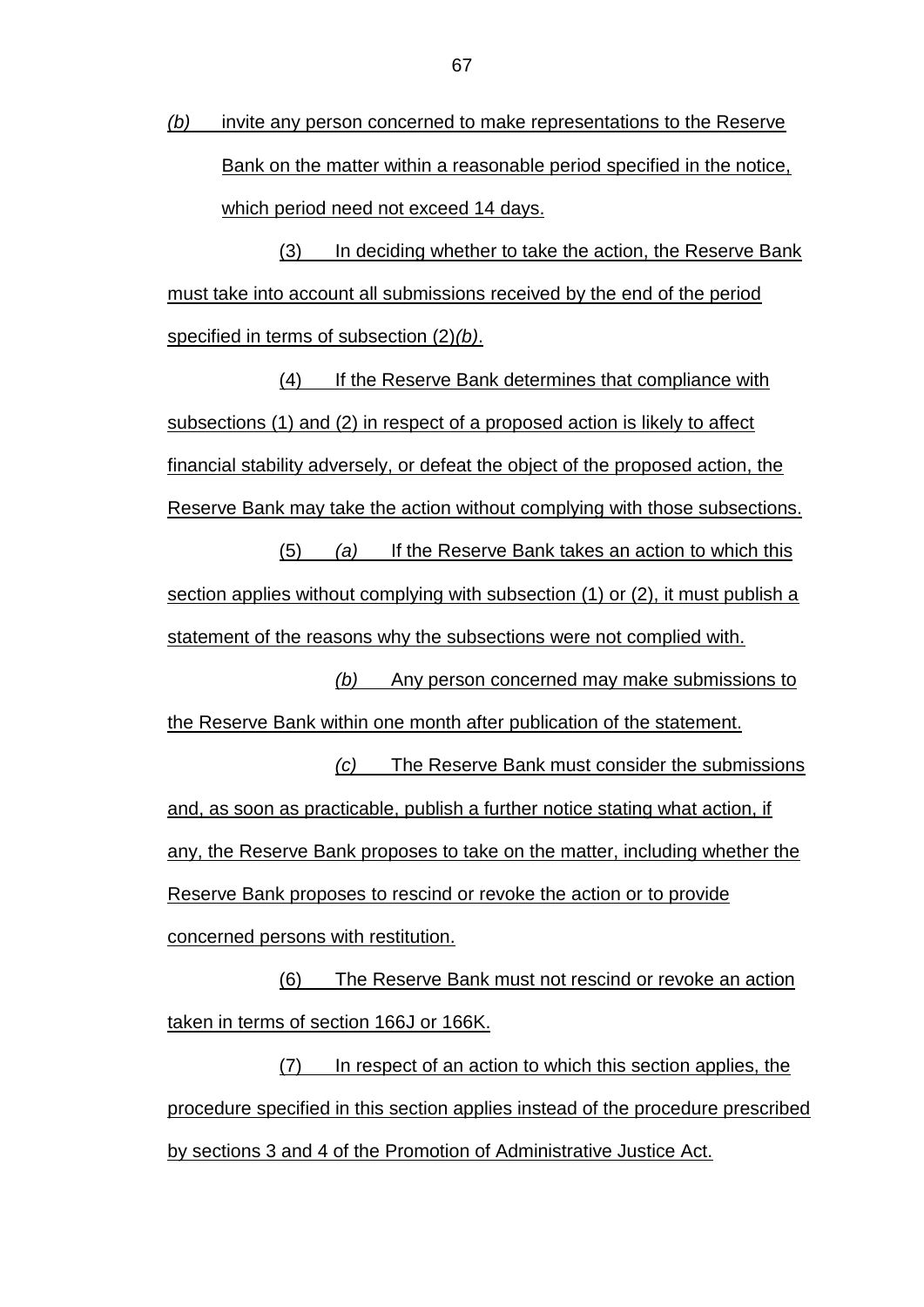#### *Part 5*

#### *Banks in resolution – covered deposits*

## **Corporation to ensure bank depositors have access to their covered deposits**

**166Z.** (1) Where a bank is in resolution, the Corporation must apply the Fund in one or more of the following ways to ensure that depositors of the bank have access to their covered deposits:

- *(a)* To reimburse the bank in resolution for payments the bank has made while in resolution to depositors in respect of covered deposits;
- *(b)* to reimburse depositors of the bank in resolution in respect of covered deposits; or
- *(c)* to make payments in terms of an agreement related to a transaction referred to in section 166S(1), being an agreement in relation to the covered deposits of the bank in resolution.

(2) An agreement referred to in subsection (1)*(c)* may include any of the following:

- *(a)* A secured loan to the bank in resolution;
- *(b)* a loss sharing agreement between the Corporation and the bank in resolution or a person assuming liability for covered deposits of the bank in resolution; or
- *(c)* a guarantee in favour of the bank in resolution, the Reserve Bank or another person in respect of the bank's obligations in relation to the covered deposits of the bank in resolution.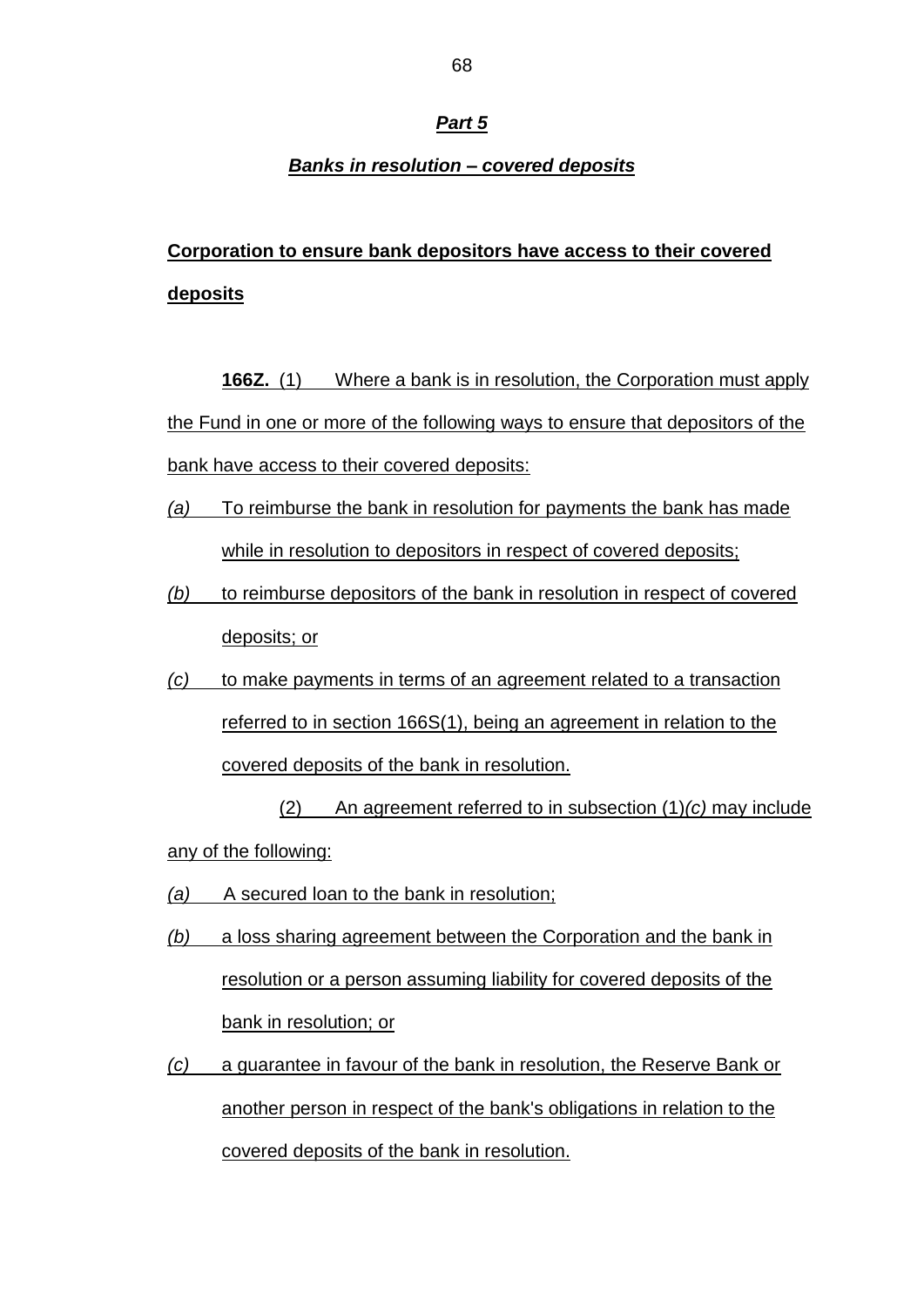**Limit of cover for covered deposits**

# **166AA.** (1) The maximum amount that may be applied from the Fund in respect of a depositor of a bank in resolution is the lesser of— *(a)* the sum of— (i) the total of the amounts standing to the credit of the accounts with the bank held by the depositor alone; and (ii) for each account with the bank held by the depositor together with one or more other persons, an amount calculated as the

amount standing to the credit of the account divided by the

number of account holders of the account; and

*(b)* the amount prescribed by the Minister in Regulations made for purposes of this section.

(2) A reference in subsection (1) to the amount standing to the credit of an account is a reference to the amount standing to the credit of the account as at the date the bank was placed in resolution.

## **Payments made in error or as a result of fraud**

## **166AB.** If—

- *(a)* the Corporation makes one or more payments out of the Fund as contemplated by section 166Z in respect of a depositor with a bank in resolution;
- *(b)* the total amount paid was more than was permitted by section 166AA; and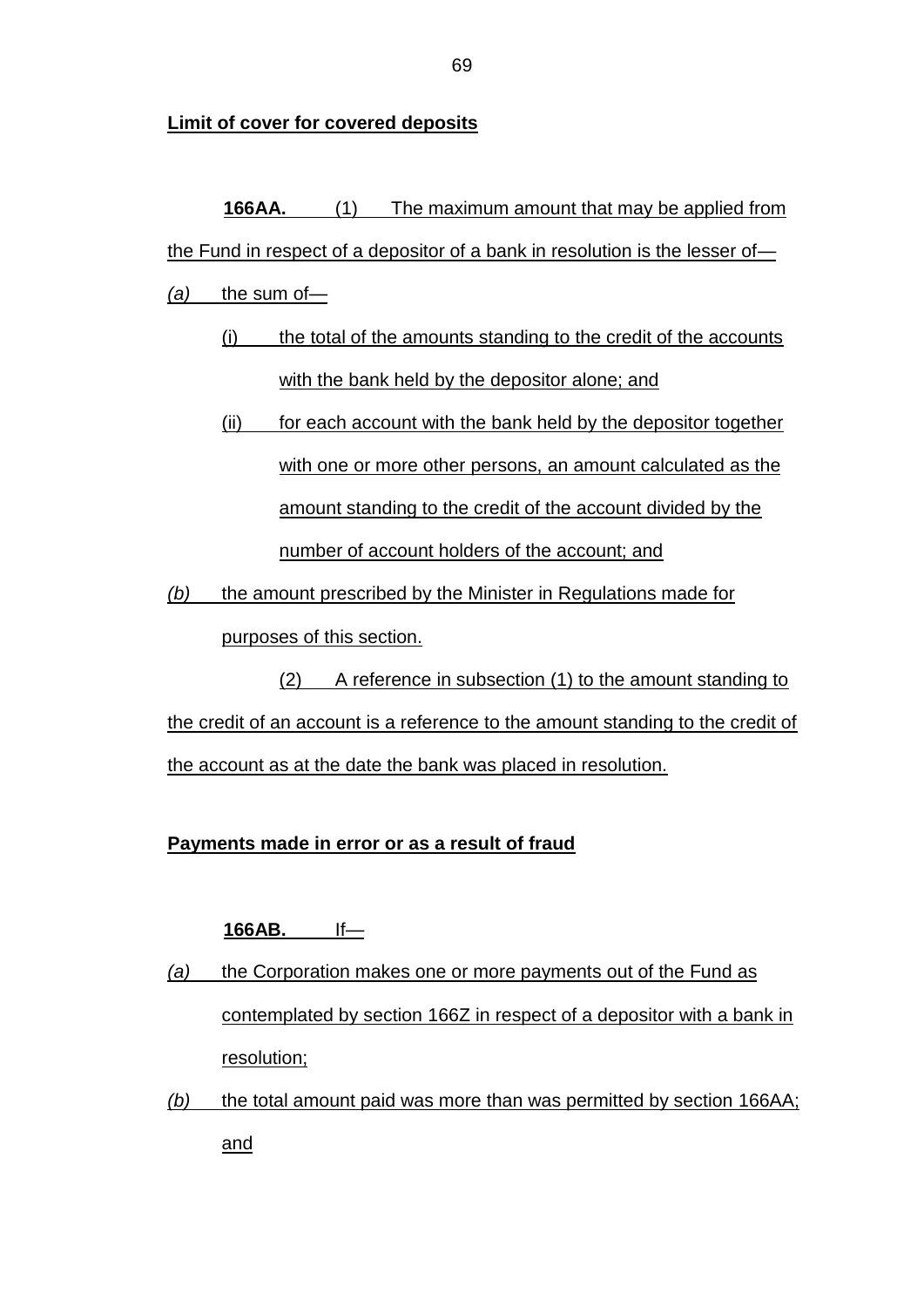*(c)* the excess amount paid was paid because of—

(i) an error by the Corporation or the bank in resolution, whether before or after the bank was placed in resolution (including a failure of the bank to comply with an obligation to provide information); or

(ii) fraud, except fraud by an official or employee of the Corporation, the Corporation is entitled to recover the excess amount from the bank in resolution.

## **Corporation substituted for depositor in respect of claims**

**166AC.** If the Corporation makes a payment out of the Fund as contemplated by section 166Z in respect of a depositor of a bank in resolution, the Corporation, by force of this section, assumes and may exercise the rights and remedies of the depositor against the bank to the extent of the payment.

*Part 6*

*Corporation for Deposit Insurance establishment, functions and governance*

**Establishment**

**166AD.** The Corporation for Deposit Insurance is hereby established.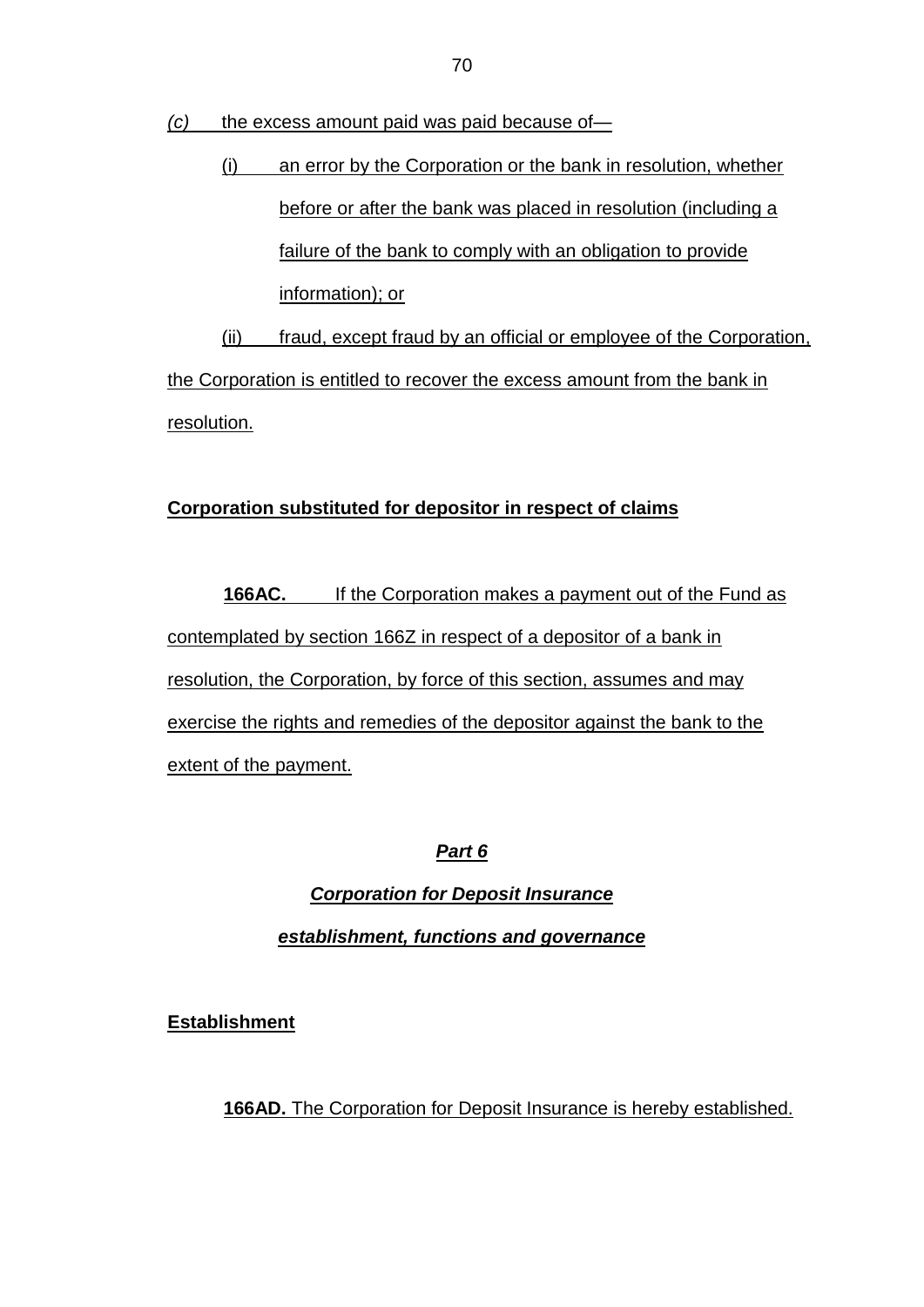#### **Functions**

**166AE.** The functions of the Corporation are—

- *(a)* to establish, maintain and administer the Fund in accordance with this Chapter in the interest of holders of covered deposits; and
- *(b)* to promote awareness among financial customers of the protections afforded by this Chapter.

#### **Membership**

**166AF.** (1) A bank will be a member of the Corporation from the date it is licensed or registered in terms of the relevant financial sector law that allows it to hold covered deposits.

(2) If a bank was licensed or registered in terms of the relevant financial sector law before the establishment of the Corporation, it will be a member of the Corporation from the date the Corporation is established. (3) When applying for a bank licence or registration, a bank must provide the responsible authority with information that will enable it to meet the requirements of the Corporation.

#### **Governance of Corporation**

**166AG.** The Corporation must manage its affairs, including the Fund, in an efficient and effective way, and establish and implement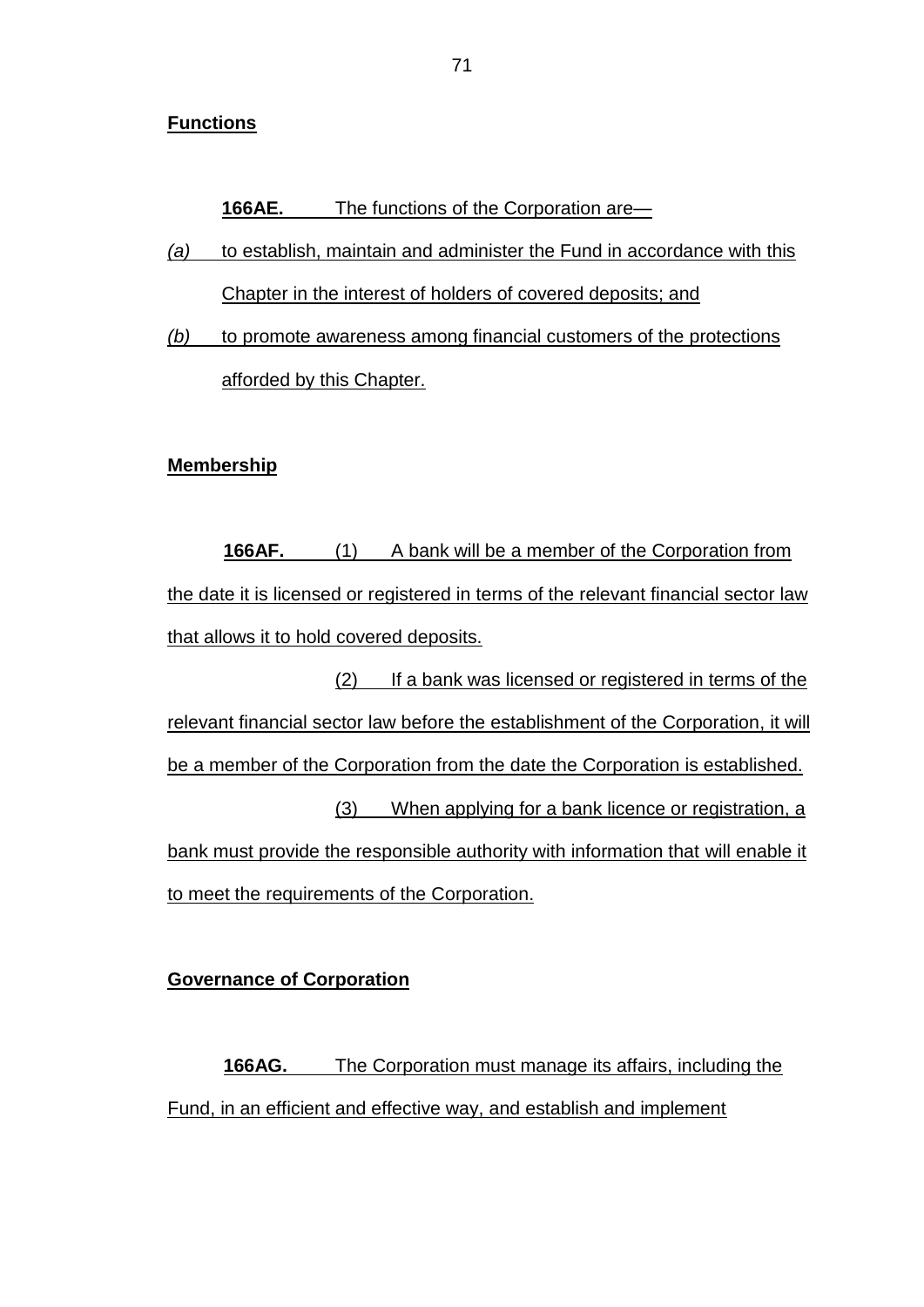appropriate and effective governance systems and processes, having regard, among other things, to internationally accepted standards in these matters.

#### **Board**

**166AH.** (1) The affairs of the Corporation are to be managed and controlled by a Board of directors, which, subject to this Act, is to exercise the powers and perform the duties conferred or imposed upon the Corporation by this Act and any other law.

(2) The Board consists of no more than 8 persons,

namely—

- *(a)* a representative from the National Treasury appointed by the Director-General;
- *(b)* a Deputy-Governor appointed by the Governor;
- *(c)* the Chief Executive Officer;
- *(d)* the Commissioner;
- *(e)* the Managing Director;
- *(f)* the Group Chief Financial Officer of the Reserve Bank; and
- *(g)* no more than two persons appointed by the Governor as directors with the concurrence of the Minister.
	- (3) A director appointed in terms of subsection (2)*(g)*—
- *(a)* holds office for a term no longer than five years, as the Governor may determine;
- *(b)* is, at the expiry of that term, eligible for re-appointment for one further term; and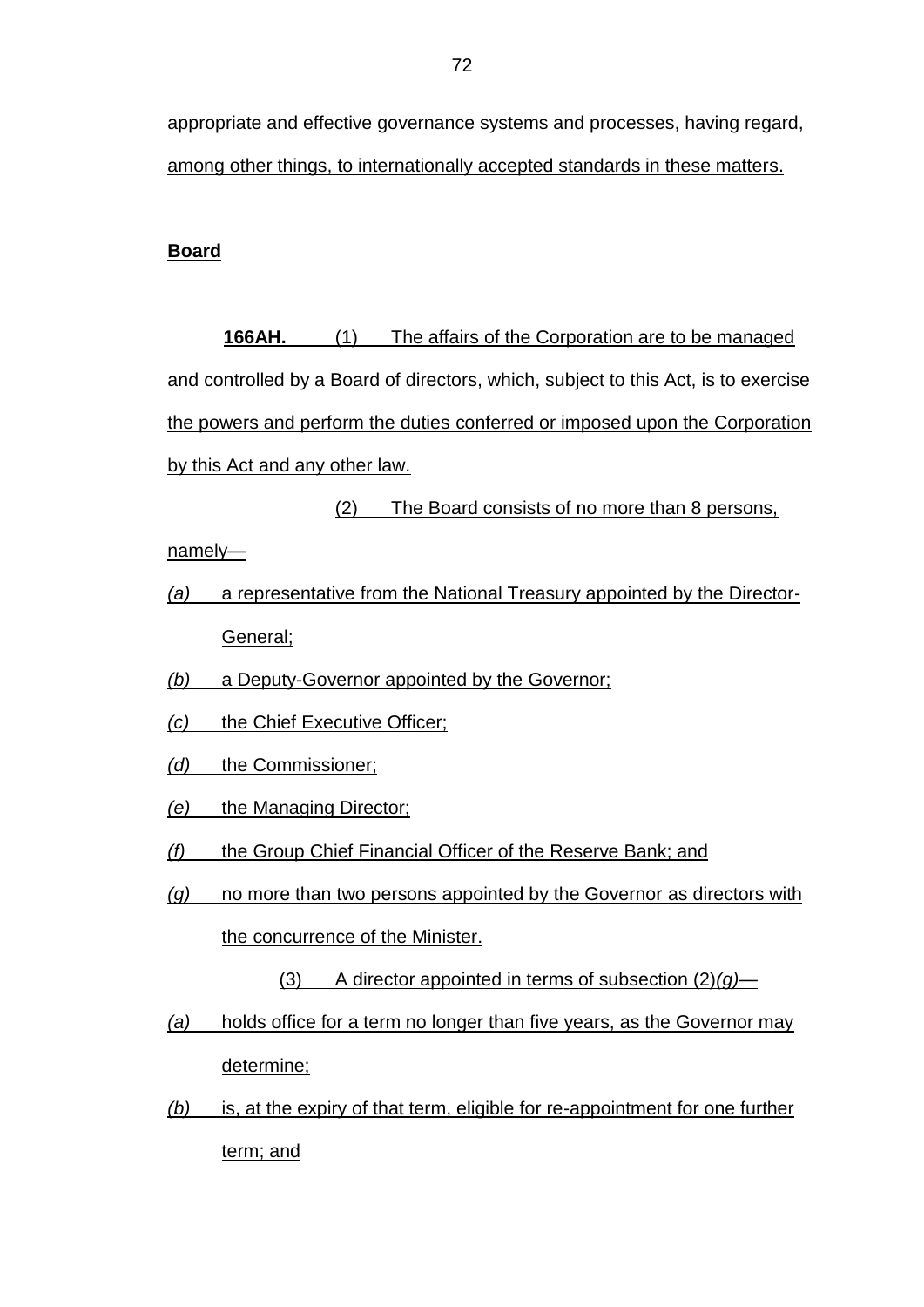*(c)* must vacate office before the expiry of a term of office if that person—

(i) resigns from office, by giving at least three months written notice to the Governor or a shorter period that the Governor may accept; or

(ii) is removed from office.

(4) The Governor must, at least three months before the end of the first term of office of a director appointed in terms of subsection (2)*(g)*, inform the director whether the Governor proposes to seek the re-appointment of the person as a director.

(5) The Governor must, subject to due process, remove a director appointed in terms of subsection (2)*(g)* from office if the director becomes a disqualified person.

(6) The Governor must, subject to due process and with the concurrence of the Minister, remove a director appointed in terms of subsection (2)*(g)* from office if the director—

*(a)* is unable to perform the duties of office for health or other reasons;

*(b)* has failed in a material way to discharge any of the responsibilities of office, including any responsibilities entrusted in terms of legislation; or

*(c)* has acted in a way that is inconsistent with continuing to hold the office.

(7) Without limiting subsection (6)*(b)*, a director appointed in terms of subsection (2)*(g)* must be taken to have failed in a material way to discharge the responsibilities of office if he or she is absent from two consecutive meetings of the Board without the leave of the Board.

(8) The Governor, with the concurrence of the Minister may appoint one of the Board members (except one mentioned in subsection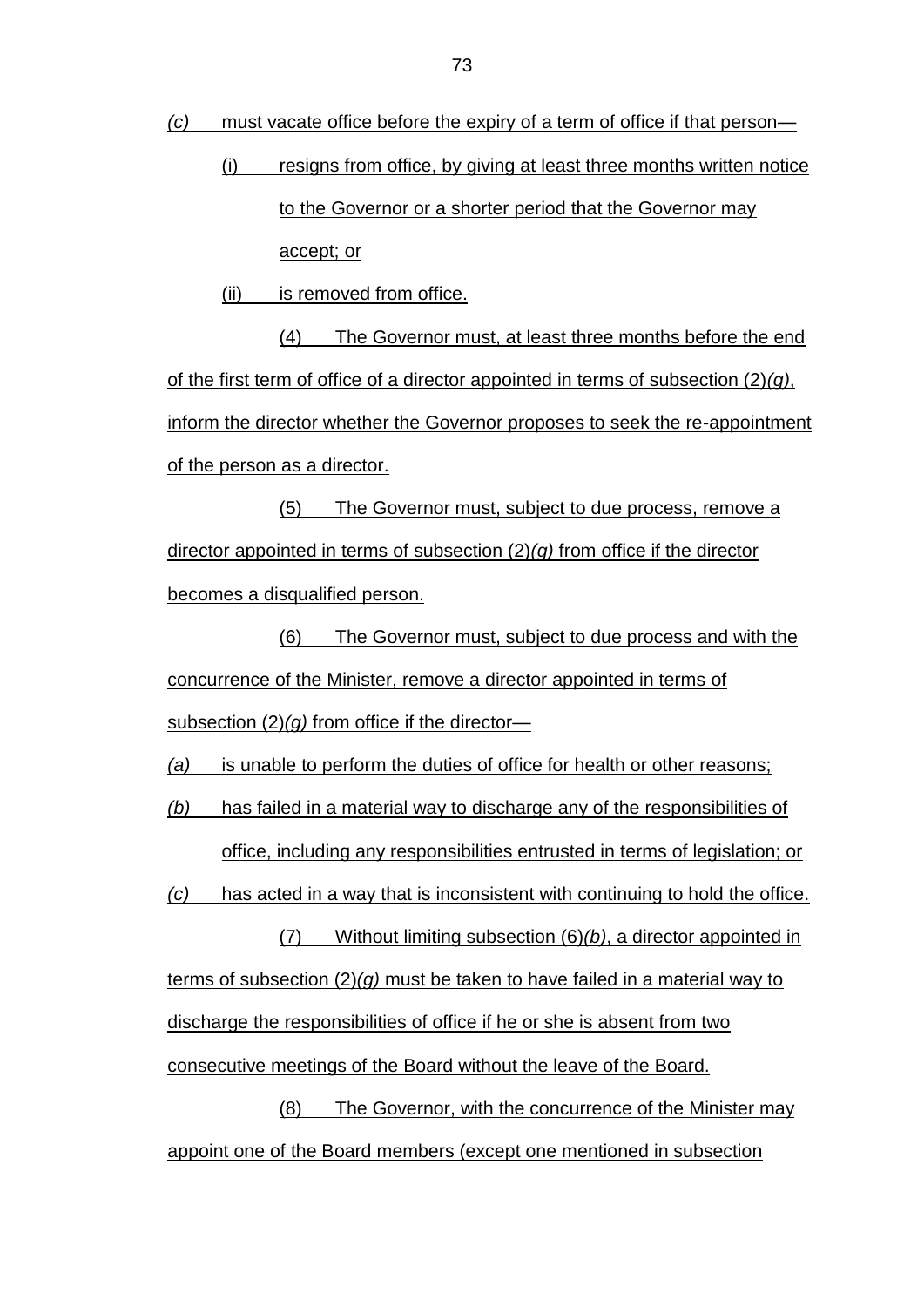(2)*(e)* or *(f)*) as chairperson, and the Board may elect, from among themselves, another director as vice-chairperson.

(9) *(a)* A director may nominate a person to act as alternate for the director at a particular Board meeting, or Board meetings generally, where the director is unable to attend.

*(b)* If the Board agrees, the nominee has, for meetings where the director is unable to attend, the same rights and obligations as the director.

(10) A person may not act as an alternate if the person—

- *(a)* is a disqualified person; or
- *(b)* is not ordinarily resident in the Republic.

### **Functions of Board**

**166AI.**The Board must—

- *(a)* generally oversee the management and administration of the Corporation to ensure that it is efficient and effective; and
- *(b)* act for the Corporation in the following matters:
	- (i) Authorising the Managing Director to sign, on behalf of the Corporation, memoranda of understanding and amendments to them;
	- (ii) appointing members of committees contemplated in this Part and giving directions regarding the conduct of the work of a committee;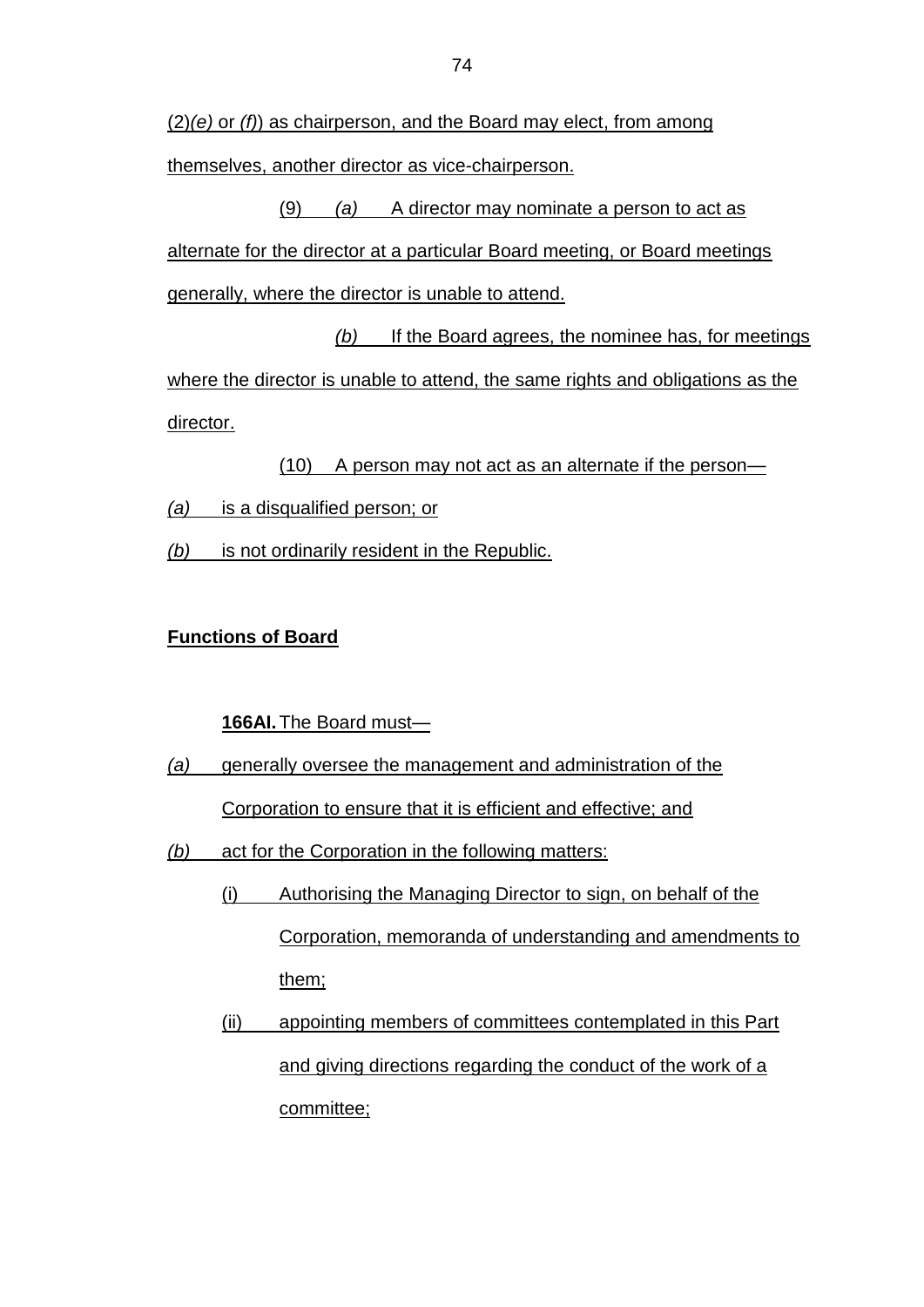- (iii) determining, in relation to a bank in resolution, how to apply the Fund as contemplated by section 166Z;
- (iv) making determinations of the deposit insurance levy for the purposes of the Deposit Insurance Levy Act, 2018; and
- (v) any other matter assigned in terms of a financial sector law to the Board.

### **Meetings of Board and decisions**

**166AJ.** (1) Meetings of the Board must be held at such times as the Board or the chairperson of the Board may determine.

(2) An audio or audio-visual conference among a majority of the directors, which enables each participating director to hear and be heard by each of the other participating directors, must be regarded as a meeting of the Board, and each participating director must be regarded as being present at such a meeting.

(3) Except where subsection (2) applies, meetings of the Board are held at places determined by the chairperson of the Board. (4) The chairperson of the Board presides at all

meetings of the Board at which he or she is present.

(5) If the chairperson of the Board is absent or is unable to act as chairperson, the vice-chairperson must act as chairperson. (6) If both the chairperson of the Board and the vice-

chairperson of the Board are absent from a meeting of the Board, the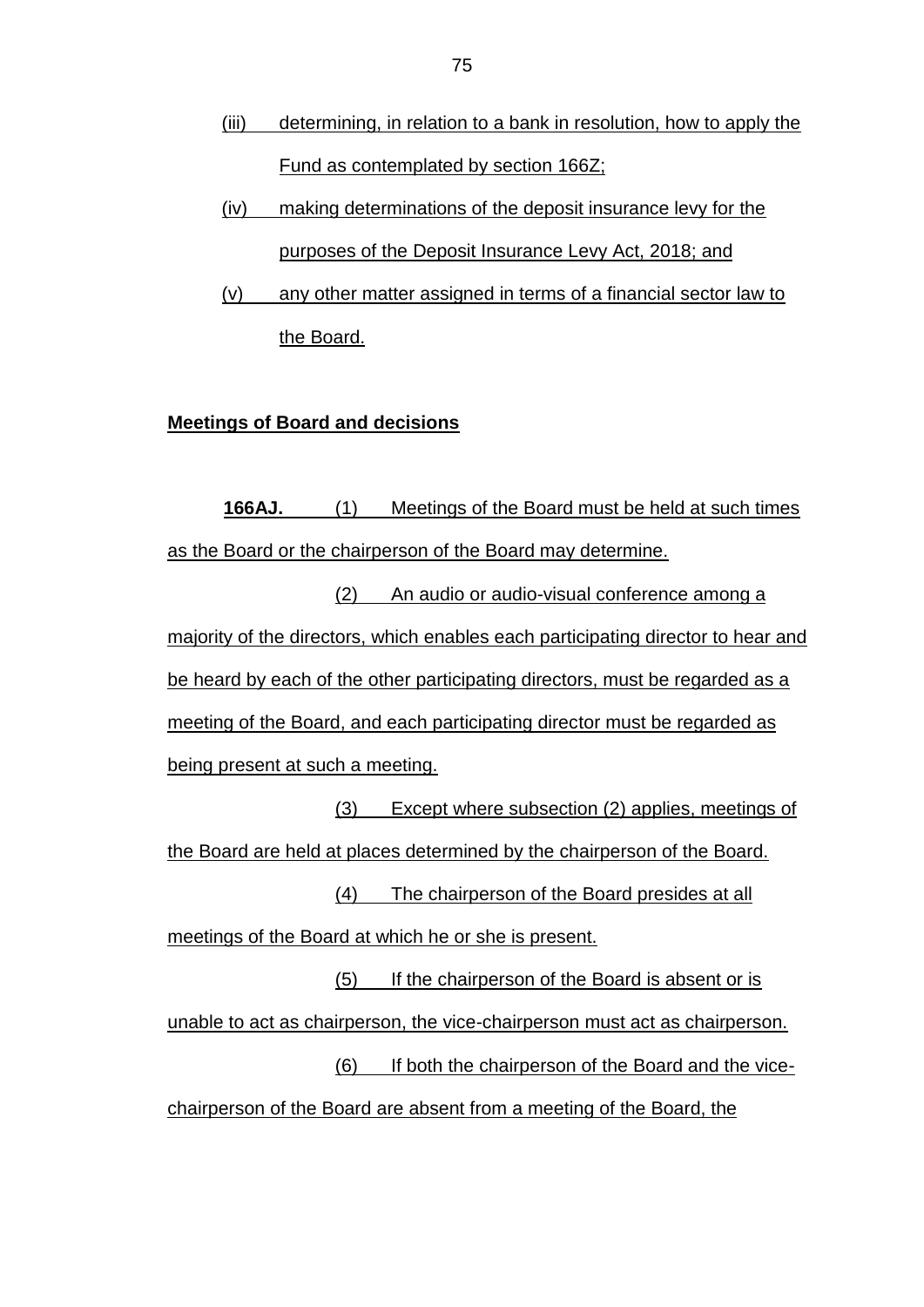directors present must elect one from among their number to act as chairperson.

(7) A quorum for a Board meeting is three directors, which must include the person appointed in terms of section 166AH(2)*(a)* or his or her alternate and a Deputy-Governor appointed by the Governor. (8) The decision of a majority of the directors present and voting at a Board meeting is taken to be a decision of the Board. If the votes are equal, the person presiding at the meeting has a casting vote in addition to a deliberative vote.

(9) A decision of the Board or an act performed under the authority of the Board is not invalid merely because there is a vacancy on the Board.

(10) The Board must cause a record to be kept of the proceedings at the meetings of the Board.

(11) The Board may make rules in relation to the holding of, and procedure at, meetings of the Board.

(12) Despite subsection (8), the Board may take a decision by means of the signing by a majority of the directors, without their being present at any meeting of the Board, of a document in writing containing such a decision, and that decision must be noted in the records of the next ensuing meeting of the Board.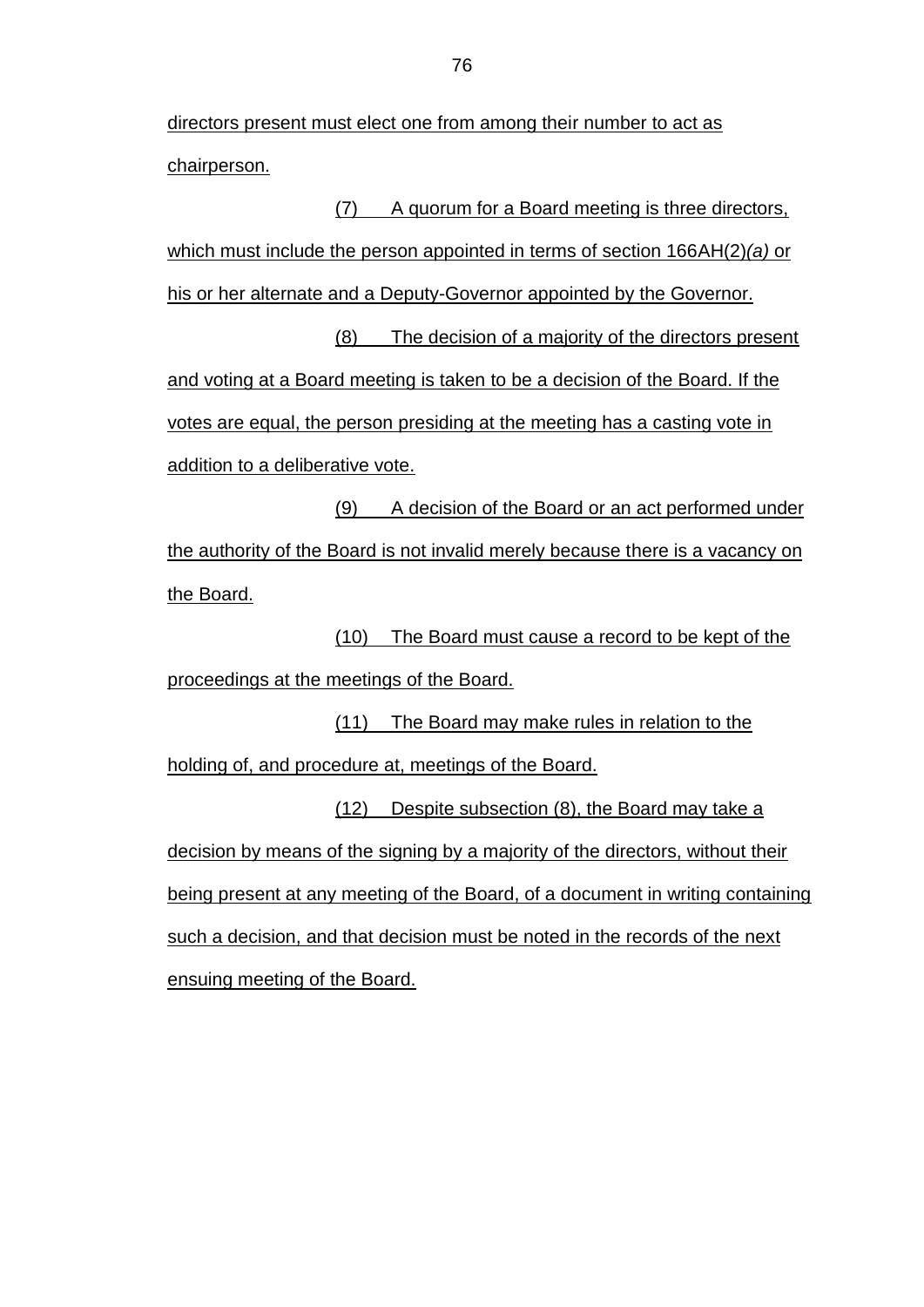**Appointment of Managing Director**

**166AK.** (1) The Board must appoint an employee of the Reserve Bank who has appropriate expertise in the financial sector as Managing Director of the Corporation.

(2) When appointing a person as Managing Director, the person and the Board must agree, in writing, on-

*(a)* the performance measures that will be used to assess the Managing

Director's performance; and

*(b)* the level of performance to be achieved against those performance measures.

(3) A person may not be appointed or hold office as

- Managing Director if the person—
- *(a)* is a disqualified person; or
- *(b)* is not ordinarily resident in the Republic.

(4) The Managing Director—

*(a)* is responsible for the day-to-day management and administration of the Corporation; and

*(b)* except as provided in section 166AI*(b)*, must perform the functions of the Corporation, including exercising the powers and carrying out the duties associated with those functions.

(5) When acting in terms of subsection (4), the

Managing Director must implement the policies and strategies adopted by the Board.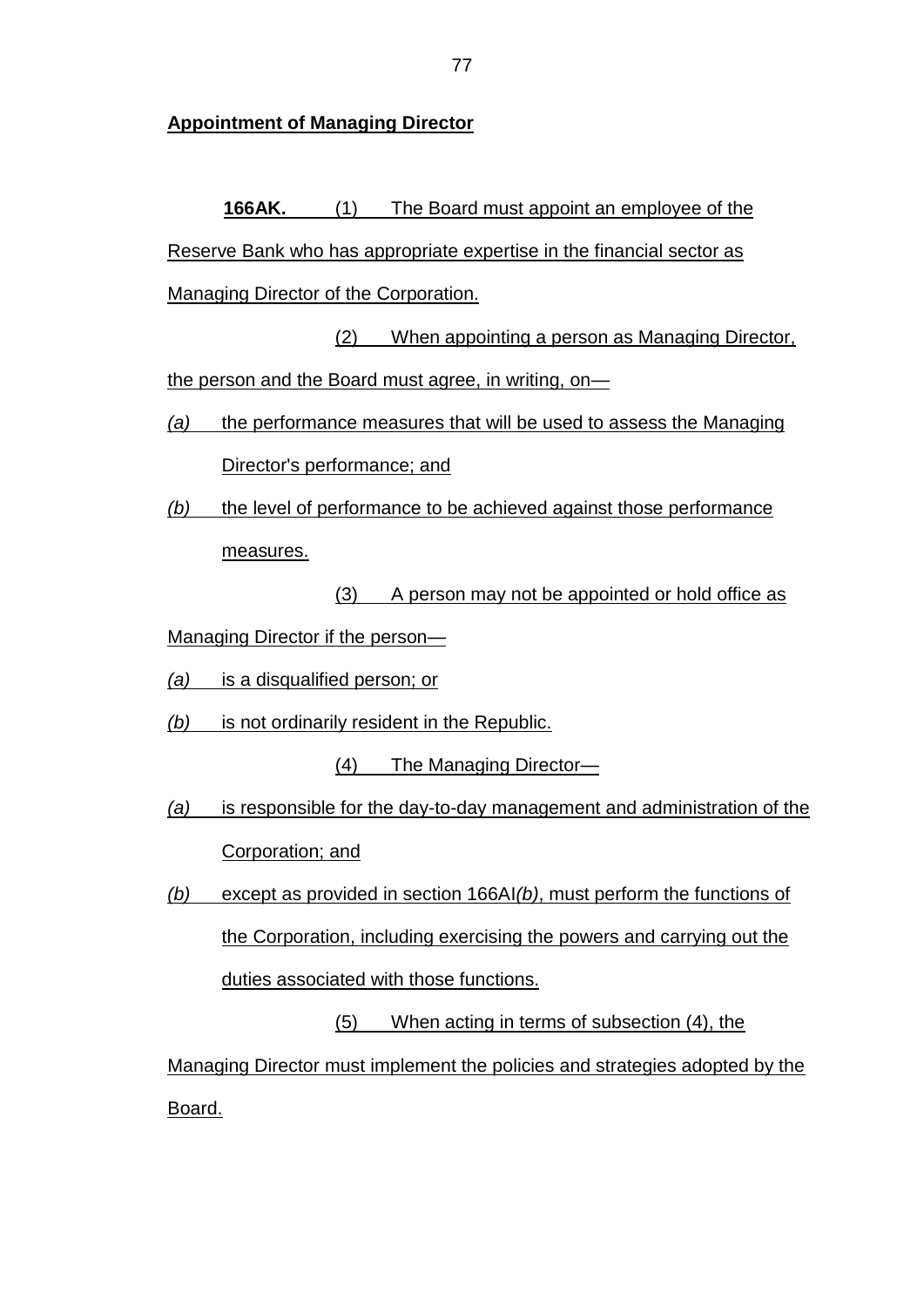(6) The Board may appoint a senior staff member of the Corporation to act as Acting Managing Director when the Managing Director is absent from office or otherwise unable to perform the functions of office.

## **Term of office of Managing Director**

**166AL.** (1) A person appointed as the Managing Director— *(a)* serves in a full-time executive capacity;

- *(b)* holds office for a term no longer than five years, as the Board may determine;
- *(c)* is, at the expiry of that term, eligible for re-appointment for one further term; and

*(d)* must vacate office before the expiry of a term of office if he or she—

- (i) resigns as Managing Director, by giving at least three months written notice to the Board, or a shorter period that the Board may accept; or
- (ii) is removed from office as Managing Director.

(2) The Board must, at least three months before the end of the first term of office of the Managing Director, inform the Managing Director whether the Board proposes to re-appoint the person as Managing Director.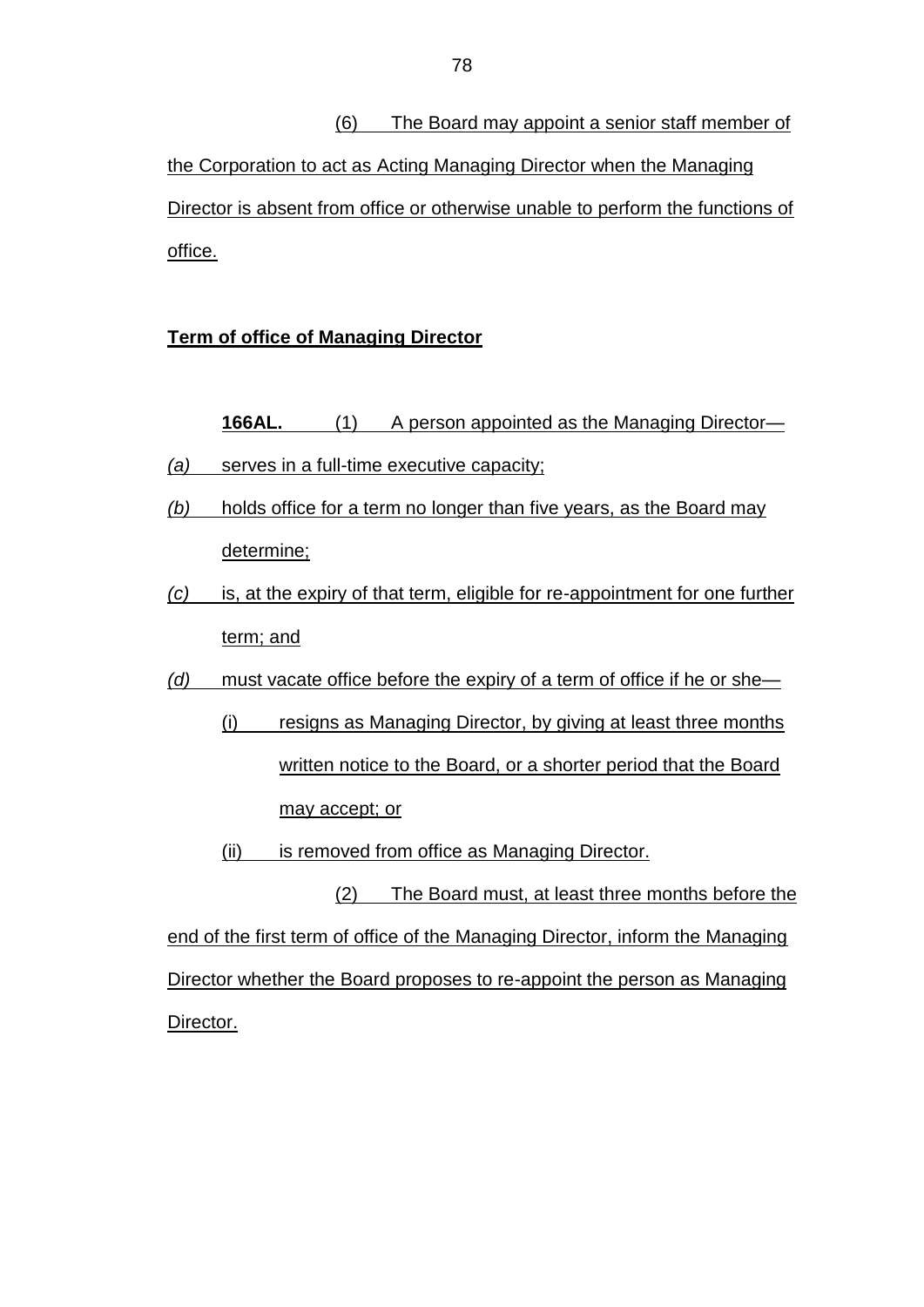**Removal of Managing Director**

**166AM.** (1) The Board must, subject to due process, remove the Managing Director from office if the Managing Director becomes a disqualified person.

(2) The Board may remove the Managing Director from office on the grounds that the Managing Director-

*(a)* is unable to perform the duties of office for health or other reasons;

*(b)* has failed in a material way to achieve the level of performance against the performance measures agreed to in terms of section 166AK(2);

*(c)* has failed in a material way to discharge any of the responsibilities of office, including any responsibilities entrusted in terms of legislation; or

*(d)* has acted in a way that is inconsistent with continuing to hold the office.

(3) Without limiting subsection (2)*(c)*, the Managing Director must be taken to have failed in a material way to discharge the responsibilities of office if he or she is absent from two consecutive meetings of the Board without the leave of the Board.

### **Committees**

**166AN.** (1) The Board may establish committees as it considers necessary.

(2) The Board must, at least, establish an investment committee to review the investment portfolio of the Fund, which committee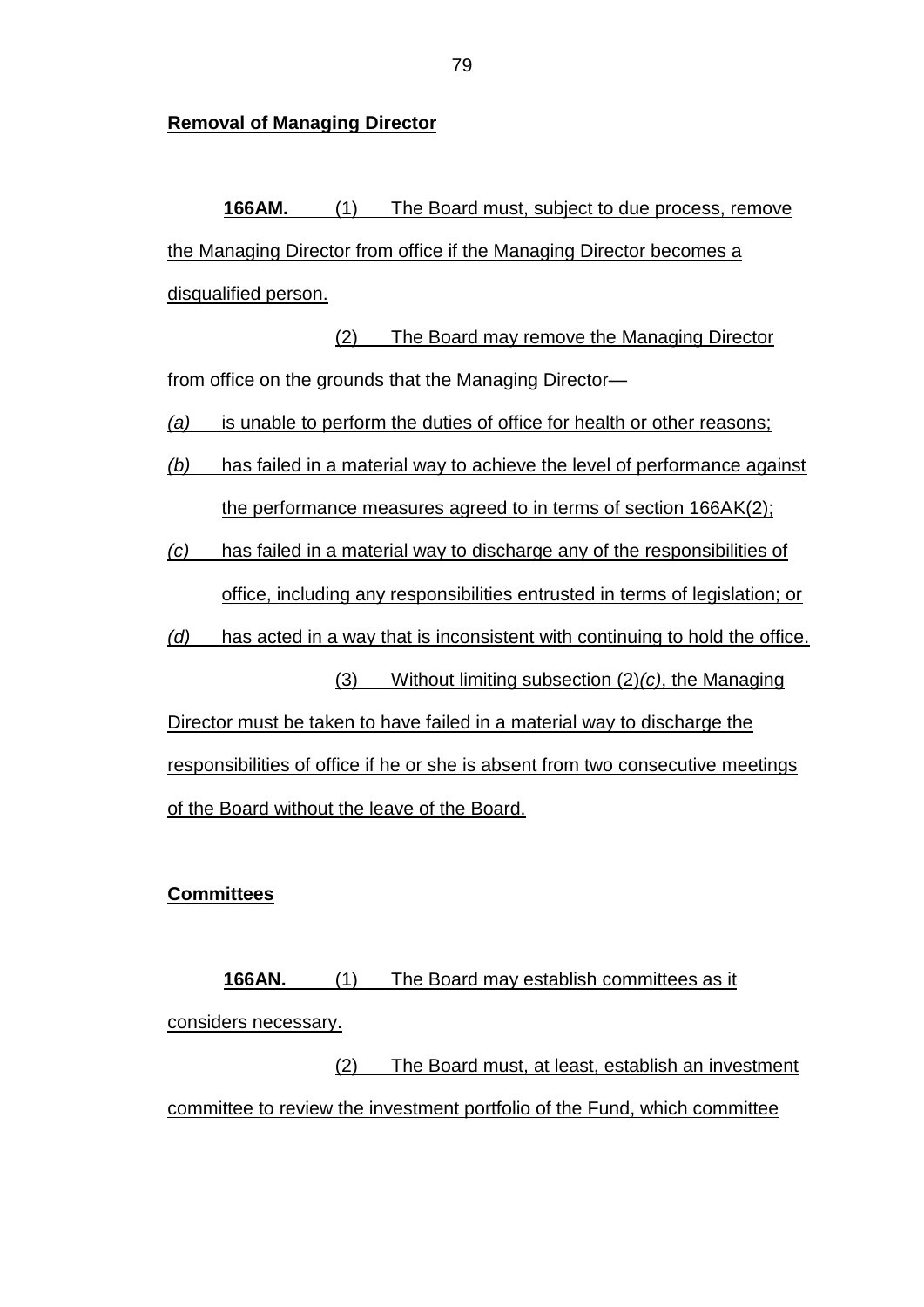must make recommendations to the Board regarding the investment of the Fund.

(3) A committee in terms of this section consists of such directors as the Board selects and, if the Board so decides, such staff members of the Corporation as the Board selects.

(4) A committee established in terms of this section must be chaired by a director, other than the Managing Director.

(5) The functions, procedures and membership of a

committee established in terms of this section are determined by the Board.

(6) The chairperson of each committee established in terms of this section must ensure that minutes of each meeting of that committee are kept in a manner determined by the Board.

# **Duties of directors and members of committees**

**166AO.** A director, and a member of a committee established in terms of section 166AN, must—

*(a)* act honestly in all matters relating to the Corporation; and

- *(b)* perform the functions of office as a director or member;
	- $(i)$  in good faith;
	- (ii) for a proper purpose; and
	- (iii) with the degree of care and diligence that a reasonable person

in the director's or member's position would exercise.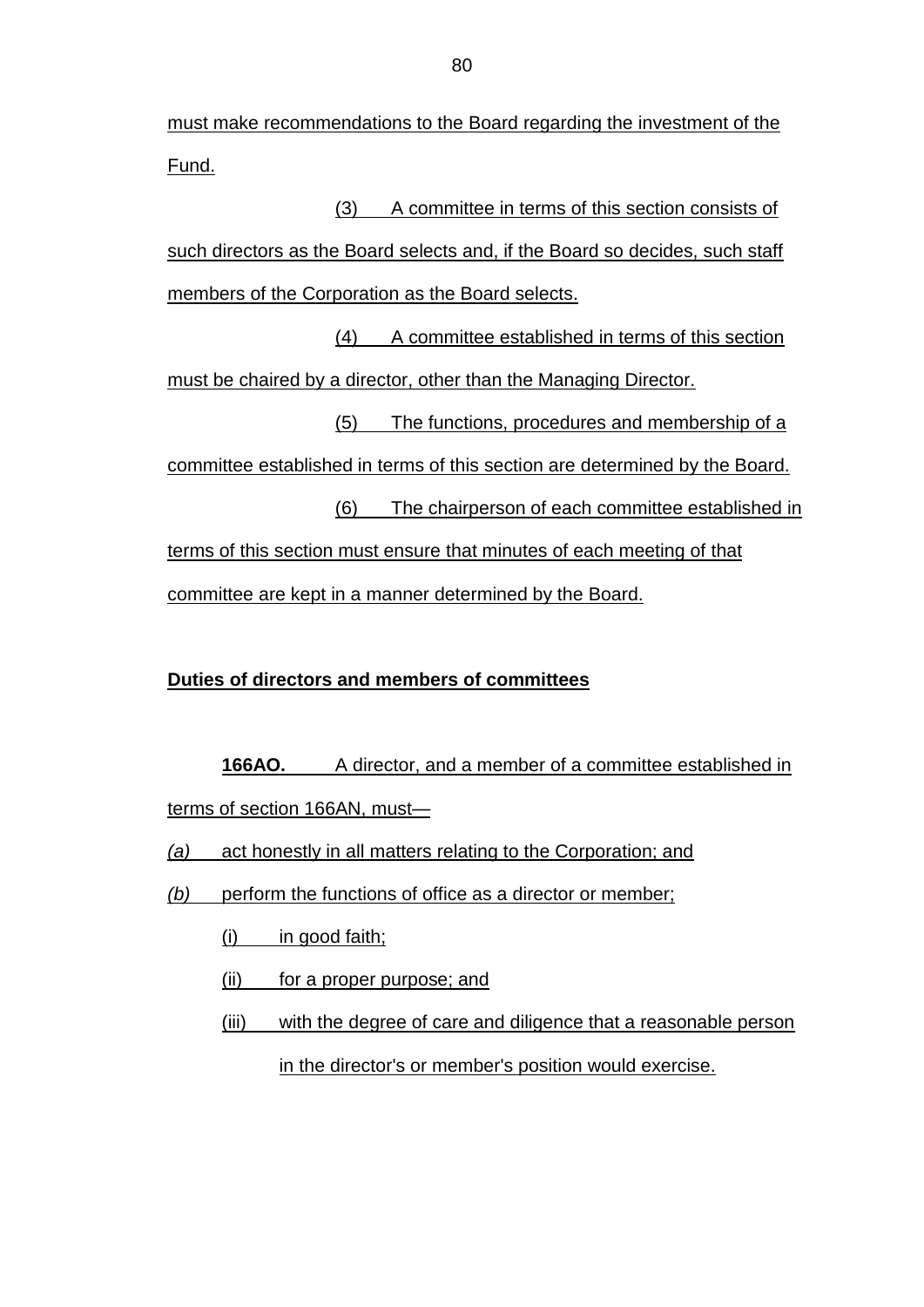#### **Disclosure of interests**

**166AP.** (1) A director must disclose, at a meeting of the Board, or in writing to each of the other directors, any interest in any matter that is being or may be considered by the Board that—

*(a)* the director has; or

*(b)* a person who is a related party to the director has.

(2) A disclosure referred to in subsection (1) must be given as soon as practicable after the director becomes aware of the interest.

(3) A director who has, or who has a related party who has, an interest that is required to be disclosed in terms of subsection (1) may not participate in the consideration of, or decision on, a matter to which the interest relates unless—

*(a)* the director has disclosed the interest as required by subsection (1); and

*(b)* the other directors have decided that the interest does not affect the proper execution of that director's functions in relation to the matter. (4) Subsections (1) to (3) apply, with the necessary

changes required by the context, to members of committees established in terms of section 166AN.

(5) *(a)* Each member of the Corporation's staff and each person to whom a power or function of the Corporation has been delegated must make timely, proper and adequate disclosure of his or her interests, including the interests of a related party, that could reasonably be

81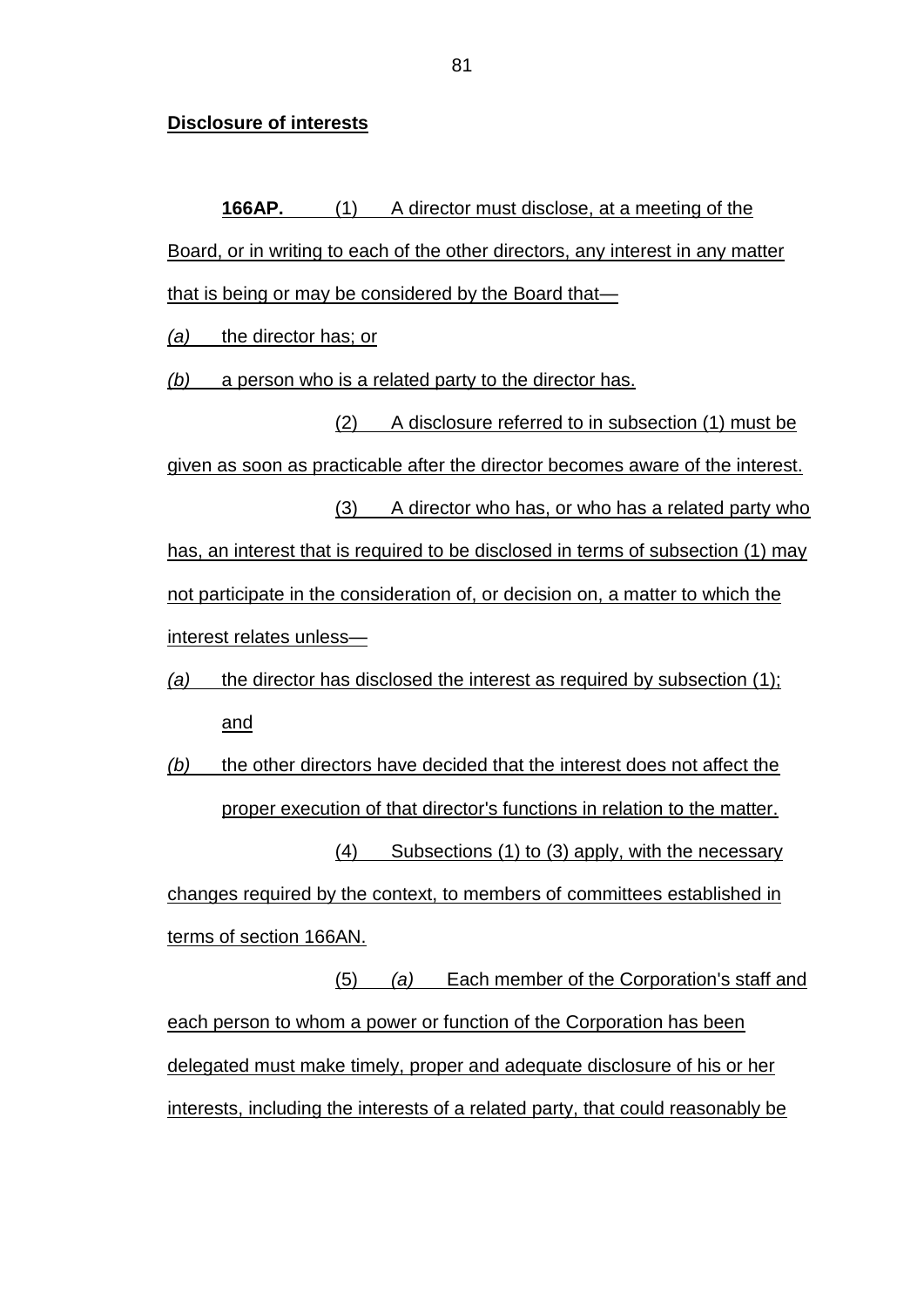# *(b)* The Managing Director must ensure that

paragraph *(a)* is complied with.

(6) For the purposes of this section, it does not

matter—

*(a)* whether an interest is direct, indirect, pecuniary or non-pecuniary; or

*(b)* when the interest was acquired.

(7) For the purposes of this section, a person does not

have to disclose—

*(a)* the fact that that person, or a person who is a related party to that

person, is—

(i) an official or employee of the Reserve Bank; or

(ii) a financial customer of a financial institution; or

*(b)* an interest that is not material.

(8) The Managing Director must maintain a register of

all disclosures made in terms of this section and of all decisions made in terms of this section.

# **Share capital**

**166AQ.** (1) The share capital of the Corporation is to be R1 000 000, but may be increased by the Board at any time.

(2) Only the Reserve Bank or the Republic may hold a share of the Corporation.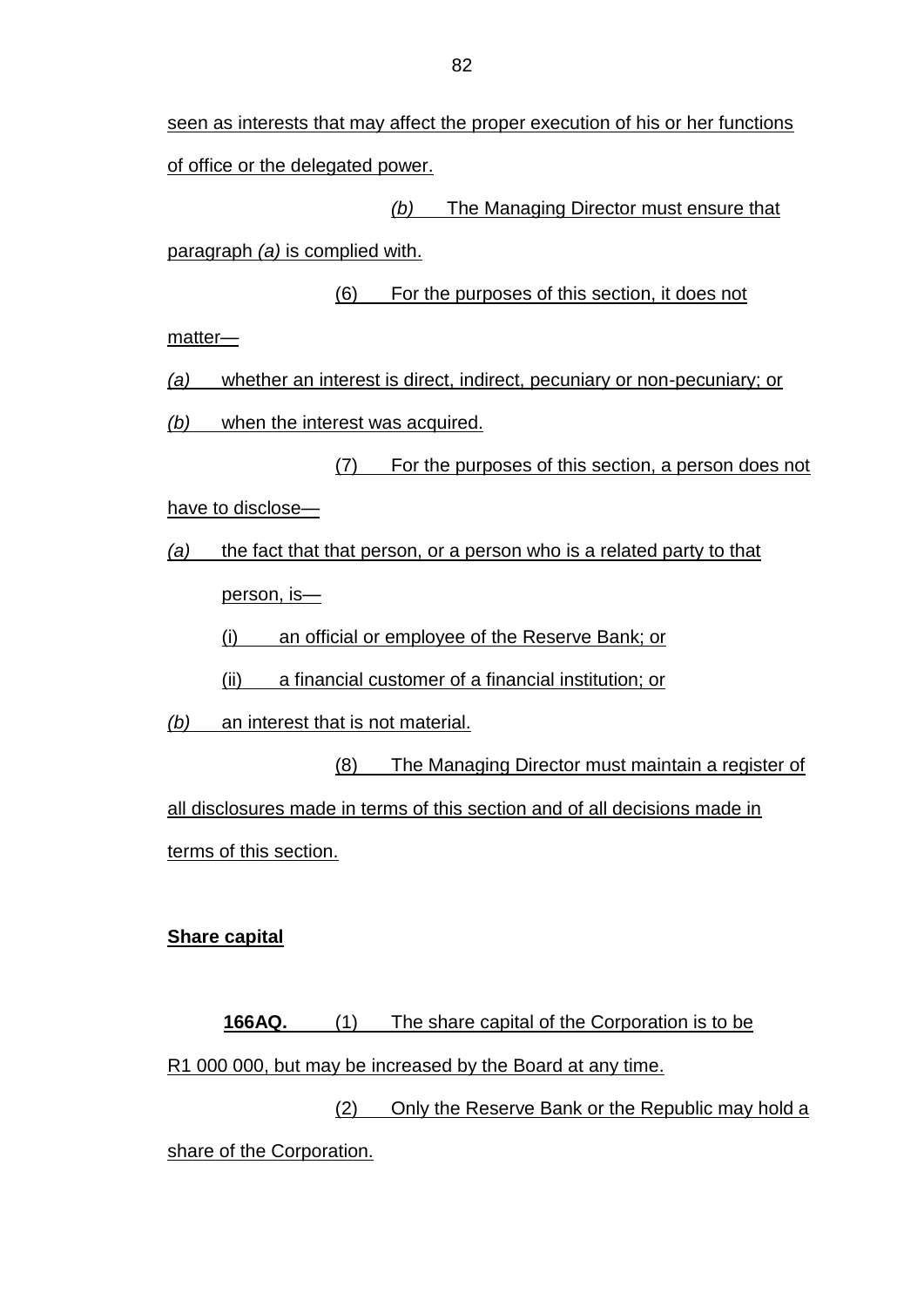(3) The liability of the Reserve Bank as holder of a share in the Corporation is limited to the amount unpaid in respect of the share.

# **Financial year of Corporation**

# **166AR.** A financial year of the Corporation ends on 31 March.

## **Surplus funds**

**166AS.** (1) The amount of any surplus funds of the Corporation, after deducting expenses of the Corporation and making proper provisions at the end of each of the financial years of the Corporation, must be credited to the Fund.

(2) Subsection (1) does not prevent amounts of surplus funds being credited to the Fund at other times.

# **Bookkeeping and auditing**

# **166AT.** The Corporation must—

- *(a)* cause proper account to be kept of all financial transactions, assets and liabilities of the Corporation and of the Fund; and
- *(b)* cause financial statements to be compiled in respect of each financial year and submit copies of those statements, after auditing required by law, to the Minister and the Reserve Bank.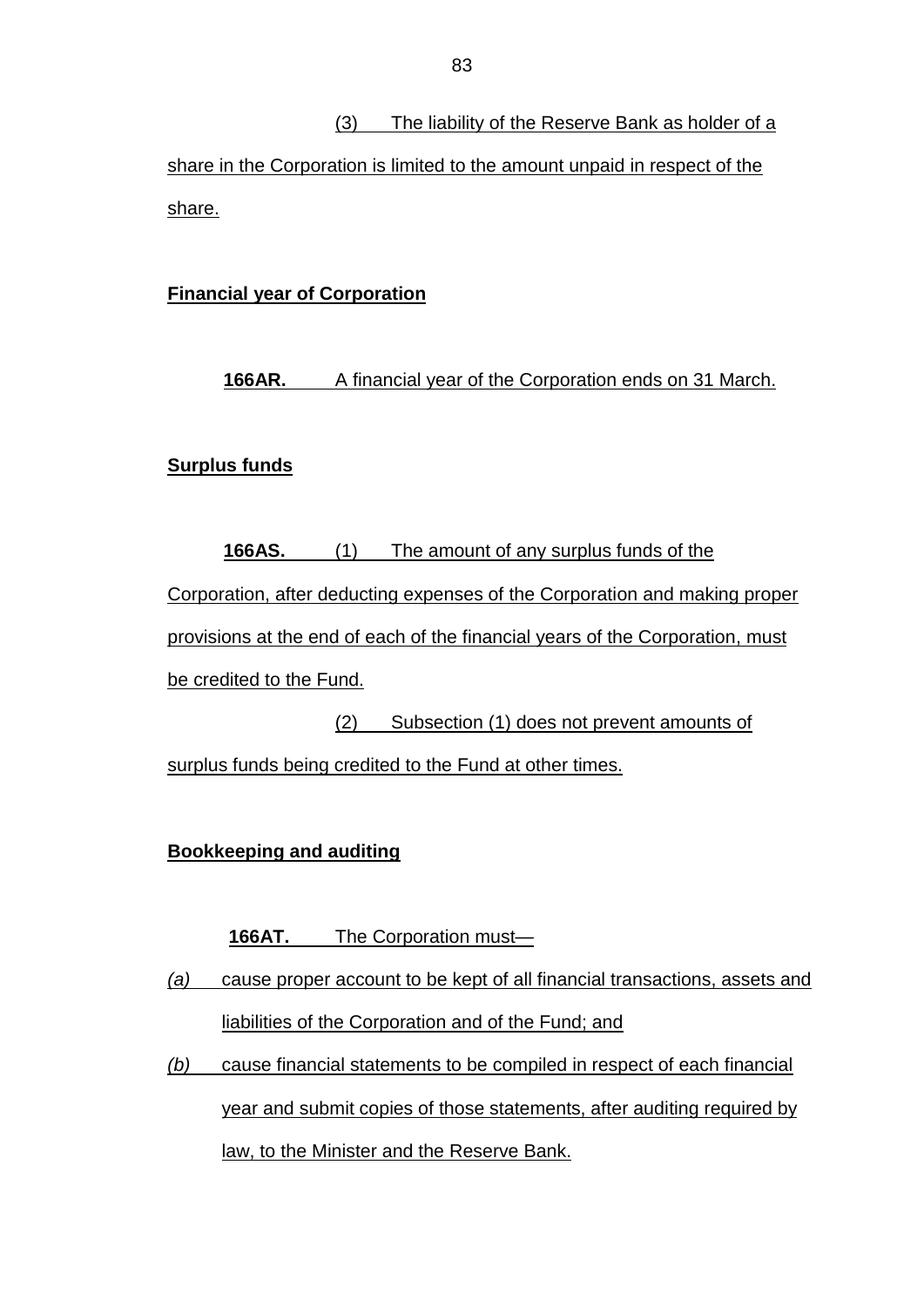### **Annual report**

**166AU.** (1) The Corporation must, within six months after the end of each financial year, submit to the Minister and the Reserve Bank a report on its operations, and the operations of the Fund, during the financial year.

(2) The Minister must table a copy of the report referred to in subsection (1) and the financial statements referred to in section 166AT*(b)* in Parliament at the same time as the Minister tables copies of reports as referred to in section 32(3) of the Reserve Bank Act.

# **Winding up of Corporation**

**166AV.** The Corporation may not be wound up except by or on authority of an Act.

# **Staff and resources**

**166AW.** (1) The Corporation must determine the personnel, accommodation, facilities, use of assets, resources and other services that it requires to function effectively.

(2) The Corporation may—

*(a)* enter into secondment arrangements in respect of persons;

*(b)* engage persons on contract otherwise than as employees;

*(c)* enter into contracts;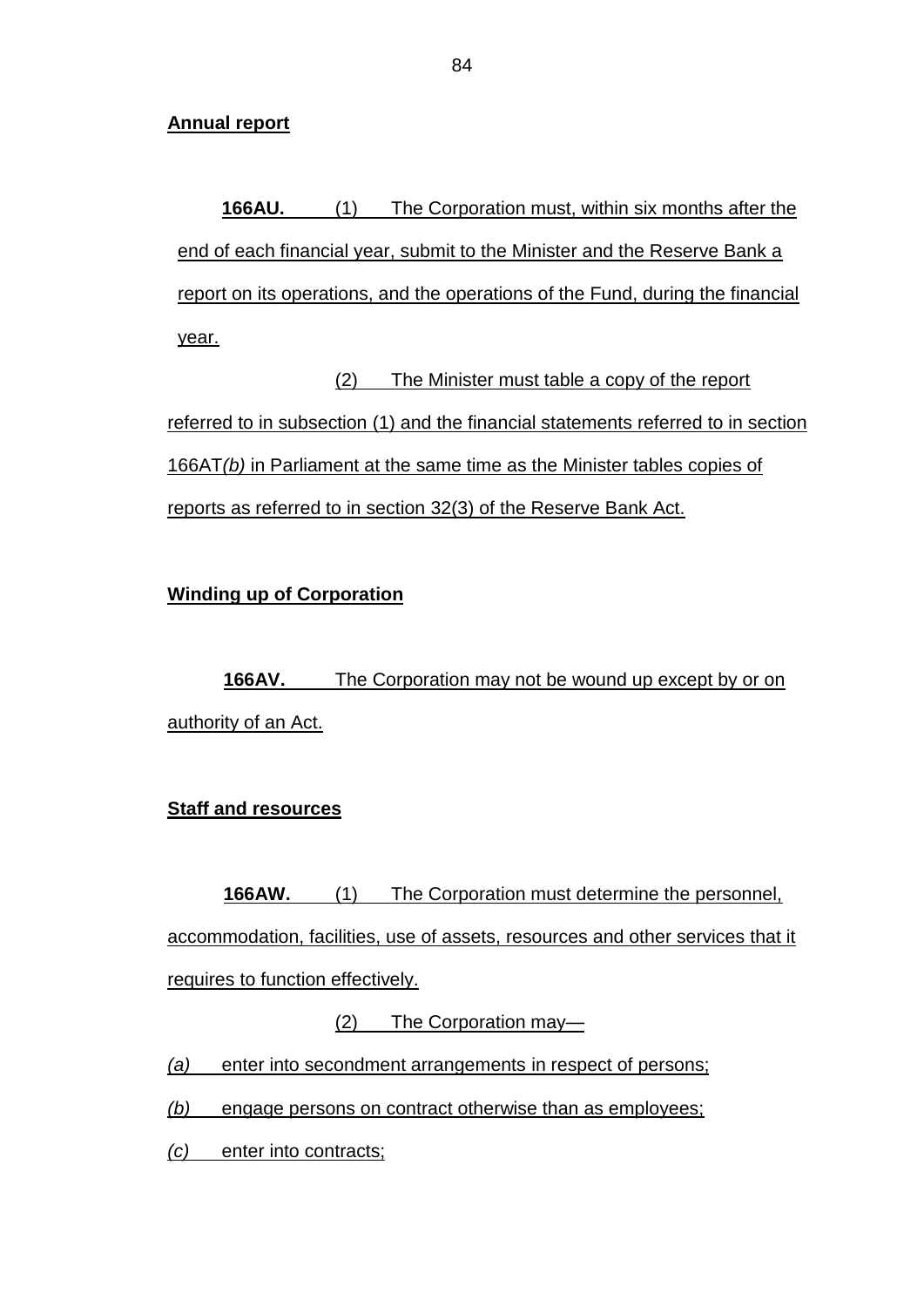- *(d)* acquire or dispose of property;
- *(e)* insure itself against any loss, damage, risk or liability that it may suffer or incur; and
- *(f)* do anything else necessary for the performance of its functions.

(3) The Corporation may not enter into a secondment arrangement in respect of a person, or engage persons on contract, unless the person and the Corporation have agreed in writing on-

- *(a)* the performance measures that will be used to assess that person's performance; and
- *(b)* the level of performance that must be achieved against those measures.

## **Resources provided by Reserve Bank**

**166AX.** (1) The Reserve Bank must provide the Corporation with the personnel, accommodation, facilities, use of assets, resources and other services determined in accordance with section 166AW(1) and as agreed to by the Reserve Bank.

(2) The Reserve Bank must second the personnel that it provides in terms of subsection (1) to the Corporation.

### **Duties of directors, committee members and staff members**

**166AY.** (1) A person who is or has been a director, a member of a committee established in terms of section 166AN or a staff member of the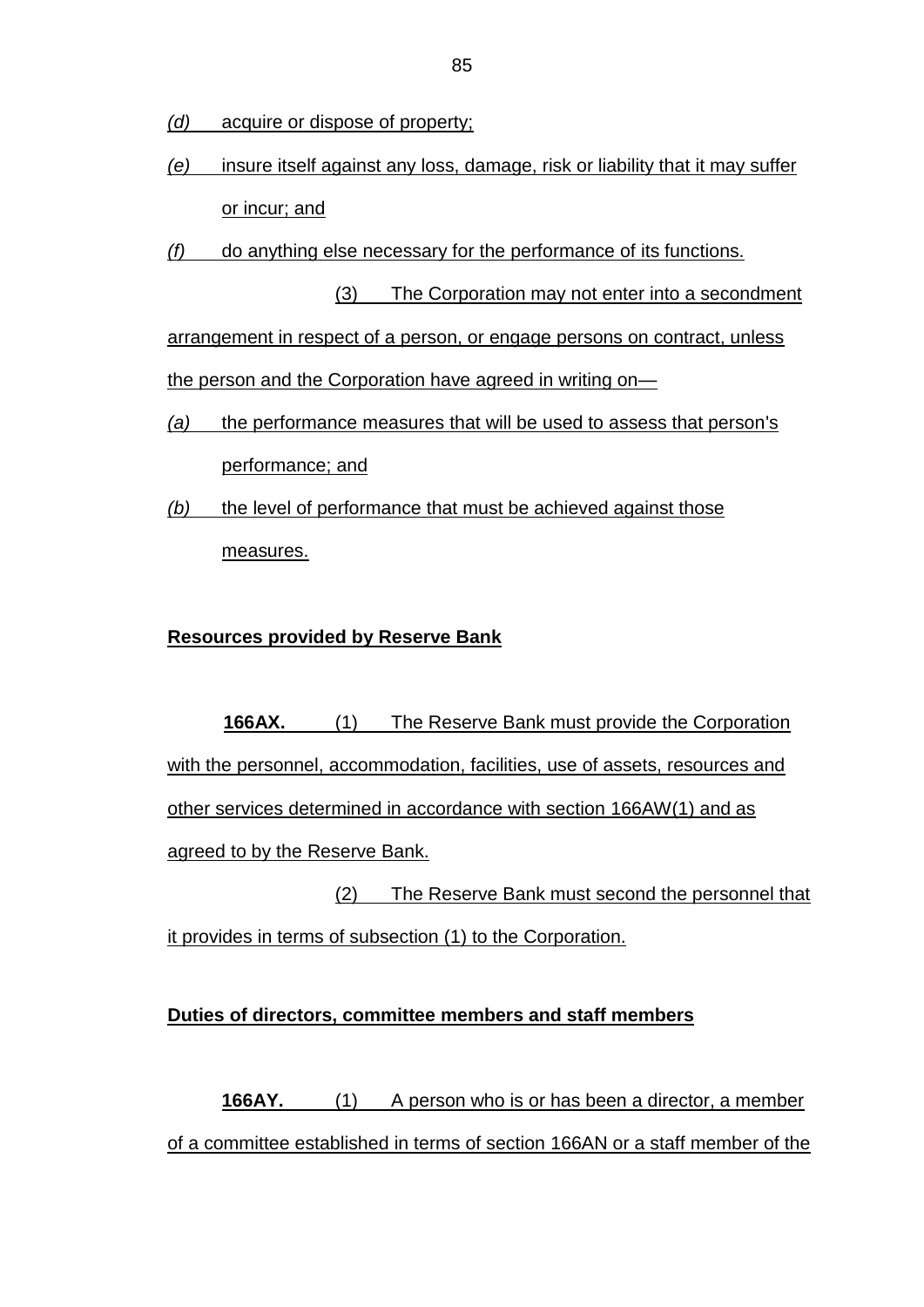Corporation may not use that position or any information obtained as a result of holding that position to—

*(a)* improperly benefit himself or herself or another person;

*(b)* cause improper detriment to the Corporation's or the Reserve Bank's ability to perform its functions; or

*(c)* cause improper detriment to another person.

(2) For the purposes of this section, 'benefit' and 'detriment' are not limited to financial benefit or detriment.

# **Co-operation and collaboration with financial sector regulators and Reserve Bank**

**166AZ.** (1) The Corporation, the financial sector regulators and the Reserve Bank must co-operate and collaborate with each other to assist the Corporation to exercise its powers and perform its functions in terms of this Act, including by providing assistance and information promptly reporting any matter of which it becomes aware that affects or may affect the performance of any of those powers or functions.

(2) Without limiting subsection (1), the financial sector regulators must comply with any reasonable request from the Corporation, including requests to make standards and issue regulator's directives, to promote awareness among financial customers of the protections afforded by this Chapter.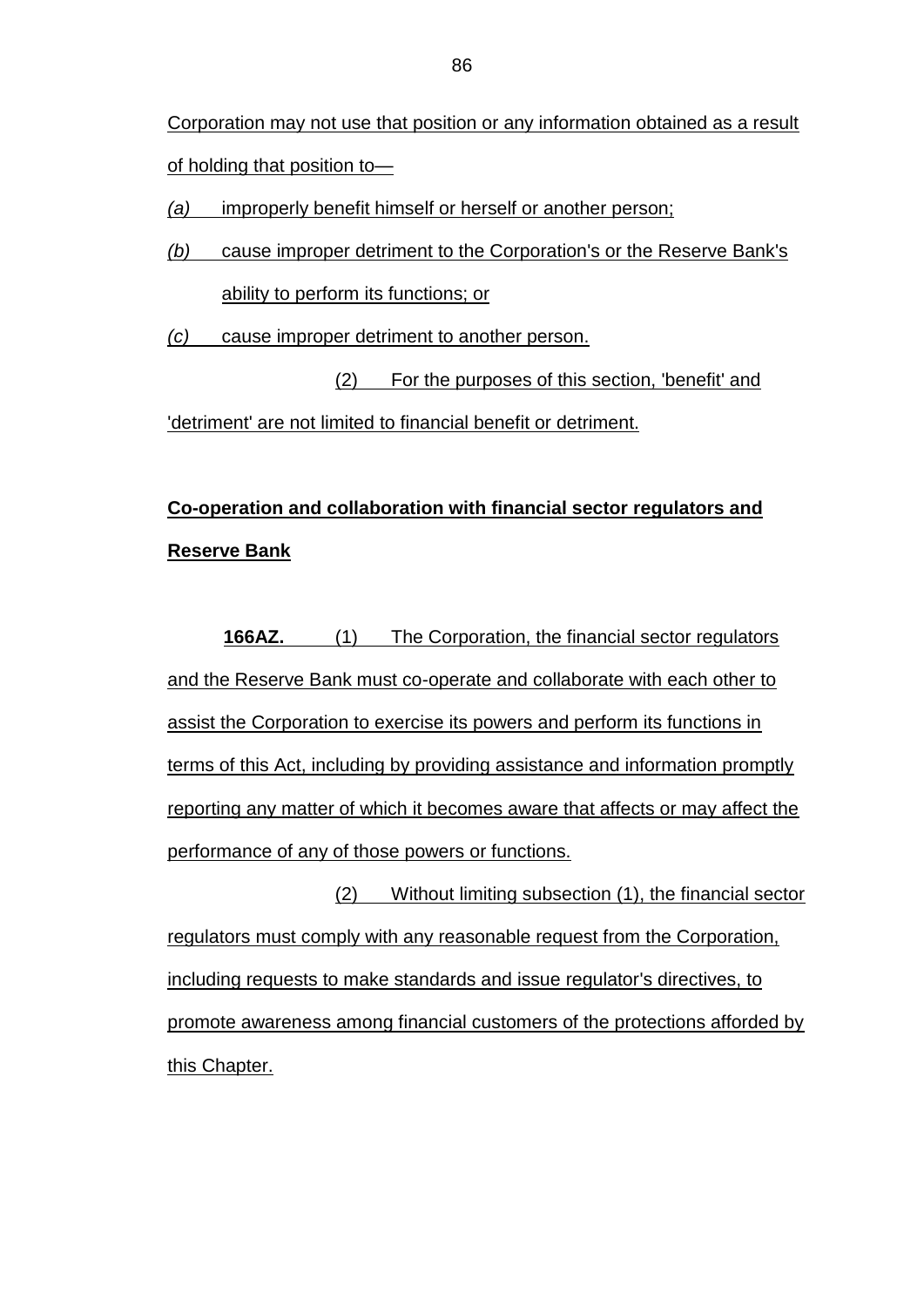**Memoranda of understanding**

**166BA.** (1) The Corporation may enter into memoranda of understanding with—

*(a)* the Reserve Bank;

*(b)* a financial sector regulator; or

*(c)* a body in a foreign country that has powers or functions corresponding to its powers or functions.

(2) The validity of an action taken by the Corporation in terms of this Act or a financial sector law is not affected by a failure to comply with this section or a memorandum of understanding contemplated in subsection (1).

# **Deposit insurance levy**

**166BB.** (1) The Corporation may charge deposit insurance levies from its members in accordance with this Part, read with legislation that empowers the imposition of such levies, to fund the operations of the Corporation and administration of the Fund. (2) The Corporation must publish deposit insurance levies that have been imposed in the Register and on its website.

(3) Deposit insurance levies are payable to the Corporation at the time specified by the Corporation, or at a time agreed to by the Corporation.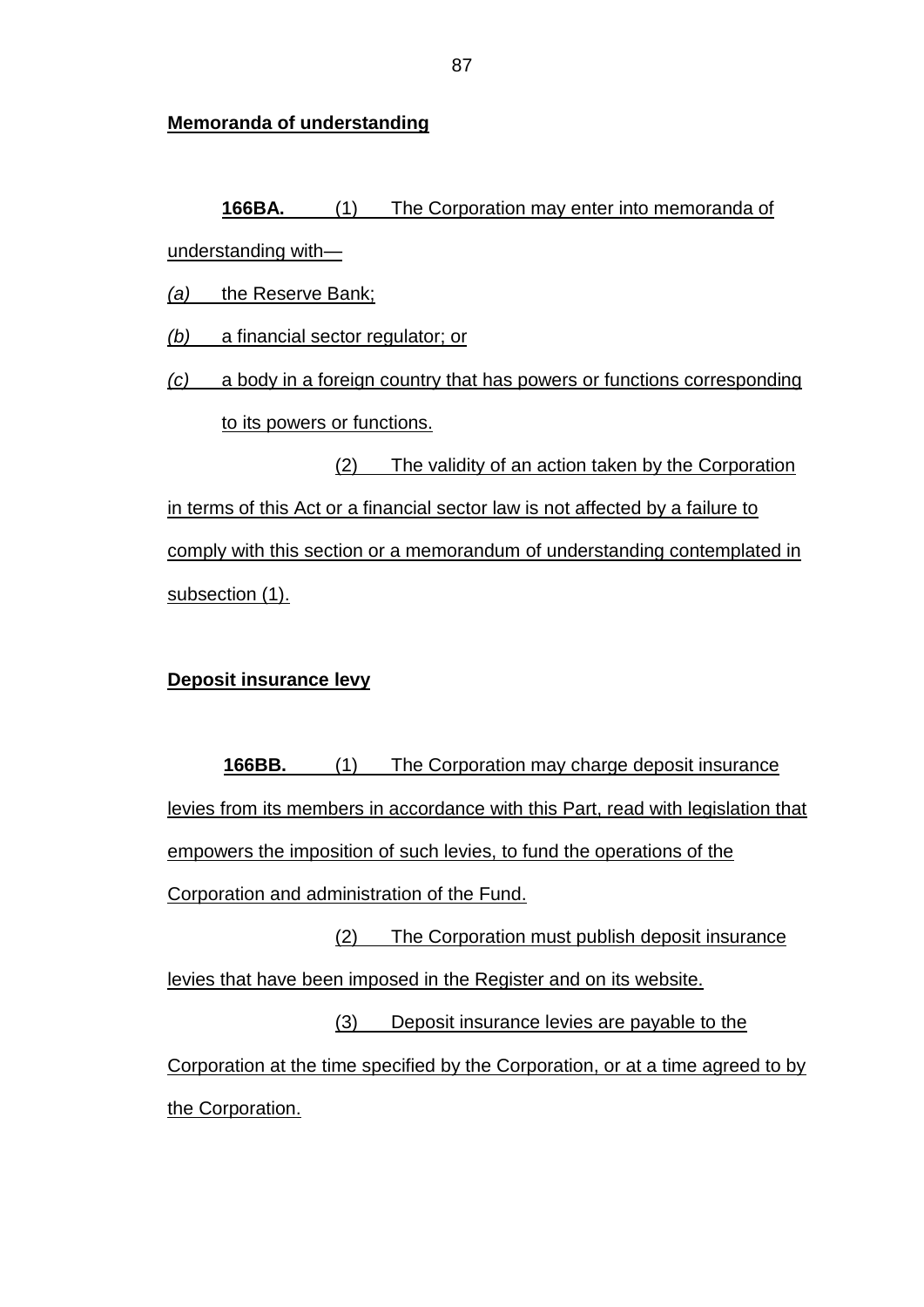# *Part 7*

## *Deposit Insurance Fund*

## **Deposit Insurance Fund**

**166BC.** (1) A fund called the Deposit Insurance Fund is established.

(2) The Fund is held by the Corporation.

(3) The Corporation must establish an account at the

Reserve Bank for the purposes of the Fund.

(4) The Fund consists of—

*(a)* the amount standing to the credit of the account established in terms of subsection (3);

*(b)* the investments made with money of the Fund; and

*(c)* the other assets of the Corporation attributable to the Fund.

(5) There shall be credited to the Fund—

- *(a)* surplus funds of the Corporation referred to in section 166AS;
- *(b)* amounts collected as deposit insurance premiums as envisaged in section 166BF;
- *(c)* interest and other amounts earned from investments of the Fund;
- *(d)* amounts recovered by the Corporation attributable to amounts paid out of the Fund; and
- *(e)* other amounts received by the Corporation for the purposes of or in connection with the Fund.

(6) The Fund may be applied only as follows: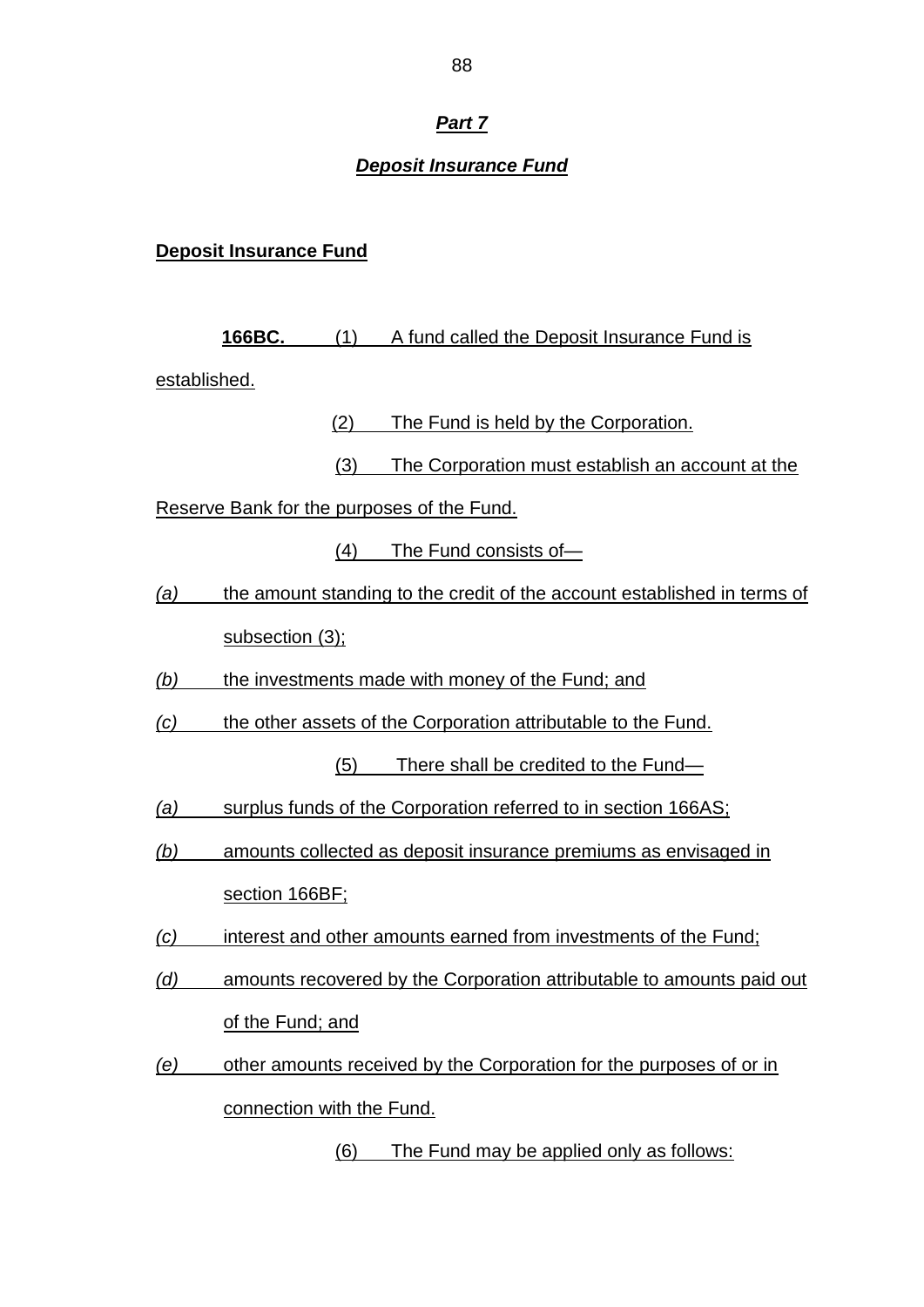- *(a)* To make payments in terms of section 166Z (including in terms of agreements contemplated by that section);
- *(b)* by way of investments in terms of section 166BD(1); or
- *(c)* to repay amounts paid into the Fund in error.

### **Investment**

**166BD.** (1) The Corporation may apply money standing to the credit of the Fund by way of investment consistent with the investment strategy for the Fund.

(2) The Corporation must formulate, review regularly and give effect to an investment strategy for the Fund, which must be aimed at achieving the objective of the Corporation by ensuring that the Fund is able to make payments required by this Chapter.

(3) In formulating and reviewing the investment strategy for the Fund, the Corporation must consider, among other things, the risk involved in making, holding and realising, and the likely return from, the Fund's investments.

### **Information**

**166BE.** (1) The Prudential Authority and Financial Sector Conduct Authority must comply with any request by the Corporation for information relevant to the performance of the Corporation's functions in terms of this Act.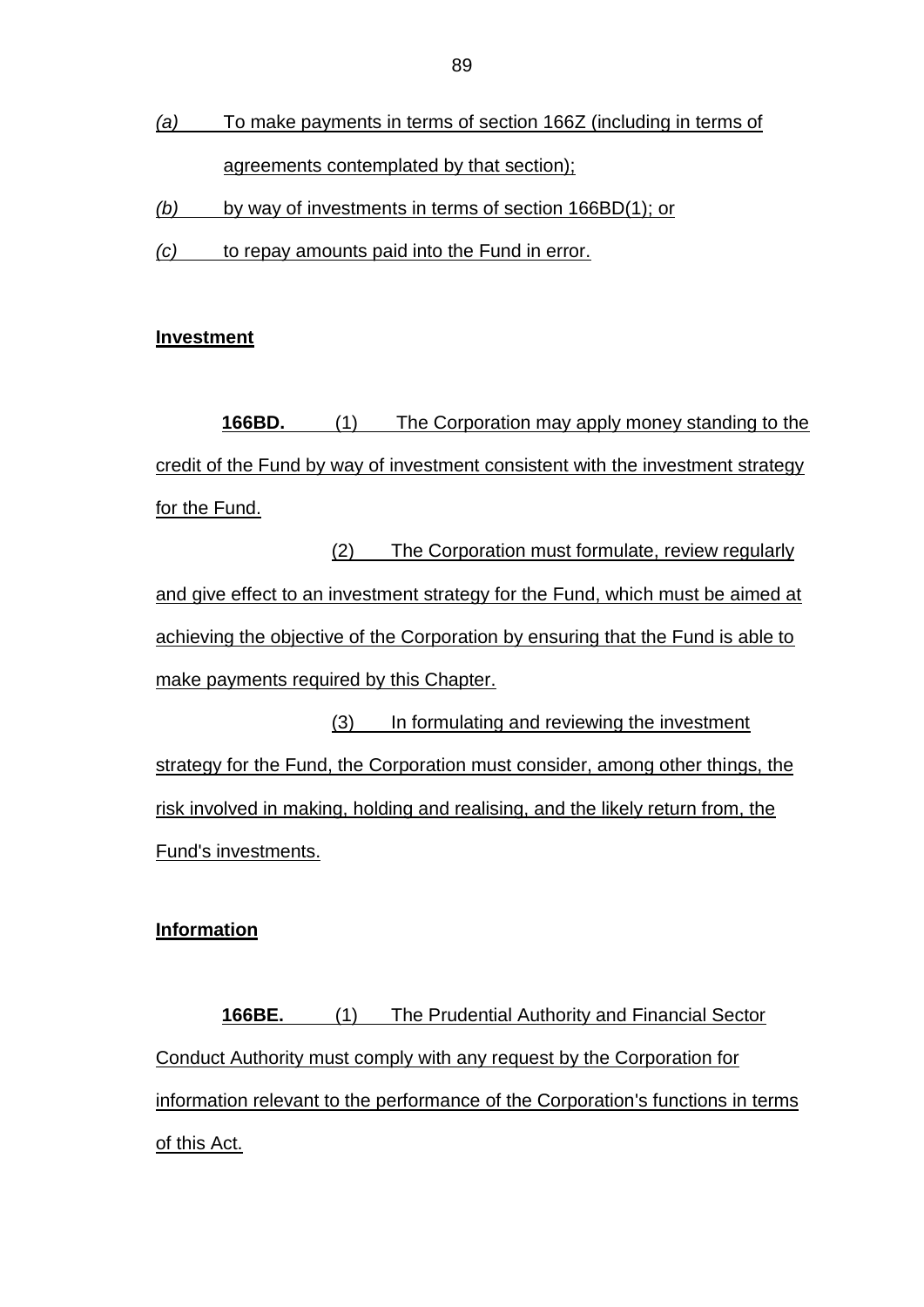(2) The information must be in the possession of the Prudential Authority or Financial Sector Conduct Authority or obtainable by it, including by the exercise of the Prudential Authority or Financial Sector Conduct Authority's powers in terms of a financial sector law.

# *Part 8*

# *Contributions to Fund*

# **Deposit insurance premiums**

**166BF.** (1) The Corporation may collect deposit insurance premiums from its members—

*(a)* as imposed by legislation; and

*(b)* in accordance with this Part,

to ensure that the Fund is able to make payments required by this Chapter.

(2) The Corporation must publish premiums that have

been collected in the Register and on its website.

(3) Premiums are payable to the Corporation at the time specified by the Corporation, or at a time agreed to by the Corporation.

**Fund liquidity**

**166BG.** (1) Members of the Corporation that hold covered deposits must maintain a minimum amount in the account of the Fund as specified by the Corporation in a standard.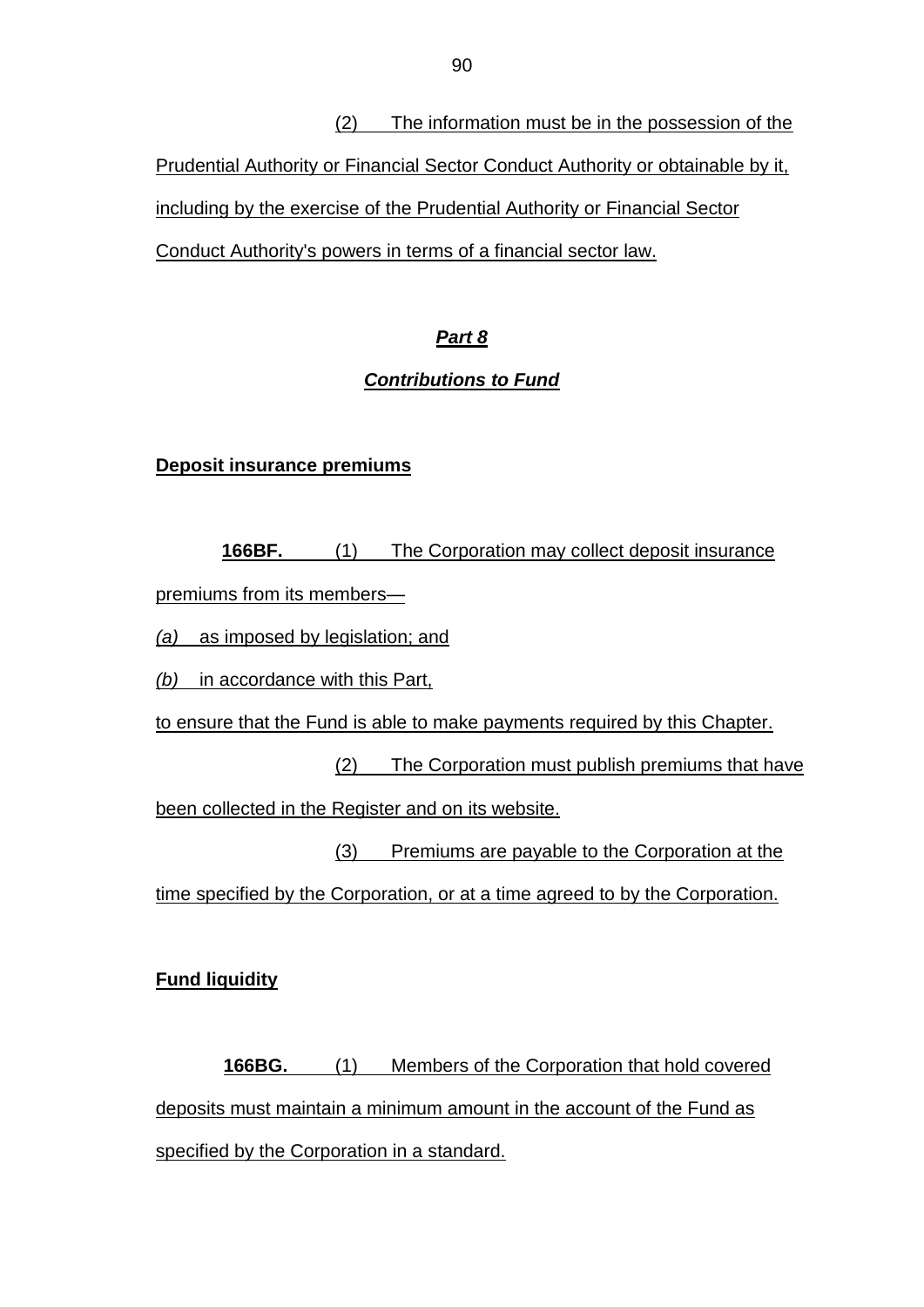(2) The Corporation must pay interest to members on the amount referred to in subsection (1) which interest must be specified in the standard.

#### **Amendment of section 241 of Act 9 of 2017**

**55.** Section 241 of the Financial Sector Regulation Act, 2017, is hereby amended—

*(a)* by the substitution for subsection (3) of the following subsection:

''(3) A supervised entity must not fail or refuse to comply with a requirement issued in terms of subsection (1).''; and *(b)* by the addition of the following subsection:

> (4) In this section, 'information' does not include aggregate statistical data or information that does not disclose the identity of a person.''.

## **Amendment of section 248 of Act 9 of 2017**

**56.** Section 248 of the Financial Sector Regulation Act, 2017, is hereby amended by the substitution in subsection (4) for paragraph *(b)* of the following paragraph:

''*(b)* The Tribunal and the Corporation, although **[it is]** they are not **[a]** public **[entity]** entities in terms of the Public Finance Management Act, must also comply with the requirements in paragraph *(a)*.''.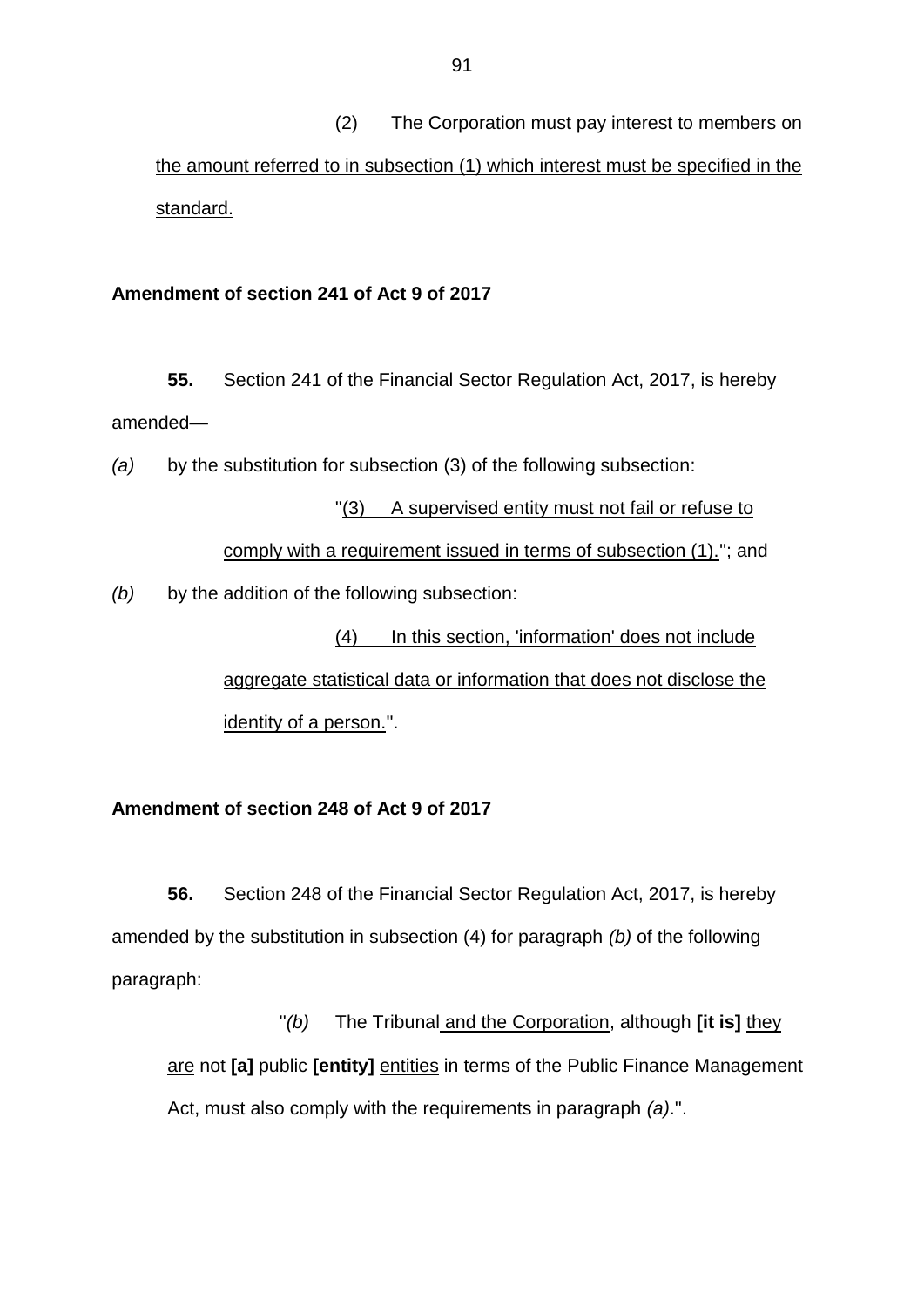#### **Amendment of section 250 of Act 9 of 2017**

**57.** Section 250 of the Financial Sector Regulation Act, 2017, is hereby amended by the insertion after paragraph *(g)* of the following paragraph:

''*(g*A*)* the Corporation;''.

#### **Substitution of section 265 of Act 9 of 2017**

**58.** The following section is hereby substituted for section 265 of the Financial Sector Regulation Act, 2017:

#### ''**Duties of members and staff of certain bodies**

**265.** A person who contravenes sections 46(1) or (2), 52, 69(1) or (2), **[or]** 74 or 166AY commits an offence and is liable on conviction to a fine not exceeding R5 000 000 or imprisonment for a period not exceeding five years, or to both a fine and such imprisonment.''.

#### **Amendment of section 267 of Act 9 of 2017**

**59.** Section 267 of the Financial Sector Regulation Act, 2017, is hereby amended by the substitution for subsection (1) of the following subsection: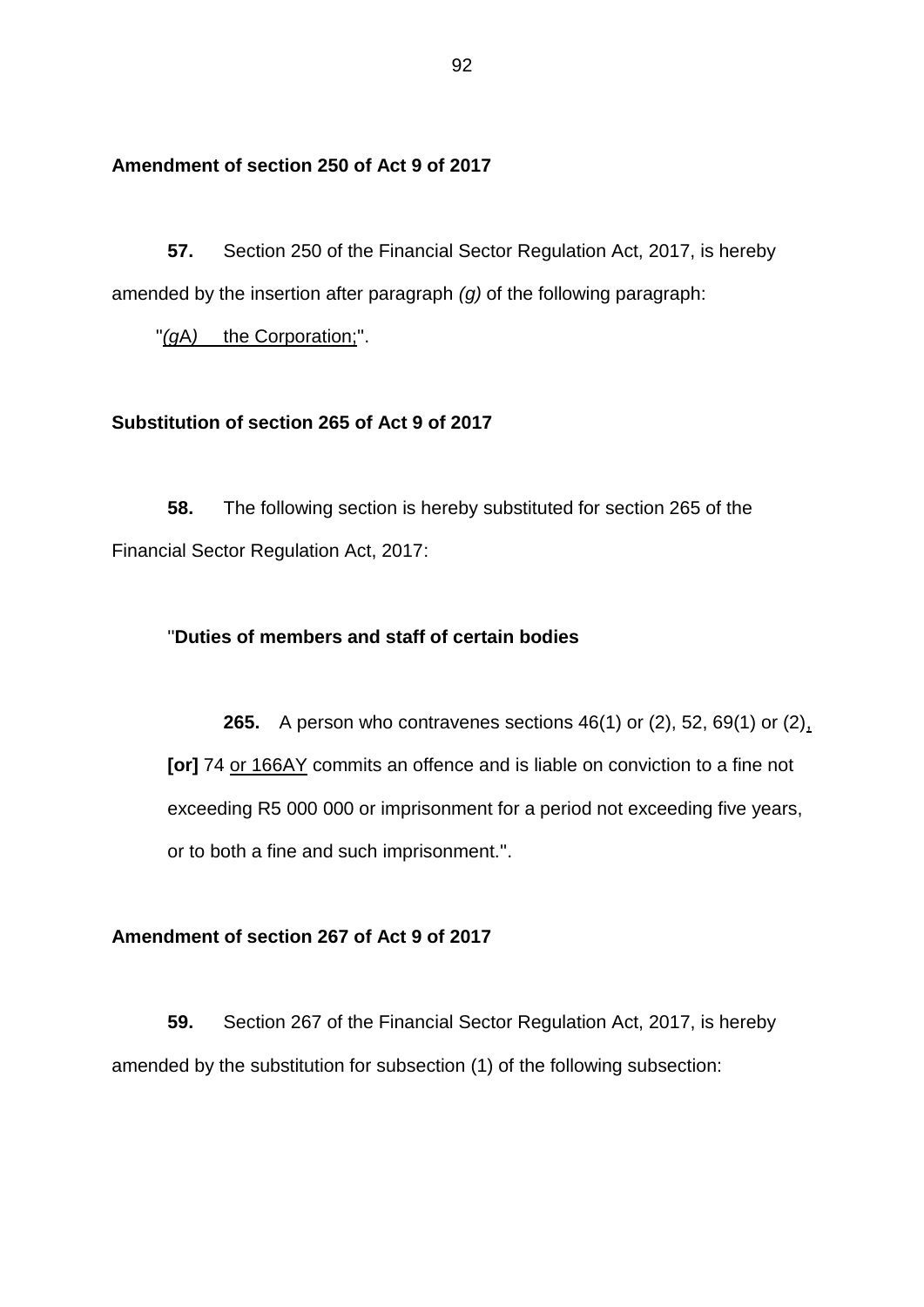"(1) A supervised entity that contravenes section 131(1)*(b)* or 241(3) commits an offence and is liable on conviction to a fine not exceeding R1 000 for each day during which the offence continues.".

#### **Substitution of section 285 of Act 9 of 2017**

**60.** The following section is hereby substituted for section 285 of the Financial Sector Regulation Act, 2017:

#### "**Immunities**

**285.** The State, the Minister, the Reserve Bank, the Governor and Deputy Governors, a financial sector regulator, a member of the Executive Committee**[,]** or the Prudential Committee, a member of a subcommittee of the Prudential Authority or the Financial Sector Conduct Authority, a member of the Tribunal, the Ombud Council, a member of the Ombud Board, an employee of the State, a board member or officer of the Reserve Bank, a staff member of a financial sector regulator, a staff member of the Reserve Bank, the Corporation, a Board member, a staff member of the Corporation, a resolution practitioner appointed for a designated institution in resolution and a person appointed or delegated by a financial sector regulator, **[or]** the Reserve Bank or the Corporation to exercise a power or perform a function or duty in terms of a financial sector law is not liable for, or in respect of, any loss or damage suffered or incurred by any person arising from a decision taken or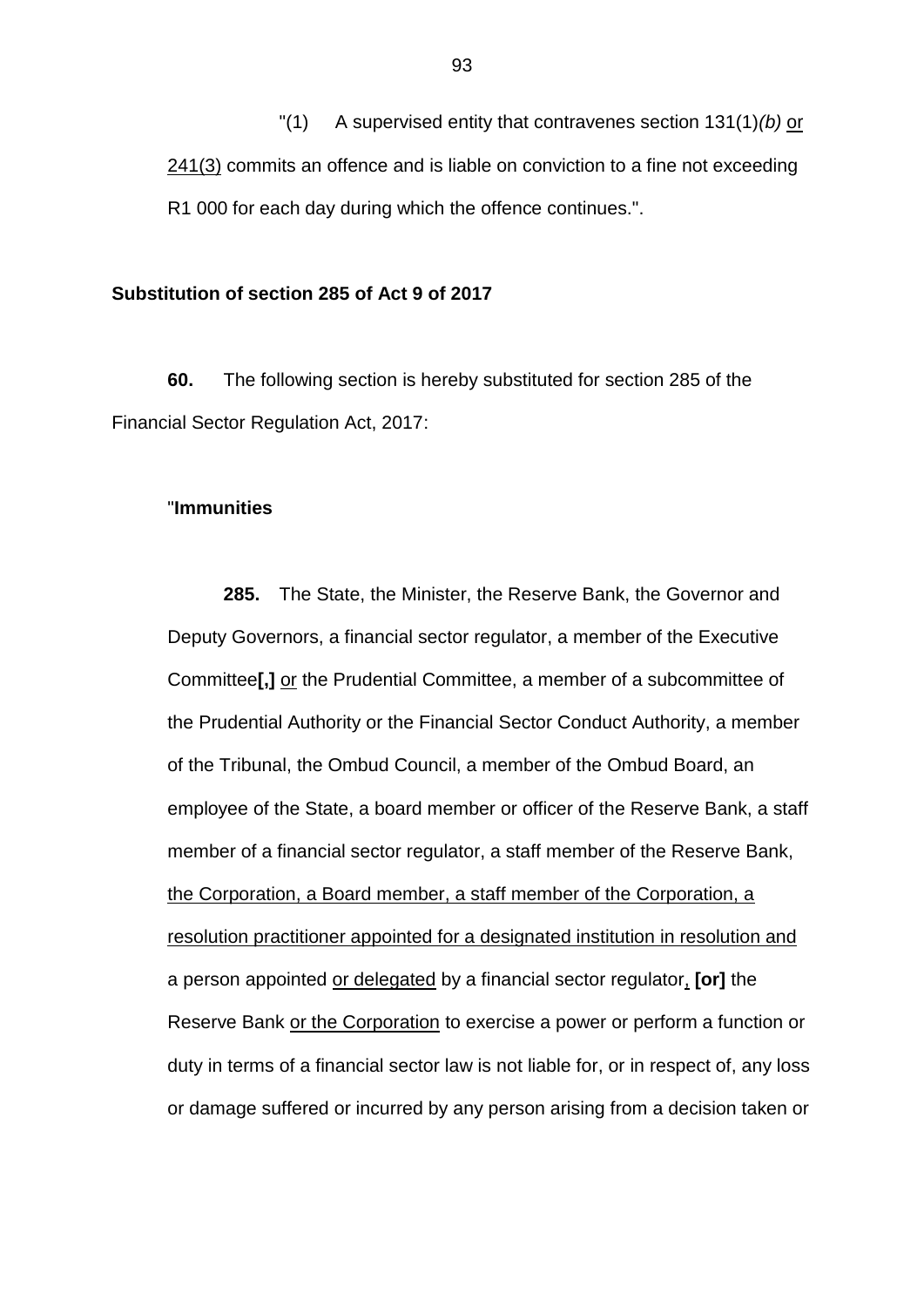action performed in good faith in the exercise of a function, power or duty in

terms of a financial sector law.".

# **Amendment of Schedule 2 to Act 9 of 2017**

**61.** Schedule 2 to the Financial Sector Regulation Act, 2017, is hereby amended by the insertion after the item relating to the Long-Term Insurance Act and the Short-Term Insurance Act of the following item:

| "This Act, in so far as it relates to matters" |                                 |
|------------------------------------------------|---------------------------------|
| within the objectives of-                      |                                 |
| (a)<br>the Prudential Authority                | <b>Prudential Authority</b>     |
| (b)<br>the Financial Sector Conduct Authority  | <b>Financial Sector Conduct</b> |
| (c)<br>the Reserve Bank                        | Authority                       |
|                                                | Reserve Bank".                  |

# **Amendment of Schedule 3 to Act 9 of 2017**

**62.** Schedule 3 to the Financial Sector Regulation Act is hereby amended

by the insertion after item 20 of the following item:

"20A. A list of designated institutions, indicating which of them are in

resolution''.

# **Amendment of Arrangement of sections of Act 9 of 2017**

**63.** The Arrangement of sections of the Financial Sector Regulation Act,

2017, is hereby amended—

*(a)* by the substitution for the item relating to section 9 of the following item: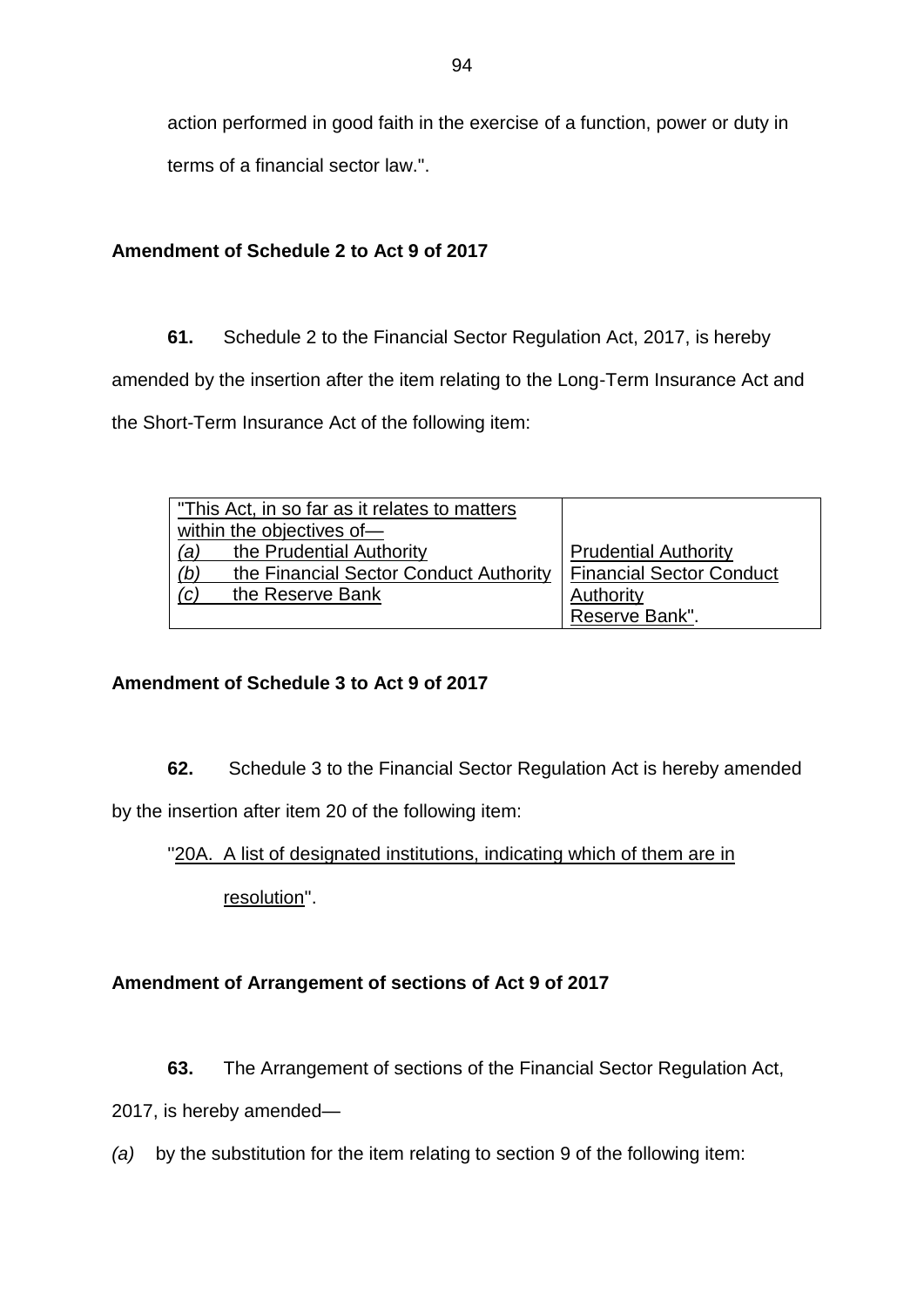- "9. Inconsistencies between Act and other **[financial sector]** laws";
- *(b)* by the substitution for the item relating to section 27 of the following item:

"27. Memoranda of understanding **[relating to financial stability]**";

- *(c)* by the substitution for the item relating to section 28 of the following item:
	- "28. Roles of other organs of state in relation to financial stability and resolution";
- *(d)* by the substitution for the heading to Part 6 of Chapter 2 of the following heading:

"Systemically important financial institutions and payment systems";

*(e)* by the insertion after the item relating to section 29 of the following items:

#### "29A. Designated institutions

29B. Designation of systemically important payment systems";

- *(f)* by the substitution for the item relating to section 30 of the following item:
	- "30. Prudential standards and regulator's directives in respect of

**[systemically important financial]** designated institutions";

- *(g)* by the substitution for the item relating to section 91 of the following item:
	- ''91. Applicability of Promotion of Administrative Justice Act **[to**

#### **administrative action by financial sector regulators]**'';

- *(h)* by the insertion after the item relating to section 135 of the following item: "135A. Investigations into designated institutions in resolution"; and
- *(i)* by the insertion after the item relating to section 166 of the following items: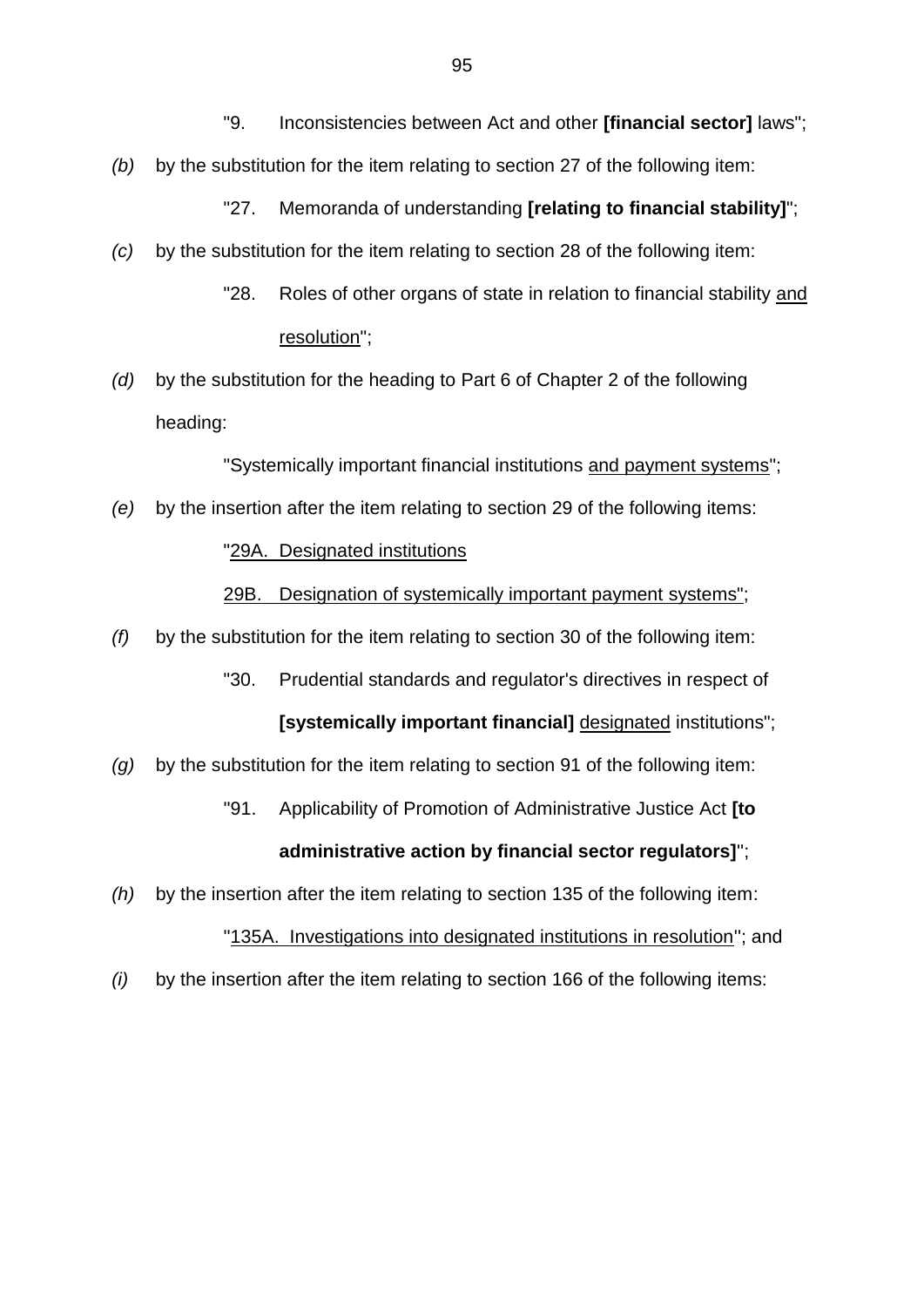# "**CHAPTER 12A**

# **RESOLUTION OF DESIGNATED INSTITUTIONS**

# *Part 1*

### *General provisions with respect to designated institutions*

166A. Exercise of Reserve Bank's powers

166B. Reserve Bank's resolution objectives

166C. Reserve Bank's resolution functions

166D. Winding up and similar steps in respect of designated institutions

166E. Resolution planning

166F. Bridge companies

166G. Act of, and evidence of, insolvency

166H. Liquidation

166I. Delegation of Reserve Bank's resolution functions

# *Part 2*

# *Placing designated institutions in resolution*

166J. Determination by Minister to place designated institution in resolution

- 166K. When a designated institution ceases to be in resolution
- 166L. Placing a designated institution in resolution not a termination or

acceleration event

166M. Reserve Bank to manage and control affairs of designated institution

166N. Reserve Bank not holding company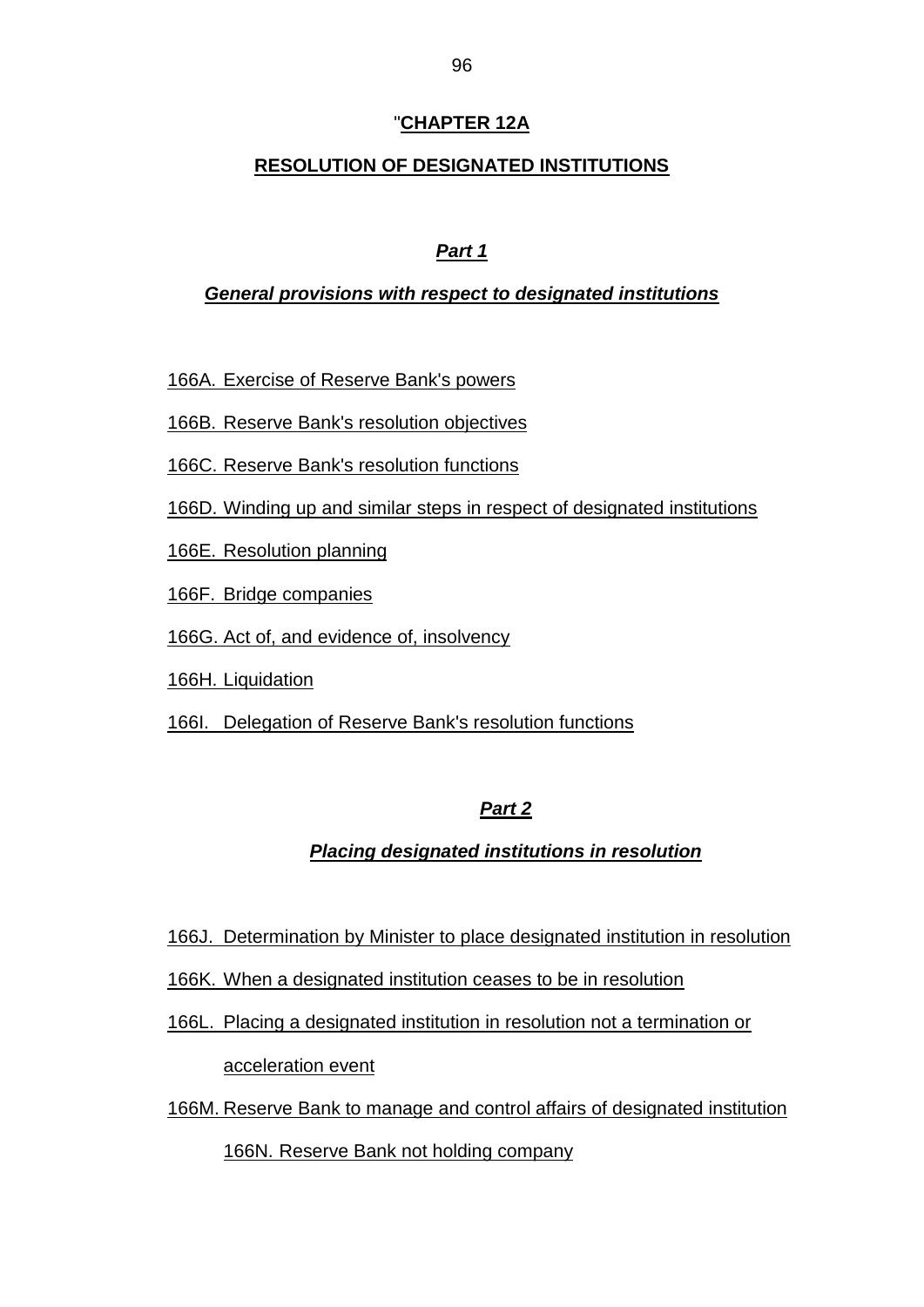## 166O. Resolution practitioners

166P. Transfers of shares in designated institutions in resolution

# *Part 3*

# *Resolution measures*

166Q. Valuation

166R. Powers

166S. Resolution action (including restructuring and bail in)

166T. Outcome of resolution actions

166U. Creditor hierarchy and *pari passu*

166V. 'No creditor worse off' rule

166W.Registration of transactions

166X. Costs of resolution

# *Part 4*

# *Protections*

166Y. Administrative process for actions taken by the Reserve Bank in terms of this Chapter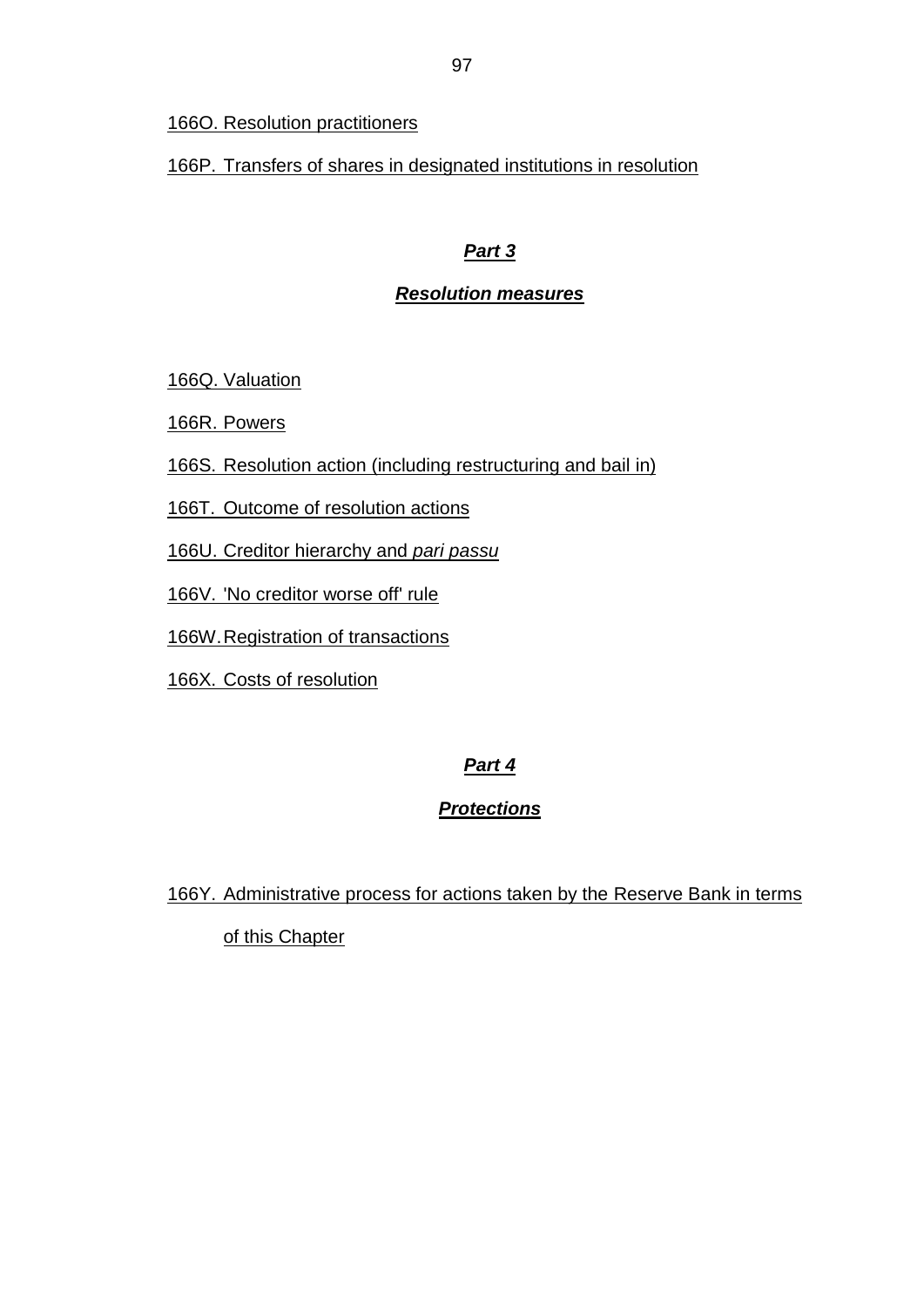# *Part 5*

# *Banks in resolution – covered deposits*

# 166Z. Corporation to ensure bank depositors have access to their covered

**deposits** 

166AA. Limit of cover for covered deposits

166AB. Payments made in error or as a result of fraud

166AC. Corporation substituted for depositor in respect of claims

# *Part 6*

# *Corporation for Deposit Insurance—establishment, functions and*

# *governance*

166AD. Establishment

166AE. Functions

166AF. Membership

166AG. Governance of Corporation

166AH. Board

166AI.Functions of Board

166AJ. Meetings of Board and decisions

166AK. Appointment of Managing Director

166AL. Term of office of Managing Director

166AM. Removal of Managing Director

166AN. Committees

166AO. Duties of directors and members of committees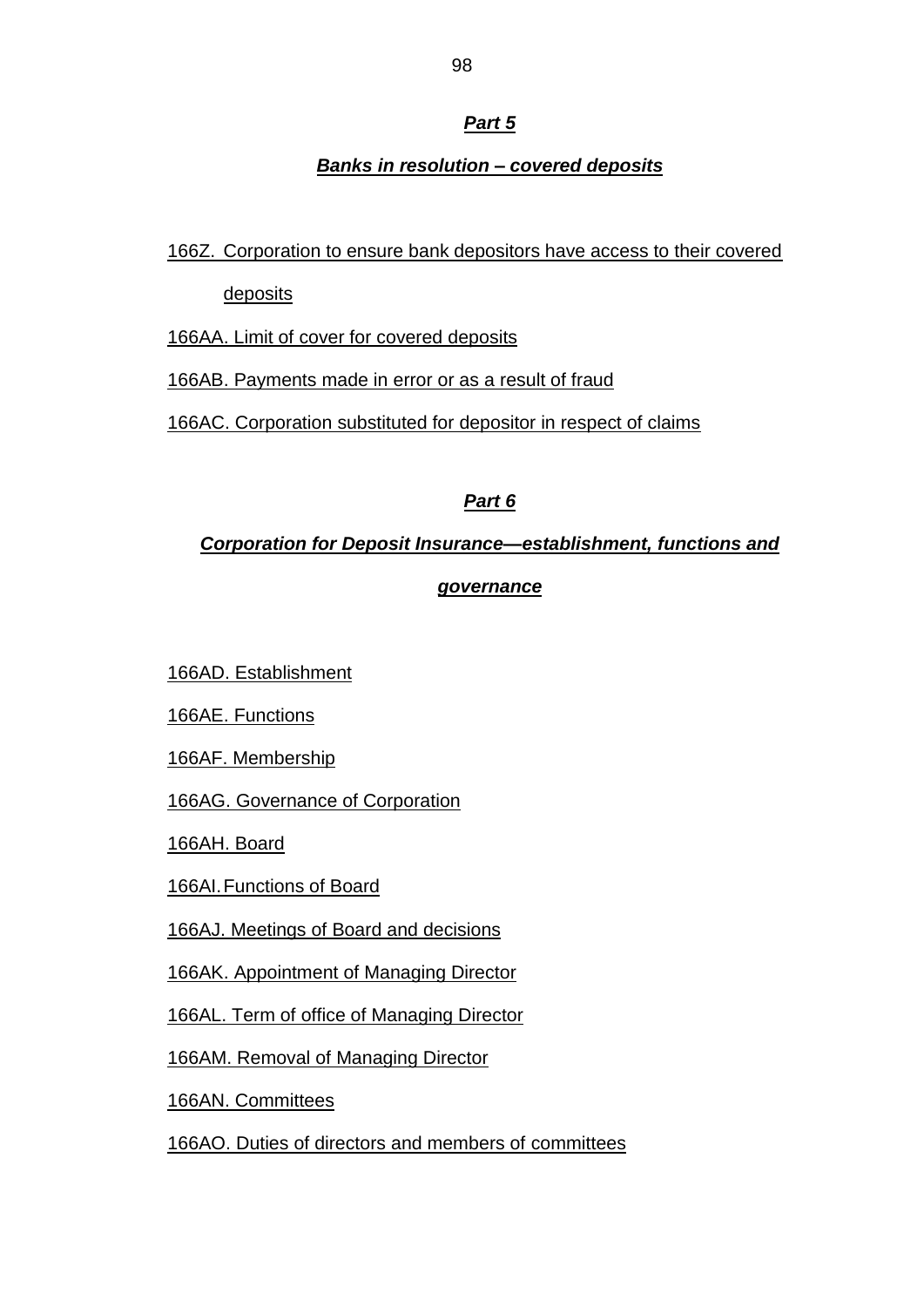166AP. Disclosure of interests

166AQ. Share capital

166AR. Financial year of Corporation

166AS. Surplus funds

166AT. Bookkeeping and auditing

166AU. Annual report

166AV. Winding up of Corporation

166AW. Staff and resources

166AX. Resources provided by Reserve Bank

166AY. Duties of directors, committee members and staff members

166AZ. Co-operation and collaboration with financial sector regulators and

Reserve Bank

166BA. Memoranda of understanding

166BB. Deposit insurance levy

# *Part 7*

# *Deposit Insurance Fund*

166BC. Deposit Insurance Fund

166BD. Investment

166BE. Information